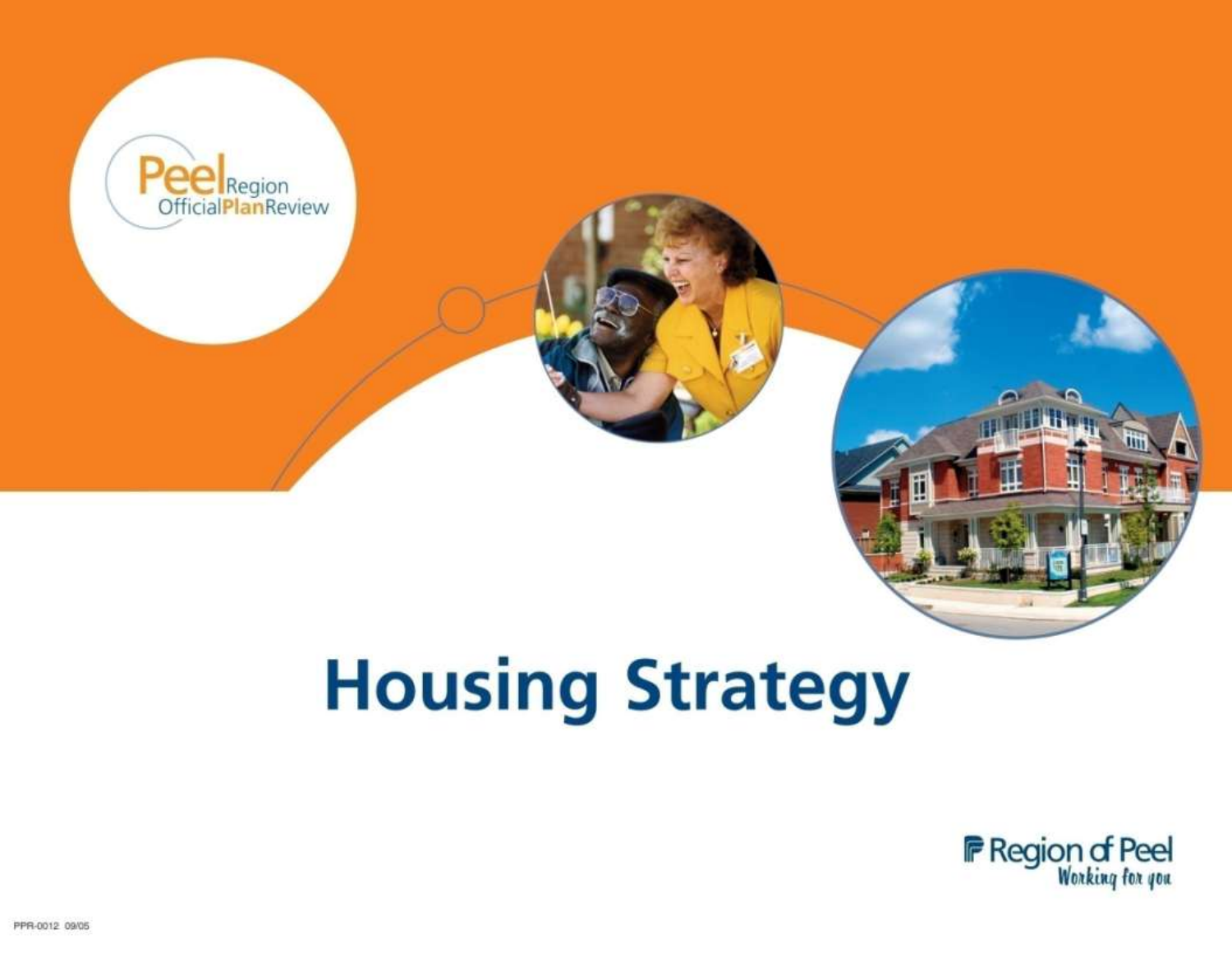**Region of Peel**

**Housing Strategy**

Final August, 2009

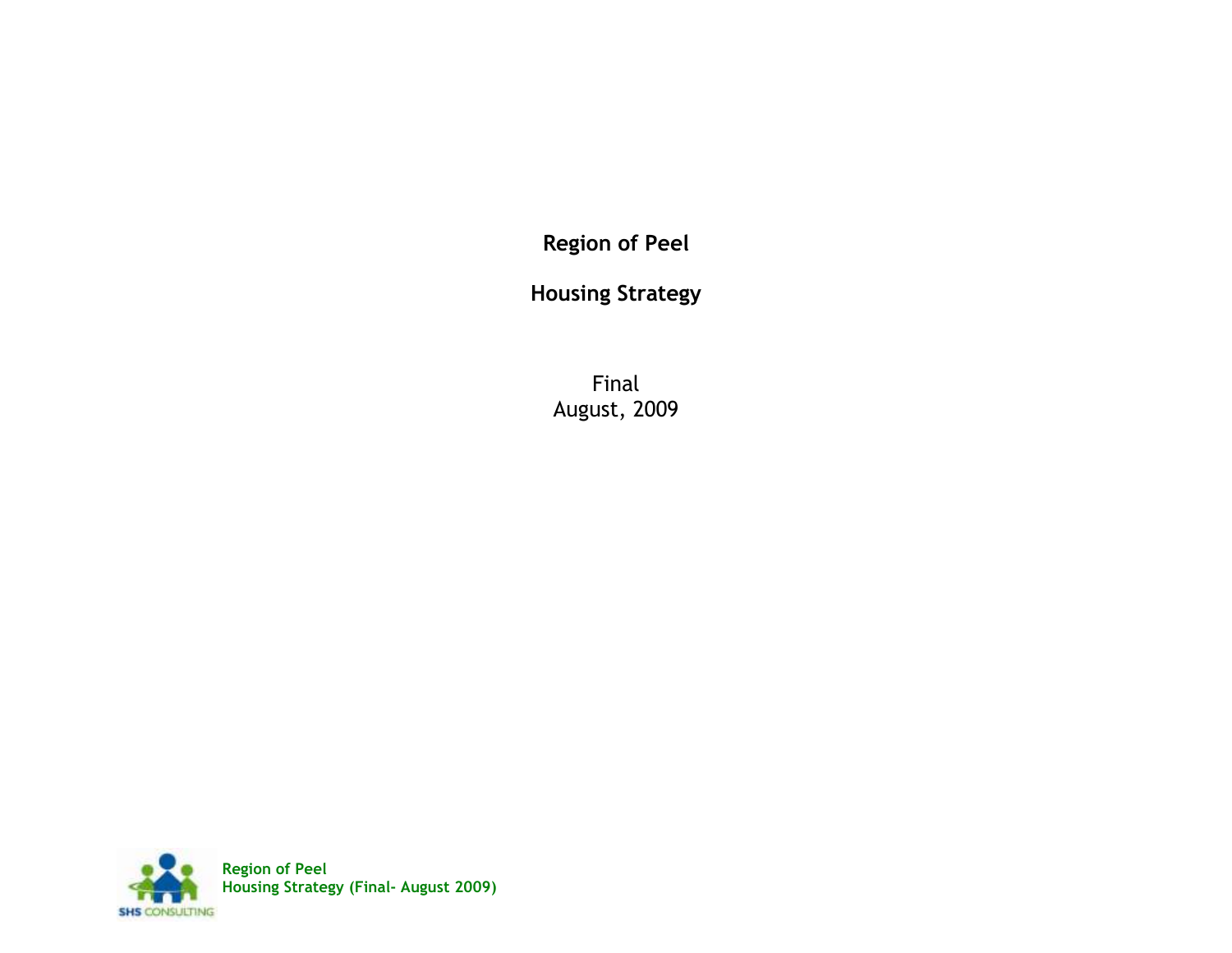# <span id="page-2-0"></span>**Acknowledgements**

The Peel Housing Strategy was undertaken on behalf of the Region of Peel. We would like to thank the study Project Team members for their input and assistance during the preparation of this report.

These members include:

Arvin Prasad, Director of Planning, Policy and Research Division, Environment, Transportation and Planning Services

Ron Jaros, Planning Manager, Policy and Research Division, Environment, Transportation and Planning Services

John Yeh, Planner, Policy and Research Division, Environment, Transportation & Planning Services

Pat Chrisjohn, Policy Analyst, Housing Policy and Programs Division, Human Services Department

Geoff McIlroy, Acting Manager, Housing Policy, Housing Policy and Programs Division, Human Services Department

Cathy Zita, Supervisor, Community Programs Unit, Human Services Department

Michael Grodzinski, Inspector, Operational Planning Department, Peel Regional Police

Kennedy Self, Manager, Development Planning Services, Environment, Transportation and Planning Services

Joan Davison, Reproductive Health Manager, Health Services

Irene McCutcheon, Senior Public Affairs Associate

Jessica Wu, Planner, Policy and Research Division, Environment, Transportation & Planning Services

Archana Vyas, Planner, Policy and Research Division, Environment, Transportation & Planning Services

We also wish to thank representatives from various social service agencies, housing providers, municipal departments and the private sector for providing valuable input into key aspects of the study. In particular, we would like to thank individuals who completed a survey, participated in interviews and attended the consultation sessions.

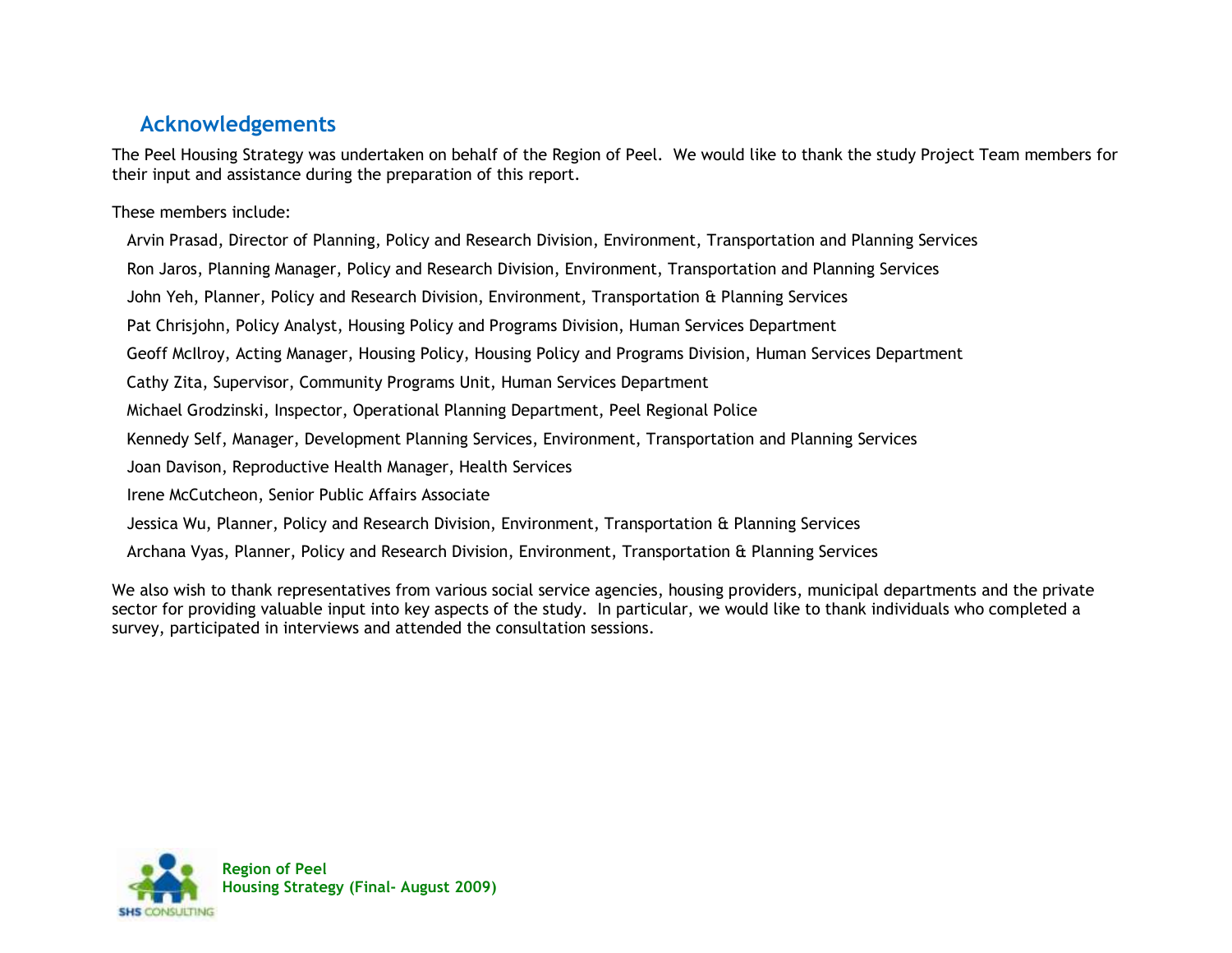# <span id="page-3-0"></span>**Consulting Team**

The Peel Issues Paper was prepared by the consulting firm SHS Consulting. The consulting team for this document was comprised of:

Christine Pacini, Principal & Study Director

Cassandra Vink, Senior Research and Policy Analyst



70 East Beaver Creek Road, Unit 46, Richmond Hill, ON L4B 3B2 905.763.7555 [www.shs-inc.ca](http://www.shs-inc.ca/) 

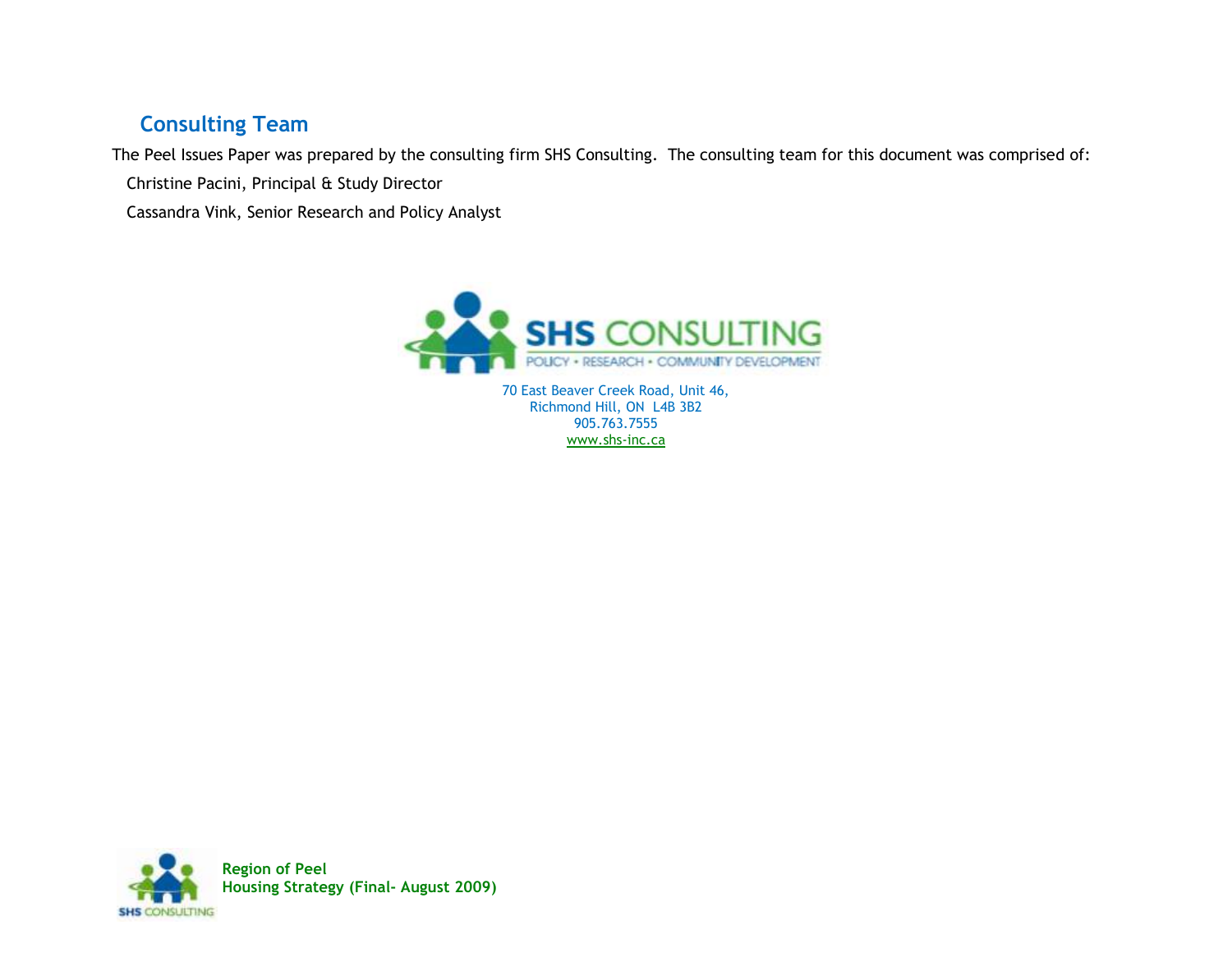## **Table of Contents**

| 1.0                     |  |
|-------------------------|--|
| 1.1                     |  |
| 1.2                     |  |
| 1.3                     |  |
| 1.3.1                   |  |
| 1.4                     |  |
| 1.5                     |  |
| 1.6                     |  |
| 2.0                     |  |
| 2.1                     |  |
| 2.1.1                   |  |
|                         |  |
|                         |  |
| 2.2                     |  |
| 2.2.1                   |  |
|                         |  |
| 2.3                     |  |
| 2.3.1                   |  |
| 2.3.2                   |  |
| 2.3.3                   |  |
| 2.4                     |  |
| 2.4.1                   |  |
| 2.4.2                   |  |
| 2.4.3                   |  |
| 2.4.4                   |  |
| 3.0                     |  |
| 3.1<br>Housing Targets. |  |
| 3.1.1                   |  |
| 3.2                     |  |
| 3.3                     |  |
| 4.0                     |  |
| Goal 1                  |  |



Region of Peel<br>Housing Strategy (Final- August 2009)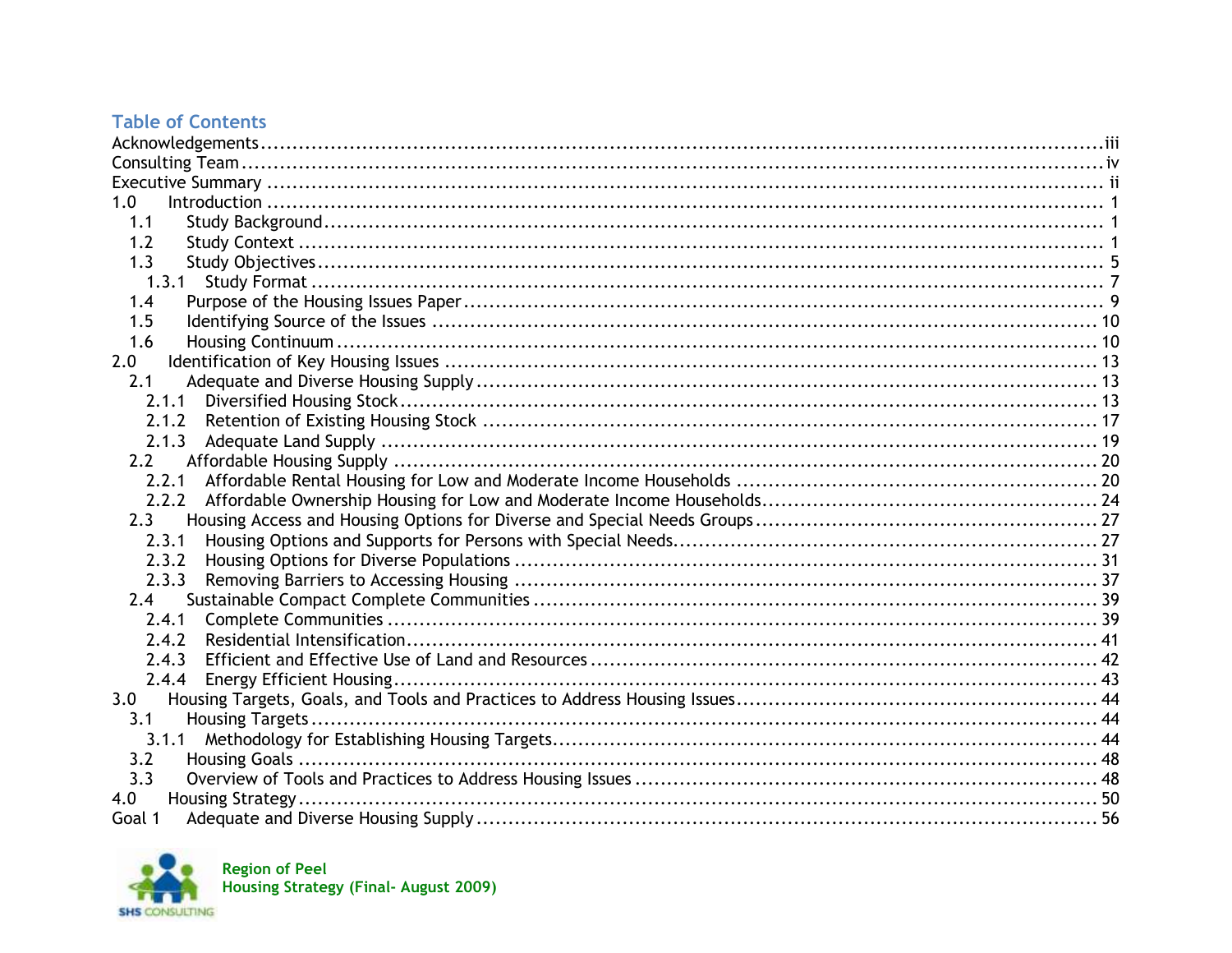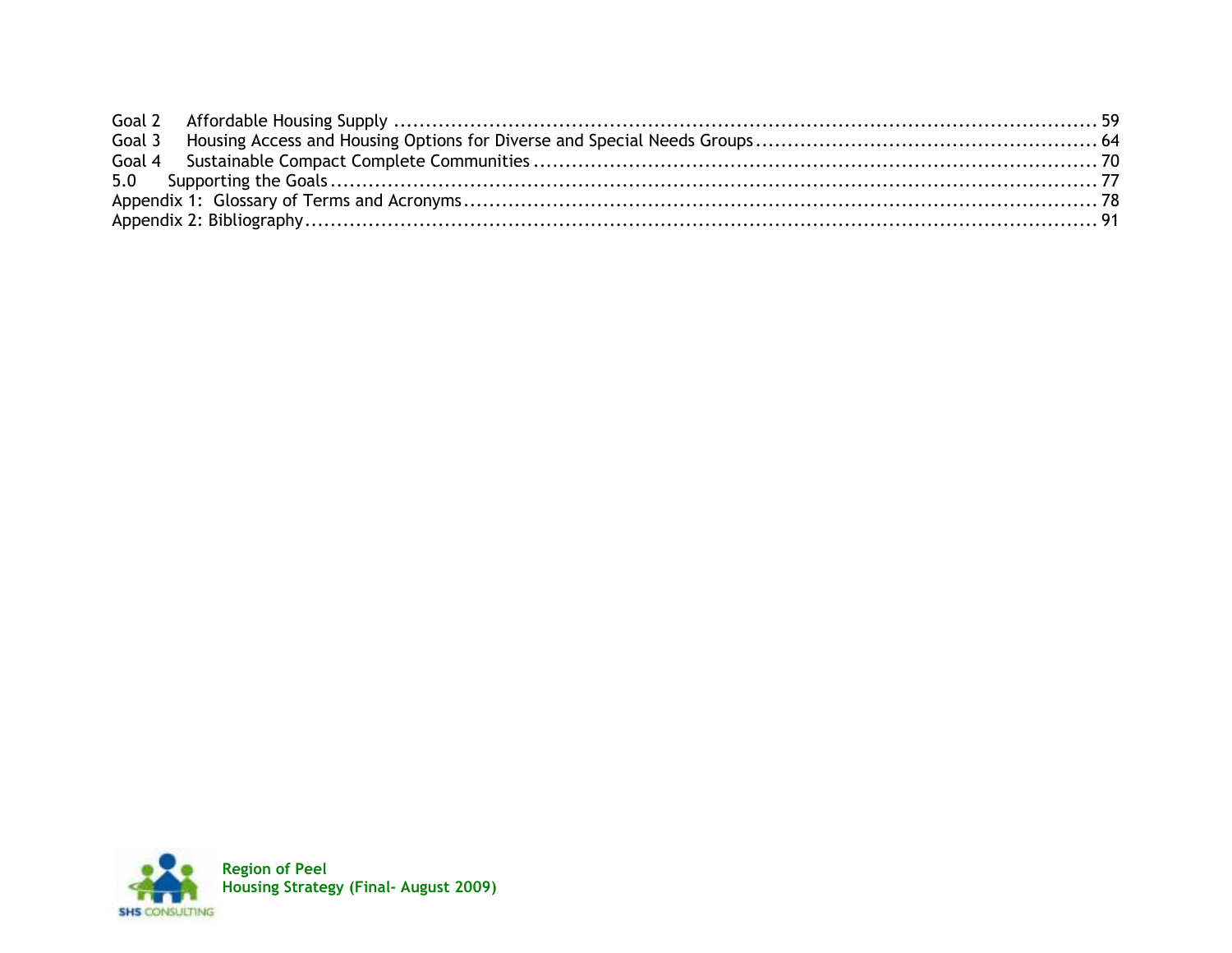# **List of Figures**

| Figure 4: Gaps in the Rental and Ownership Housing Segments of Peel Region's Housing Continuum, 2008  15      |  |
|---------------------------------------------------------------------------------------------------------------|--|
|                                                                                                               |  |
|                                                                                                               |  |
|                                                                                                               |  |
|                                                                                                               |  |
|                                                                                                               |  |
|                                                                                                               |  |
| Figure 11: Ownership Households by Percentage of Income Spent on Rent by Income Decile, Peel Region, 2005  26 |  |

## **List of Tables**

| Table 5: Proportion of Household Income Spent on Housing by Diverse Population Groups (Percentages), Peel Region & Its Local |  |
|------------------------------------------------------------------------------------------------------------------------------|--|
|                                                                                                                              |  |
|                                                                                                                              |  |
|                                                                                                                              |  |

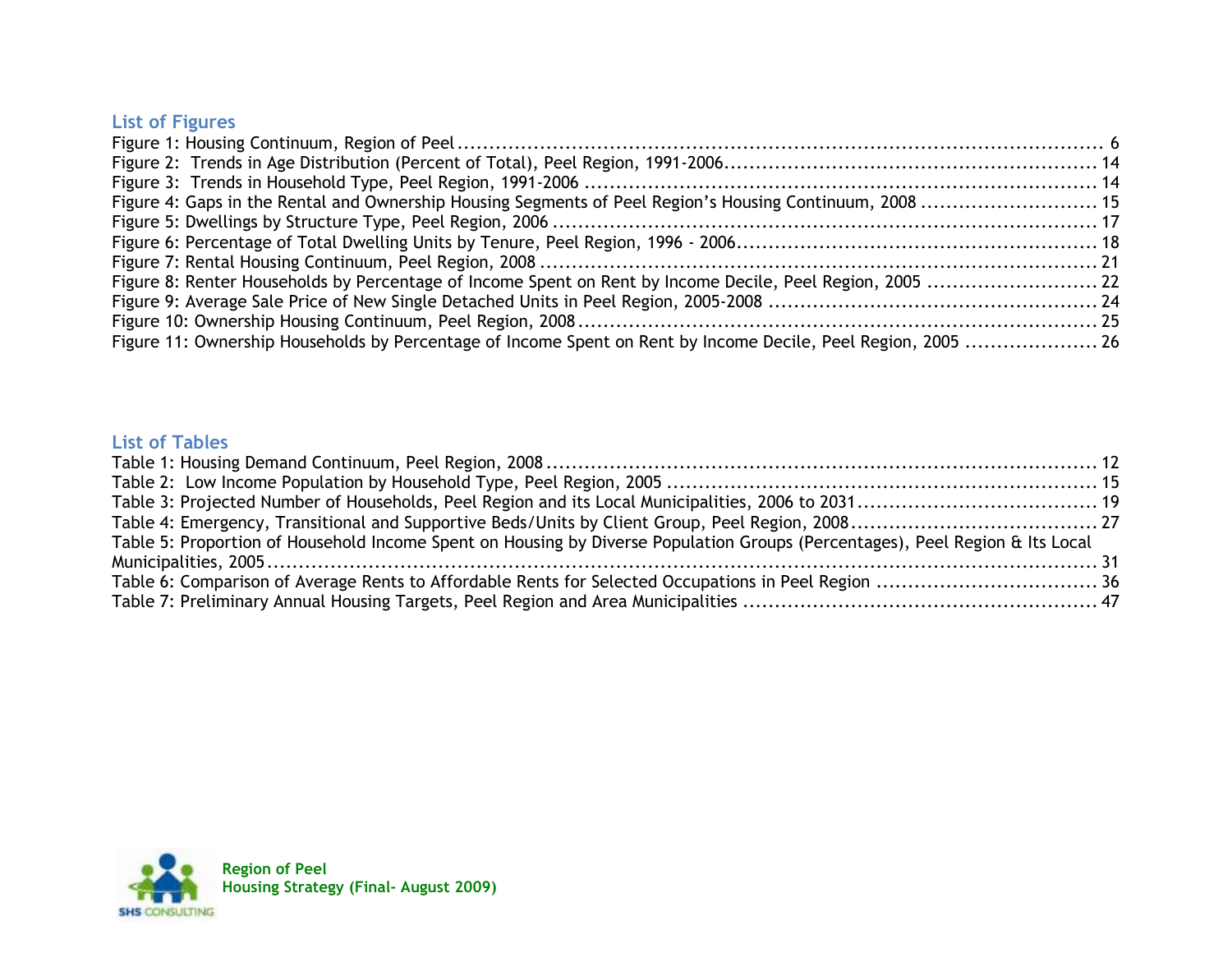# <span id="page-7-0"></span>**Executive Summary**

The Region of Peel has witnessed many changes in the last fifteen years, such as rapid population growth, a steady increase in the number of immigrants settling in the Region, and a shift in socio-economic and demographic conditions. The Peel Housing Strategy provides a comprehensive review of the current housing continuum and recommends strategies to meet the housing needs of the Region of Peel's current and future residents, in the context of the recent changes that have taken place in the Region.

The direction to develop the Housing Strategy comes from recent provincial initiatives, including the *Provincial Policy Statement* (2005) and *Places to Grow: Growth Plan for the Greater Golden Horseshoe* (2006), which directs the Region to develop a housing strategy that will set out a plan and Official Plan policies to provide a range of housing types to meet the needs of the current and future residents in the Region. The Regional Official Plan (Office Consolidation, November 2005) also directs the Region to develop a housing strategy that will address affordable, social, and special needs housing components by working in collaboration with area municipalities. The development of the Housing Strategy is being undertaken as part of the Peel Regional Official Plan Review work program.

The Housing Strategy was prepared in two parts. The first part involved the preparation of three discussion papers aimed at identifying key housing issues. Discussion Paper 1 focuses on housing availability throughout the life-cycle. It identifies housing issues and gaps in providing safe, affordable, and accessible housing to current and future residents at all stages of life. The second discussion paper, Diversity of Housing Needs, reviews the demographic profile of diverse population groups, analyzes the demand and supply for emergency, transitional, supportive and social housing, and identifies issues in meeting the housing needs of diverse population groups. The third discussion paper, Housing Affordability, identifies the changing demographic and socio-economic conditions in Peel that influence housing affordability and affordability issues in Peel.

The second part involved the preparation of the Housing Strategy paper, with the

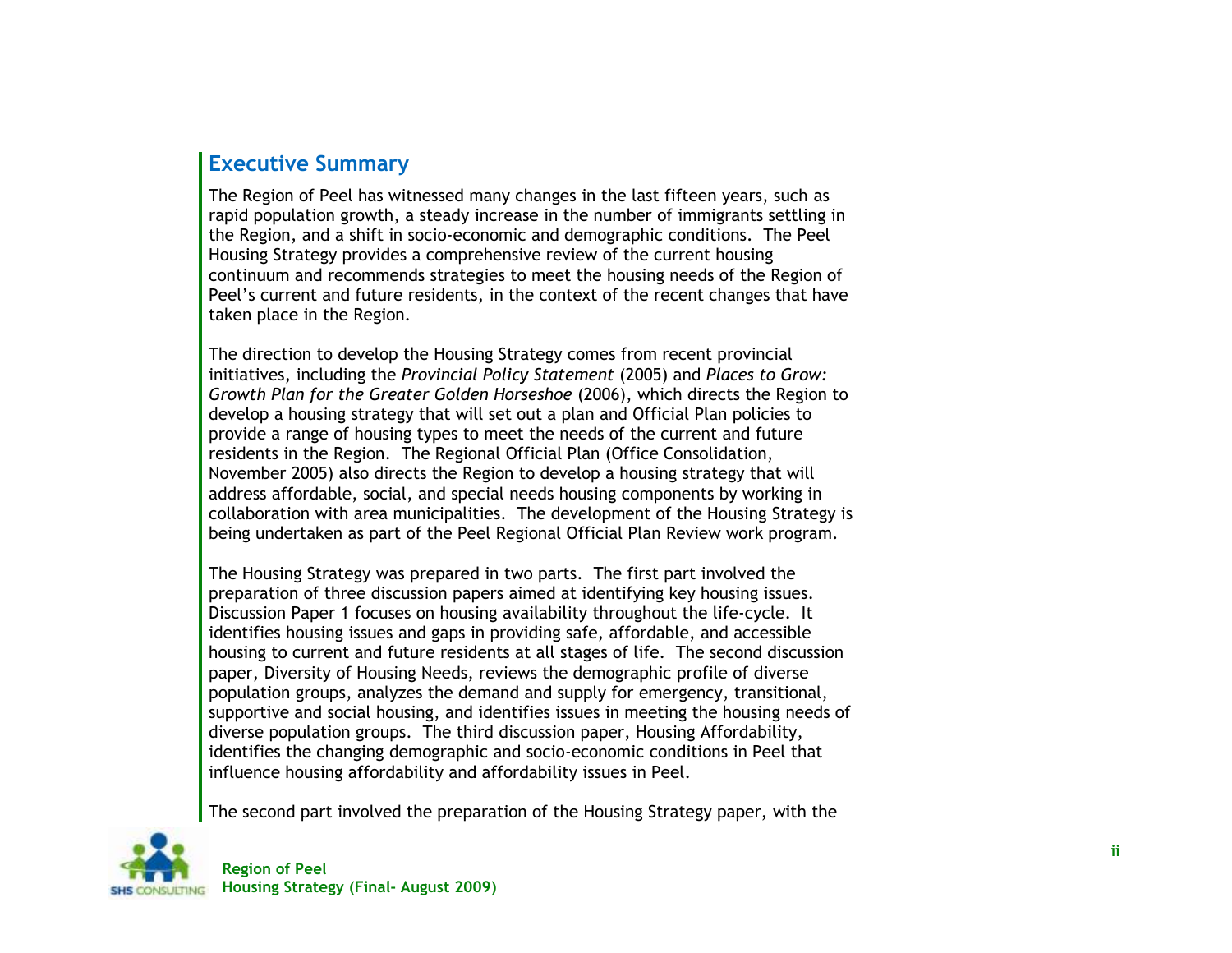purpose of consolidating the housing issues and needs identified in the three discussion papers, as well as to outline the Goals, Objectives and Actions that will help strengthen housing in Peel Region. A background paper on Tools and Practices was also prepared in the second phases, which reviews relevant federal, provincial, and municipal policies, and identifies best practices and innovative tools available to address the identified issues.

#### *Summary of the Key Housing Issues*

The housing issues identified in the three discussion papers are identified below.

#### *Adequate and Diverse Housing Supply*

An adequate and diverse housing supply is an important component of meeting the needs of current residents and is required to accommodate future population growth. Three issues were identified that related to an adequate and diverse housing supply:

- A more diverse housing supply is needed to ensure housing choice and affordability of residents with various economic and personal circumstances.
- The supply of some forms of affordable accommodation, such as rental and rooming housing is shrinking, and the retention and preservation of these existing housing forms is needed to maintain an adequate supply of affordable housing.
- A sufficient supply of land for residential development is needed to meet the projected population growth targets.

#### *Affordable Housing Supply*

Affordable housing, including both rental and ownership, is a key component of the housing system. The key issues related to the supply of affordable housing include:

- The supply of affordable rental housing does not meet current and future needs.
- There is a lack of ownership housing affordable to low and moderate income households.

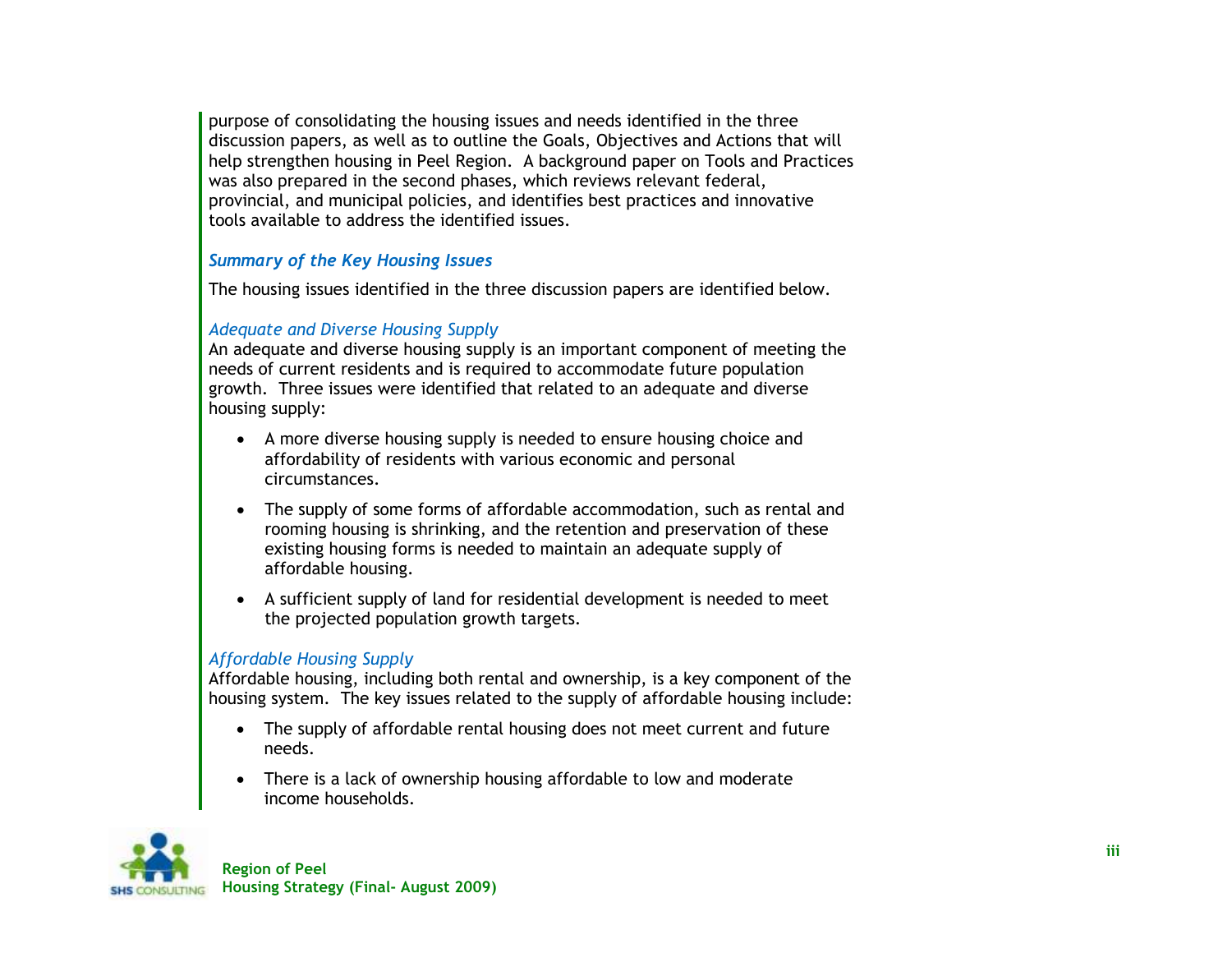## *Housing Access and Options for Diverse and Special Needs Groups*

A well functioning housing continuum must provide adequate housing options to meet the needs of distinct groups, and remove barriers to enhance access for these groups to housing. Likewise, housing and support services must be available for persons with health and other support needs. The three key issues identified relating to housing access and housing options for diverse and special needs groups include:

- The supply of emergency shelter beds, transitional housing, and supportive housing, as well as homelessness services, are not sufficient to meet the needs.
- Some distinct groups are facing particular difficulties finding and maintaining suitable, adequate and affordable housing, such as youth led households and lone-parent households.
- In addition to affordability and health-related issues, some Peel residents are facing other barriers to accessing housing.

#### *Sustainable, Compact, Complete Communities*

Compact complete communities are important in ensuring that the communities meet the daily and lifetime needs of all people. Meeting the needs of all people includes the provision of appropriate mix of employment, services, a full range of housing including affordable housing, community and cultural infrastructure, schools, recreation opportunities, open space, and access to public transportation as well as other options for safe, non-motorized travel. The key issues related to sustainable compact complete communities include:

- There is a need for the creation of more complete communities in Peel Region, which accommodate housing along the continuum, provides a mix of land uses and supports transit while maintaining appropriate levels of health and safety.
- Residential intensification is an important contributor to the creation of complete communities in existing neighbourhoods and will also become an increasingly important method of meeting the growing population requirements in the Region.

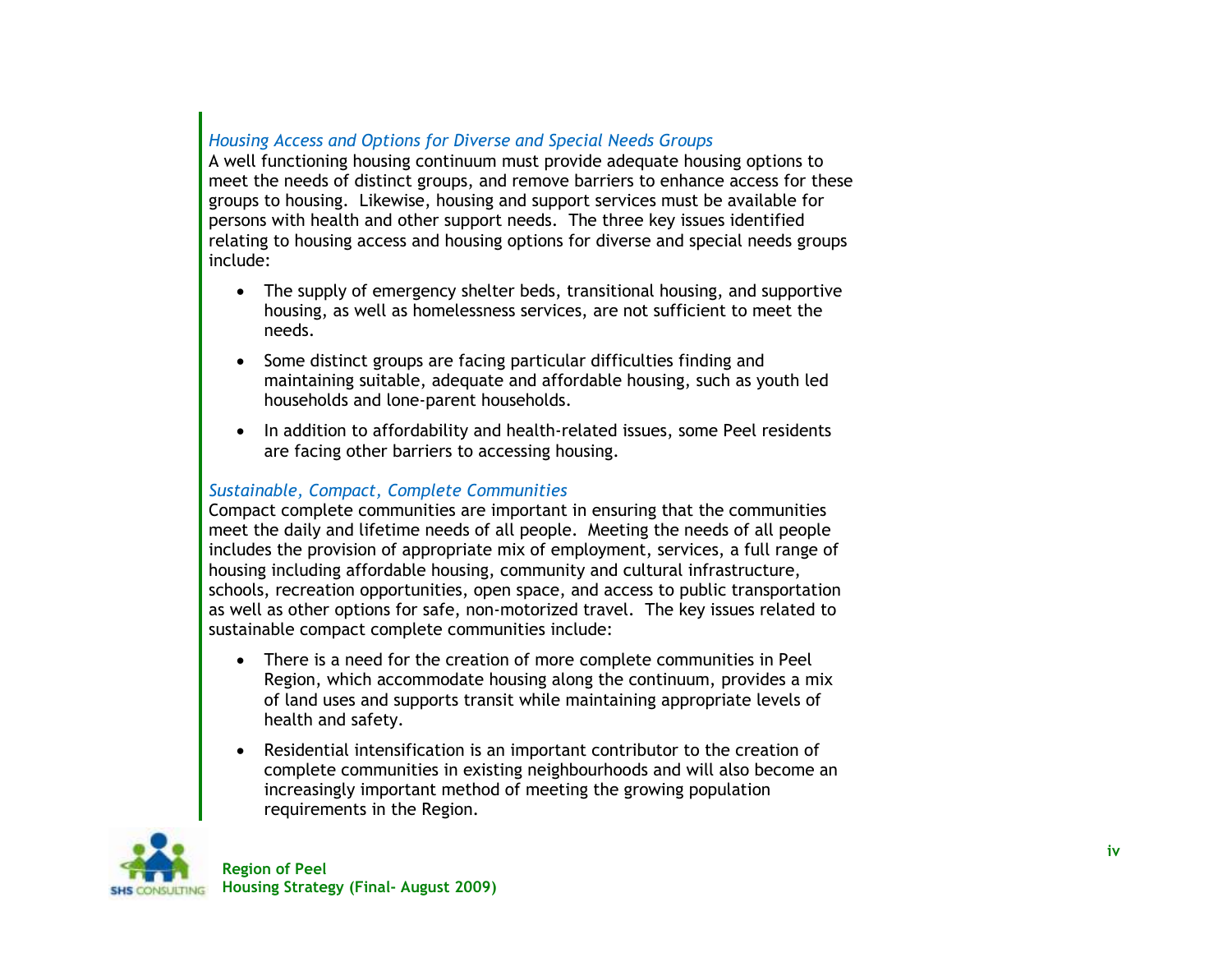- Existing development and land use patterns have contributed to pressures on municipal infrastructure and human service delivery.
- Energy efficiency in housing is needed to limit the environmental impacts of development.

The issues identified in this paper create the framework for the research contained in the Tools and Practices Background Paper which in turn provides a foundation for the specific actions that are identified in the Housing Strategy.

#### *Housing Targets*

The provincial initiatives of *Places to Grow* and the *Provincial Policy Statement* require that municipalities establish and implement minimum targets for the provision of housing which is affordable to low and moderate income households.

Based on the definition of affordable in the *Provincial Policy Statement* the 2008 affordable rental threshold has been set at a rent of \$1,018 (which is the average market rent for all units), or purchase price of \$144,000 for an ownership unit. These prices would be affordable to households with incomes of \$40,700. The 2008 affordable ownership threshold is a purchase price of \$306,800 (which is 10% below the average price of a resale unit), or rent of \$2,167, which would be affordable to households with incomes of \$86,700.

Annual housing targets for the Region of Peel and each of the area municipalities are shown on the following page.

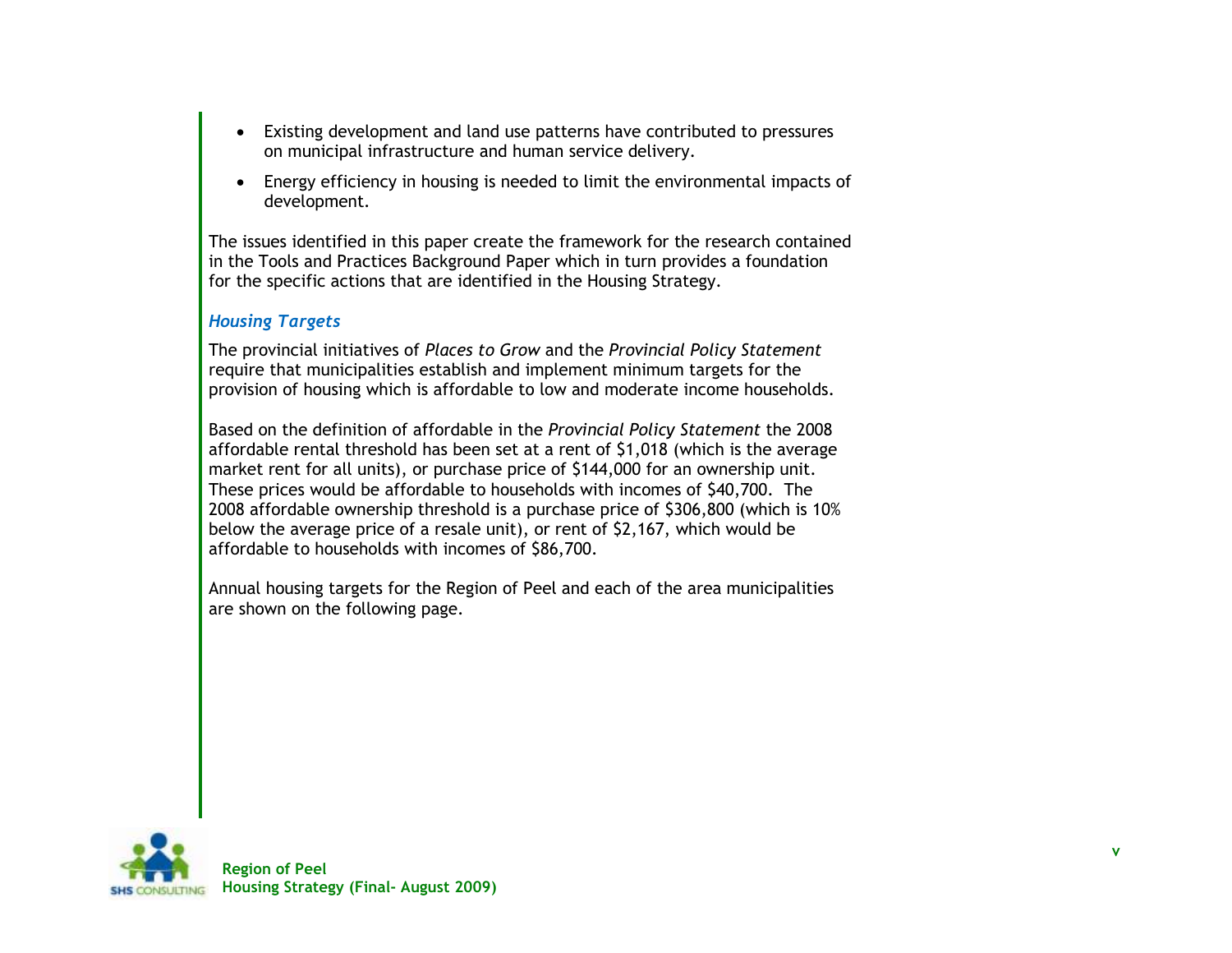| Annual Housing Targets, Region of Peel and Area Municipalities (Based on 2008 Rents/Purchase Prices) |                 |                       |                          |                           |                                   |  |  |  |  |
|------------------------------------------------------------------------------------------------------|-----------------|-----------------------|--------------------------|---------------------------|-----------------------------------|--|--|--|--|
|                                                                                                      |                 | <b>Social Housing</b> | <b>Affordable Rental</b> |                           | <b>Market</b><br><b>Ownership</b> |  |  |  |  |
| <b>Income Threshold</b>                                                                              |                 | less than \$37,200    | \$37,200 - \$40,720      |                           | More than<br>\$86,700             |  |  |  |  |
|                                                                                                      | 1 Bedroom       | less than \$900       | $$900 - $926$            |                           |                                   |  |  |  |  |
|                                                                                                      | 2 Bedroom       | less than \$1,050     | $$1,050 - $1,063$        |                           |                                   |  |  |  |  |
| Rent                                                                                                 | 3 Bedroom       | less than $$1,263$    | $$1,263 - $1,525$        | $$1,018 - $2,167$         |                                   |  |  |  |  |
|                                                                                                      | 4+ Bedroom      | less than $$1,525$    |                          |                           |                                   |  |  |  |  |
|                                                                                                      | Average         | less than \$930       | $$930 - $1,018$          |                           |                                   |  |  |  |  |
| Purchase<br>Price                                                                                    |                 | less than \$132,000   | \$132,000 - \$144,000    | $$144,000 -$<br>\$307,000 | more than<br>\$307,000            |  |  |  |  |
|                                                                                                      | Mississauga     | 19%                   | 3%                       | 34%                       | 45%                               |  |  |  |  |
| Percentage<br>of Total<br><b>Units</b>                                                               | <b>Brampton</b> | 16%                   | 3%                       | 37%                       | 44%                               |  |  |  |  |
|                                                                                                      | Caledon         | 11%                   | 2%                       | 28%                       | 59%                               |  |  |  |  |
|                                                                                                      | Peel Region     | 17%                   | 3%                       | 35%                       | 45%                               |  |  |  |  |

#### **Annual Housing Targets, Region of Peel and Area Municipalities (Based on 2008 Rents/Purchase Prices)**

#### *Key Goals*

Based on the issues identified above, four key goals emerged:

- 1. Adequate and Diverse Housing Supply
- 2. Affordable Housing Supply
- 3. Housing Access and Housing Options for Diverse and Special Needs Groups
- 4. Sustainable Compact Complete Communities

The Housing Strategy defines objectives as well as actions to works towards meeting these goals.

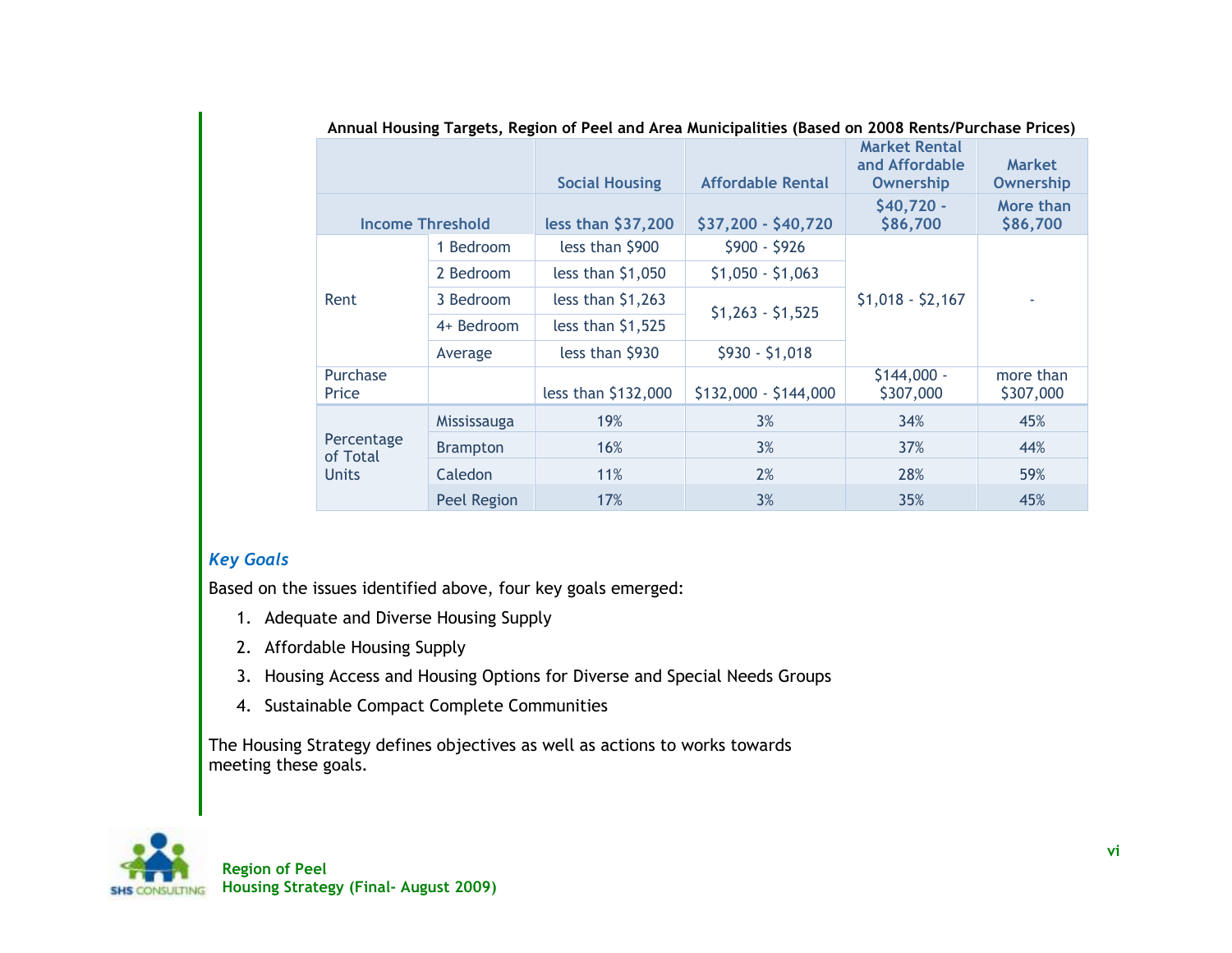# <span id="page-12-0"></span>**1.0 Introduction**

#### <span id="page-12-1"></span>**1.1 Study Background**

The Region of Peel has witnessed many changes in the last fifteen years, such as rapid population growth, a steady increase in the number of immigrants settling in the Region, increased construction activity and a shift in socio-economic and demographic characteristics. The purpose of developing the Housing Strategy for the Region of Peel is to assess the current housing situation and the future affordable, accessible and social housing needs in the context of the recent changes that have taken place in the Region.

#### <span id="page-12-2"></span>**1.2 Study Context**

The direction to develop the Housing Strategy came from recent provincial initiatives including the *Provincial Policy Statement* (2005) and *Places to Grow: Growth Plan for the Greater Golden Horseshoe* (2006), which both contain references to address a full range of housing needs within the Region. The introduction of *Places to Grow* required the Region, as well as area municipalities, to undertake a conformity exercise to meet the population and employment targets. It also directed the Region to develop a housing strategy that set out a plan and Official Plan policies to provide a range of housing types to meet the needs of the current and future residents in the Region.

The Regional Official Plan (Office Consolidation, November 2005) also directed the Region to develop a housing strategy that addresses affordable, social, and specialneeds housing components by working in collaboration with area municipalities (Section 6.2.2.18). The Regional Official Plan is a broad and strategic plan, which has general policies that encourage and support the Region and area municipalities with respect to redevelopment, affordability, and diversity of housing forms and suggests collaboration between the two-tiers of municipalities and other agencies to direct the housing growth in coordination with the availability of the necessary physical and human services. The Regional Official Plan is currently under review as part of the requirements of the *Planning Act* which requires Official Plans to be

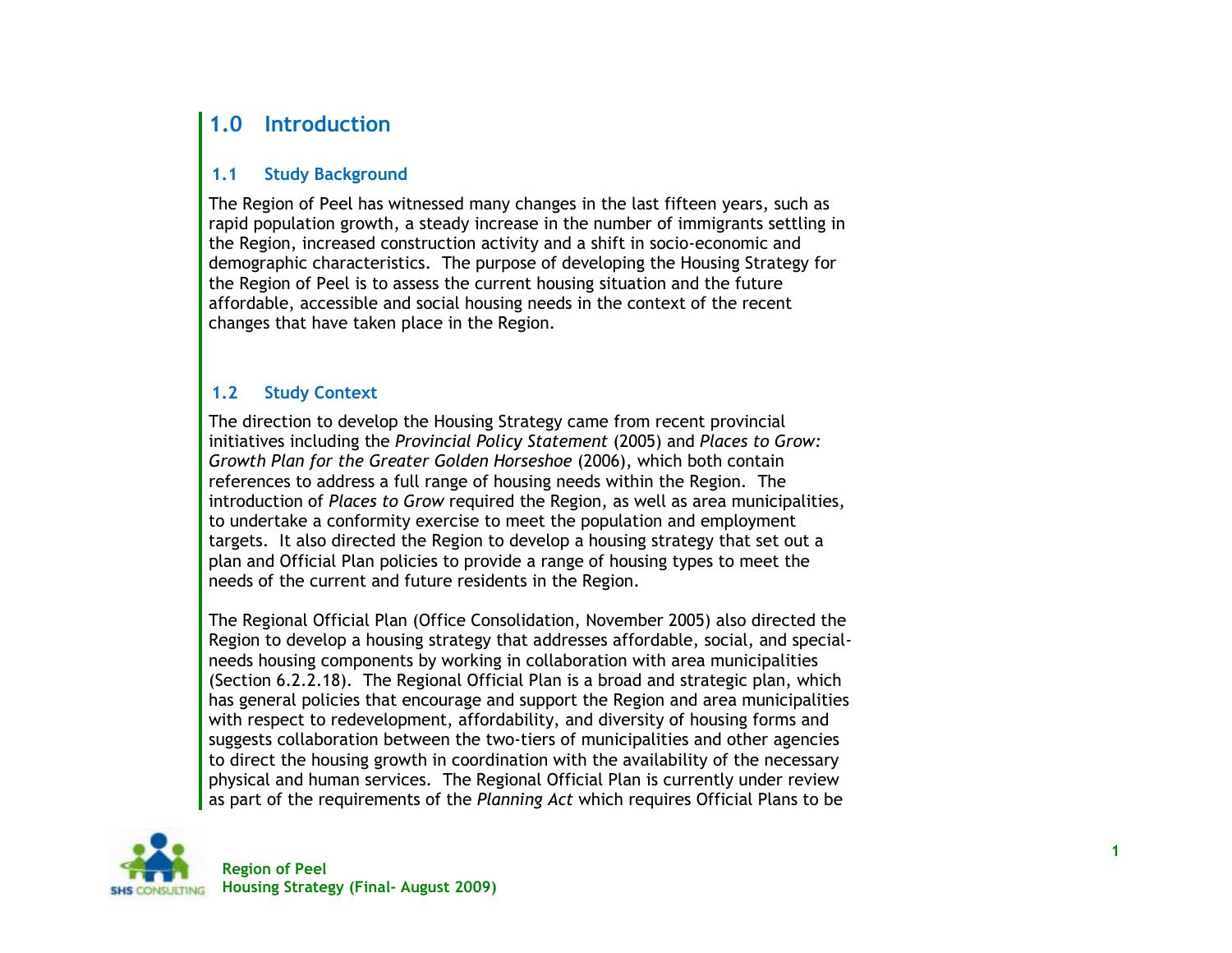reviewed every five years, and in order to ensure that is it consistent with provincial plans, including *Places to Grow*.

The development of the Housing Strategy has been undertaken as part of the Peel Regional Official Plan Review work program. The Housing Strategy suggests policies for the Regional Official Plan and also acts to supplement the Official Plan policies by suggesting other potential measures and action items for the Region and area municipalities for meeting housing needs and achieving provincial targets.

The Peel Regional Official Plan Review work program is scheduled to be complete by June 2009 in order to meet the legislative requirements of conformity of the Official Plan with *Places to Grow* by June 16, 2009. The Review will result in several Regional Official Plan Amendments that are being brought to Council for adoption as work is completed.

The Housing Strategy has commonalities with some of the fourteen other focus areas of the Regional Official Plan Review program including Managing Growth; Sustainability; Energy; Transportation; Employment Lands; Consultation, Communication and Engagement; and Monitoring. The Housing Strategy also contributes to the objectives of the Liveable Peel Initiative, and was undertaken as part of the Liveable Peel Initiative which concluded in December 2008.

The linkages between the Housing Strategy and these other focus areas are as follows:

## *Managing Growth*

The Managing Growth component of the Official Plan Review will establish the amount and timing of population and employment growth and determine how the Region will meet the intensification target of 40% of all new residential development (within the built boundary) by 2015 and maintain this level to 2031. The Managing Growth component will also address the density requirement for Greenfield development. The results of the Managing Growth component will be used as inputs into the Housing Strategy. The Housing Strategy is compatible with the Managing Growth components and will recommend housing targets for a range of housing types and densities to support the intensification and density identified

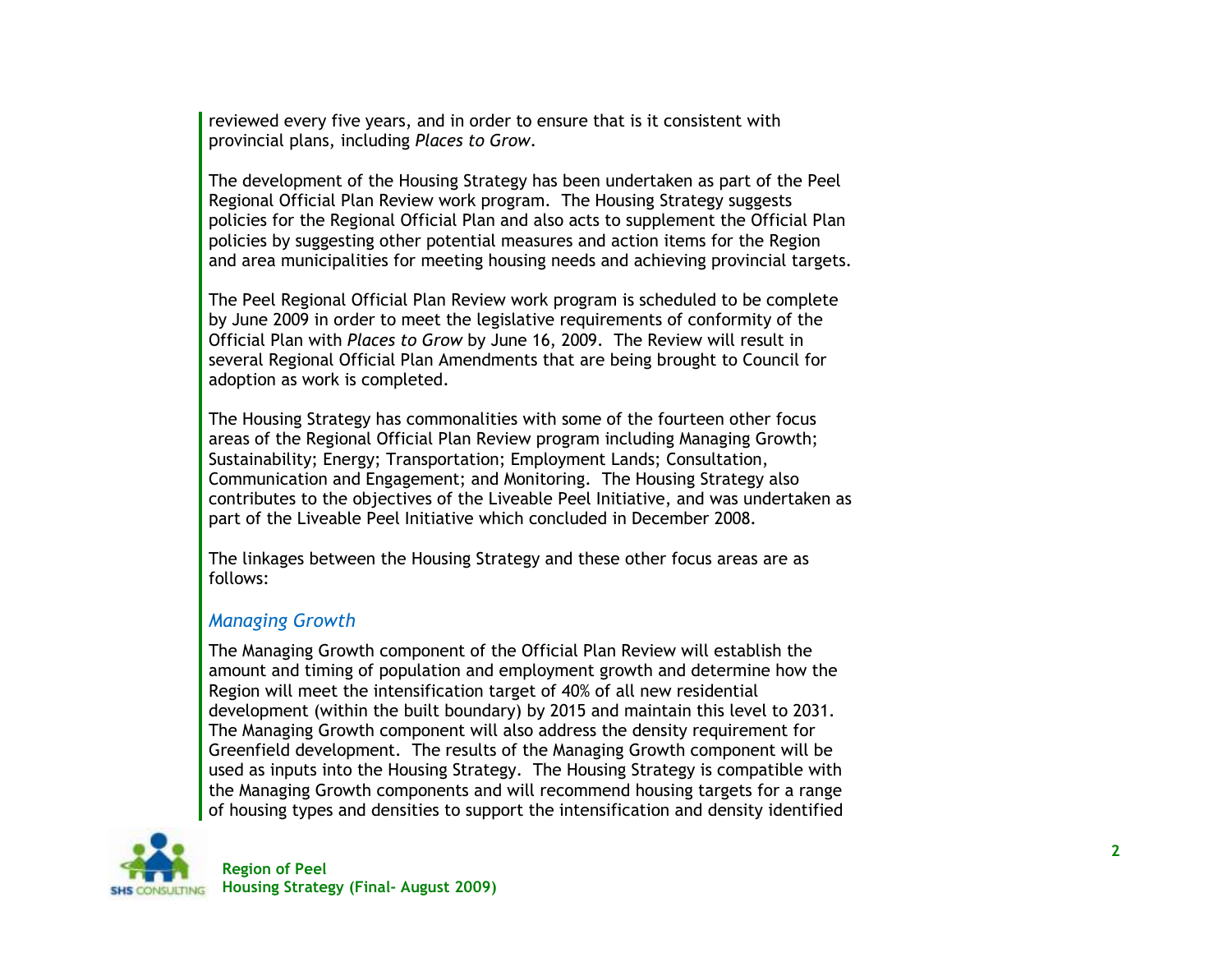in the Managing Growth component.

## *Sustainability*

The Sustainability component of the Official Plan Review developed policies that address the four dimensions of sustainability –-- economic, social, environmental, and cultural. There are many linkages between the Housing Strategy and sustainability and an importance of integrating sustainability into the Housing Strategy. This is of particular importance because one of the fundamental aspects of sustainability is building in sustainability concepts at the design stages of housing developments and communities. The Sustainability component and Housing Strategy have a common objective of promoting more sustainable development patterns and "complete communities". Sustainability and the Housing Strategy also both face challenges of achieving social inclusion and social equity, finding solutions to homelessness, and managing rapid population growth. The Housing Strategy has integrated wherever possible the four dimensions of sustainability into its policy recommendations and helps promote a vibrant economy and good quality of life for future generations.

## *Energy*

The Energy focus area has identified policies in support of alternative energy systems, district heating and cogeneration, energy conservation, energy efficiency and improved air quality through land use and development patterns. The Housing Strategy links with the Energy component by suggesting policies such as land use strategies and urban design standards that promote compact, energy efficient, complete communities that limit energy consumption and air pollution.

## *Transportation*

The Transportation component of the Official Plan Review reviewed and revised existing policies to develop an efficient, sustainable and integrated transportation system. The Housing Strategy"s connection to the Transportation component was to recommend policies that promote compact, complete communities that optimize the use of transportation infrastructure and services.

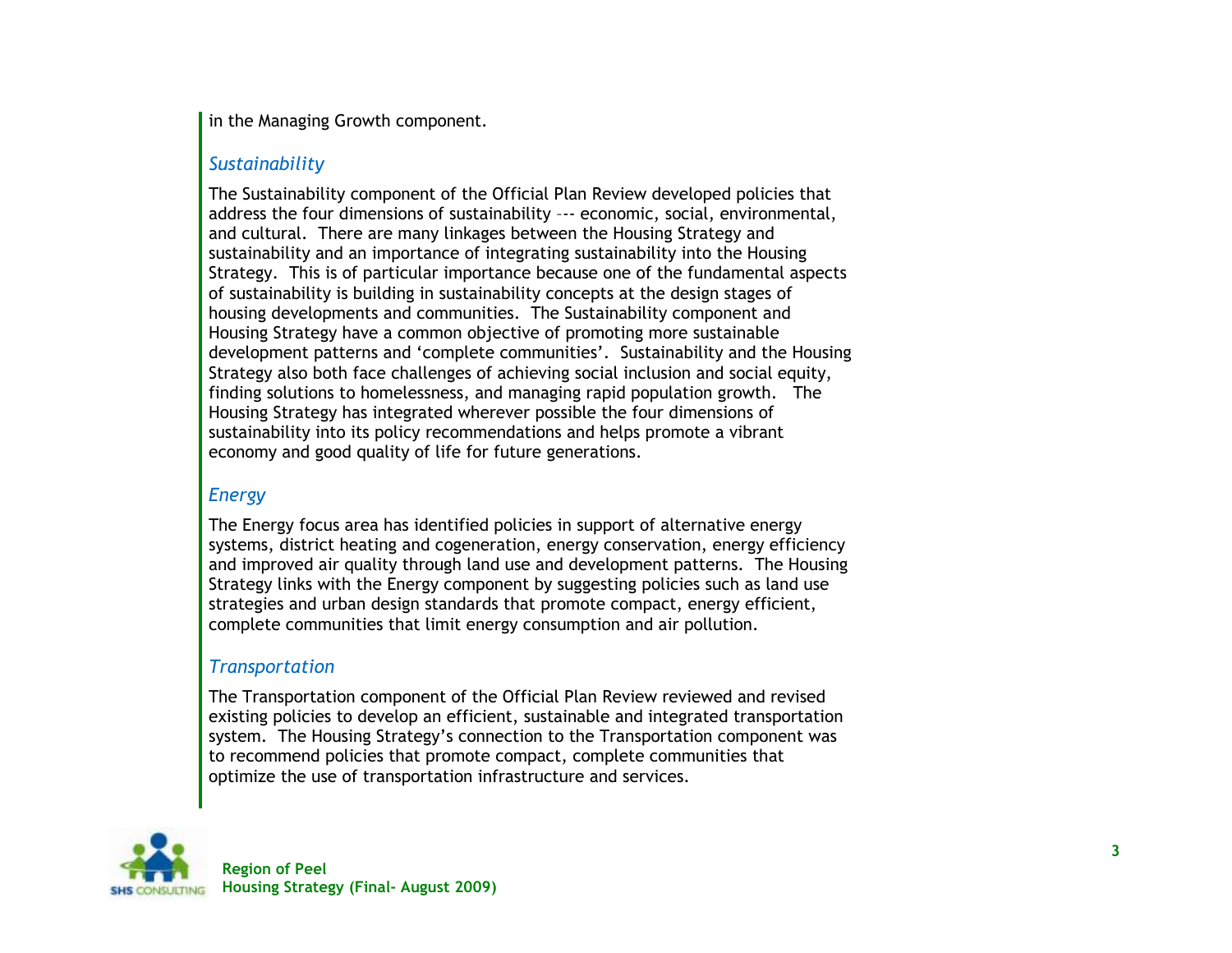## *Employment Lands*

The Employment Lands focus area has ensured that the Official Plan policies support the employment land density targets and ensured there is an adequate supply of employment land to meet employment forecasts to provide for employment opportunities and to support the vitality of the Region's economy. The Housing Strategy supports policies to protect employment land, recognizing that sufficient employment lands are needed to provide live/work opportunities, a vibrant economy, and quality of life of Peel"s residents.

## *Communication, Consultation and Engagement*

The purpose of the Communication, Consultation, and Engagement component is to keep stakeholders and the general public informed about the Peel Official Plan Review Process, engaging them in the process and ensuring their input and feedback is received on an ongoing basis. This involved targeted consultation carried out as part of the Housing Strategy. The Housing Strategy involved surveys, interviews, and focus groups with key stakeholders as well as consultation sessions with key stakeholders and the general public.

#### *Monitoring Policies*

The Monitoring Policies project reviewed and updated the existing monitoring policies of the Regional Official Plan to ensure they remain effective and developed new monitoring policies to measure the progress on new initiatives from the Province. A framework for the monitoring plan for the Housing Strategy was developed as part of the process of preparing the Housing Strategy.

## *Liveable Peel: A Community Sustainability Plan to 2051*

Liveable Peel was a sustainability strategy to consider the long-term (to 2051) economic, environmental, social and cultural impacts of demographic and socioeconomic changes, specifically the aging society, immigration and high levels of growth, on the programs and services delivered by the Region of Peel. One of the objectives of the Liveable Peel initiative was to research and analyze factors influencing growth and change, including housing, and to manage the impacts of growth by creating choice in all types and forms of housing and being an affordable

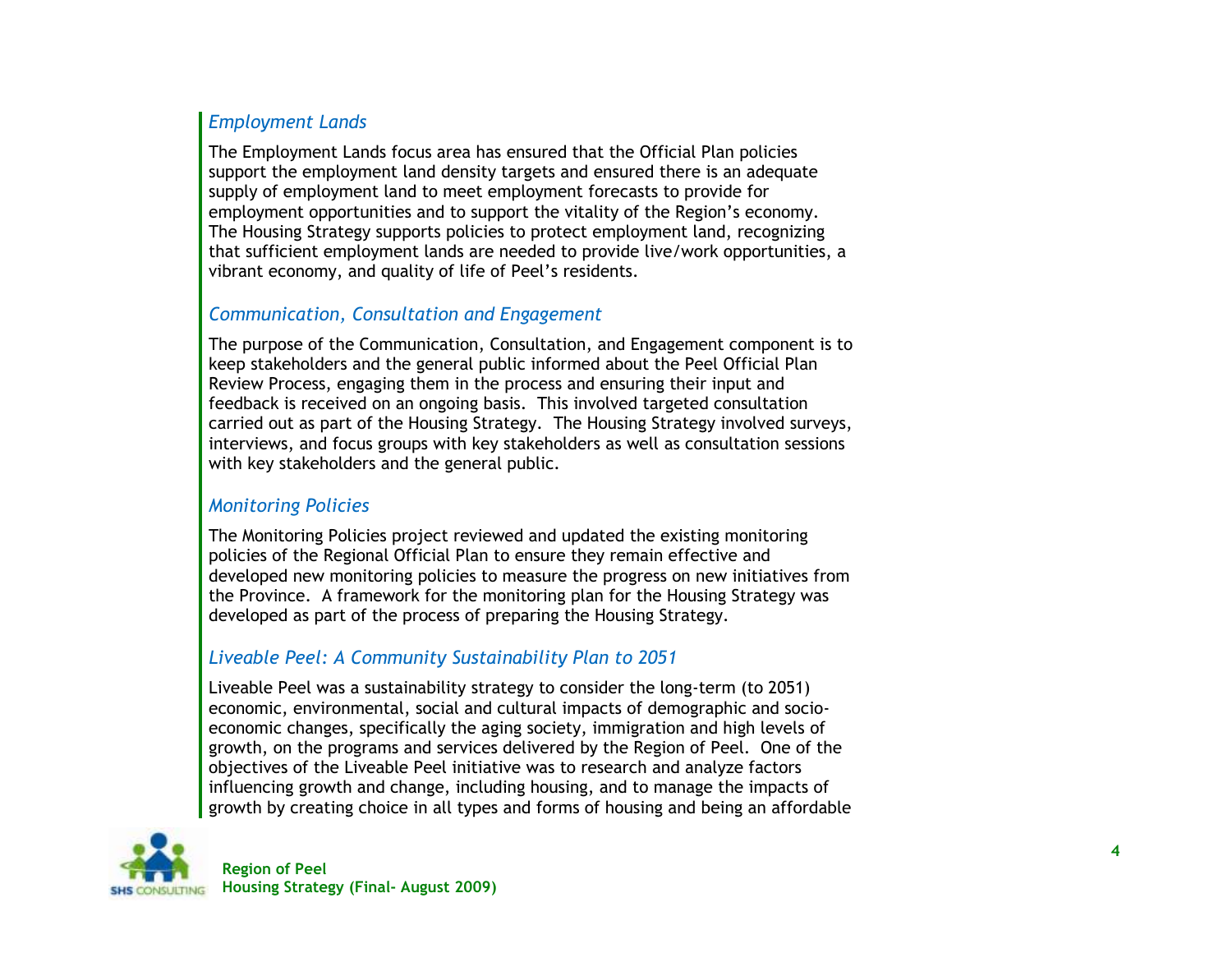place to live. Although the Liveable Peel initiative concluded in December 2008, the Housing Strategy and the other two projects undertaken as part of the Liveable Peel initiative continued. Peel Region staff continue to explore integration of long-term research and planning through the Corporate Planning Process.

## <span id="page-16-0"></span>**1.3 Study Objectives**

The Peel Housing Strategy was undertaken as a comprehensive and in-depth assessment of the full continuum of housing needs in Peel Region and the development of policies, programs and initiatives aimed at meeting the full range of identified needs.

The figure on the following page illustrates the general spectrum of housing options offered within the typical housing continuum, spanning the range between absolute homelessness at the reader"s left to owning one"s own home at the reader"s right. While not placing judgement upon one specific form of housing, the figure illustrates the gradual progression of types of housing that range from precarious or lack of housing (absolute homelessness), to gradually more permanent and longer-term housing options. Also included in the figure are the specific percentage totals of each housing type in the overall housing stock in Peel Region.

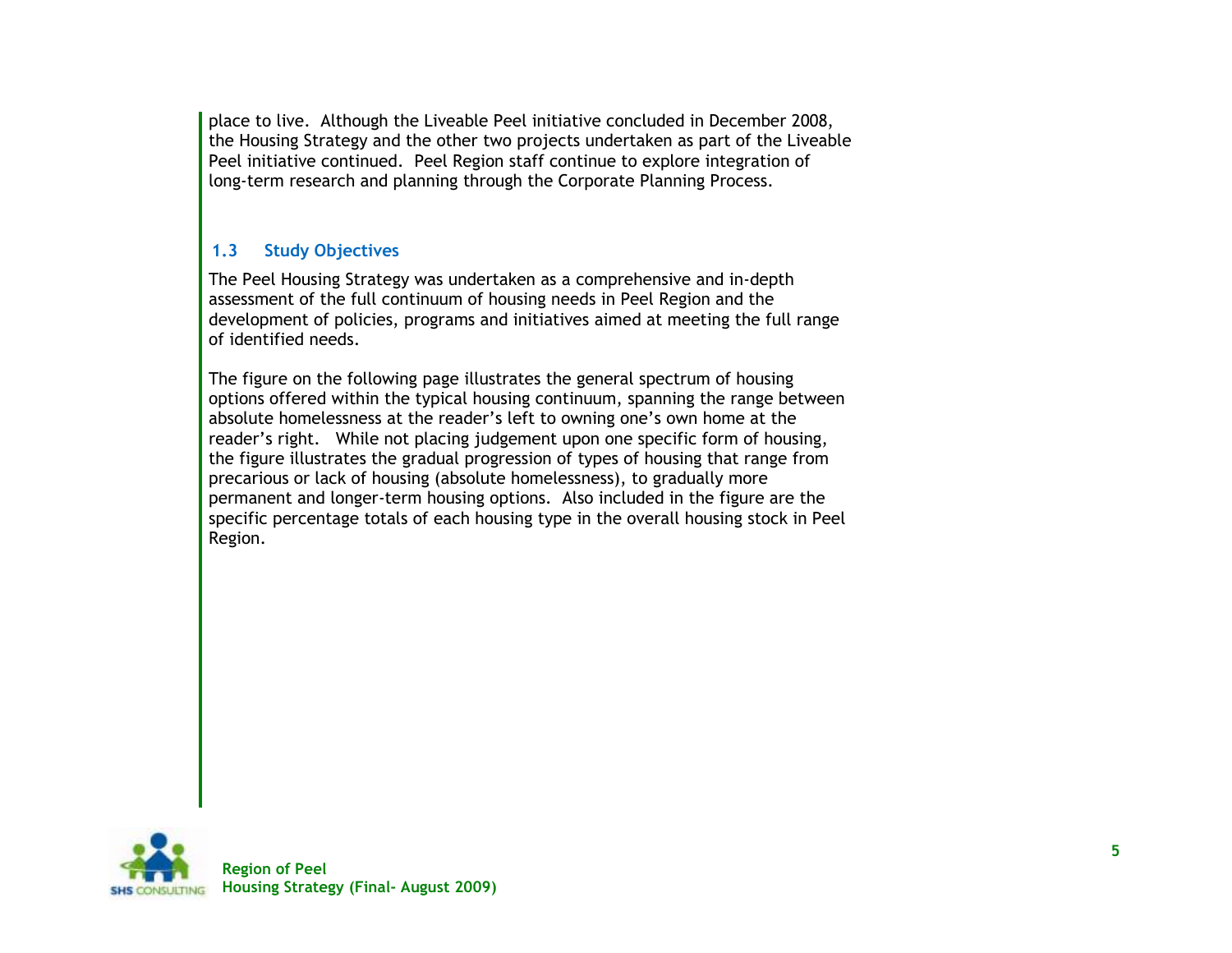<span id="page-17-0"></span>

In preparing the Strategy, a number of specific objectives were identified, as follows:

- 1. Identify current housing needs, including the affordable (both ownership and rental) housing, as defined in the *Provincial Policy Statement*, special needs, and social housing needs, issues, and supply -demand gaps related to affordable, special -needs and social housing needs in Peel.
- 2. Identify and recommend opportunities for a full range of safe, affordable, accessible and appropriate housing for Peel"s current and future residents, while recognizing that those opportunities can only be implemented in collaboration with key stakeholders, including the area municipalities.
- 3. Identify and recommend opportunities for a range of housing types and densities to support intensification and density targets set by the *Places to Grow Plan*, while recognizing that those opportunities can only be implemented in collaboration with key stakeholders, including the area municipalities.

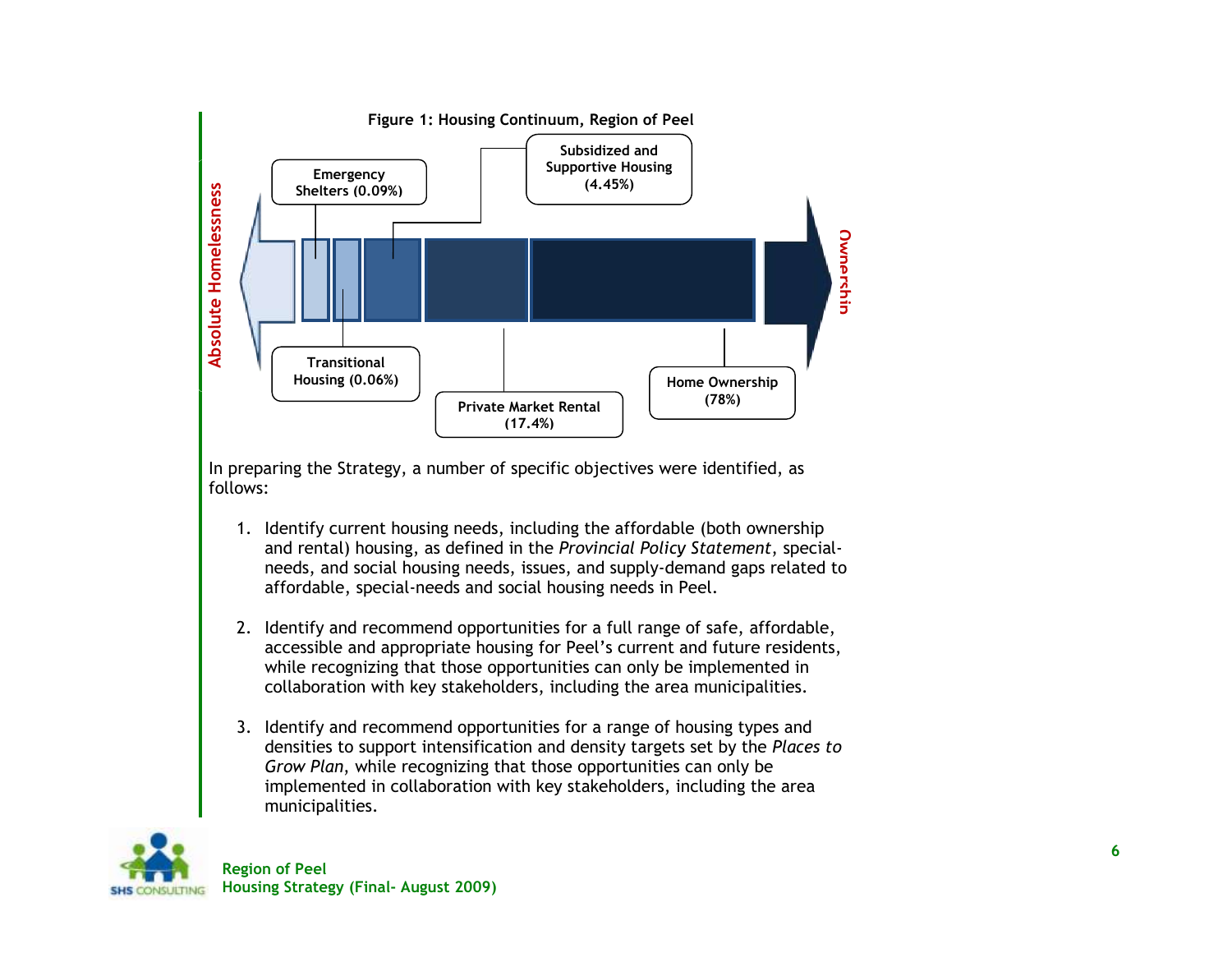- 4. Promote housing issues in the Region, including highlighting those activities undertaken recently by the Region of Peel.
- 5. Propose policy directions related to housing, which will add to, or strengthen, what currently exists in the Regional Official Plan and the Area Municipal Official Plans.
- 6. Identify areas where changes to provincial legislation or programs could be proposed.

#### <span id="page-18-0"></span>**1.3.1** *Study Format*

The study was prepared in two parts. The first part involved the preparation of three discussion papers. The second part involved the preparation of the tools and practices background paper which feeds into the Housing Strategy.

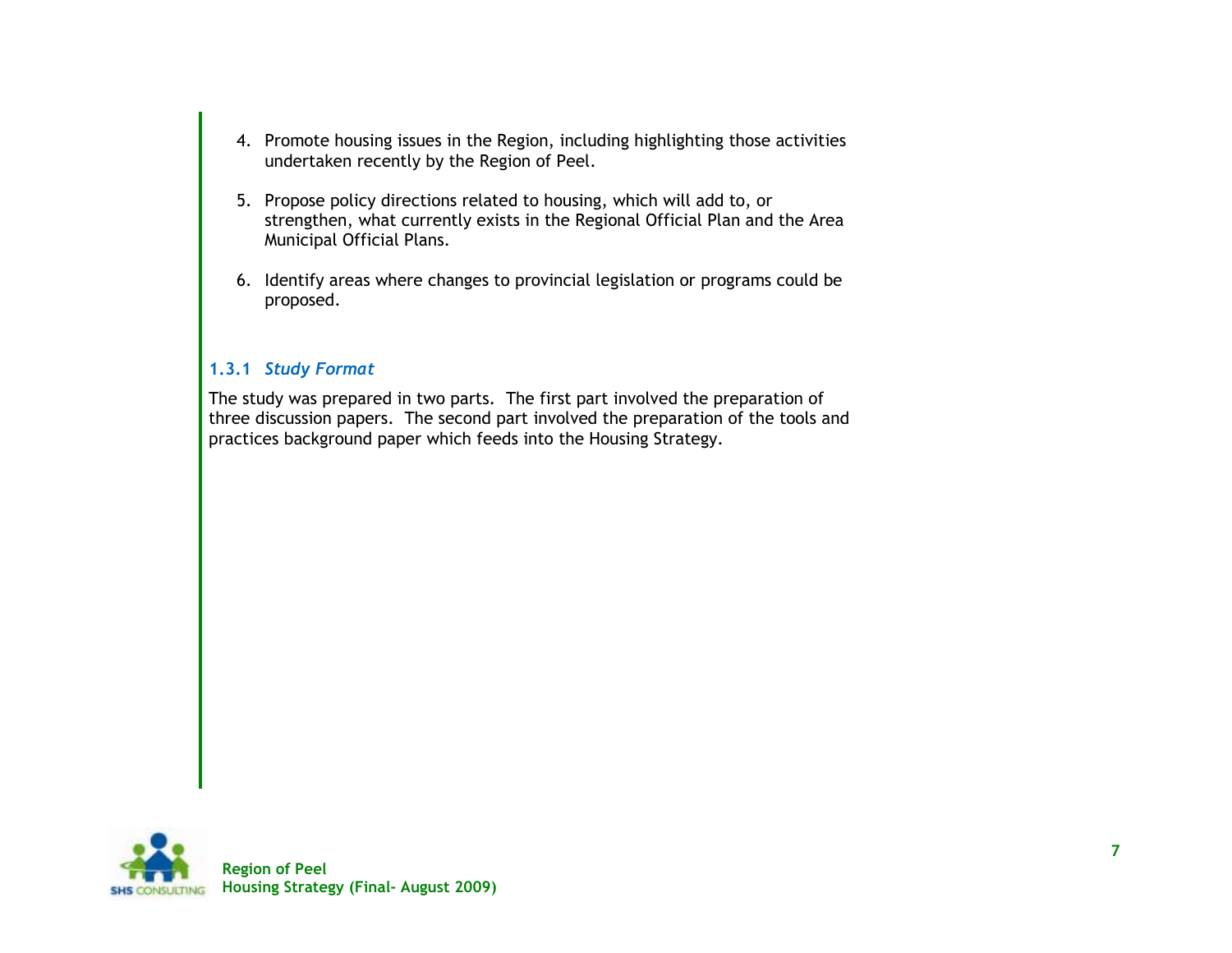

The main focus of each of the discussion papers are outlined in the following.

## *Discussion Paper 1: Housing Availability Throughout the Life-Cycle*

The first discussion paper includes a review of the demographic and economic trends impacting the Region, and an overview of housing supply, with a focus on housing availability throughout the life-cycle. It identifies housing issues and gaps in providing safe, affordable and accessible housing to current and future residents at all stages of life.

## *Discussion Paper 2: Diversity of Housing Needs*

The second discussion paper reviews the demographic profile of diverse population groups including youth, older adults, immigrants, Aboriginal persons, visible minorities, persons with disabilities, and lone parents, and identifies the current

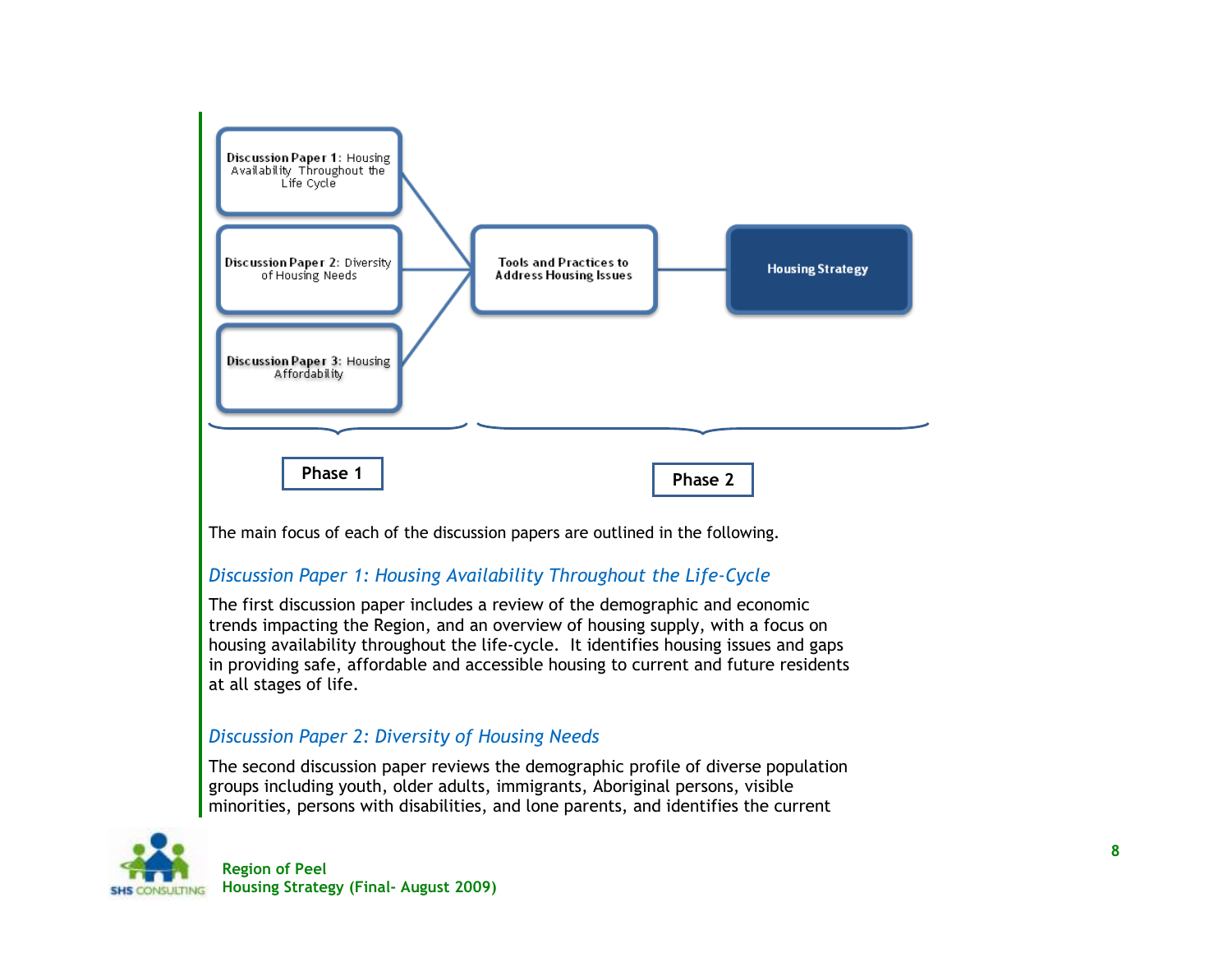and future housing needs of these groups. The paper also analyzes the demand and supply for social and special-needs housing, and identifies issues in meeting the housing needs of diverse population groups.

## *Discussion Paper 3: Housing Affordability*

The third discussion paper identifies the changing demographic and socio-economic conditions in Peel that influence housing affordability. The paper also identifies affordability issues and housing targets for the Region.

The second part of the study involved the preparation of a housing strategy paper.

## *Background Paper: Best Practices and Tools to Address Housing Issues*

The background paper reviews relevant federal, provincial, and municipal policies, and identifies practices and innovative tools available to address the identified issues.

#### *Housing Strategy*

The Housing Strategy recommends policies and strategies to meet the housing needs of all current and future Peel residents and addresses the identified priority areas and issues. In addition, the report outlines an implementation plan and monitoring plan for the recommended strategies.

#### <span id="page-20-0"></span>**1.4 Purpose of the Housing Issues Paper**

The purpose of this paper is twofold: to identify the housing issues and needs based on the findings of the three discussion papers, and to outline the specific Goals, Objectives and Actions that will guide the development of housing policy in Peel Region.

The next section provides a summary of each of the housing issues. Section 3.0 identifies a methodology to be used for establishing housing targets, identifies the key goals which will become the primary focus of the Housing Strategy, and

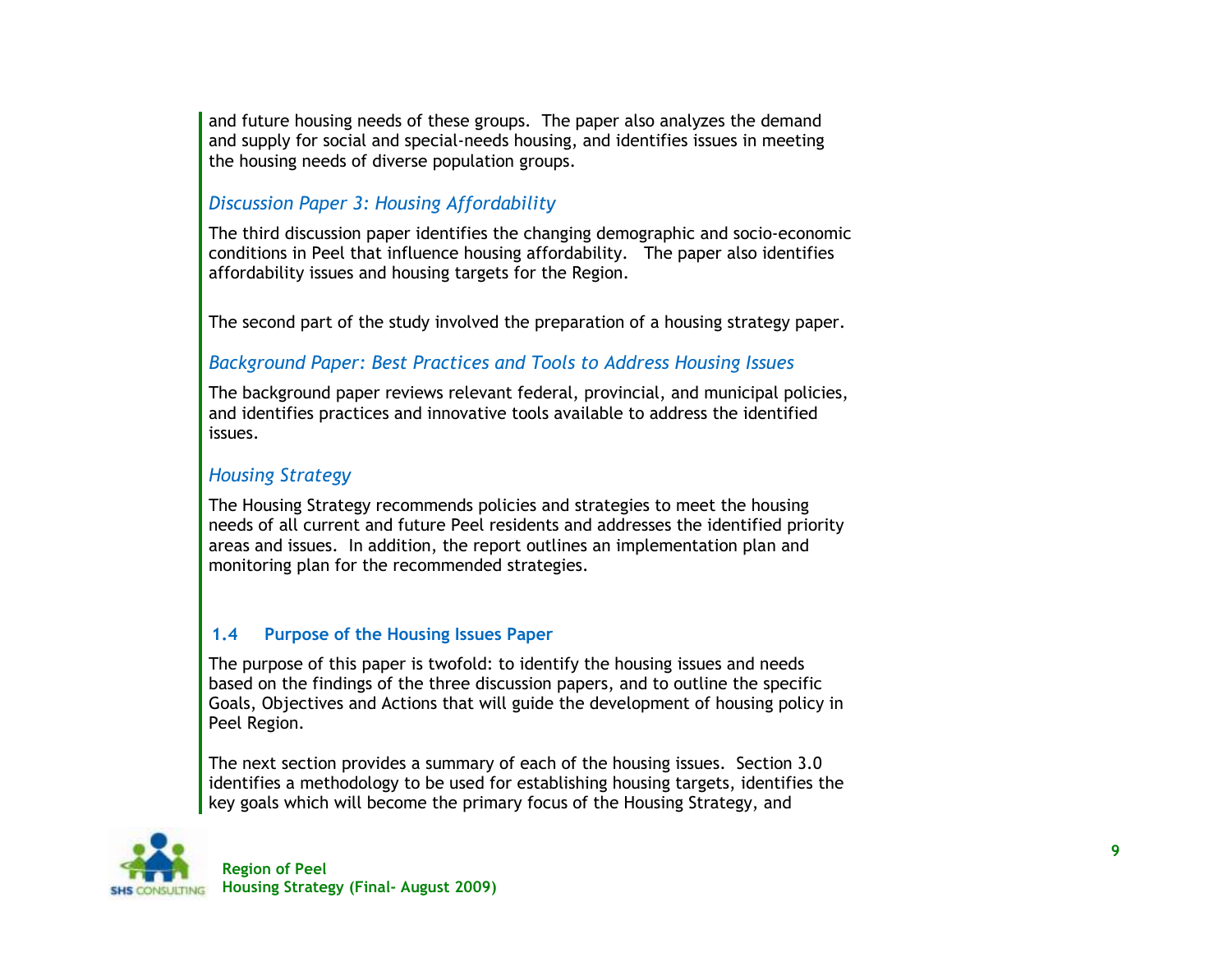provides an overview of the best practices and tools available to address the identified housing issues.

#### <span id="page-21-0"></span>**1.5 Identifying Source of the Issues**

The issues discussed throughout this paper were originally identified from one of four sources: Places to Grow, the Provincial Policy Statement, Liveable Peel, or one of the three discussion papers prepared for the Housing Strategy. In the left column beside each issue throughout the report, the sources of the issue have been noted with the logos below.



#### <span id="page-21-1"></span>**1.6 Housing Continuum**

Healthy, vibrant, inclusive and complete communities weave together diverse elements of the urban infrastructure to support a high quality of life for all residents throughout their entire lifetime. Infrastructure includes both buildings (e.g. housing, schools, retail, health facilities, parks and recreational facilities) and services (e.g. employment, social services, health services, transportation).

Housing is an important building block of a healthy and inclusive complete community. Ideally, the housing market can be seen as a continuum, where supply responds to the changing range of demands of the community. However, housing needs along the continuum are not always met in the market, especially for those with lower incomes or those with issues which require unique housing solutions. This document identifies housing challenges and issues along the housing

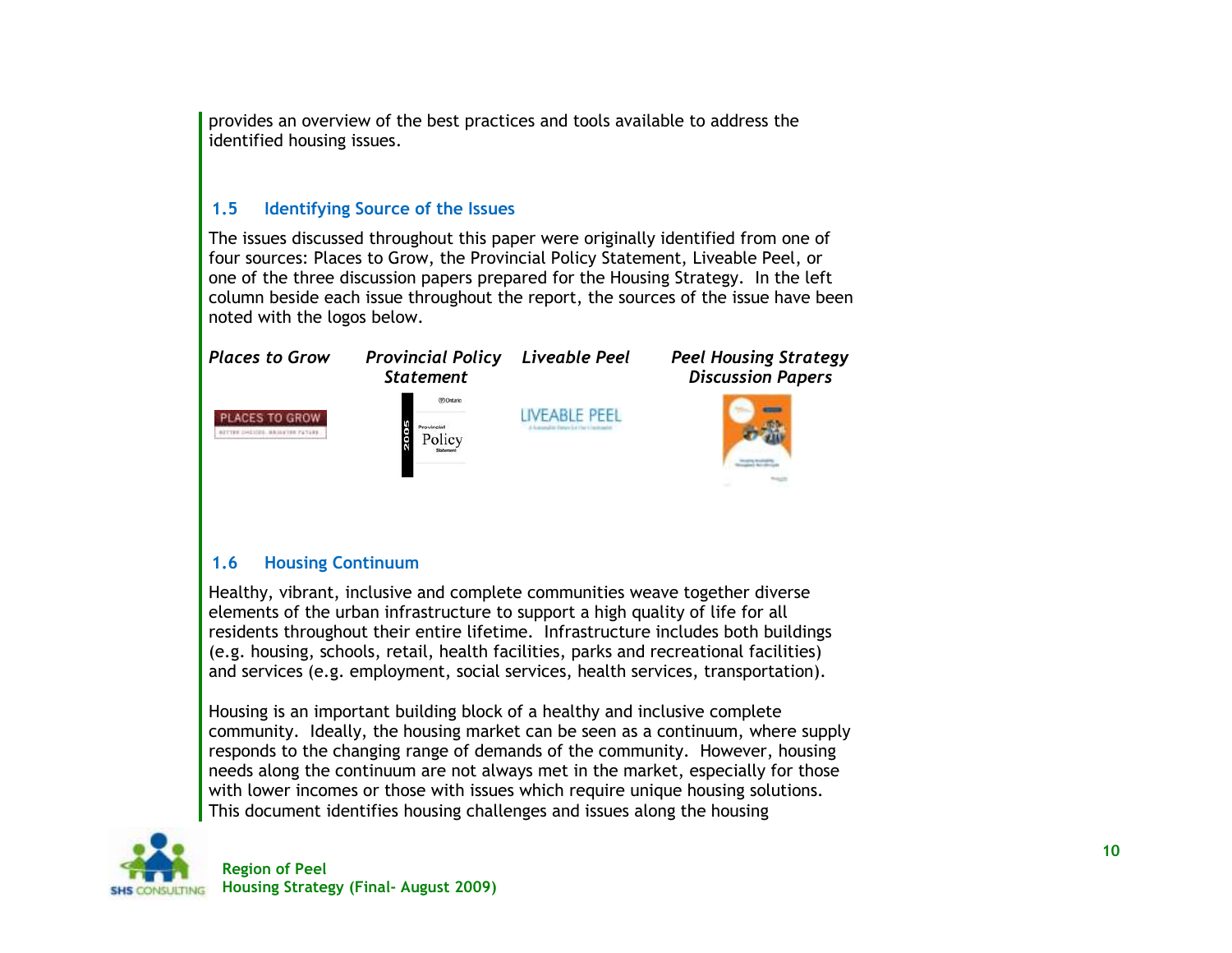#### continuum.

To plan appropriately for our communities, it is important to develop an understanding of projected housing demand along the continuum. Housing demand is shaped by a number of variables including population and household growth, population and household characteristics (e.g. age, household size), economic conditions, patterns in income distribution, and household support service needs. These variables can change rapidly, prompting corresponding shifts in housing demand. Given shifting patterns in housing demand, it is important to ensure that the Region plan for a flexible, responsive, diverse housing system.

Housing supply is shaped by demand but prone to time lags in responding to changes. Housing supply is also subject to other factors such as availability of land, servicing, labour and material costs. The private market addresses many housing needs but some households experience limitations in accessing the market due to income, special housing needs, and other barriers. Government and nonprofit organizations have traditionally addressed this void in the market. Helping the supply system to overcome challenges and meet demand is a key to fostering healthy, complete and inclusive communities.

[Table 1](#page-23-0) below captures a continuum of housing demand from the perspective of income distribution in Peel Region. Affordable housing costs are determined based on the definition that housing costs to be affordable should not exceed 30% of gross household income. While the table does not show the responses to housing needs at each income, generally as households move along the income continuum, more options are available. It is important to keep in mind that income is only one indicator of housing demand. As discussed above, there are a variety of household characteristics and demographic variables which influence housing demand which are not captured on the following page.

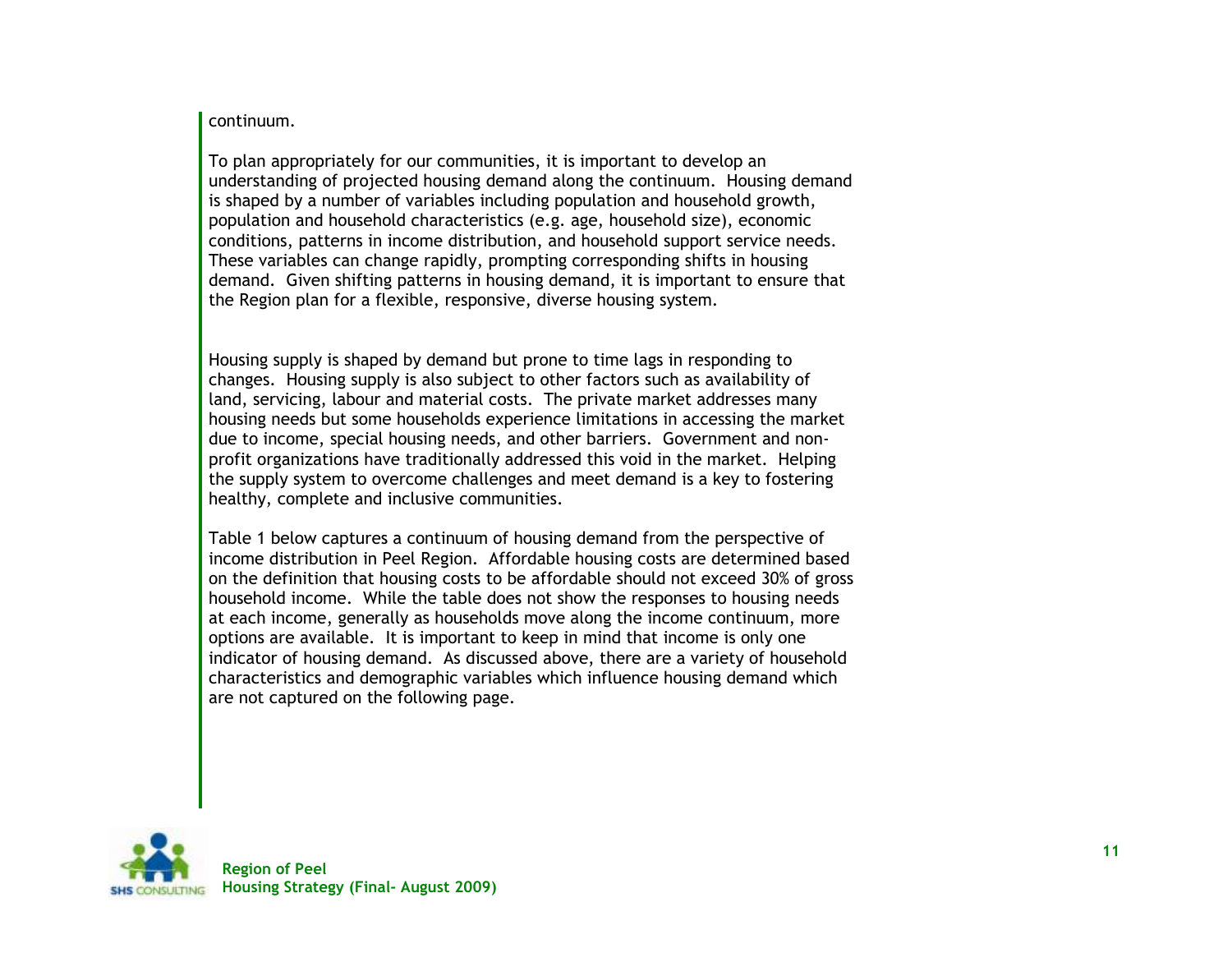<span id="page-23-0"></span>

| $1800$ $10000$ $10000$ $10000$ $10000$ $10000$ $10000$ |          |                 |          |          |          |          |                                                                                 |         |           |
|--------------------------------------------------------|----------|-----------------|----------|----------|----------|----------|---------------------------------------------------------------------------------|---------|-----------|
| <b>Household Income Decile</b>                         | 1st      | 2 <sub>nd</sub> | 3rd      | 4th      | 5th      | 6th      | 7th.                                                                            | 8th     | 9th       |
| <b>Estimated 2008 Income</b>                           | \$25,529 | \$40,100        | \$52,565 | \$65,240 | \$78,344 | \$92,890 | $$110,026$ $$132,861$                                                           |         | \$172,813 |
| <b>Affordable Rental Housing</b>                       |          |                 |          |          |          |          |                                                                                 |         |           |
| <b>Costs</b>                                           | \$638    | \$1,003         | \$1,314  | \$1.631  | \$1,959  | \$2,322  | \$2,751                                                                         | \$3,322 | \$4,320   |
| Affordable Ownership                                   |          |                 |          |          |          |          |                                                                                 |         |           |
| <b>Housing Costs</b>                                   | \$90,373 |                 |          |          |          |          | \$141,954 \$186,078 \$230,948 \$277,336 \$328,827 \$389,489 \$470,324 \$611,753 |         |           |
|                                                        |          |                 |          |          |          |          |                                                                                 |         |           |

**Table 1: Housing Demand Continuum, Peel Region, 2008**



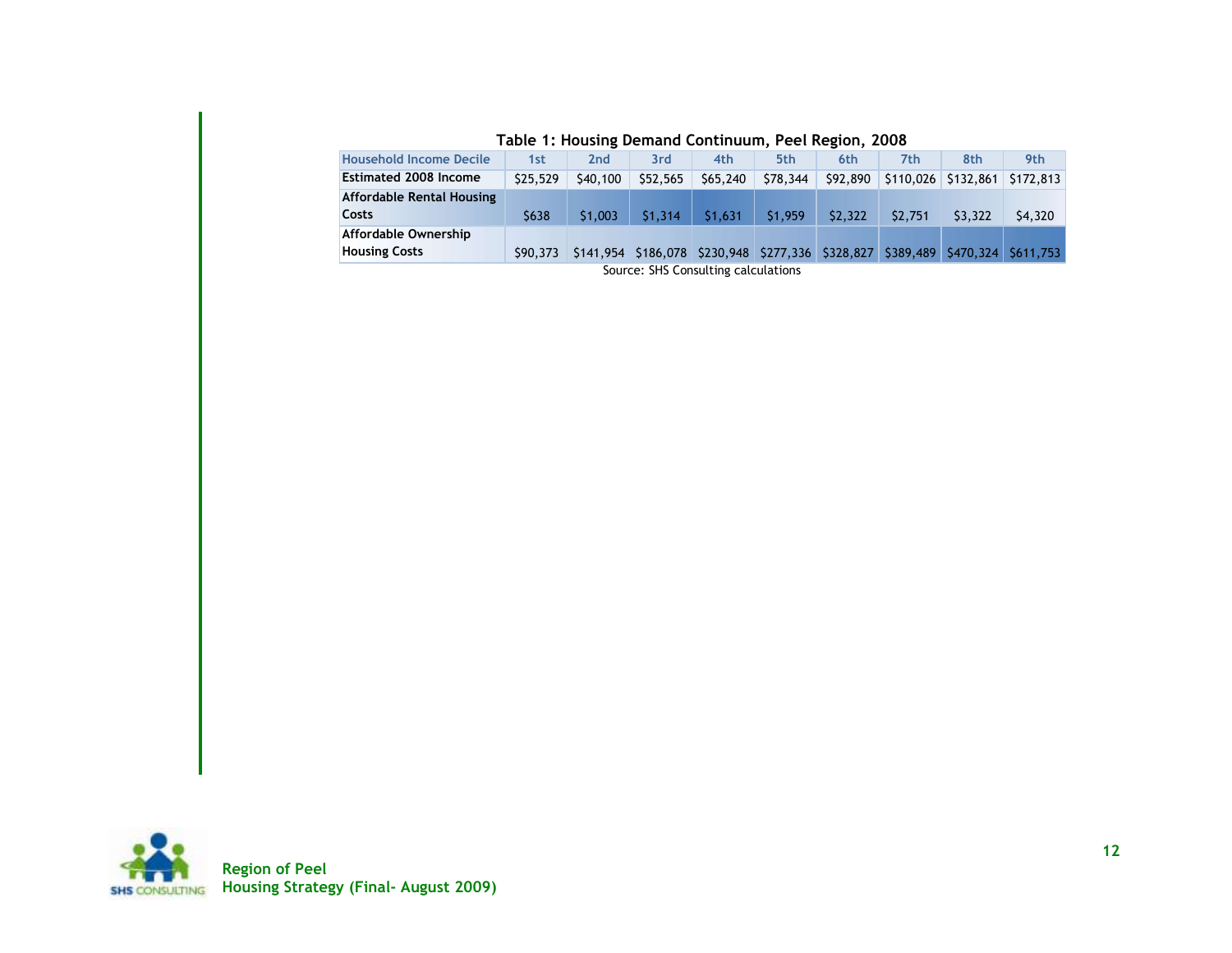# **This issue affects households along all parts of the housing continuum**





 $\overline{1.4.3.}a$ 



Housing Strategy Discussion Paper #1, 2 & 3

# <span id="page-24-0"></span>**2.0 Identification of Key Housing Issues**

The preliminary housing issues in Peel Region based on the findings of the three discussion papers are identified below.

#### <span id="page-24-1"></span>**2.1 Adequate and Diverse Housing Supply**

An adequate and diverse housing supply is an important component of meeting the needs of current residents and is required to accommodate future population growth. A diverse housing supply has a range of housing sizes, forms, and prices, and includes housing for special needs. This includes the needs for an adequate supply of land for residential development, the retention of the existing housing stock, especially rental housing, and the creation of a diverse housing supply to meet the range of housing needs of current and future residents.

## <span id="page-24-2"></span>**2.1.1** *Diversified Housing Stock*

#### **Key Issue**

**There is a need for a more diverse housing supply to ensure housing choice and affordability of residents with various economic and personal circumstances.**

There is a need for a more diverse and flexible housing supply to ensure liveability, choice and affordability, given the demographic and economic trends in the Region.

The population is getting older. As shown in Figure 1 on the following page, persons aged 55-64 increased from 7.1% to 9.9% of Peel"s population between 1991 and 2006, and those aged 65-74 increased from 4.1% to 5.3%. The oldest 75 plus cohort, jumped from 2.3% in 1991 to 3.7% of Peel residents in 2006. This aging of the population would suggest a need for housing to accommodate more older adults in the future, including those living in multi-family and multiple-generation households. For those aged 75 and over there is a rise in rental demand, and the availability of adequate rental units is a concern in this age group. Similarly, it is important that there is a range of housing choices available for those who no longer want to maintain the traditional family home.

**Housing options needed for Peel's aging population**

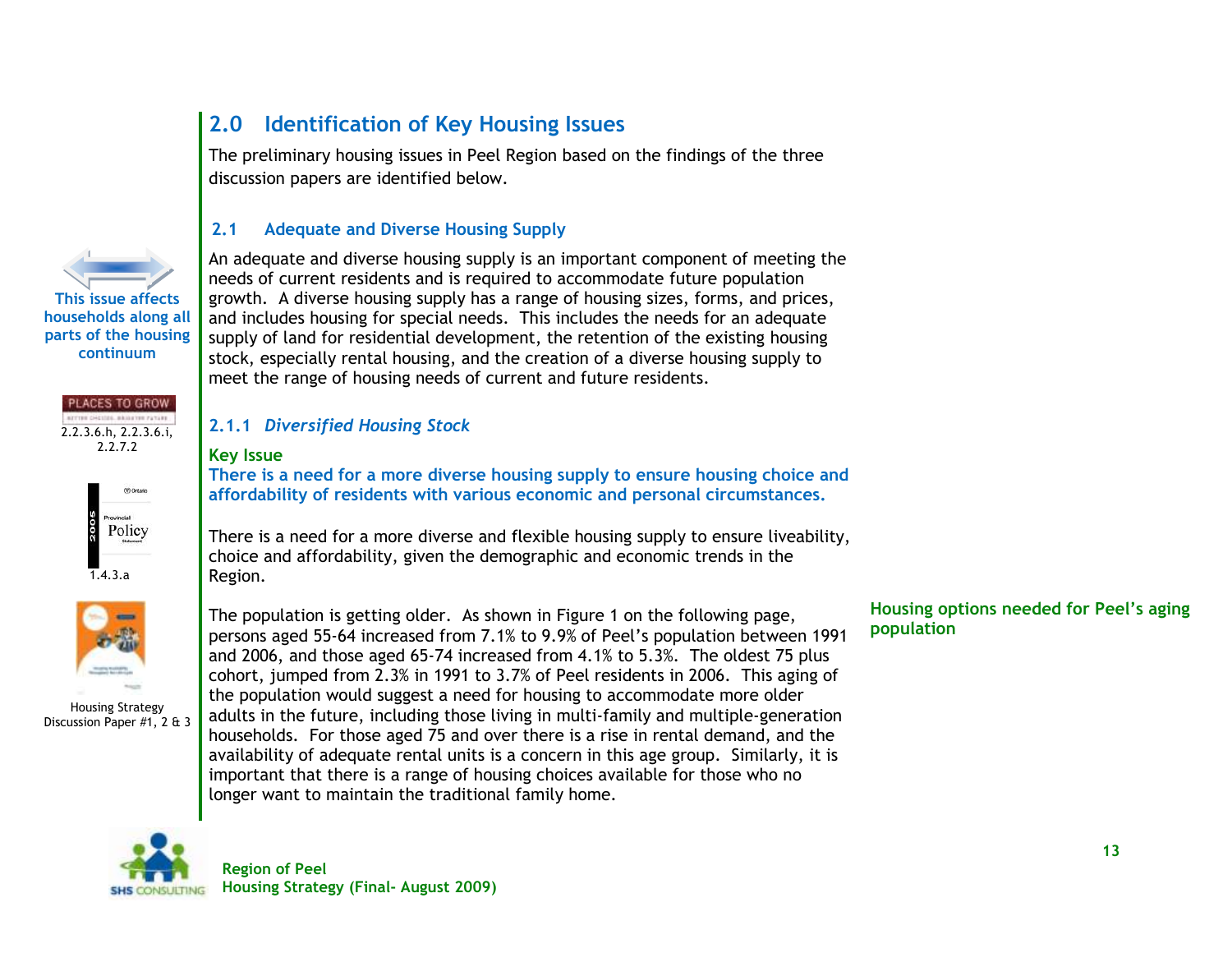**Variety of housing options for larger (often multiplefamily) households, as well as smaller diverse population groups**

**Adequate supply of affordable housing for the 14.5% of Peel's population living on low incomes**

**Almost one-third of all households are experiencing housing affordability issues**

In terms of household size, unlike any of the other regional municipalities in the Greater Toronto Area-Hamilton (GTA-H), Peel"s average household size has been increasing. This is a result of increasing household sizes in Brampton in particular. The average household in Peel increased from 3.19 persons in 1991 to 3.23 persons in 2006. Peel also boasts the largest households in the GTA-H, second only slightly to York Region (3.24), with average household sizes of 3.23 persons, versus an average of 2.6 persons per household across Ontario. The growth in single households has been offset somewhat by an increase in larger households. This trend is influenced somewhat by the strong role of immigration in Peel, and the presence of a large number of multiple families. On the other hand, the household size of most diverse populations tends to be smaller than Peel households as a whole. Households led by youth (61.8%), older adults (59.9%), women (52.9%), Aboriginal persons (51.4%) and, to a lesser extent, persons with physical disabilities (30.7%), tend to be comprised of one and two persons. These trends show the need for a variety of unit types including those designed for larger and multiple family households.

In addition to the size and structure of households, it is important to have a housing stock that meets the varying financial capacity of households. Peel has many higher income households with 30.6% of households earning \$100,000 or more, yet 166,690 individuals, or 14.5% of Peel"s population, were living in lowincome households in 2005 (see [Table 2\)](#page-26-1). The prevalence of low income households points to the need to ensure that there is an adequate supply of affordable housing throughout the Region.

The housing supply in Peel is currently not meeting the affordability needs of almost one third (32.0%) of all households, and housing affordability has eroded slightly in Peel since 1995 when 29.9% of households were spending 30% or more of their income on housing. Likewise, some 53,345 households, or 15.6% of households, in Peel Region were in core housing need in 2006 (living in housing which falls below at least one of the adequacy, suitability, or affordability standards and have to spend more than 30% of its before-tax income to pay the median rent of alternative housing in the area that meets the three standards of adequacy, suitability, and affordability (CMHC)). This has risen steadily from 9.2%

<span id="page-25-0"></span>**Figure 2: Trends in Age Distribution (Percent of Total), Peel Region, 1991-2006**



<span id="page-25-1"></span>



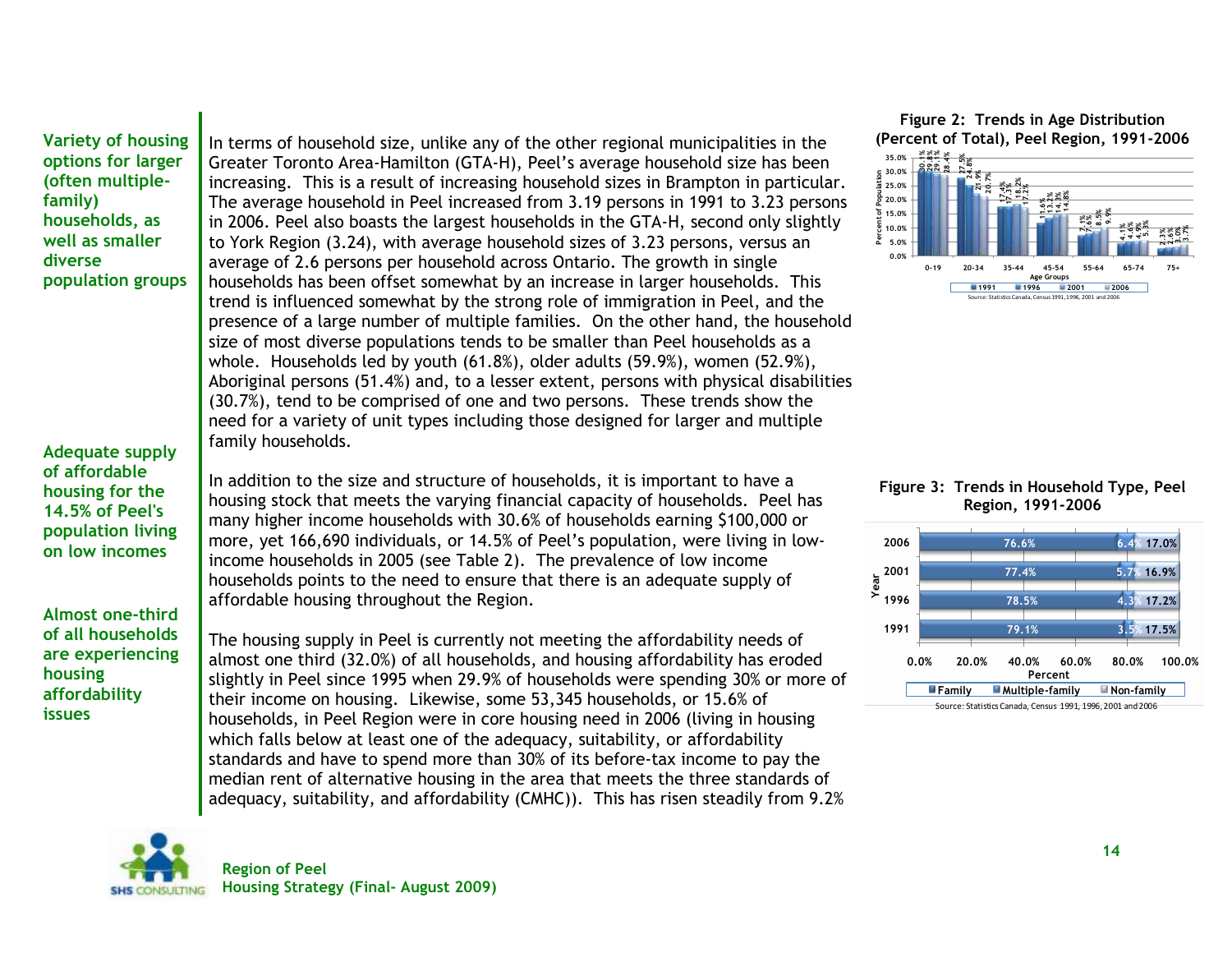in 1991. Housing affordability is a particular issue for most diverse population groups who are experiencing more severe affordability issues than the population as a whole. In particular, 57.8% of youth led households, 52.8% of recent immigrant households, 44.4% of lone parent households, 41.0% of visible minority households, 37.8% of female led households and 33.8% of households led by persons with physical disabilities spent more than 30% of household income on shelter costs.

Approximately 73,400 households, or 20% of all households, in Peel are beneath the affordable rental housing threshold, and cannot afford the average rental unit in Peel (see [Figure 4](#page-26-0) below). Another approximately 126,000 households, or 35% of all households, can afford market rental housing, but are beneath the affordable ownership housing threshold, and could not afford an ownership unit priced 10% below the average price of all resale units in Peel.

#### <span id="page-26-1"></span>**Table 2: Low Income Population by Household Type, Peel Region, 2005**

|                                       | <b>Number</b><br>with<br>Low | <b>Percent of</b><br><b>Total with</b><br>Low |
|---------------------------------------|------------------------------|-----------------------------------------------|
| <b>Household Type</b>                 | <b>Incomes</b>               | <b>Incomes</b>                                |
| Low Income<br><b>Families</b>         | 39,297                       | 13.0%                                         |
| Low Income Single<br>Individuals      | 23,089                       | 31.1%                                         |
| <b>Total Low Income</b><br>Population | 166,960                      | 14.5%                                         |

Source: Statistics Canada, Census, 2006

#### **20% of all households are beneath the affordable rental housing threshold and another 35% are beneath the affordable ownership threshold**

#### <span id="page-26-0"></span>**Figure 4: Gaps in the Rental and Ownership Housing Segments of Peel Region's Housing Continuum, 2008**



Source: Statistics Canada Custom Tabulations, 2006 and SHS Consulting Calculations Note: X axis labels are the income deciles estimates for Peel Region

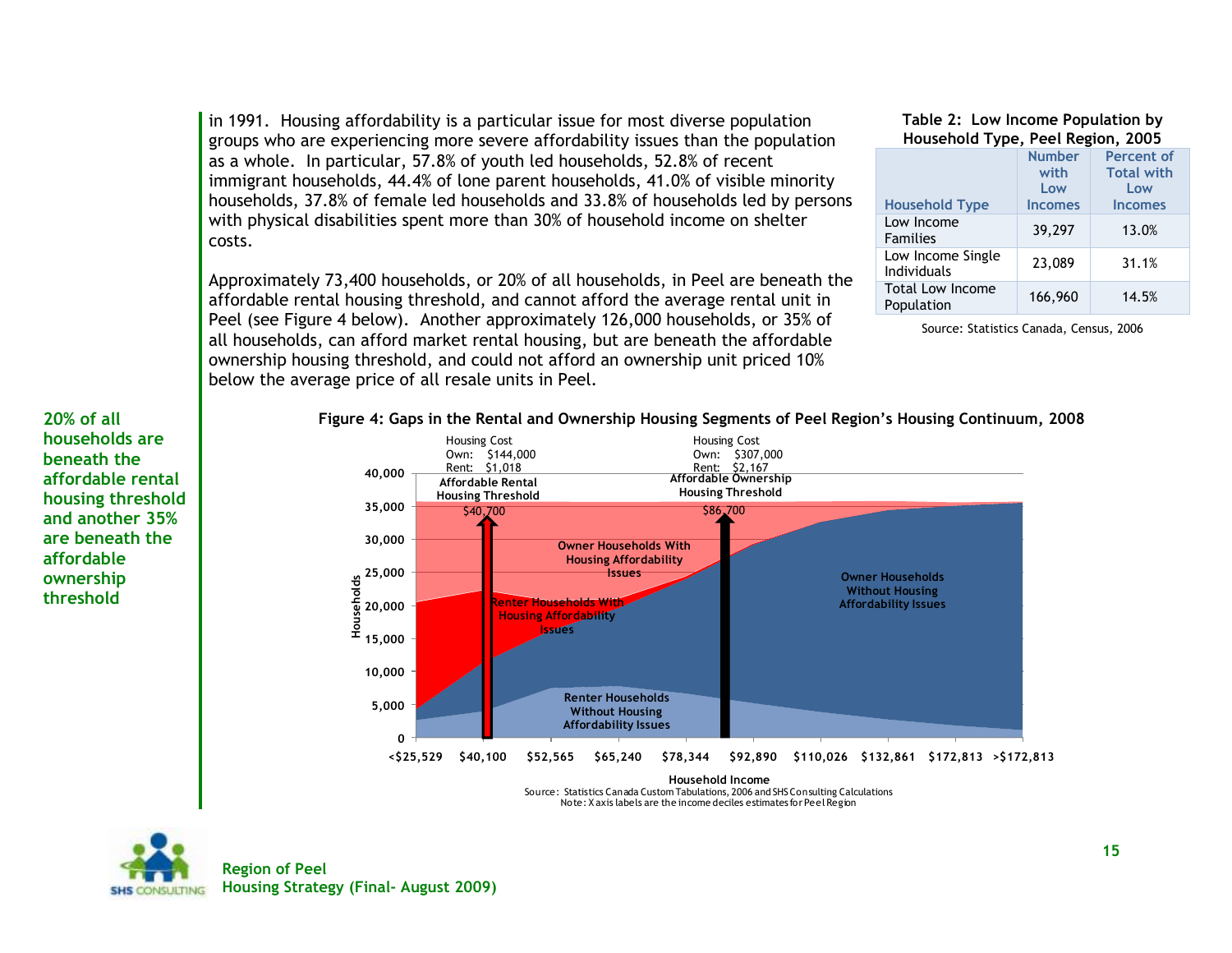In order to meet the affordable housing needs of future residents approximately 20% of the units will need to be affordable to households beneath the rental threshold where market rental housing becomes affordable. The rents for these units will need to be less than \$1,018 per month (in 2008 dollars) or purchase prices of less than \$144,000. These units are likely to be almost exclusively rental units. An additional 35% of the units will need to be created for households between the rental and ownership thresholds where ownership housing becomes affordable. These units will need rents up to \$2,167 or purchase prices up to \$307,000 and should be a mix of market rental and affordable ownership units.

**A full range of housing needed to support Peel's future employment growth**

Peel"s projected employment growth and economic uncertainty also point to a need for a diversified housing stock. Employment in Peel is projected to grow by 64.2% to 870,000 in 2031. A full range of housing affordable to all Peel residents is required to ensure that people employed in the Region are able to live and work within the Region. The uncertainty of some of the economic conditions in Ontario points to a need for diversified housing to meet the housing needs of residents as changes in employment occur.

The demand for single detached units in Peel Region will continue to be strong. Ownership levels peak in the 45 to 64 age cohorts. In Peel, this group will remain a strong component of the housing market and continue to drive the demand for single detached homes in the future. The rising costs of new singles, however, may begin to form a barrier to this group moving up in the market. Among those aged 65-74, ownership is still the predominant tenure form although there is a small increase in rental propensity. In recent years this group has shown a greater tendency to remaining in their own homes. In Peel, this points to continued strong demand for single detached units and continued strength in the resale market as fewer units come on the market as a result of older household maintainers vacating their homes. Continued condominium production is vital to keeping the ownership option available for many in the 25-34 age group age group, especially the first time home buyers. Those in the 25-34 age group are typically beginning to enter the ownership market. In recent years, many in this cohort have been able to buy homes as a result of lower interest rates.

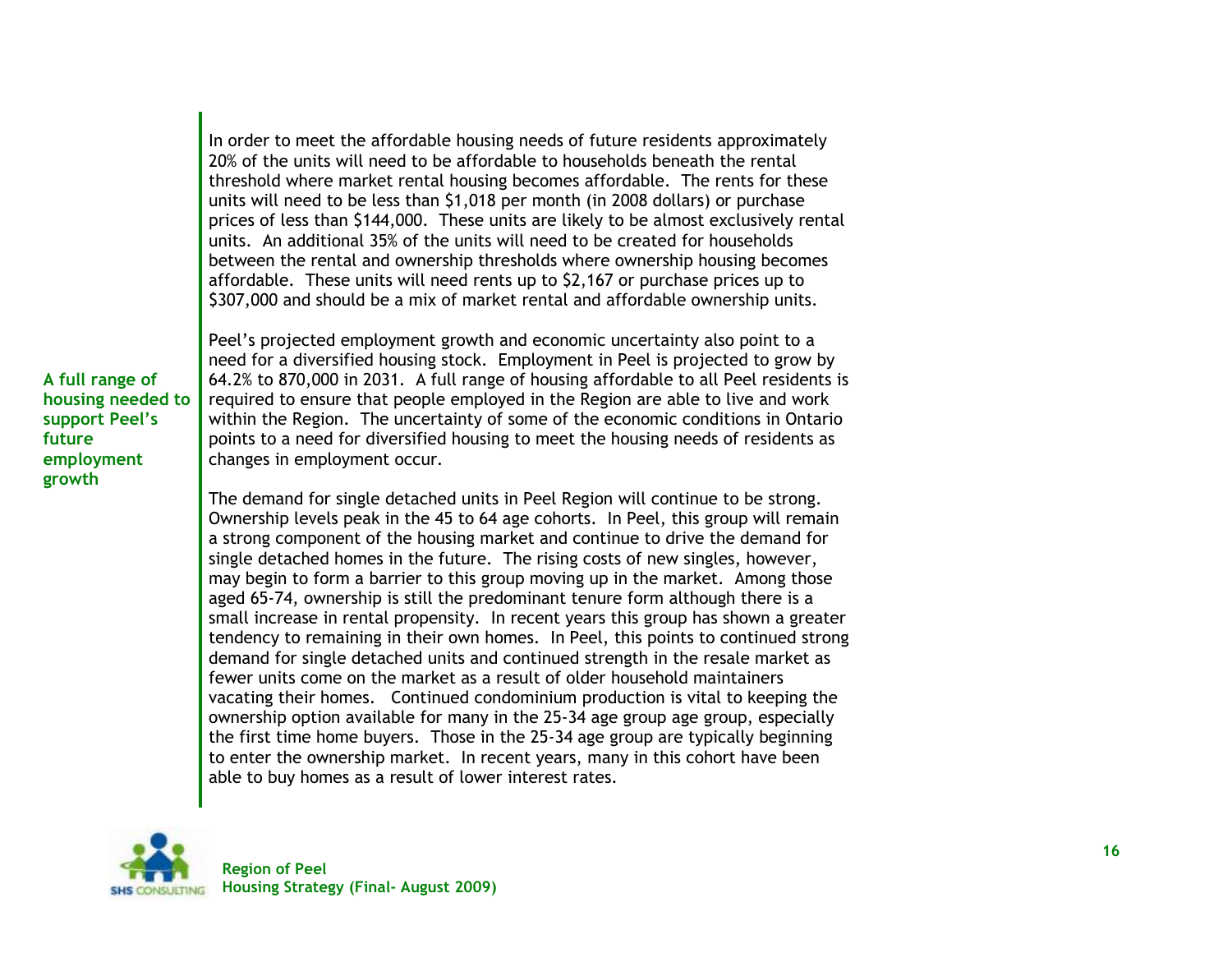**Mix of housing being produced does not match diversity of housing needs**

The current housing stock does not address the diversity of the housing needs based on the demographic and economic characteristics suggested above. In addition, there is a greater propensity for households led by diverse populations to live in apartments, especially youth. Single detached homes comprised 47.0% of the housing stock in 2006 followed by high-rise apartments (18.4%), rows (12.4%), semi-detached (11.7%), low-rise apartments (6.1%) and duplex apartments (4.2%). Secondary suites, most often in the form of basement apartments, do contribute to the housing stock in the Region, but it is difficult to quantify the exact extent of their contribution. Over the past eight years housing construction has been a mix of 44.7% single detached, 16.4% semi detached homes, 18.4% row homes, and 20.5% apartment units.

As of 2006, 21.9% of Peel"s households were renters. The production of rental units over the past eight years, however, has been somewhat lower at 17.6% of the new housing units produced. Even this level of rental housing production was largely because of the resurgence of production of assisted rental units since 2002. Households of diverse populations rely on the rental housing market to a greater extent than the households as a whole. In particular, youth led households (67.4%), Aboriginal households (50.8%), female led households (29.7%), and to a lesser extent, households led by persons with physical disabilities (24.3%) and visible minorities (23.7%) have a higher proportion of renters than Peel (21.9%).

While there is currently a mix of dwelling types being produced in the Peel market, both the structure type and the tenure mix of these units may need to be adjusted to adequately meet Peel"s needs into the future based on the changing economic and personal circumstances of households over time.

<span id="page-28-1"></span>





#### <span id="page-28-0"></span>**2.1.2** *Retention of Existing Housing Stock*

**Key Issue The supply of some forms of affordable accommodation, such as rental and** 

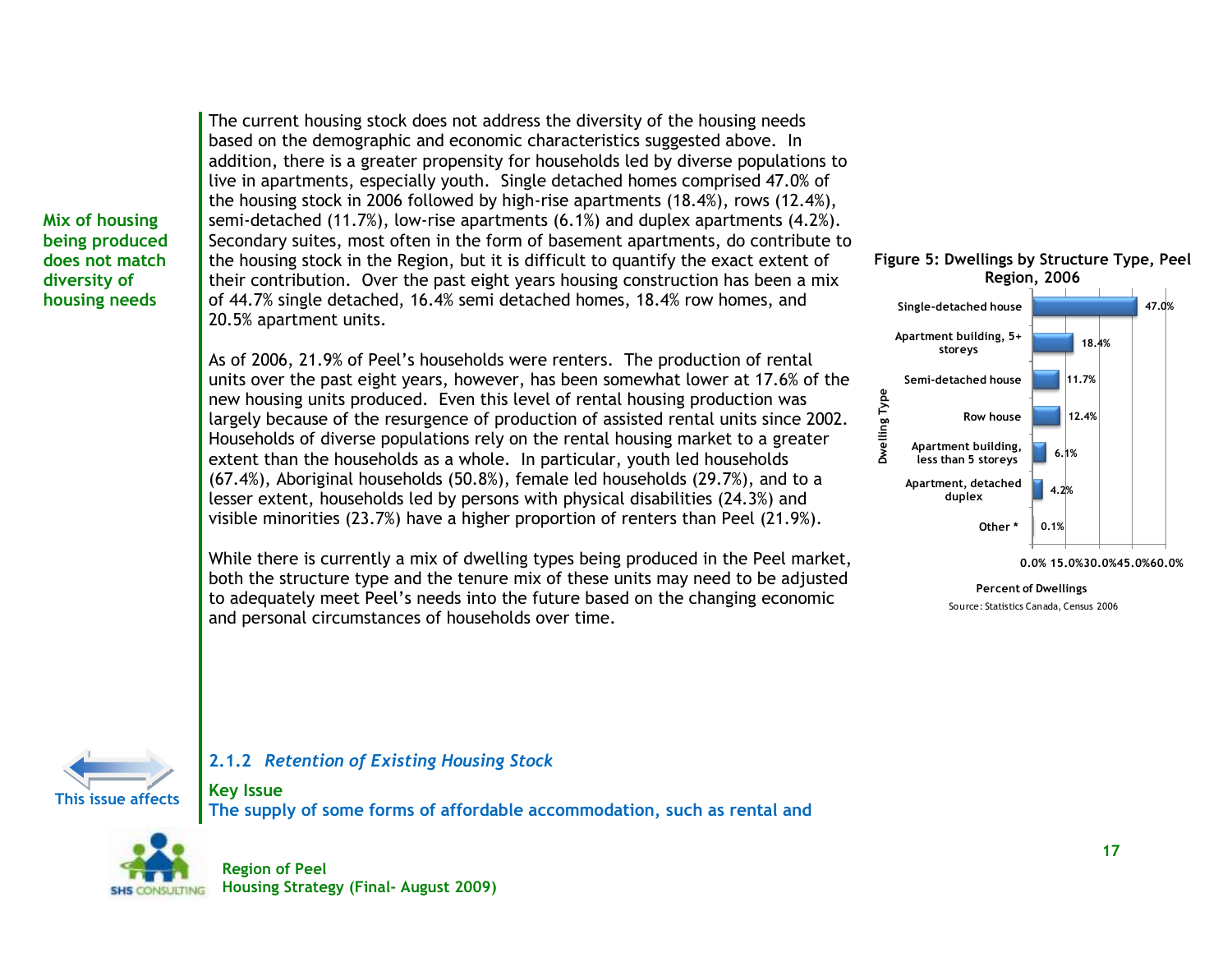#### **primarily low and moderate income households**



Peel Housing Strategy Discussion Paper #1, 2

**The shrinking supply of rooming houses generates fewer choices for residents at the lower end of the income spectrum**

**rooming housing is shrinking, and the retention and preservation of these existing housing forms is needed to maintain an adequate supply of affordable housing.**

The retention and preservation of the existing affordable housing stock, particularly rental housing, is important in maintaining an adequate supply of housing. Older housing stock plays an important role in providing low-cost accommodation for local residents because these units tend to be more affordable than new housing supply. The supply of rental housing in Peel Region has been shrinking consistently since 1996, for a total loss of 3,905 occupied rental units between 1996 and 2006. In percentage terms, rental housing"s share of the total housing stock is decreasing significantly over time, from 31.0% in 1996 to only 21.9% in 2006.

Similarly, rooming or lodging houses provide a crucial housing option to low income households in the community. Generally, rooming/boarding houses provide accommodation, primarily for low-income single persons with few other housing options. Most operate with no government funding or subsidies, adding further to their value as a sustainable solution for those of lower income. However, the rooming/lodging housing supply in Peel has been shrinking. This is likely due to a variety of factors, which may include aging of the operators, changing clientele, difficulties meeting licensing standards, or pressures to convert to an alternative use. The assessment roll shows that there are 20 registered rooming/lodging houses in Peel, including 18 in Brampton and two in Caledon. Brampton City records show that at least seven lodging houses, housing almost 50 residents, have closed since 2004, and one (housing 9 residents) is slated to close in the near future. The shrinking supply of rooming houses generates fewer housing choices for Peel residents at the lower end of the housing market.

#### **The supply of rental housing has been shrinking**

#### <span id="page-29-0"></span>**Figure 6: Percentage of Total Dwelling Units by Tenure, Peel Region, 1996 - 2006**



Source: Statistics Canada Census, 1996, 2001, and 2006

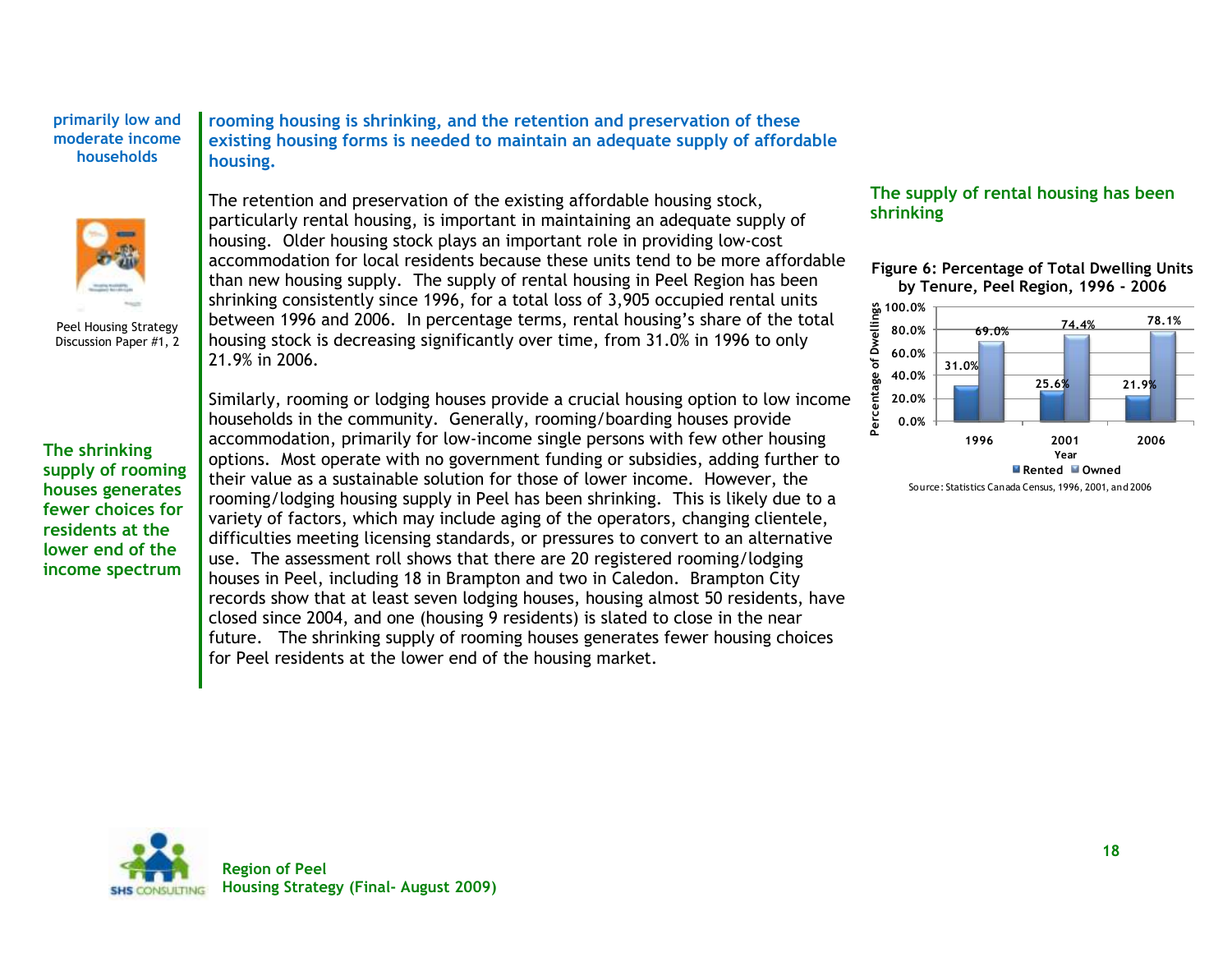

**households along all parts of the housing continuum**

#### <span id="page-30-0"></span>**2.1.3** *Adequate Land Supply*

#### **Key Issue**

**A sufficient supply of land for residential development is needed to meet the projected population growth targets.**



1.1.2, 1.4.1



Peel Housing Strategy Discussion Paper #1

An adequate supply of land for future residential development is needed to accommodate the projected population growth. Peel is anticipated to grow by some  $163,960<sup>1</sup>$  households between 2006 and 2031, including 50,110 households in Mississauga, 104,065 households in Brampton, and 9,785 in Caledon (see [Table 3\)](#page-30-1). Places *to Grow,*  the provincial growth management policy, and the *Provincial Policy Statement* requires that municipalities keep a ten year supply of available land for residential development and a three year supply of residential units available on lands with sufficient servicing capacity that are zoned or in draft approved and registered plans. Mississauga and Caledon currently have sufficient land supplies to meet these requirements, though additional potential may need to be identified in Brampton as part of the *Places to Grow* conformity exercise.

#### <span id="page-30-1"></span>**Table 3: Projected Number of Households, Peel Region and its Local Municipalities, 2006 to 2031**

| Location        | 2006            | 2011      | 2021      | 2031      |  |  |  |
|-----------------|-----------------|-----------|-----------|-----------|--|--|--|
| Mississauga     | 214,890         | 235,000   | 250,000   | 265,000   |  |  |  |
| <b>Brampton</b> | 125,935         | 155,000   | 200,000   | 230,000   |  |  |  |
| Caledon         | 18,215          |           | 28,000    |           |  |  |  |
| Peel<br>Region  | 359,040         | 412,000   | 479,000   | 523,000   |  |  |  |
|                 | <b>Increase</b> |           |           |           |  |  |  |
|                 | 2006-2011       | 2011-2021 | 2021-2031 | 2006-2031 |  |  |  |
| Mississauga     | 20,110          | 15,000    | 15,000    | 50,110    |  |  |  |
| <b>Brampton</b> | 29,065          | 45,000    | 30,000    | 104,065   |  |  |  |
| Caledon         | 4,893           | N/A       | N/A       | 9,785*    |  |  |  |
| Peel<br>Region  | 52,960          | 67,000    | 44,000    | 163,960   |  |  |  |

Sources: Statistics Canada, Census 2006, City of Brampton, The 2006 Official Plan, as adopted by City Council, October 11, 2006, Town of Caledon, Planning Report for ROPA 8 (note that this figure has not been endorsed by Town Council), City of Mississauga, Revised Growth Forecasts, as a adopted by City Council, January 18, 2006, Ministry of Public Infrastructure Renewal, The Growth Plan for the Greater Golden Horseshoe, June 2006, Ontario Municipal Board, December 8, 2006.

Notes: 2031 Peel totals include the 2021 Caledon forecasts.

2006 Figures do not include the census undercount, whereas the projections include the undercount. \*2006-2021 figure

 $\overline{a}$ 1 This figure will be updated once the final projections have been prepared as part of the *Places to Grow* conformity exercise.

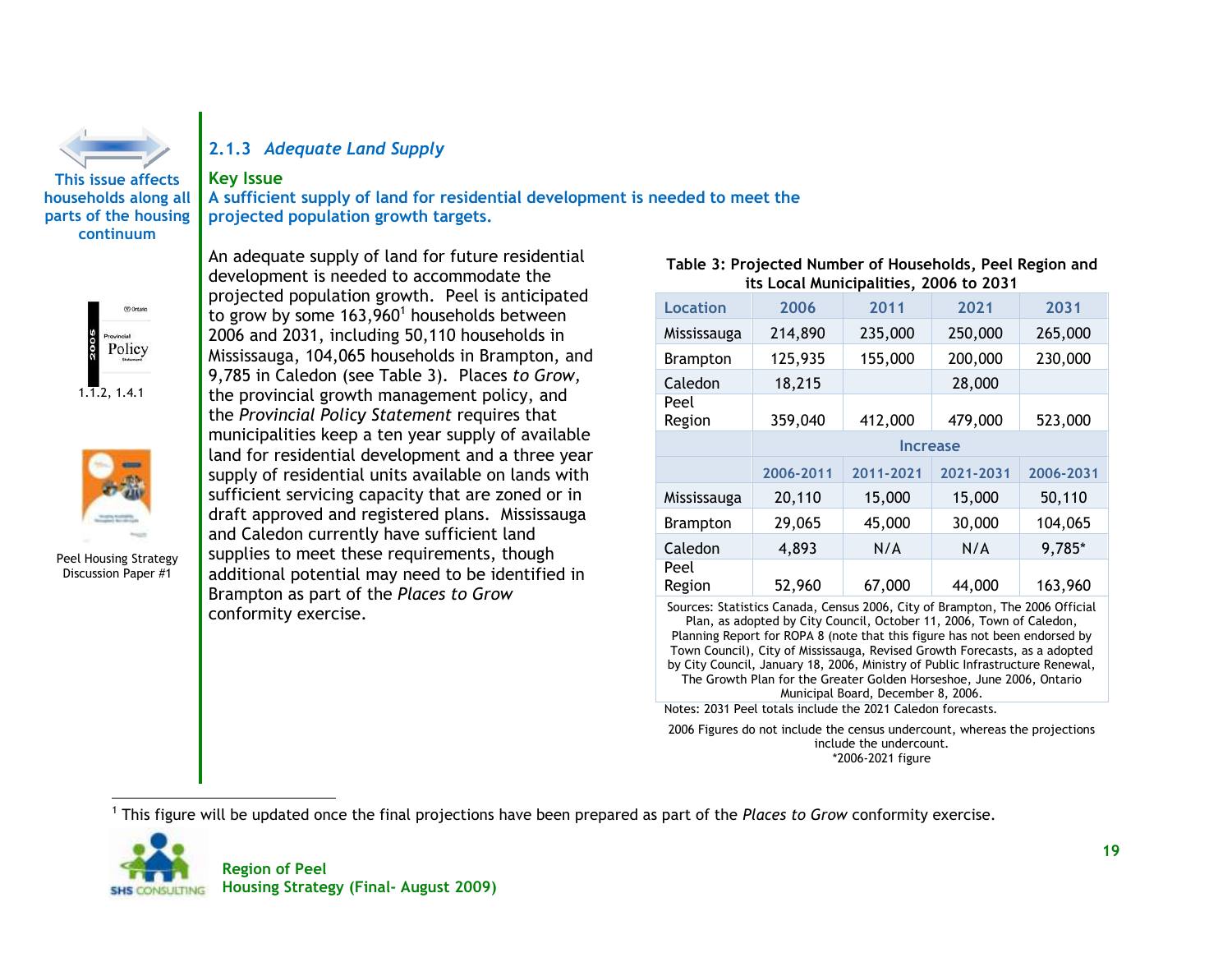

#### <span id="page-31-0"></span>**2.2 Affordable Housing Supply**

Affordable housing, including both rental and ownership, is a key component of the housing continuum. Affordable housing is accommodation where the rent or ownership payments do not require a low or moderate income household to spend more than 30% of their income on housing. Based on 2008 figures, affordable rental housing is housing with rents of less than \$1,018, affordable ownership housing is housing with purchase prices of less than \$306,800.

#### LACES TO GROW ATTEN DISTOR ANOTHE FITTER 2.2.3.6.i, 3.2.6.5

Policy  $\overline{1.4.3.a}$ 





Peel Housing Strategy Discussion Paper #1, 2 & 3 <span id="page-31-1"></span>**2.2.1** *Affordable Rental Housing for Low and Moderate Income Households*

#### **Key Issue**

**The supply of affordable rental housing does not meet current and future needs.**

In 2005, 14.5% of Peel"s population was living in low-income households. This represented fully 166,690 individuals. This group was most prevalent among singles at 31.1% and represented 13.0% of families. There is also a higher incidence of low income amongst most diverse populations. Female led households (25.0%), lone parents (22.5%), persons with physical disabilities (19.9%), visible minorities (19.4%), immigrants (17.4%) and Aboriginal persons (16.5%) all experienced higher incidences of low income than Peel Region as a whole. The prevalence of low income households reinforces the need to ensure that there is an adequate supply of affordable rental housing throughout the Region. Lack of affordable, stable, and appropriate housing was identified as an issue faced by many Peel residents by a range of community agencies responding to the survey.

The figure on the following page visually captures the continuum of rental housing demand and supply from the perspective of income distribution in Peel Region. It identifies the type of housing which is affordable to households along the income continuum. The figure shows that rents in Peel Region are largely unaffordable to renters in the lowest third of the income distribution of renters. There are no conventional rental units affordable to households in the first two income deciles where rents are less than \$527 per month. Over 15,000 renter households can"t

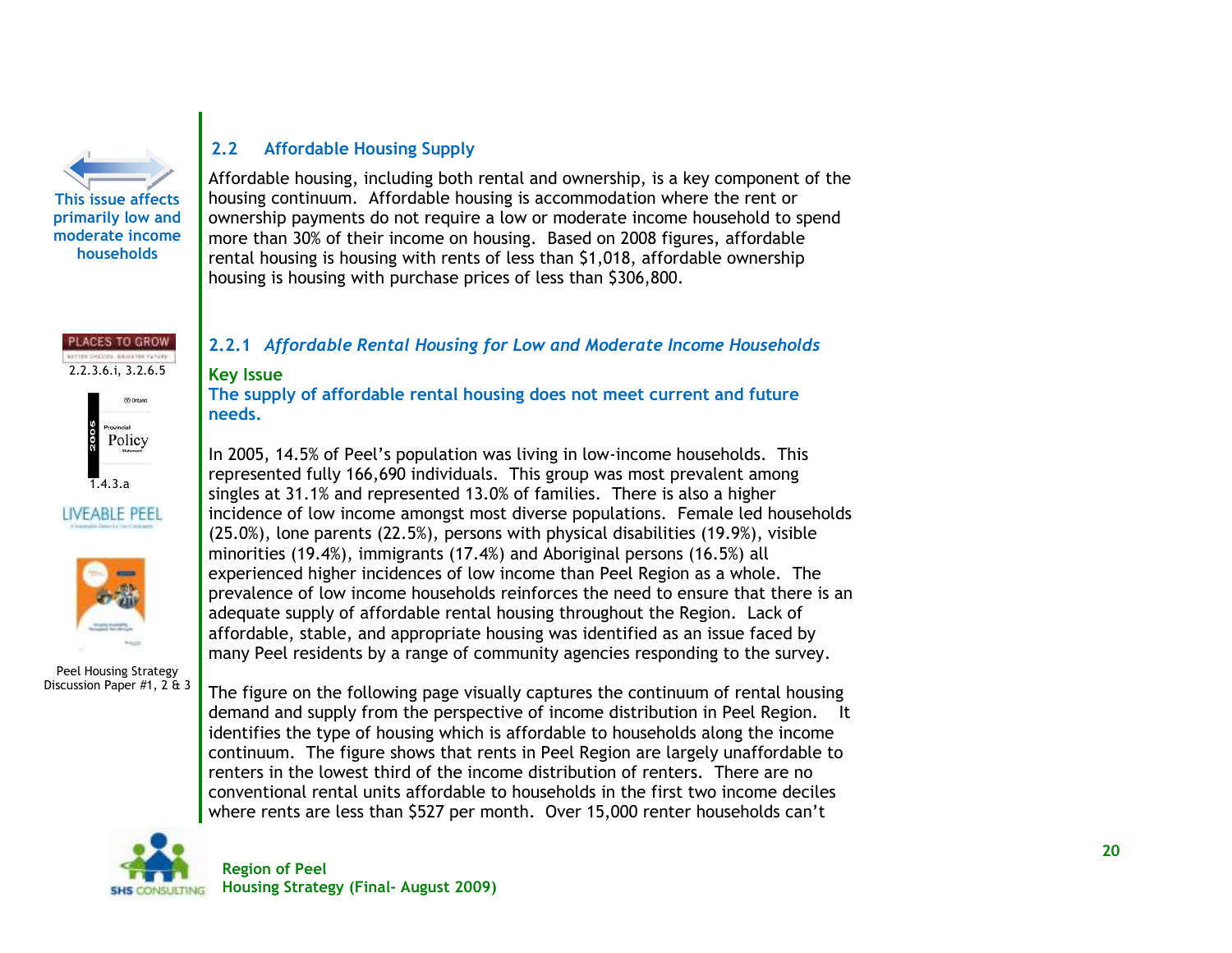afford a bachelor unit or any other housing units in the conventional private market. There is some availability of bachelor and one bedroom units with rents between \$528 and \$720 which would be affordable for households between the 2<sup>nd</sup> and  $3<sup>rd</sup>$  income decile. As households move along the income continuums, more options are available. The majority of one and two-bedroom units become affordable to household above the fourth income decile. The majority of three bedroom units are only affordable to households with incomes greater than \$43,680 who are above the  $5<sup>th</sup>$  income decile of renters.

**Rental housing is largely unaffordable to households in the lowest third of the income distribution of renters**

<span id="page-32-0"></span>

| rigure 7: Rental Housing Continuum, Peel Region, 2006 |                                                        |                 |                 |                       |                             |                            |                 |                           |                              |                 |
|-------------------------------------------------------|--------------------------------------------------------|-----------------|-----------------|-----------------------|-----------------------------|----------------------------|-----------------|---------------------------|------------------------------|-----------------|
|                                                       | <b>Income Decile</b>                                   | 1 <sup>st</sup> | 2 <sup>nd</sup> | $3^{\text{rd}}$       | 4 <sup>th</sup>             | 5 <sup>th</sup>            | 6 <sup>th</sup> | 7 <sup>th</sup>           | 8 <sup>th</sup>              | 9 <sup>th</sup> |
| Rental<br><b>Housing</b><br><b>Demand</b>             | <b>Estimated 2008</b><br>Renter<br>Household<br>Income | \$14,046        | \$21,099        | \$28,798              | \$36,421                    | \$43,680                   | \$52,461        | \$62,844                  | \$76,657                     | \$98,782        |
|                                                       | Affordable<br><b>Rental Housing</b><br>Costs           | \$351           | \$527           | \$720                 | \$911                       | \$1,092                    | \$1,312         | \$1,571                   | \$1,916                      | \$2,470         |
|                                                       | <b>Social Housing</b>                                  |                 |                 | <b>Social Housing</b> |                             | <b>Max income \$56,000</b> |                 |                           |                              |                 |
| Rental                                                |                                                        |                 |                 |                       |                             |                            |                 | Bachelor (average \$712)  |                              |                 |
| <b>Housing</b><br><b>Supply</b>                       | <b>Private Rental</b>                                  |                 |                 |                       |                             |                            |                 | 1 Bedroom (average \$926) |                              |                 |
|                                                       | <b>Market</b>                                          |                 |                 | <b>Not Affordable</b> | 2 Bedroom (average \$1,063) |                            |                 |                           |                              |                 |
|                                                       |                                                        |                 |                 |                       |                             |                            |                 |                           | 3 Bedroom (average \$ 1,192) |                 |

**Figure 7: Rental Housing Continuum, Peel Region, 2008**

Sources: CMHC Rental Market Report, 2008, Statistics Canada, Custom Tabulations, 2006, Social Housing Reform Act, and SHS Consulting Calculations

**The tight rental market in Peel makes finding affordable rental housing increasingly difficult**

The tight rental housing market in Peel Region makes it increasingly difficult for many to find affordable rental housing. Vacancy rates are down, to 2.4% in 2008 from 3.2% in 2002. The low vacancy rates in Peel Region indicate that there is likely an inadequate supply of rental housing to meet demand. Vacancy rates have tightened in recent years, although rental rates have remained stable to date, this could change with a surge in demand. While the Region"s population is aging overall, it still boasts the youngest population in the GTAH and there will be

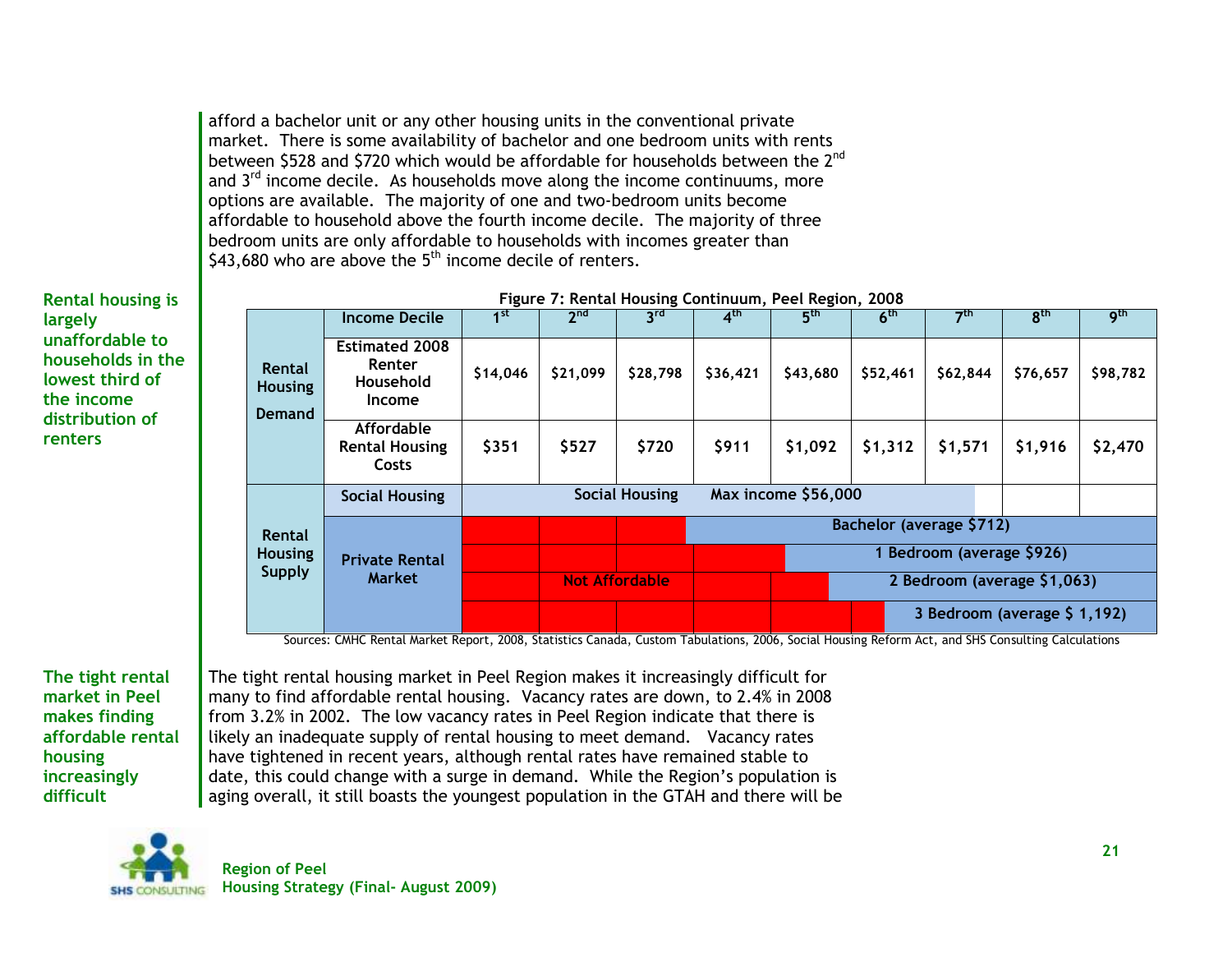continued demand for moderately priced rental units as this group reaches the household formation age. A lack of housing opportunity for this group may continue to fuel the trend toward remaining at home longer. For those in the 25- 34 age group the availability of rental housing is also a concern for some.

Almost 40% of renters were in housing units that were unaffordable to them in 2005, and housing affordability was a significant issue of households in the lower income ranges. As shown in the following figure, in the lowest income decile (incomes less than \$23,285), the vast majority of the households were experiencing housing affordability issues (85.5% or 16,205 households) including 43.2% of households (or 8,205 households) experiencing severe housing affordability issues (spending 70% or more of their income on rent).

**Almost 40% of renters are experiencing housing affordability issues, primarily households in the lower income ranges**

<span id="page-33-0"></span>

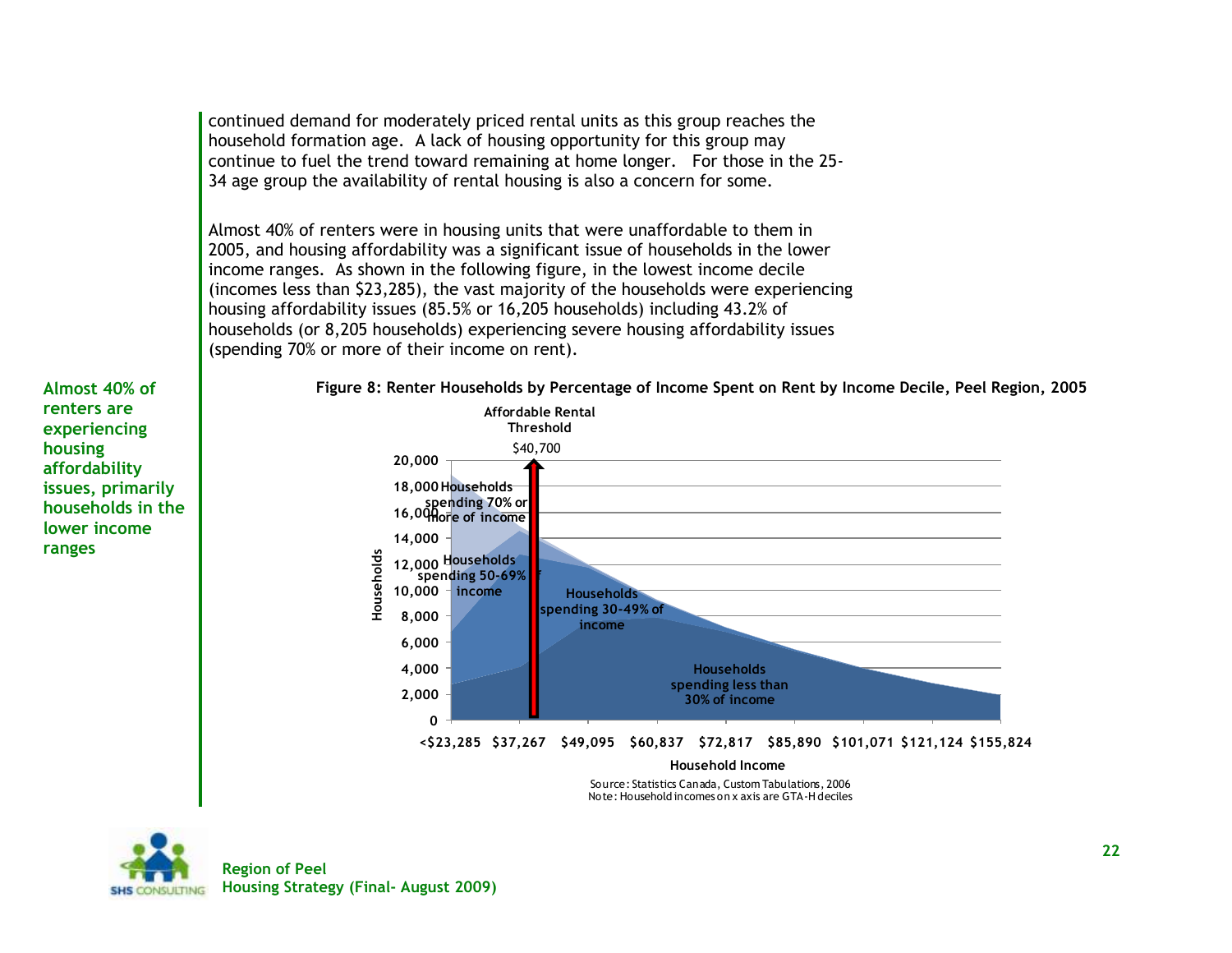In the next income decile from \$23,285 to \$37,267 fewer households were experiencing severe housing affordability issues (355 households of 2.4%), yet still 72.8% of this group was spending more than 30% of their income on rent. More renter households (7,590 or 63.0%) with incomes between \$37,267 and \$49,095 were no longer experiencing housing affordability, though some 4,440 households (36.9%) in the income range were still spending 30% or more of their income on rent. Some 15.1% of households (1,405 households) with incomes between \$49,095 and \$60,837 were still experiencing housing affordability issues. The total number of renters in the income ranges beyond \$60,837 drops with each income range, and housing affordability issues are virtually nonexistent for this group. Households in need of affordable rental housing are considered to have incomes below \$40,700 in 2008. As shown in the figure above, the majority of renter households experiencing housing affordability issues fall beneath this cut-off.

A further indicator of the critical affordable rental housing gap identified among low income households is the long waiting time for social housing. The expected wait for the majority of applicants for subsidized housing in the Region is up to 21 years, the longest in the province. The wait is particularly long for singles requiring one-bedroom units and families requiring three- or four-bedroom units, with average wait times of 10 to 15 years. Though, wait times for families requiring two-bedroom units are still six to 10 years, and three to seven years for seniors building units. Further, a range of survey respondents pointed to the long wait for subsidized housing and the general lack of adequate rental subsidies as key housing issues facing many in the Region.

There is also a need to increase capacity within the current supply of social housing through case management and employment supports to persons currently receiving a subsidy to allow many of them to transition to other housing forms.

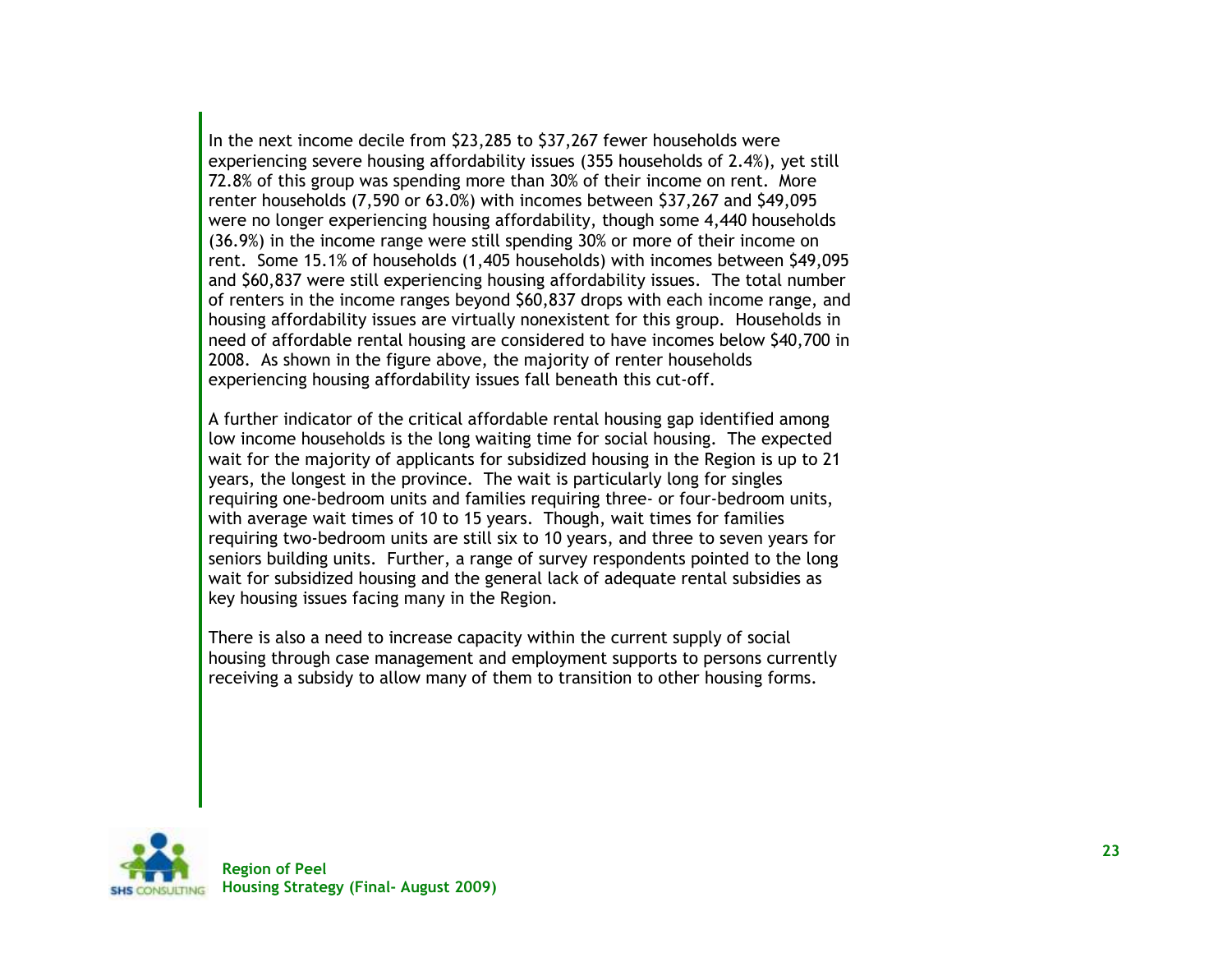

**primarily low and moderate income households** 

#### <span id="page-35-0"></span>**2.2.2** *Affordable Ownership Housing for Low and Moderate Income Households*

#### **Key Issue**

**There is a lack of ownership housing affordable to low and moderate income households.**

PLACES TO GROW 2.2.3.6.i, 3.2.6.5 Policy 1.4.3.a LIVEABLE PEEL



Peel Housing Strategy Discussion Paper #1, 2 & 3 There has been a steady rise in resale home prices in Peel Region since 2001. This price growth has been most pronounced among single detached homes, followed by semis and rows, then condominiums. This has driven the average single detached resale to almost \$450,000, semi-detached and row houses to \$305,000, and condominiums to \$227,600. The cost of new single detached homes has also risen consistently, standing at \$450,962 in March of 2008. In Peel, the average price of new single detached dwelling increased by 12.5% between 2005 and 2007. These price increases mean that moderate income households have little access to the ownership market (unless they are already existing homeowners with equity).

There are few affordable ownership options for households with incomes in the lowest two income deciles of ownership households, as shown in the figure on the following page. Ownership households beyond the second income decile can begin to afford the lower end of condominium units. With an average price of \$258,723, the average condominium is affordable to owner households between the  $4<sup>th</sup>$  and 5<sup>th</sup> income deciles. Townhouses also start to become affordable to owner households between the  $4<sup>th</sup>$  and  $5<sup>th</sup>$  income deciles, and the average townhouse with a price of \$285,554, was affordable to owner households beginning at the  $5<sup>th</sup>$ decile income of \$82,828. Owner households in the top 40% of incomes were able to afford single detached homes at the lower end of the spectrum, and the average single detached home, at a price of \$468,349, was affordable to owner households close to the  $8<sup>th</sup>$  income decile. It should be noted that affordability may have changed since the economic downturn, though it is difficult quantify the change with the data available at this time. House prices have trended downward, though at the same time job losses may have resulted in a greater number of households in lower income ranges.

<span id="page-35-1"></span>**Figure 9: Average Sale Price of New Single Detached Units in Peel Region, 2005-2008**



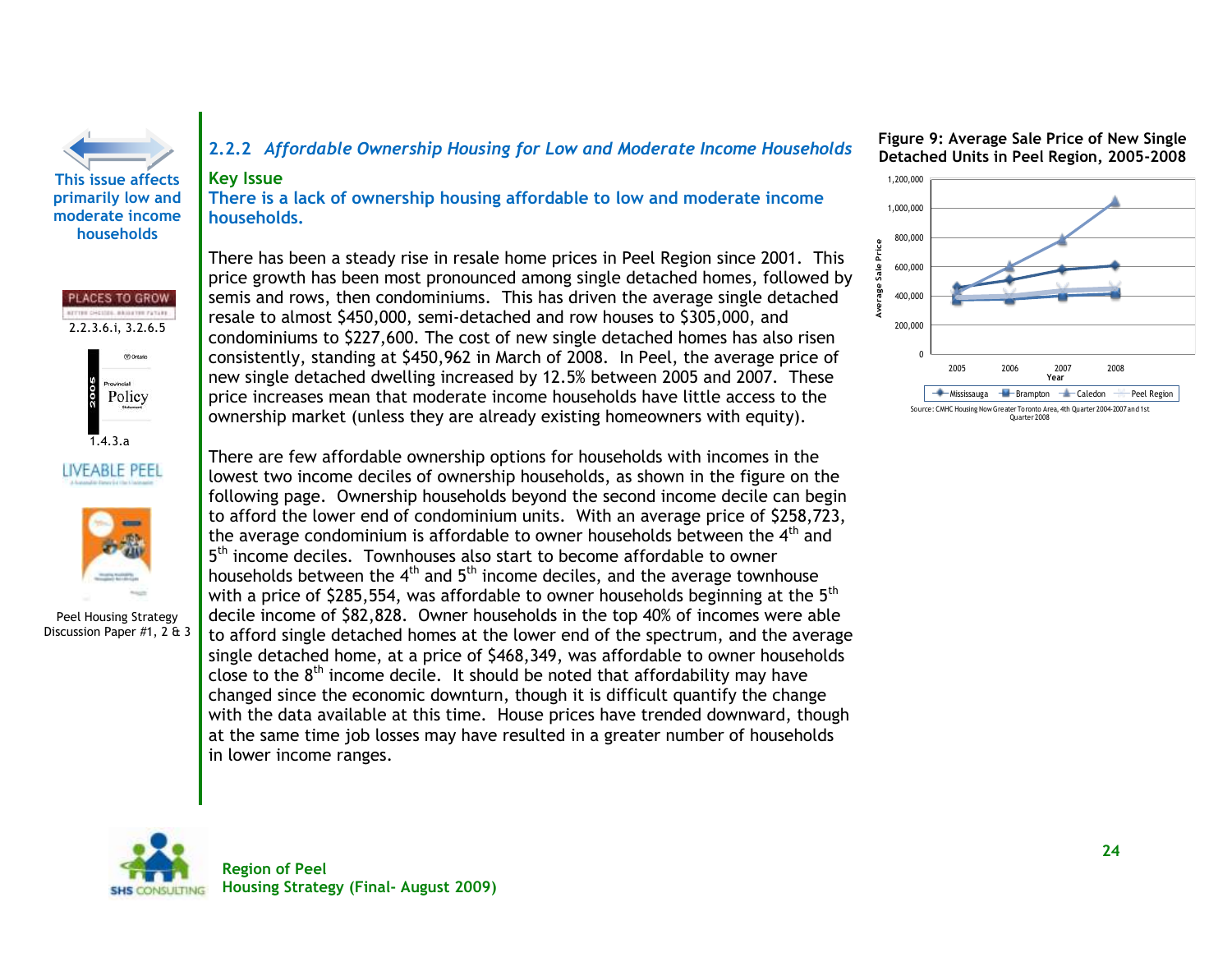**Ownership housing is largely unaffordable to households in the lowest two income deciles of owners**

| Figure 10: Ownership Housing Continuum, Peel Region, 2008 |                                                           |                 |                 |                       |                    |                 |                 |                 |                 |            |
|-----------------------------------------------------------|-----------------------------------------------------------|-----------------|-----------------|-----------------------|--------------------|-----------------|-----------------|-----------------|-----------------|------------|
|                                                           | <b>Income</b><br><b>Decile</b>                            | 1 <sup>st</sup> | 2 <sup>nd</sup> | 3 <sup>rd</sup>       | 4 <sup>th</sup>    | 5 <sup>th</sup> | 6 <sup>th</sup> | 7 <sup>th</sup> | 8 <sup>th</sup> | <b>gth</b> |
| Owner<br><b>Housing</b>                                   | <b>Estimated</b><br>2008 Owner<br>Household<br>Income     | \$25,151        | \$39,269        | \$52,245              | \$65,663           | \$79,930        | \$96,159        | \$116,784       | \$146,414       | \$206,292  |
| <b>Demand</b>                                             | <b>Affordable</b><br>Ownership<br><b>Housing</b><br>Costs | \$89,034        | \$139,011       | \$184,946             | \$232,445          | \$282,950       | \$340,400       | \$413,412       | \$518,302       | \$730,268  |
| Owner                                                     | <b>Resale</b>                                             |                 |                 |                       | Condominium        |                 |                 |                 |                 |            |
| <b>Housing</b><br><b>Supply</b>                           | <b>Homes</b>                                              |                 |                 |                       | Semi/Row/Townhouse |                 |                 |                 |                 |            |
|                                                           |                                                           |                 |                 | <b>Not Affordable</b> |                    |                 | Single-Detached |                 |                 |            |
|                                                           | <b>New Homes</b>                                          |                 |                 |                       |                    | Single-Detached |                 |                 |                 |            |

This lack of affordable ownership housing options has resulted in almost 30% of owners experiencing housing affordability issues in 2005. Affordability issues are particularly common for owner households in the lower income groups. The following figure shows that almost all of the 16,845 owner households with incomes of less than \$23,285 are experiencing housing affordability issues (90.4%), including 65.2% (10,985 households) spending greater than 70% of their income on housing. In the next income decile between \$23,285 and \$37,267, 4,410 households, or 21.2% were still experiencing severe housing affordability issues, and almost twothirds (64.3%) of the households (or 13,375 households) were experiencing some housing affordability issues. In each of the income ranges up to \$72,817, over half of the owner households were spending more than 30% of their income on housing, although housing affordability issues were moderate (spending 30-49% of their income on housing) for most of the households with incomes greater than \$60,837. Housing affordability issues were still apparent for households with income up to \$85,890, including 15,020 household with incomes between \$37,267 and \$49,095, 14,670 households with incomes between \$49,095 and \$60,837, and 11,330 with incomes between \$60,837 and \$72,817, 6,365 with incomes between \$72,817 and

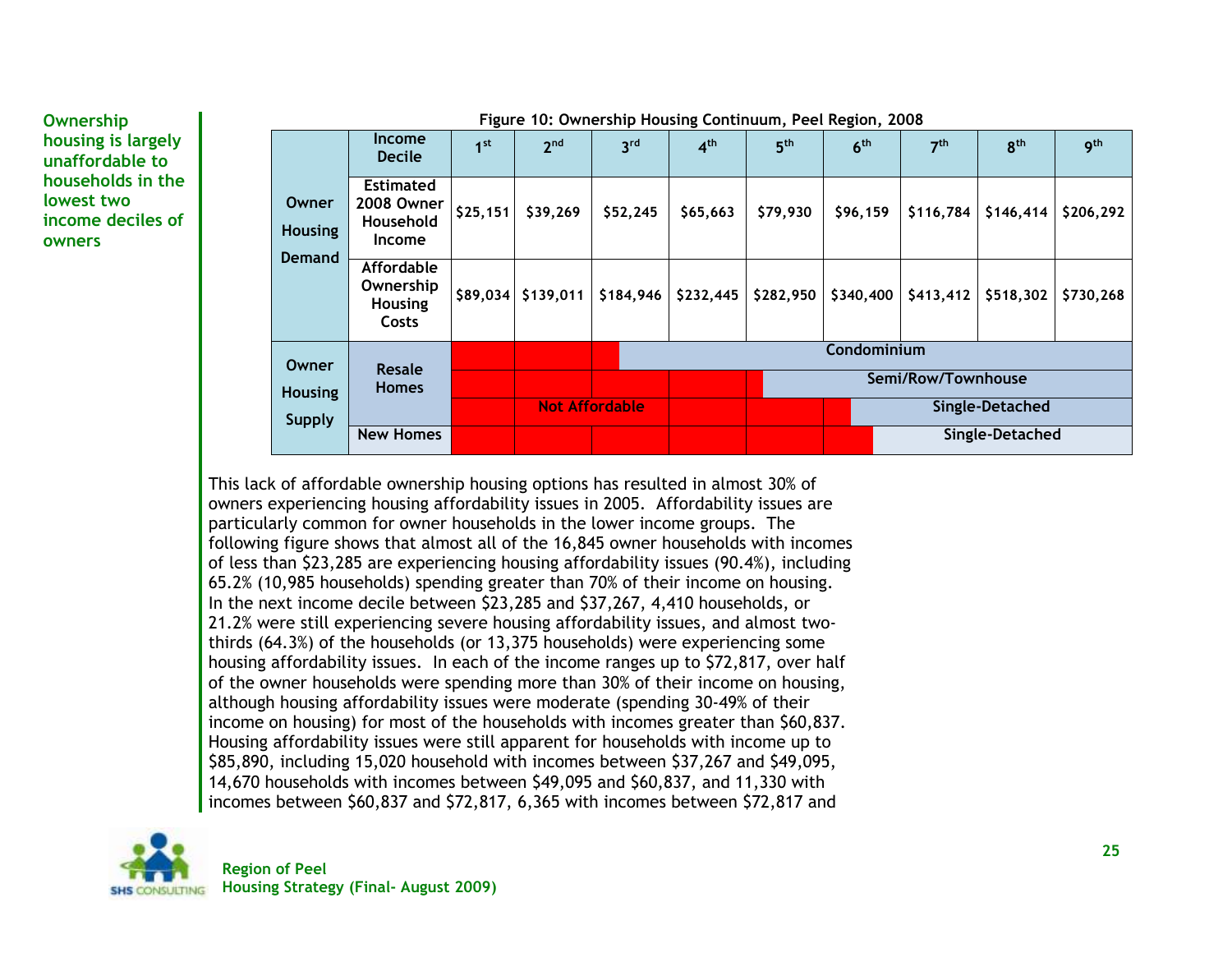

experiencing housing affordability issues have incomes below this threshold. The housing system needs to ensure a supply of affordable ownership housing as a necessary option within the housing system.

\$85,890. The affordable ownership housing threshold in Peel in 2008 is \$80,700.

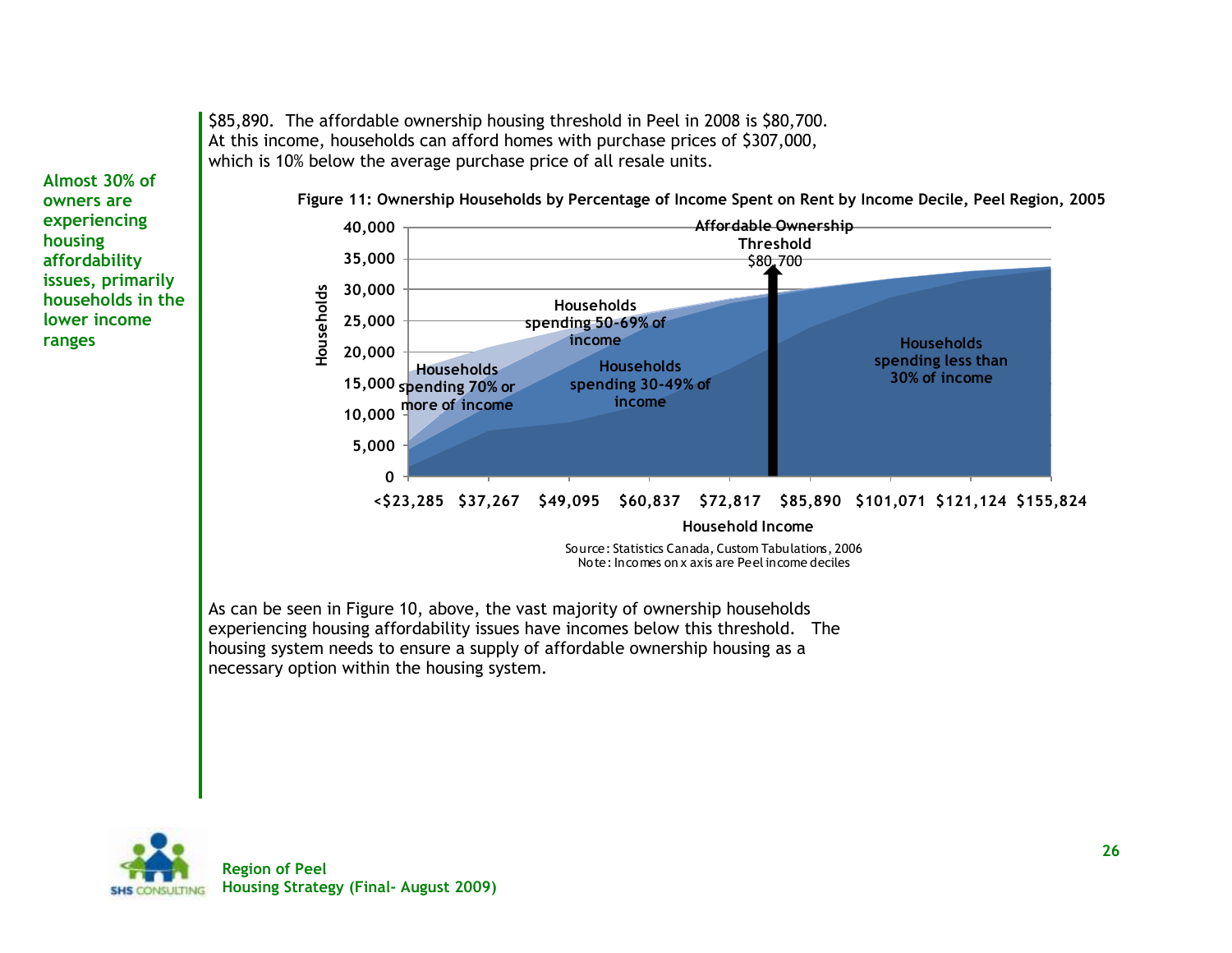

**This issue affects households along all parts of the housing continuum, but low and moderate income households in particular** 





Peel Housing Strategy Discussion Paper #2

 $\overline{a}$ 

### **2.3 Housing Access and Housing Options for Diverse and Special Needs Groups**

A well functioning housing system must provide adequate housing options to meet the needs of distinct groups, and removes barriers to enhance access for these groups to housing. Likewise, housing and support services must be available for persons with health and other support needs.

# **2.3.1** *Housing Options and Supports for Persons with Special Needs*

#### **Key Issue**

**The supply of emergency shelter beds, transitional housing, and supportive housing, as well as homelessness services, are not sufficient to meet the needs***.*

Additional emergency shelter beds and transitional housing are needed for youth and single persons. While homelessness is often associated with big cities, the number of people seeking, and needing, shelter in the Peel Region has been growing. Data from Peel Region shelters has shown an increase in use since 2003, especially for female clients. Additionally, the number of individuals seeking help under the Region"s eviction prevention programs has risen from 666 to 762 between 2006 and 2007. Those at risk include youth, families, single parent households, and single individuals. For youth, there is currently only one provider of emergency shelter beds in the Region; Our Place Peel, which has 14 beds.

There are four<sup>2</sup> providers of transitional housing for youth, with a total of 106 beds/units. Our Place Peel, which also provides transitional housing for youth, reported a waiting list of 92 individuals in 2007. In addition to the need for more emergency and transitional housing for youth as indicated by the waiting list, community agencies providing emergency shelter and transitional housing for youth identified this as an issue. Community agencies also indicated that there is a lack of housing options for youth who are single parents.

#### **Table 4: Emergency, Transitional and Supportive Beds/Units by Client Group, Peel Region, 2008**

| .,,                                    |                      |                         |                       |  |  |  |  |  |
|----------------------------------------|----------------------|-------------------------|-----------------------|--|--|--|--|--|
| <b>Client Group</b>                    | Emergency<br>Shelter | Transitional<br>Housing | Supportive<br>Housing |  |  |  |  |  |
| Youth                                  | 14                   | 106                     |                       |  |  |  |  |  |
| <b>Singles</b>                         | 85                   |                         |                       |  |  |  |  |  |
| <b>Families</b>                        | 160                  | 20                      |                       |  |  |  |  |  |
| Ex-offenders                           |                      | 81                      |                       |  |  |  |  |  |
| Victims of<br><b>Domestic Violence</b> | 99                   |                         |                       |  |  |  |  |  |
| <b>Physical Disabilities</b>           |                      |                         | 30                    |  |  |  |  |  |
| Developmental<br><b>Disabilities</b>   |                      |                         | 181                   |  |  |  |  |  |
| <b>Mental Illness</b>                  |                      |                         | 480                   |  |  |  |  |  |
| Acquired Brain Injury                  |                      |                         | 33                    |  |  |  |  |  |
| <b>Older Adults</b>                    |                      |                         | 60                    |  |  |  |  |  |
| <b>Total</b>                           | 358                  | 207                     | 784                   |  |  |  |  |  |

Source: Region of Peel Housing Strategy, ETS Housing Survey, 2008

 $^2$  As of the time of the survey one provider, Vita Manor has temporarily suspended its residential program.

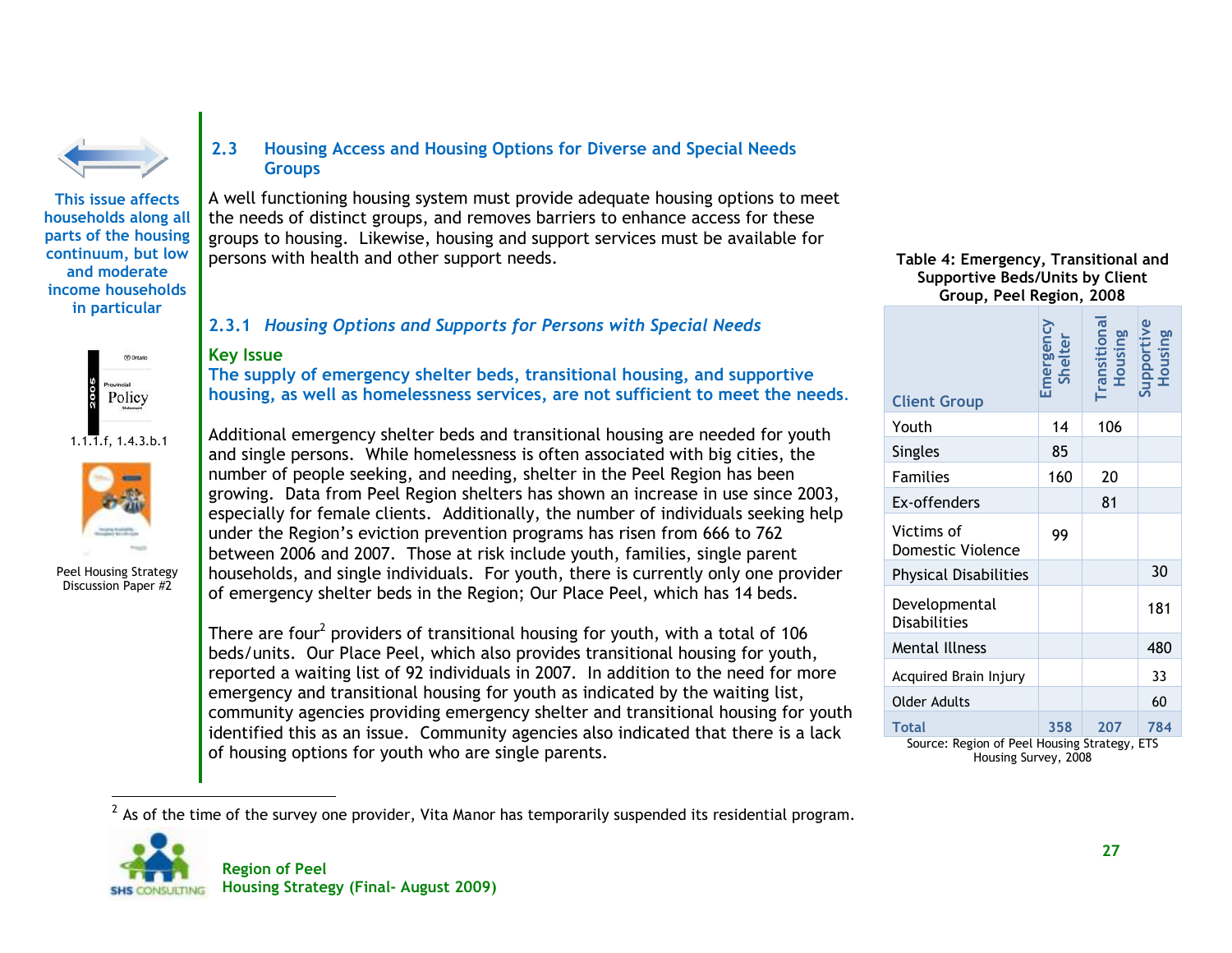**There is a need for additional emergency shelter beds and transitional housing for youth, families and single persons**

Peel Region has one shelter for singles, the Wilkinson Road Shelter, which has 85 beds, and typically operates at 85 to 90% of capacity, though there is no transitional housing in the Region for singles. Community agencies identified the need for transitional housing for singles, and men in particular. This need was echoed in the community consultations in 2007 for the Homelessness Partnering Strategy, which identified the issue of a shortage of transitional and long-term housing with supports in Peel, in particular for single persons in need. This need is despite Peel opening three innovative facilities in the past few years.

The demand for emergency shelter for families has been increasing, and the Region"s only shelter for families typically operates at capacity. The Peel Family Shelter saw an increase by almost half (47.1%) in the number of families served between 2003 and 2007, from 1,221 to 1,807, and has been operating at capacity over the past one to two years. With the economic downturn the Peel Family Shelter has seen an increase in demand among moderate income families. Angela's Place, the Region's only provider of transitional housing for families, has also experienced strong need for its housing units. Angela"s Place has 20 units of transitional housing for families, and has had a waiting list of approximately 20 families per year since 2005. Community agencies serving families stressed the need for more affordable housing to deal with these pressures.

There is a need for additional housing for victims of domestic violence. Interim Place, one of two providers of emergency housing to victims of domestic violence in Peel Region, has been operating at full capacity in 2007 and 2008 (as of the time of the survey). Presently, the demand for shelter in facilities serving families who are victims of domestic violence exceeds capacity; often resulting in victims of domestic violence needing to be housed in the emergency shelters, which is not appropriate. In addition, the number of individuals applying to social housing with Special Priority Status as a victim of domestic violence has increased significantly over the past few years, from 12% in 2003 to 30% of all applicants in 2006. Likewise, Peel Police have seen an increase in the number of incidents of domestic violence. The number of incidents of verbal violence has increased from 2,109 in 1996 to 4,797 in 2006, and the number of instances where charges were formally laid increased from 2,109 in 1996 to 2,160 in 2006. Each of these statistics points to the need for additional housing options for victims of domestic violence.

### **There is a need for additional housing for victims of domestic violence**

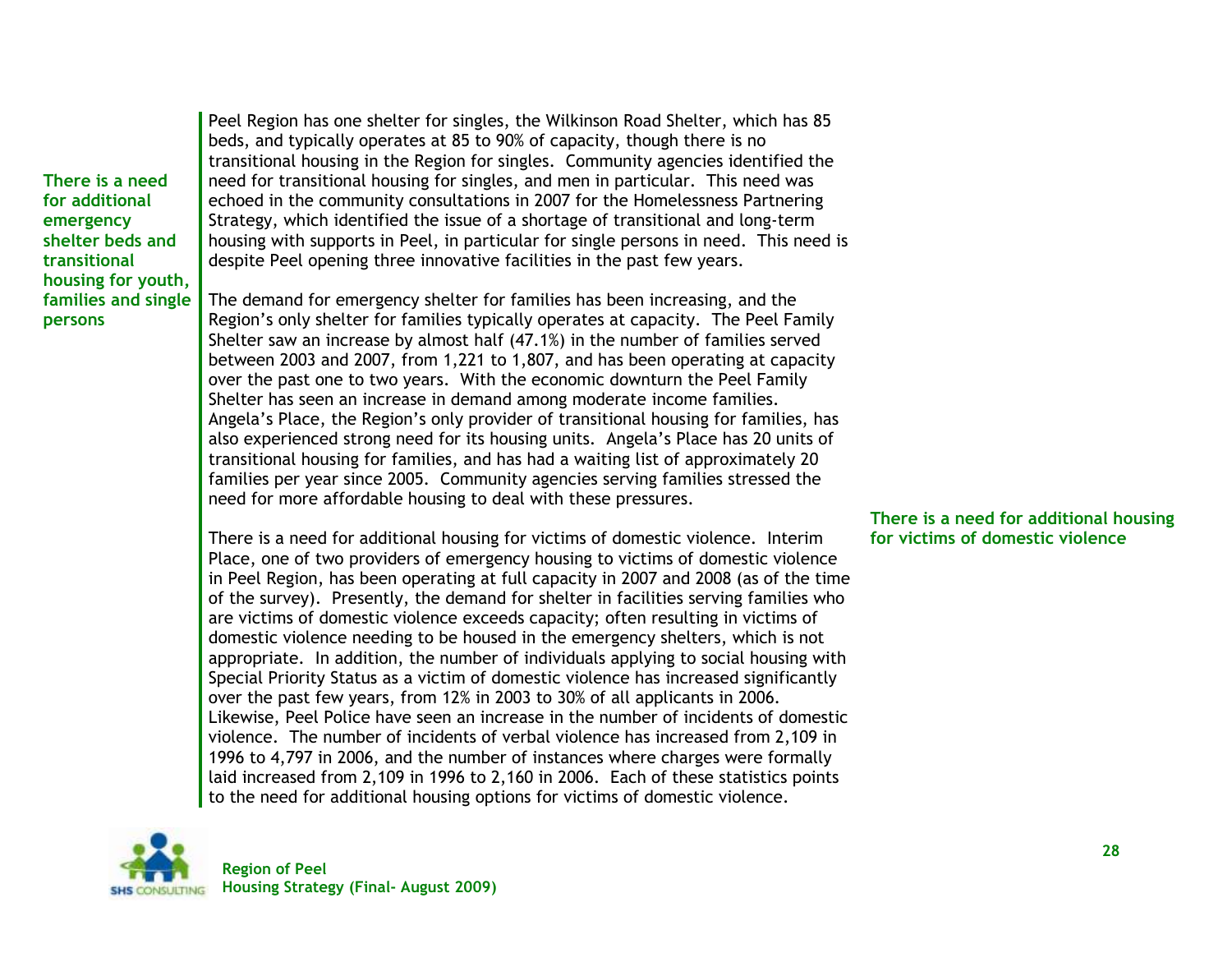Service providers to victims of domestic violence responding to the survey also noted issues of discrimination in finding housing, poverty, and lack of access to safe and affordable housing as barriers for victims of family violence in accessing adequate housing. High rents and a lack of affordable housing in Peel Region were also mentioned as barriers.

The number of persons with physical disabilities waiting for supportive housing for has been increasing, with 65 persons on the waiting lists for 30 units offered by two providers in 2001 and 84 persons on the waiting lists in 2008. Wait times for these units are between one and ten years. In addition, the Participation House indicated that annual turnover for their attendant services were also very low, at about 10% annually, with a waiting list of about 250 persons in 2008. The respondents to the survey also identified several barriers and issues that persons with physical disabilities face, including the aging population of this group which places greater needs on resources and providers. The lack of adequate housing for this group means many clients are placed in Long-Term Care facilities or hospitals, options which may not be best to care for them and occupy units which could better serve other individuals. Long wait times for accessing subsidized housing and other care facilities is another barrier.

The biggest challenge facing housing providers for individuals with developmental disabilities is that many of their clients will stay from adulthood until their death, or until their care becomes too complex. As one key informant confirmed, this results in very low turnover rates in this type of housing. Although waiting list information was not available, low turnover rates most likely result in a long waiting list and wait time for person with development disabilities. Community agencies serving persons with developmental disabilities also indicated that one of the issues facing this group is the aging population, both of parents/caregivers and individuals with developmental disabilities: aging parents are increasingly unable to care for their family members, and individuals with developmental disabilities requiring care will in turn need to be placed into affordable and supportive housing.

While the supply of supportive housing for persons with mental illness has increased significantly in recent years, there is a need for additional supportive



**There has been an increasing demand for supports and supportive housing for all special needs groups which results in a need for more supportive housing currently and in the future**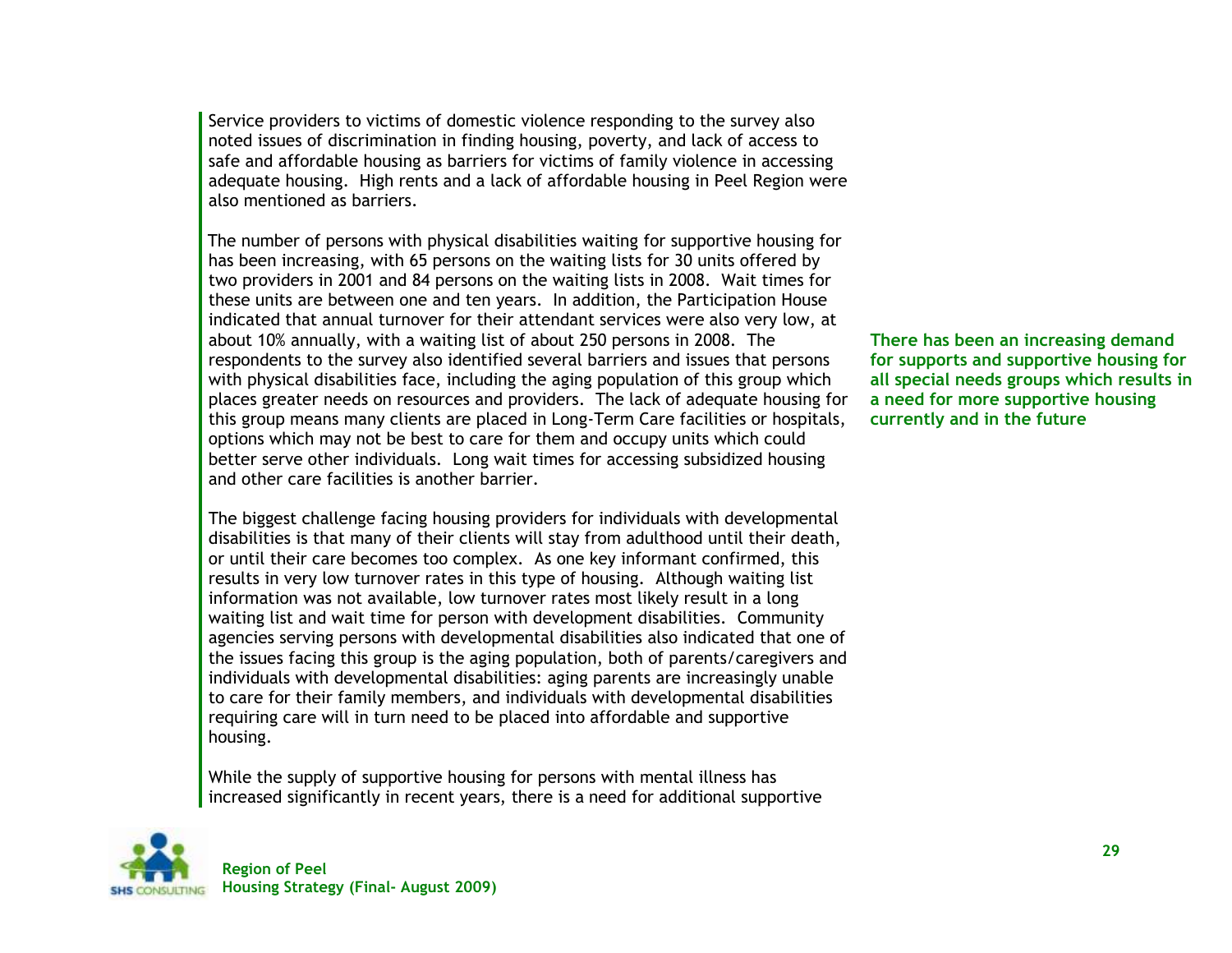housing units for persons with mental illness. The number of individuals on wait lists for supportive housing for persons with mental illness is quite significant, at 861 individuals in 2008. This figure has increased by over 50% in the three years since 2005. Wait times for units for persons with mental illness have escalated from one to six years in 2005 to between four and six years in 2008.

The supply of supportive housing units for persons with acquired brain injury is not sufficient to meet the needs. Peel Halton Acquired Brain Injury Services (PHABIS) operates 33 units of long-term residential housing for persons acquired brain injuries. The agency"s waitlist has grown from 32 individuals in 2001, to a peak of 53 in 2006, and stood at 45 individuals at the time of the survey. Turnover for these units has typically been one to two units per year between 2004 and 2008, indicating that wait times can be many years. The agency also reported that aging caregivers and clients, as well as the lack of special residential options for individuals with acquired brain injury are of particular concern for this group.

Community agencies indicated that there is a lack of housing options for older adults who are not able to live on their own, but are not candidates for long-term care. There is currently one supportive housing provider for older adults, Forum Italia, with 60 units. The Caledon Abbeyfield Society is also in the process of developing an assisted living centre for seniors.

As part of the community consultation on the Homelessness Partnering Strategy, community individuals and organizations have identified a number of increased homelessness service needs. These include, but are not limited to, access to dropin centre services, expansion of existing eviction prevention services to assist vulnerable households not in receipt of financial assistance, the creation of a Housing Help Centre, a Trusteeship Program to assist ODSP clients in managing their money. It also identified the need to acquire a new facility to replace the Mavis Road site. It should be noted that funds received through the first phase of the Homelessness Partnering Strategy have been directed to the redesign of the shelter system to address emerging needs in the community which will result in the addition of 30 transitional housing beds for singles in Peel.



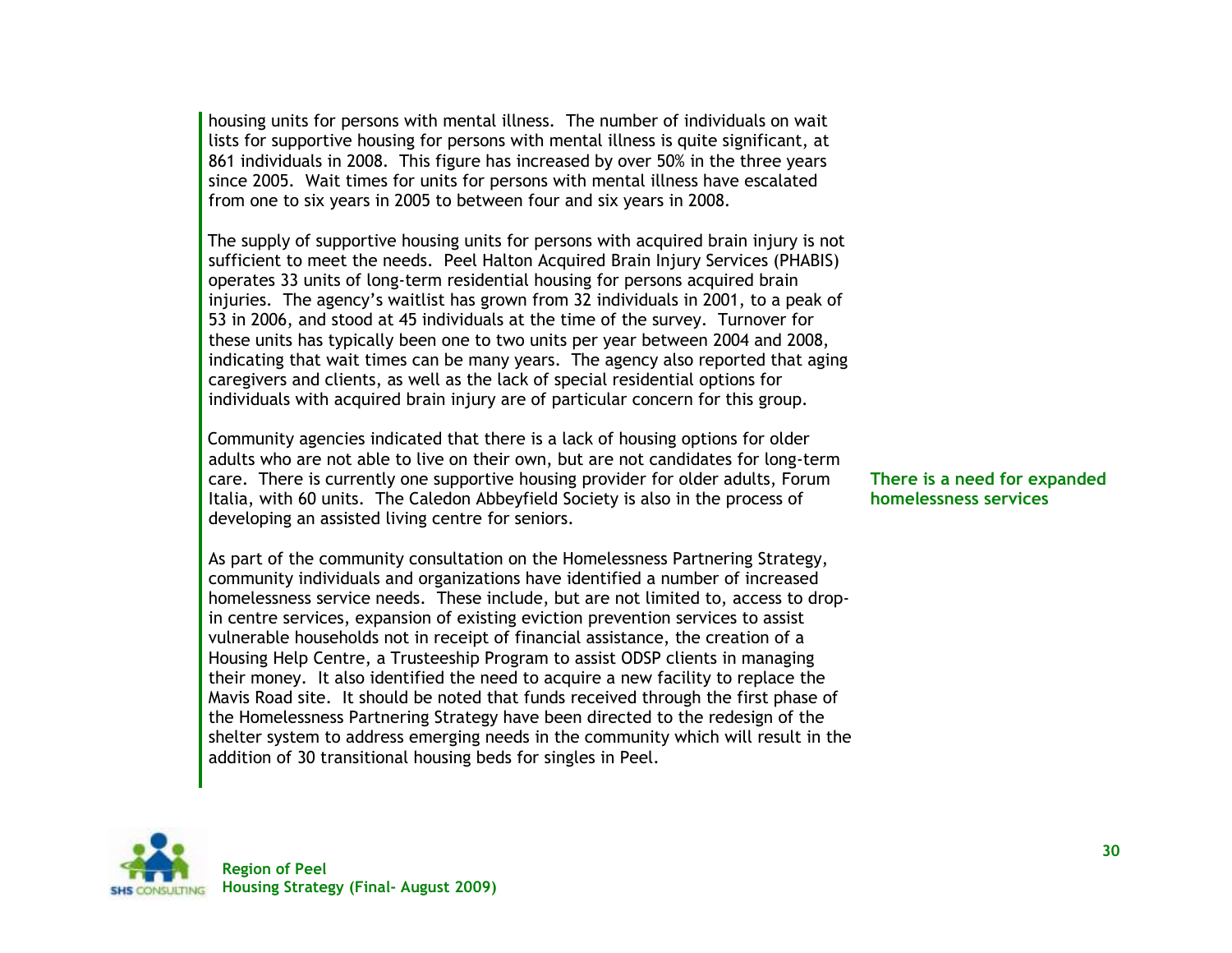

**This issue affects households along all parts of the housing continuum, but low and moderate income households in particular** 



# LIVEABLE PEEL



Peel Housing Strategy Discussion Paper #2

### **2.3.2** *Housing Options for Diverse Populations*

#### **Key Issue**

**Some distinct groups are facing particular difficulties finding and maintaining suitable, adequate and affordable housing.**

The statistical data and Key Informants for the study both confirm that a number of distinct population groups are having particular difficulty finding adequate affordable housing. These groups include youth, immigrants and recent immigrants in particular, lone parents, visible minorities, female led households, older adults and those age 75 and over in particular, households where a members has a disability, and Aboriginal persons.

#### *Youth*

Youth led households have the lowest incomes of the diverse population groups studied and are experiencing the greatest housing affordability issues. The median household income of youth (\$31,828) was less than half that for total households (\$72,818), however the incidence of low incomes (14.4%) was comparable to the total population (14.5%). Affordability for youth has declined in recent years so that in 2005, 57.8% of these households were spending 30% or more on housing as compared to just 32.0% for all households.

**Table 5: Proportion of Household Income Spent on Housing by Diverse Population Groups (Percentages), Peel Region & Its Local Municipalities, 2005**

| <b>Peel Region</b>                                             |       |        |        |         |  |  |  |  |
|----------------------------------------------------------------|-------|--------|--------|---------|--|--|--|--|
| <b>Diverse Population Group</b>                                | ~130% | 30-49% | 50-69% | $70% +$ |  |  |  |  |
| Lone Parent-led Households                                     | 56.6% | 23.9%  | 8.6%   | 10.9%   |  |  |  |  |
| Youth- led Households                                          | 42.2% | 25.1%  | 10.8%  | 21.9%   |  |  |  |  |
| Older Adult-led Households                                     | 74.4% | 15.2%  | 4.9%   | 5.5%    |  |  |  |  |
| Households with a Member of<br>the Household with Disabilities | 66.2% | 19.8%  | 6.5%   | 7.5%    |  |  |  |  |
| Immigrant-led Households                                       | 63.9% | 21.6%  | 6.7%   | 7.8%    |  |  |  |  |
| Aboriginal-led Households                                      | 68.2% | 16.8%  | 6.1%   | 8.8%    |  |  |  |  |
| Visible Minority-led Households                                | 59.0% | 24.5%  | 7.5%   | 9.0%    |  |  |  |  |
| Female led Households                                          | 62.2% | 22.0%  | 6.9%   | 8.8%    |  |  |  |  |
| Male led Households                                            | 70.6% | 17.9%  | 5.1%   | 6.3%    |  |  |  |  |
| All Households                                                 | 68.0% | 19.2%  | 5.7%   | 7.1%    |  |  |  |  |

Source: Statistics Canada, Custom Tabulations, 2006

The demographic analysis of households led by youth point to the need to ensure that future housing development includes small (one and two bedroom) affordable rental units suitable for the 1.4% of households headed by youth. Similar to other diverse population groups, finding ways to improve the poor condition of their housing and providing opportunities for young households to move into home

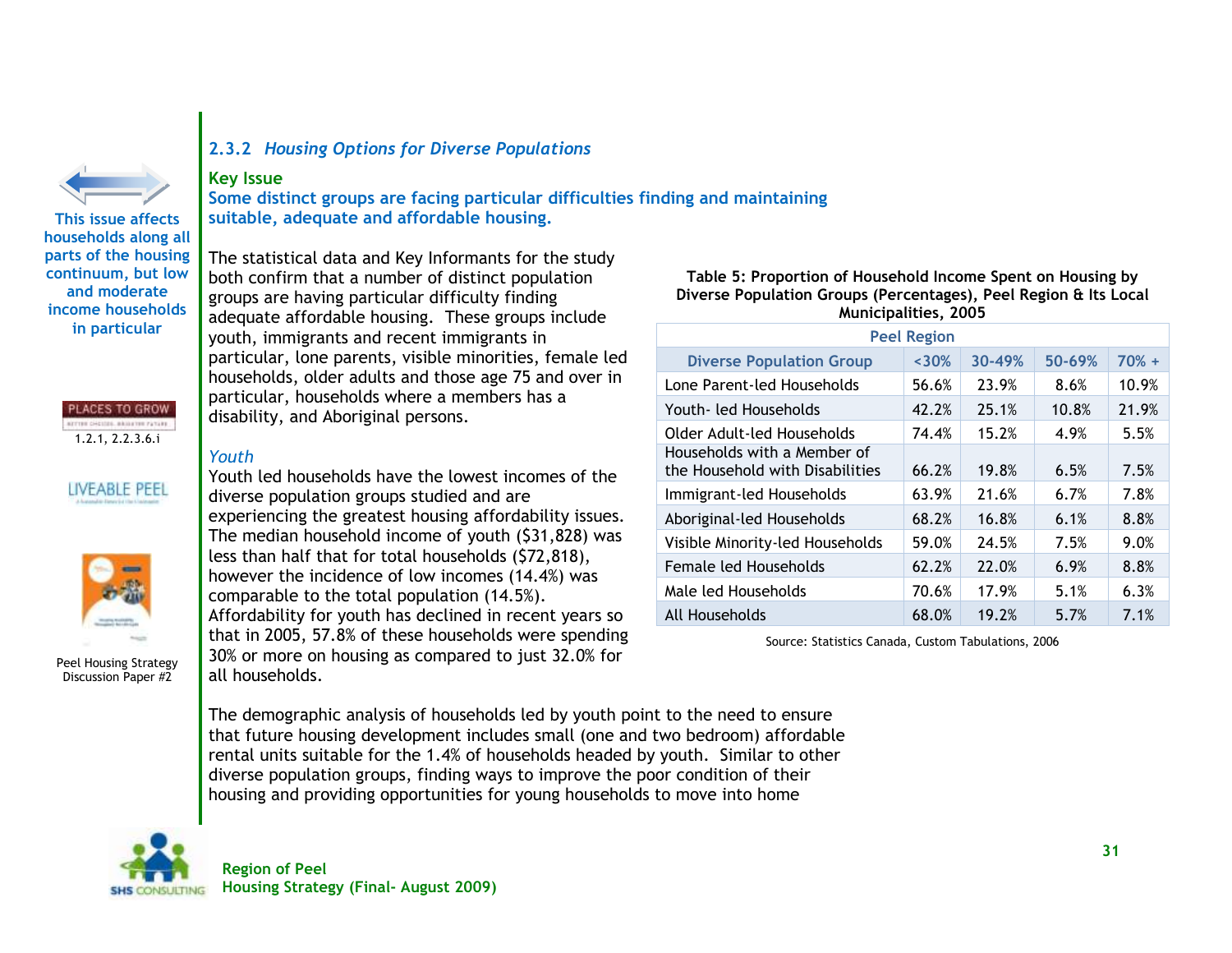ownership are strategies to consider in the development of the Housing Strategy.

#### *Immigrants*

Peel Region's population has become increasingly characterized by new immigrants, trailing only Toronto, among the GTA-H municipalities, in this respect. Among those who had moved to Peel within the last 5 years, 9.4% had come from another country, this trailed only Toronto at 10.7%. The international migrant share, at 38.1% is well above the provincial average of 26.3%. The increase in new immigrants suggests a continued need in the future for housing to meet the needs of recent immigrants. New immigrants have particular difficulty finding housing in Peel according to a number of community based agencies.

**Immigrant households struggle to find adequate affordable housing when they arrive, and for the first few years while they establish themselves**

Finding adequate suitable and affordable housing has been frequently noted as a challenge for immigrants when they first arrive. There is a need for immediate housing when the immigrants land that is affordable, accessible, and linked to settlement services/ a resource to access other services. The Peel Family Shelter receives a number of refugees which impacts other spaces in the system. There is also a need for intermediary housing that is affordable, while newcomers find employment and establish themselves. Many recent immigrants struggle to find employment.

The demographic analysis of households led by immigrants and recent immigrants points to the need for a variety of housing forms, including large, affordable rental units suitable for this population. This is especially important for the recent immigrant population, which faces greater affordability challenges early on in their residency. Consideration should also be given by housing developers to diverse housing preferences of recent immigrants who are predominantly from Asia and the Middle East. Key informants have indicated, though, that many immigrant households do not wish to live in with extended family members, but do so for affordability reasons. Also, recent immigrants who participated in a focus group on immigrant housing needs indicated that many immigrants have a lack of awareness of tenant/landlord resources, and suggested a need for more resources for immigrants when they first arrive. Key informants have also noted that there will be an increase in demand for long-term care for older immigrant adults, as many new immigrants, once settled, often apply to bring over other family

**A variety of housing forms are required to meet the needs of immigrants, including housing suitable for large and multiple-families**

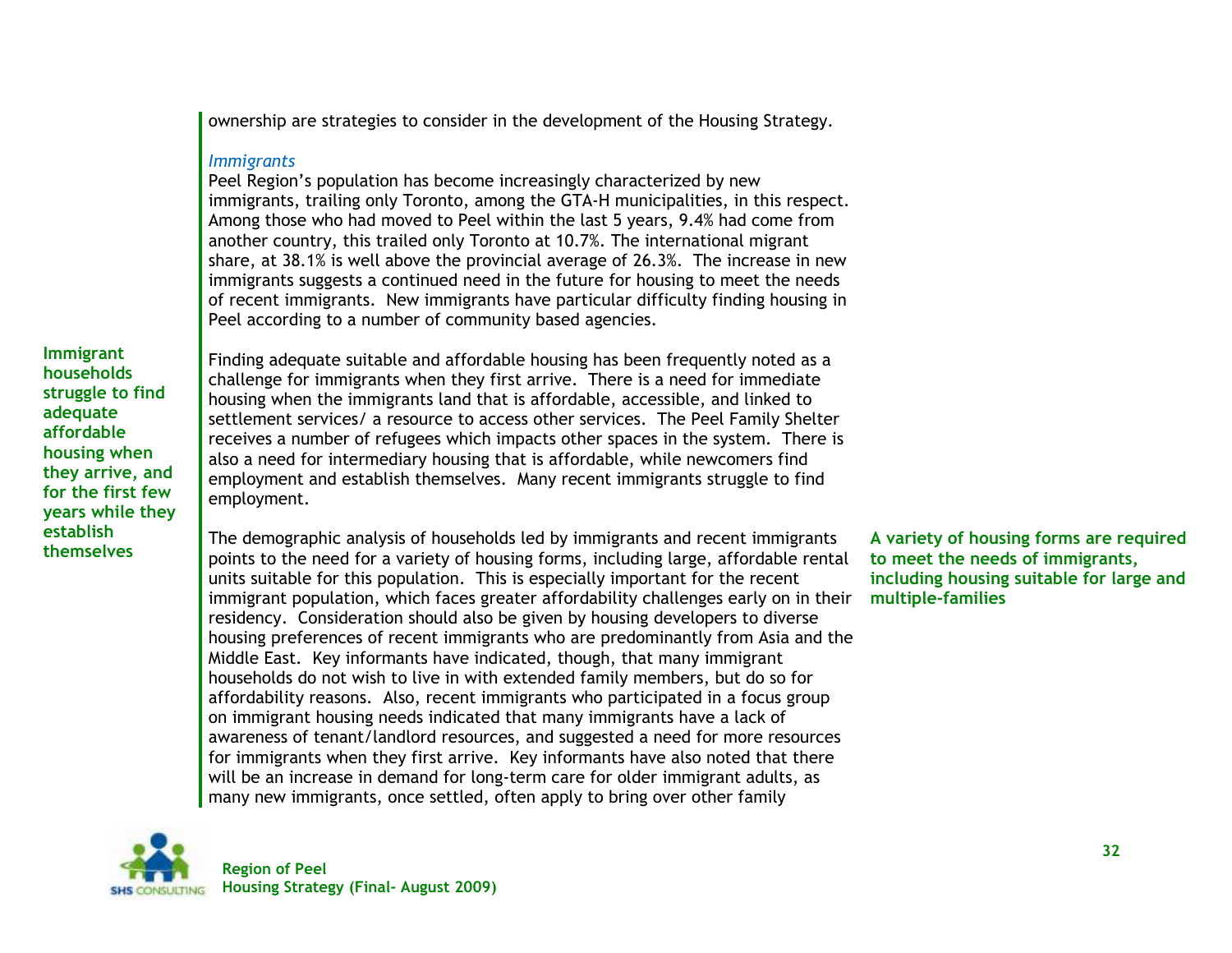|                                                                            | members, often parents. Another issue identified is that generational conflicts can<br>occur among immigrant households, resulting in a higher demand for youth shelter<br>beds.                                                                                                                                                                                                                                                                                                                                                                                                                                                                                                   |                                                                                         |
|----------------------------------------------------------------------------|------------------------------------------------------------------------------------------------------------------------------------------------------------------------------------------------------------------------------------------------------------------------------------------------------------------------------------------------------------------------------------------------------------------------------------------------------------------------------------------------------------------------------------------------------------------------------------------------------------------------------------------------------------------------------------|-----------------------------------------------------------------------------------------|
|                                                                            | Recent immigrants have particularly high rates of affordability problems, though<br>affordability issues decrease with length of residency. Over half (52.8%) of recent<br>immigrant households had an affordability problem in 2005. For all immigrant<br>households, the rate with affordability issues was 36.1%. Similar to affordability,<br>incomes and incidence of low-income improves with length of residency. In 2006,<br>this declined from 31.7% among those who immigrated in the past five years to<br>11.6% among those who have lived in Canada for ten years or more.                                                                                            | Over half of recent immigrant<br>households have housing affordability<br><b>issues</b> |
| <b>Variety of housing</b><br>types needed by<br>lone parent<br>households  | <b>Lone Parents</b><br>The demographic analysis identifies that a range of housing types are required for<br>lone parent households, including dwellings suitable for multi-families, as well as<br>small households. The availability of affordable rental housing is also important<br>for some lone parent households. Similar to other diverse population groups,<br>housing affordability and the poor condition of their housing are issues for lone<br>parent households.                                                                                                                                                                                                   |                                                                                         |
| 44.4% of lone<br>parents have<br>housing<br>affordability<br><b>issues</b> | Lone parent households have one of the highest rates of affordability problems at<br>44.4%, and these household have lower incomes. The total household median<br>income was 37.0% higher than that of lone parents in 2005. Understandably, the<br>incidence of low-income status for lone parents (22.5%) was higher than the total<br>population's (14.5%).                                                                                                                                                                                                                                                                                                                     |                                                                                         |
|                                                                            | <b>Visible Minorities</b><br>Visible minorities are another group facing particular difficulties with housing<br>affordability. In 2005, 41.0% of visible minority households were spending 30% or<br>more on shelter, this was notably higher than the 32.0% rate reported among all<br>households. The median income of \$67,483 for visible minorities was below the<br>total populations' \$72,818. Further, some 19.4% were living in low-income<br>households, higher than the incidence among the general population (14.5%). The<br>demographic analysis of households led by visible minorities points to the need for<br>affordable units, with a focus on larger units. | Housing affordability issues are more<br>likely among visible minority households       |
|                                                                            |                                                                                                                                                                                                                                                                                                                                                                                                                                                                                                                                                                                                                                                                                    |                                                                                         |

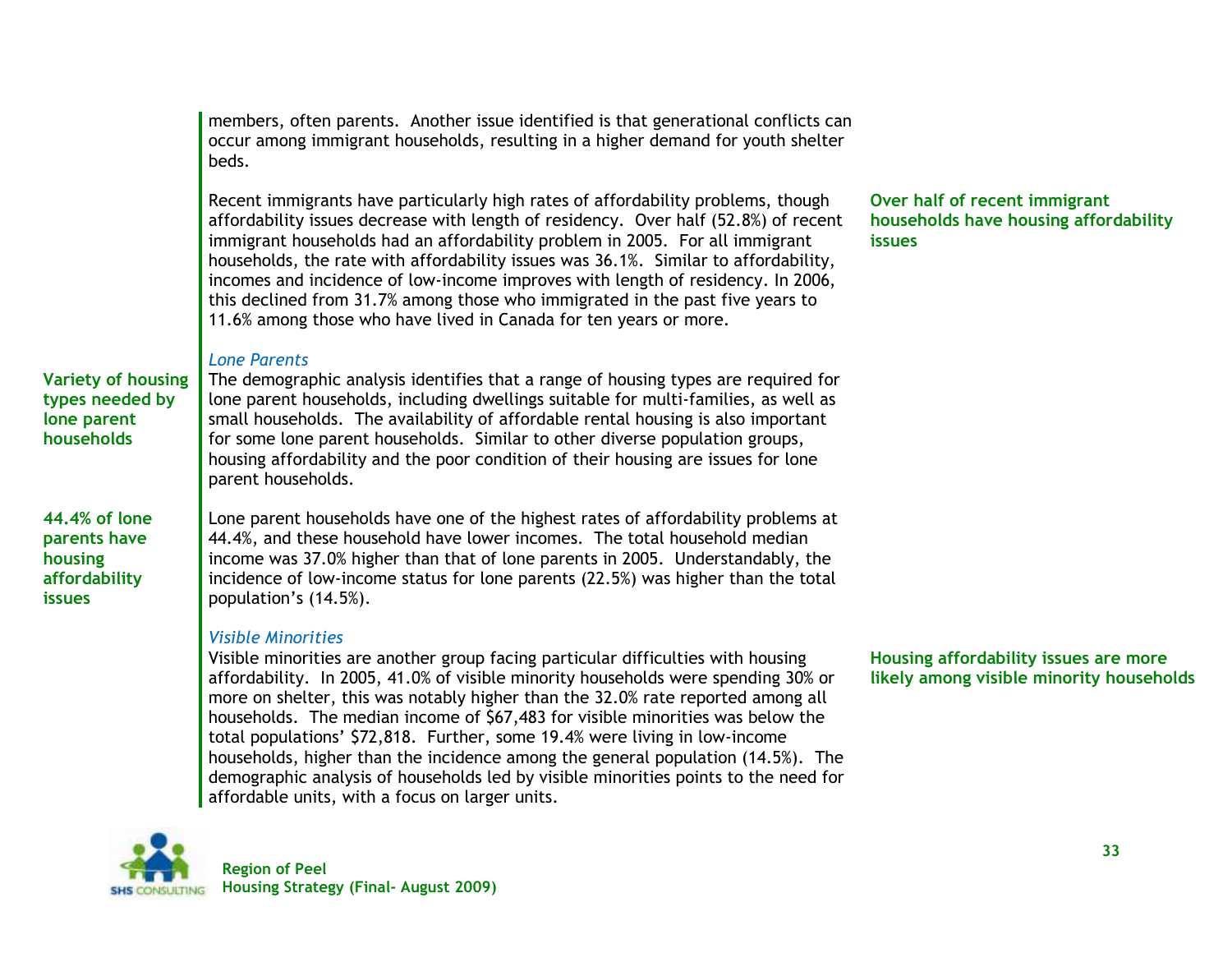**Female led households struggle in comparison to their male counterparts**

#### *Female led Households*

The demographic analysis of households led by females compared to males point to the need for small, affordable rental units suitable for the 31.6% of households led by females. Providing opportunities for female led households to be home owners and identifying ways to improve the condition of their housing stock are other housing needs that should be addressed in the housing strategy.

Female led households were more likely to have lower incomes and greater housing affordability issues than male led households. In 2005 female led households spent 30% or more on shelter in 37.8% of cases, compared to 29.4% for male led households. There continues to be an income gap, with male households earning a third (33.2%) more in 2005. Most importantly, females showed a much higher incidence of low-income status (25.0%) than males (11.9%).

#### *Older Adults*

**There is a need for a variety of independent housing options and housing options with supports for older adults, including accessible housing options**

Affordability problems increase with age of older adults<sup>3</sup>, while incomes decline with age. Affordability problems rise from 21.8% in adults age 55 to 60, to 34.4% in those in the 75 and over group in 2005. Median incomes drop from \$91,059 among adults age 55 to 60, to \$39,852 among those 75 and over in 2005. The incidence of low-income status has dropped among older adults, from 14.8% in 1995, to 11.3% in 2005. This increases with age, from 9.1% among adults age 55 to 60, to 15.5% among those age in the 75 and over group.

Older adults also face a number of other issues such as fixed incomes, accessibility in the home and the community, including a lack of services to help with mobility issues. Many older adults also have challenges in their ability to age in place. There is a need for services to be adjacent to where people are living to help address this issue. Community agencies have also indicated that there is a lack of housing options for those not able to live on their own, but who are not long-term care candidates, as well as a lack of financial support for low-income seniors for aging in place or in assisted living facilities.

With the growing older adult population, and accompanying age-related

 $\overline{a}$  $3$  Older adults are the population aged 55 years and older.



#### **Need for more opportunities for female led households to be home owners**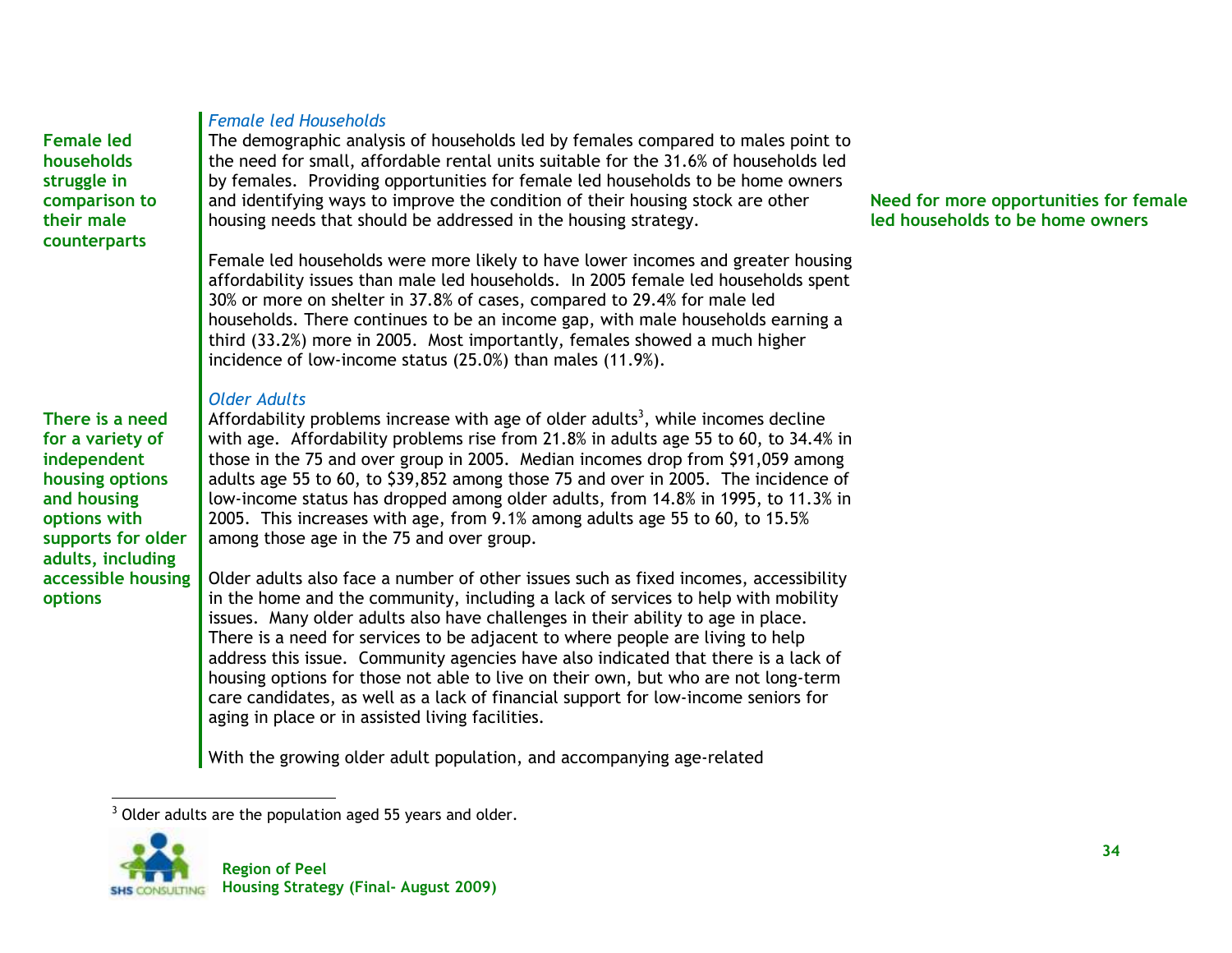disabilities, it is expected that the demand for a variety of modified units in the Region will grow along with the population. The continued demand of other age groups with disabilities means that it is likely that there exists a gap in the current, unknown, number of units and the demand. New housing development in Peel Region should incorporate accessible design at least in similar proportions as currently exist, specifically, in the one to three percent range.

#### *Persons with Disabilities*

**accessible housing**  Households where a member of the household has a disability<sup>4</sup> are slightly more likely to be experiencing affordability issues than all Peel households. Some 33.8% of households where a member of the household has a disability had an affordability issue, slightly higher than the 32.0% for all households in 2005. Their median income of \$64,403 was below the total household median of \$72,818. Despite declining steadily since 1995, a larger proportion (19.9%) of persons with disabilities lived in low-income households than did the total population (14.5%).

#### *Aboriginal Persons*

The adequacy and suitability of dwellings occupied by Aboriginal persons is a concern. The condition of the dwellings occupied by Aboriginal persons compared poorly, some 9.2% required major repairs contrasted to 3.9% for all dwellings. Likewise, Peel Region respondents to the Greater Toronto Area Aboriginal Housing Consultation (GTAAHC) survey expressed concerns over the adequacy and suitability of their present housing including size, safety and health issues. Results from the GTAAHC survey also highlighted the need for affordable rental housing for Aboriginal households suitable for large and small families, singles, students and those with disabilities, as well as supportive housing, emergency shelters for families, women and children leaving abusive relationships, and affordable home ownership.

Incomes of Aboriginal households are lower than all households in Peel, though housing affordability issues are similar. The 2005 median income of Aboriginal led households of \$64,658 trailed that of all households in Peel (\$72,818). The incidence of affordability problems (31.8%) was comparable to total households

#### **Accessible design features should be considered in new residential developments**

**Adequacy and suitability of their housing is a concern for a number of Aboriginal households**

#### **There is a need for a range of housing choices for Aboriginal persons**

 $^4$  The term person with a disability in this context refers to an individual which has difficulty hearing, seeing, communicating, walking climbing stairs, bending, learning or doing similar activities, based on the data available from Statistics Canada.



 $\overline{a}$ 

**Persons with disabilities are in** 

**affordable and** 

**need of** 

**options**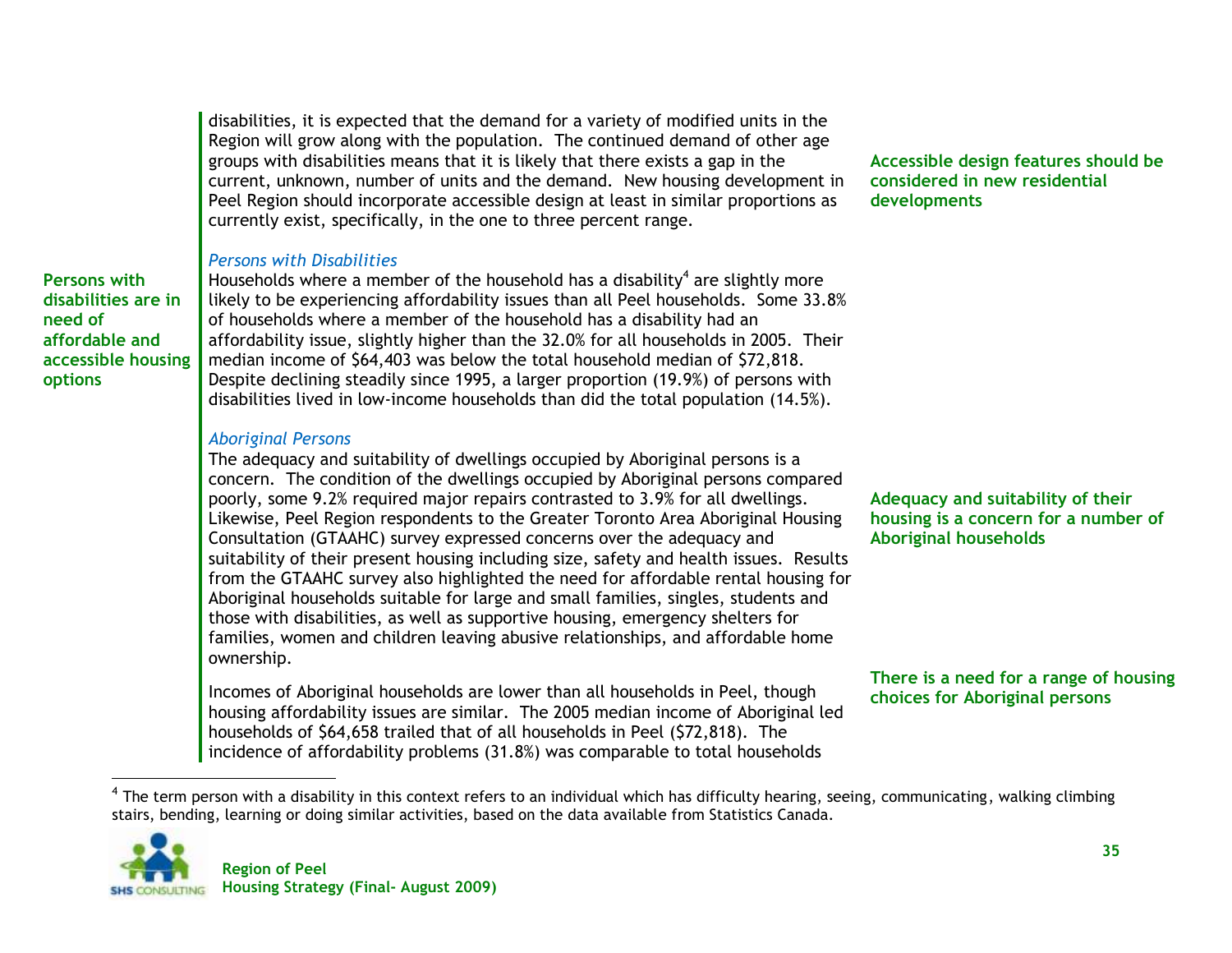(32.0%) in 2005.

#### *Working Poor*

Many working poor households in Peel Region experience housing affordability issues. Single income earners working in professions such as manufacturing and processing labourers, retail salespersons, food and beverage servers, and cashiers cannot even afford the average rents on a bachelor apartment unit in Peel (see table below). Average rents for any unit size are well out of the range of affordability for a minimum wage earner. Other professions such as secretaries and receptionists and janitors, can afford average rents on a bachelor unit, but not one bedroom or larger. Only employees earning above \$25 per hour or more such as managers, nurses and teachers can afford average rents on all unit sizes.

**Many lower income workers cannot afford housing in Peel**

**Table 6: Comparison of Average Rents to Affordable Rents for Selected Occupations in Peel Region**

|                                  | <b>Average</b><br>Wage<br>(S/hour) | <b>Affordable</b><br><b>Rents</b> | <b>Average Market Rents</b> |                |                |                |  |  |
|----------------------------------|------------------------------------|-----------------------------------|-----------------------------|----------------|----------------|----------------|--|--|
| <b>Job Category</b>              |                                    |                                   | <b>Bachelor</b>             | 1 Bedroom      | 2 Bedroom      | 3+ Bedroom     |  |  |
| <b>Peel Region</b>               |                                    |                                   |                             |                |                |                |  |  |
|                                  |                                    |                                   | \$712                       | <b>\$926</b>   | \$1,063        | \$1,192        |  |  |
| Professors & Teachers            | \$32.46                            | \$1,688                           | Affordable                  | Affordable     | Affordable     | Affordable     |  |  |
| <b>Registered Nurses</b>         | \$31.65                            | \$1,646                           | Affordable                  | Affordable     | Affordable     | Affordable     |  |  |
| Managers                         | \$27.14                            | \$1,411                           | Affordable                  | Affordable     | Affordable     | Affordable     |  |  |
| <b>Electricians and Plumbers</b> | \$25.40                            | \$1,321                           | Affordable                  | Affordable     | Affordable     | Affordable     |  |  |
| Supervisors                      | \$20.10                            | \$1,045                           | Affordable                  | Affordable     | Not Affordable | Not Affordable |  |  |
| Secretaries & Receptionists      | \$16.43                            | \$854                             | Affordable                  | Not Affordable | Not Affordable | Not Affordable |  |  |
| Labourers in Manufacturing       | \$12.75                            | \$663                             | Not Affordable              | Not Affordable | Not Affordable | Not Affordable |  |  |
| Retail Salespersons              | \$11.65                            | \$606                             | Not Affordable              | Not Affordable | Not Affordable | Not Affordable |  |  |
| Minimum Wage                     | \$8.75                             | \$455                             | Not Affordable              | Not Affordable | Not Affordable | Not Affordable |  |  |
| <b>ODSP Shelter Allowance</b>    |                                    | \$445                             | Not Affordable              | Not Affordable | Not Affordable | Not Affordable |  |  |
| <b>Ontario Works</b>             |                                    | \$325                             | Not Affordable              | Not Affordable | Not Affordable | Not Affordable |  |  |

Source: Service Canada, Wages & Salaries - Halton & Peel, 2007; Ontario Ministry of Labour, Minimum Wage, 2008; Ontario Ministry of Community & Social Services, Ontario Works Policy Directive 29.0, September 2001; Ontario Ministry of Community & Social Services, Ontario Disability Support Program Policy Directive 6.2, July 2008; CMHC Rental Market Report: Greater Toronto Area, 2008; SHS Calculations based on 30% of income for rent

Note: Affordable rents are computed by using annual income based on a 40-hour work week and 52-week year

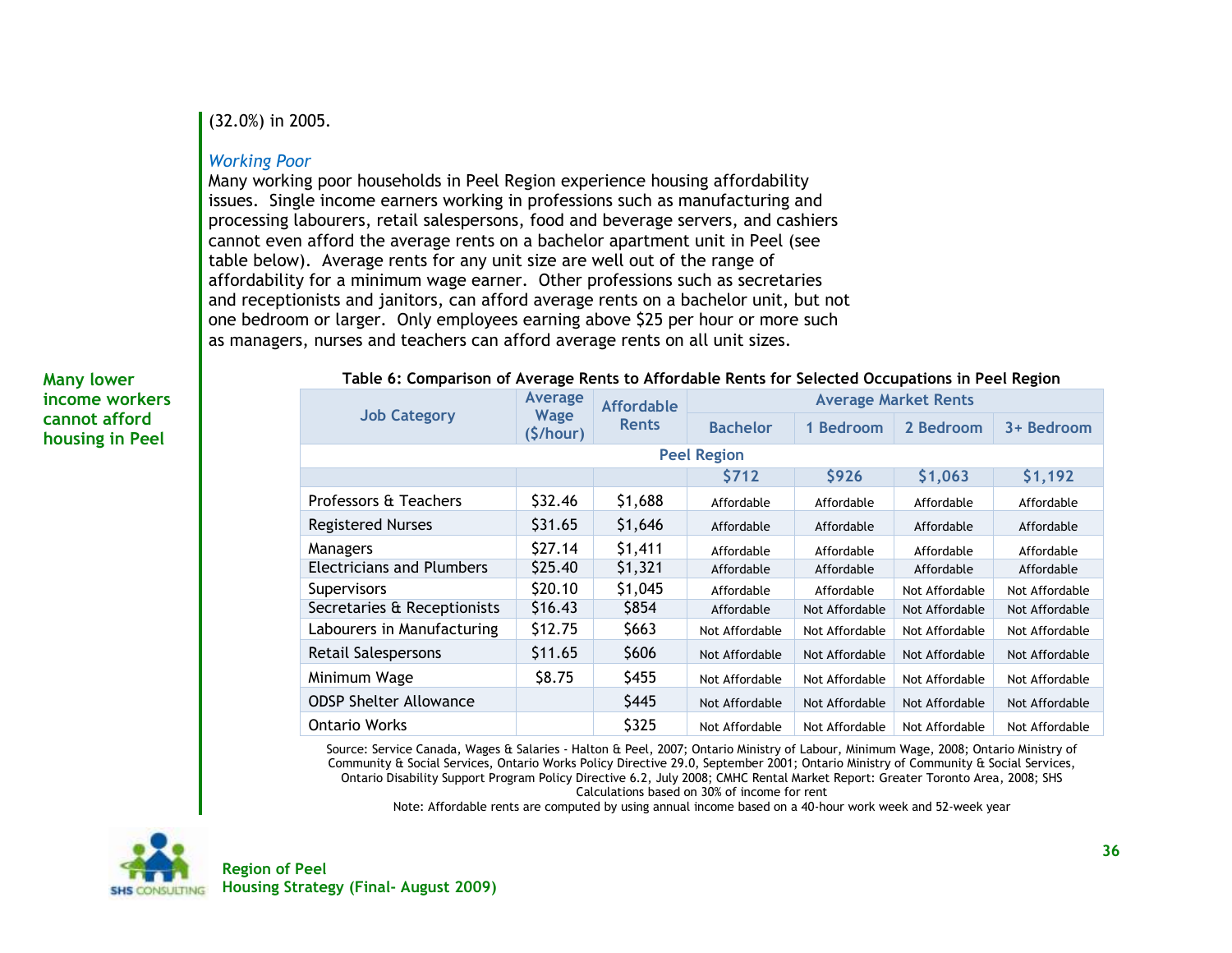

**This issue affects households along all parts of the housing continuum, but low and moderate** 

**income households in particular** 



Peel Housing Strategy Discussion Paper #2, #3

# **2.3.3** *Removing Barriers to Accessing Housing*

#### **Key Issue**

**In addition to affordability and health-related issues, some Peel residents are facing other barriers to accessing housing.**

Community agencies identified unique issues and barriers some Peel residents are facing, including discrimination, transportation issues, language barriers, lack of safe, affordable housing, and lack of awareness of available supports. Participants of a focus group on housing issues of recent immigrants echoed a number of these same barriers as well as additional barriers, including language barriers, prospective landlords seeking references, which new immigrants often do not have, ability to find a steady job with a secure income, and a lack of awareness of resources available to them.

An important component, and barrier to affordability, is how much people earn as it directly affects their capacity to access housing. This is especially true for lower income households, often working at minimum wage jobs or those on social assistance. Minimum wage and shelter allowance income supports do help, but still do not completely address the affordability gap for the poorest households. Increasing minimum wage rates and social assistance rates is another way to help address the affordability problem being faced by some Peel households.

Another challenge faced by many low income households is the ability to meet private landlords" requirement for the first and last month rent deposit. These households may have sufficient income to afford the monthly rent charges, but they have not been able to save sufficient funds to cover the cost of a deposit for first and last month rent.

**Discrimination can be a barrier to accessing housing**

Discrimination is another barrier to accessing housing faced by some residents. Discrimination in housing can manifest itself in many forms, including racial profiling of tenants and racial discrimination, sexism, ageism, sexual orientation, and socio-economic profiling. Many individuals from all groups and demographics have experienced such discrimination. Many visible minorities report facing

**Immigrant households are experiencing additional barriers to accessing housing, including language barriers**

**Low minimum wage and social assistance rates generate additional barriers to housing affordability**

**Saving for first and last month's rent is a challenge for many low income households**

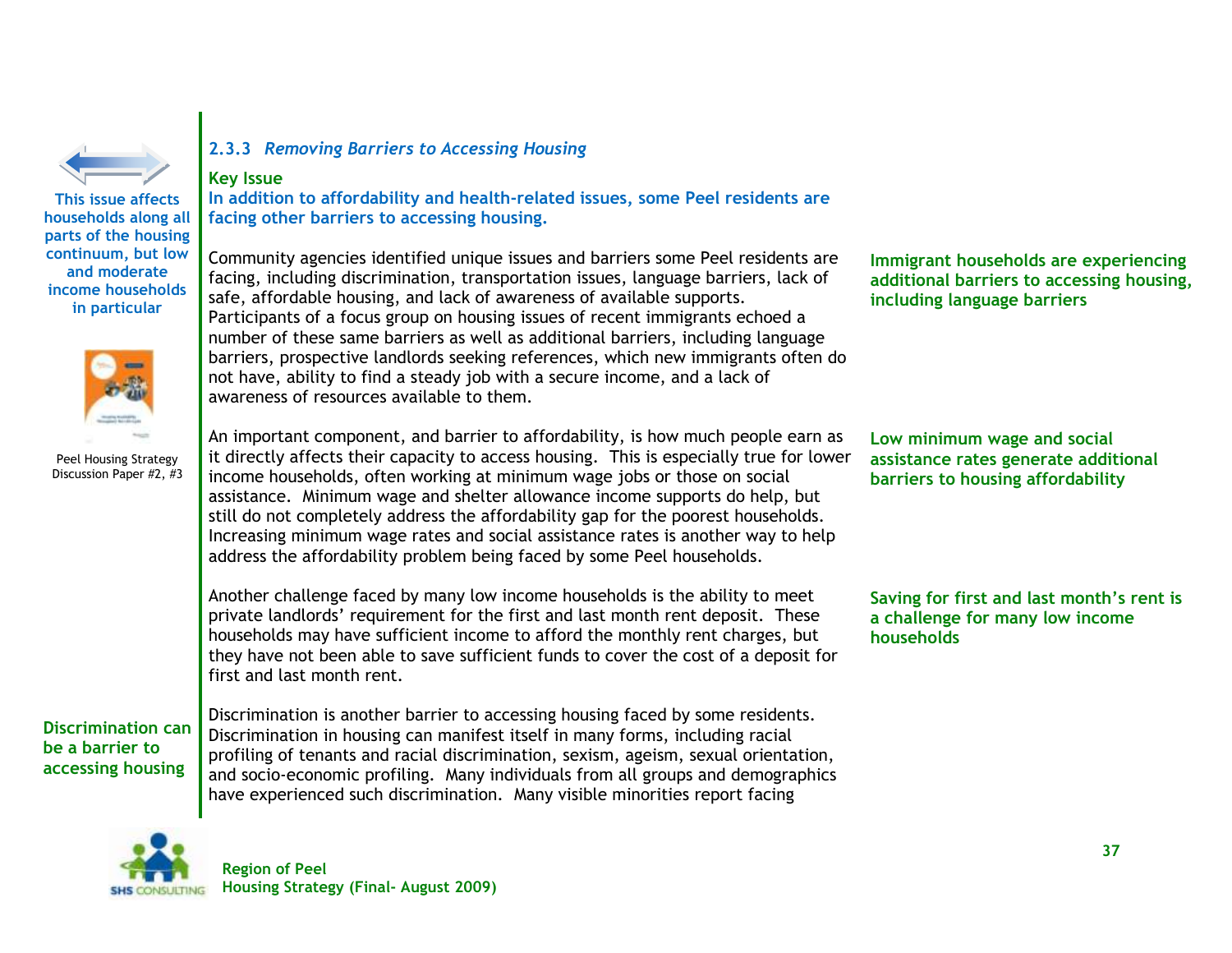|                                                                                         | exclusion and discrimination in their search for housing and employment, and have<br>been linked to other elements such as increased poverty rates and residential<br>segregation. Several factors impede Aboriginal households' ability to find suitable<br>housing, including "the shortage of housing, discrimination by landlords, and lack<br>of information on housing availability". In addition, service providers to victims of<br>domestic violence as barriers for victims of family violence in accessing adequate<br>housing.                                                                                                                                                                                                        |                                                                                 |
|-----------------------------------------------------------------------------------------|---------------------------------------------------------------------------------------------------------------------------------------------------------------------------------------------------------------------------------------------------------------------------------------------------------------------------------------------------------------------------------------------------------------------------------------------------------------------------------------------------------------------------------------------------------------------------------------------------------------------------------------------------------------------------------------------------------------------------------------------------|---------------------------------------------------------------------------------|
|                                                                                         | There is evidence that the location of housing can affect other aspects in the lives<br>of individuals, such as employment. Good housing must be well situated, and have<br>access to the required amenities, services and employment opportunities to allow<br>for a good quality of life. These principles must be applied without discrimination<br>to affordable and market housing alike in order to support the creation of<br>compact, complete communities as mandated by the Places to Grow and the<br>Provincial Policy Statement. Proper access to amenities and services and public<br>transport is an important element that should be examined closely in relation to<br>the locations where new affordable housing is being built. |                                                                                 |
| <b>Difficulty</b><br><b>Navigating Public</b><br><b>Transit a Barrier</b><br>to Housing | Agencies operating emergency and transitional housing identified the difficulty of<br>going around the Peel Region by public transit for lower income households as a<br>barrier to accessing housing.                                                                                                                                                                                                                                                                                                                                                                                                                                                                                                                                            |                                                                                 |
|                                                                                         | Agencies operating emergency and transitional housing identified the lack of<br>community and family supports as a barrier to maintaining housing.                                                                                                                                                                                                                                                                                                                                                                                                                                                                                                                                                                                                | <b>Lack of Community and Family Support</b><br>a Barrier to Maintaining Housing |



**to Housing**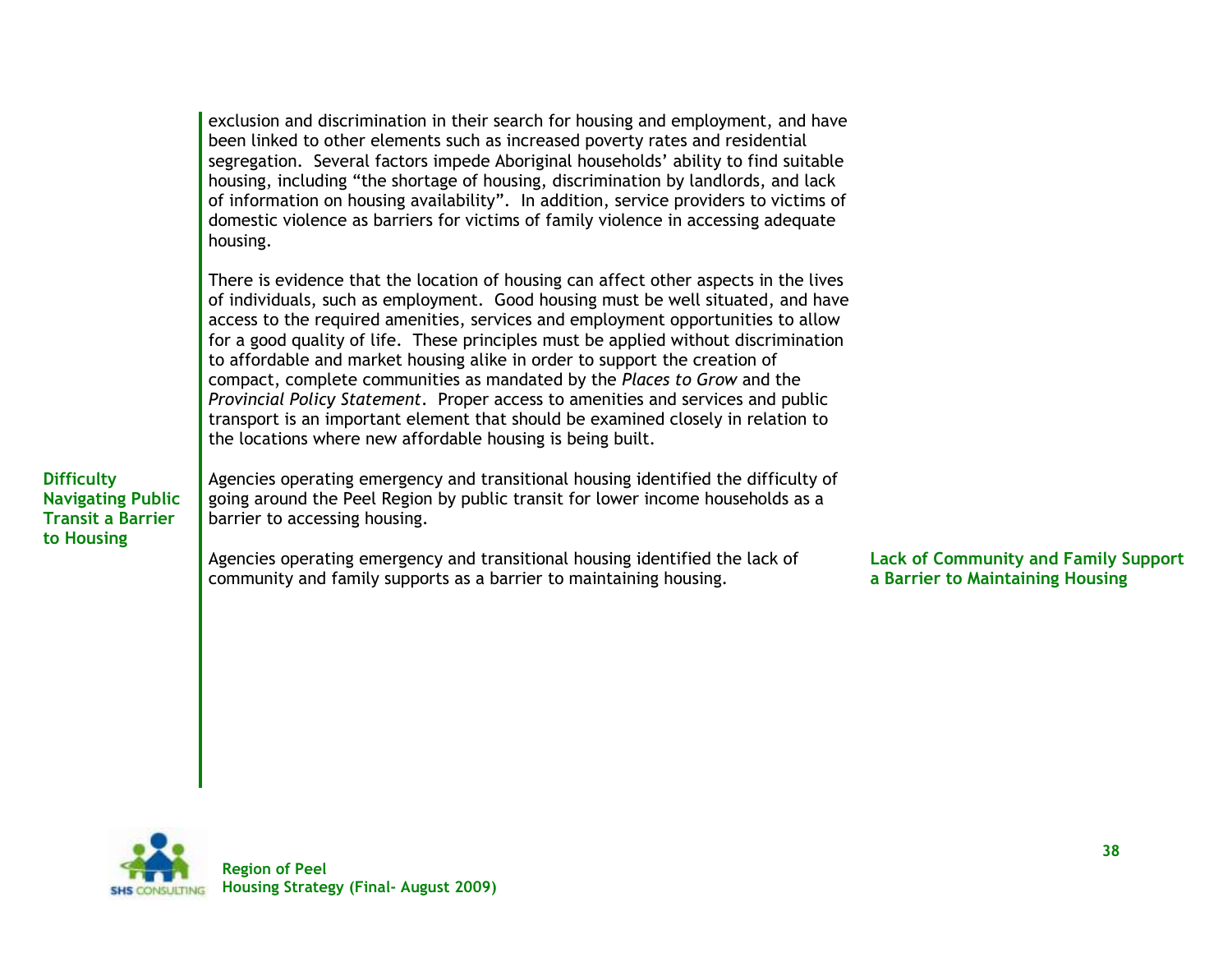

### **2.4 Sustainable Compact Complete Communities**

Compact complete communities are important in ensuring that the communities meet the daily and lifetime needs of all people. Meeting the needs of all people includes the provision of appropriate mix of employment, services, a full range of housing including affordable housing, community and cultural infrastructure, schools, recreation opportunities, open space, and access to public transportation as well as other options for safe, non-motorized travel.

#### **2.4.1** *Complete Communities*

#### **Key Issue**

**There is a need for the creation of more complete communities in Peel Region, which accommodate housing along the continuum, mix of land uses and supports transit while maintain appropriate levels of health and safety.**

Policy

2.2.2.c, 2.2.2.d, 2.2.2.g, 2.2.2.h, 2.2.3.7.b, 2.2.7.1.a, 2.2.7.1.c

PLACES TO GROW

 $1.\overline{1}.1.b$ , 1.8.1.d

The needs of a variety of residents including seniors, youth, children and stay-athome parents are not currently being met by their communities. These groups require services and amenities that are closer to home, neighbourhoods that are more pedestrian-friendly and vibrant. There is also a need for an improved variety of housing types to better accommodate a wider range of people in various stages of their life cycles including empty nesters, divorced singles, lone parents, students, and persons with disabilities.

There is a need for emphasis on the creation of compact complete communities which use less land and reduce the separation of land uses. There is a need for the encouragement of the development of communities with a mix of land uses and more local employment that would encourage diversification of the local economy by allowing people to work from vibrant, mixed-use neighbourhoods that attract and keep residents. Mixed land uses would also help reduce the need for car use and would reduce commuting distances. Communities which provide amenities and services closer to home would help improve quality of life for a variety of residents. Development of complete communities also has the important potential



**The needs of a variety of residents are not currently being meet by their communities**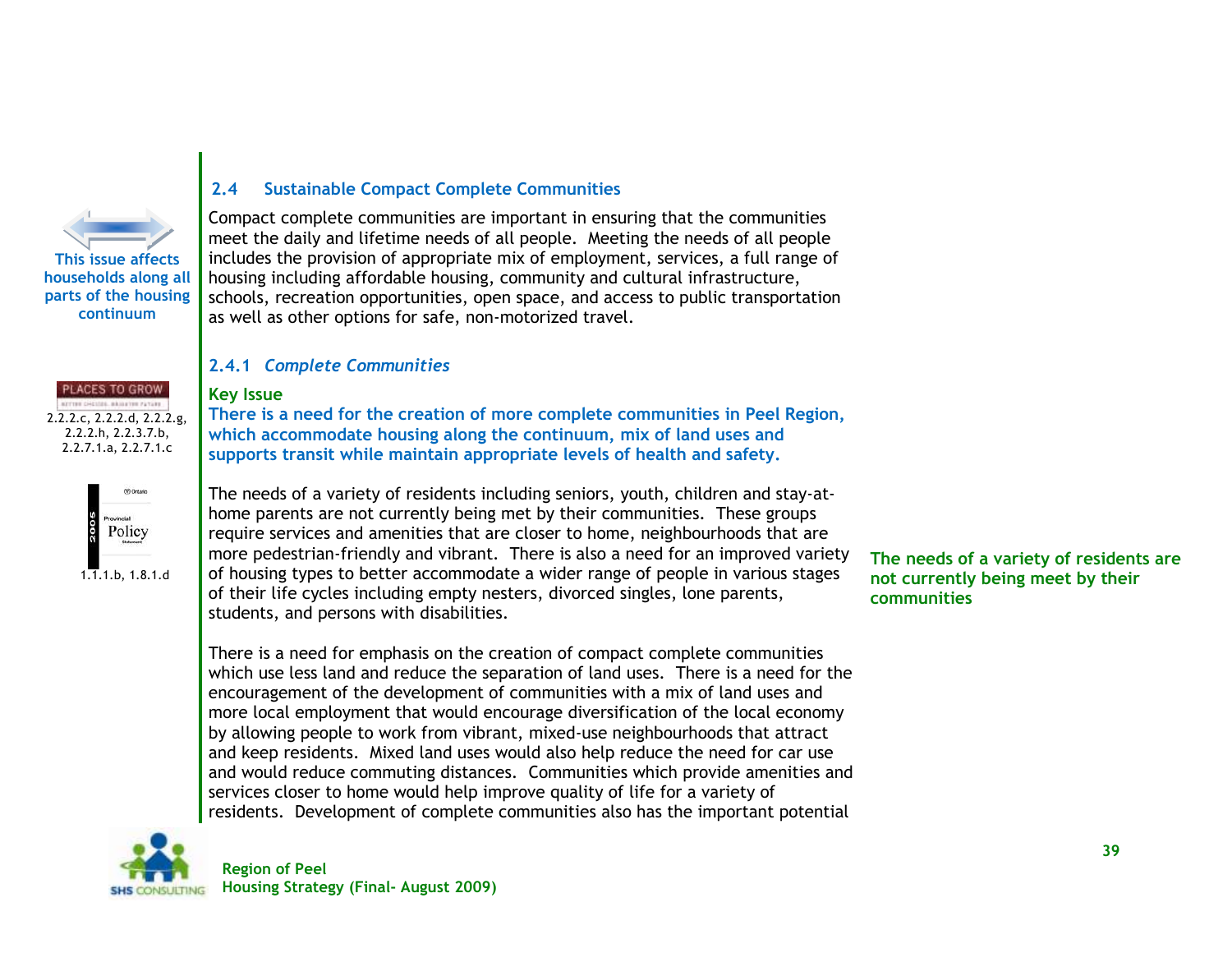for greater housing affordability as the range of housing types broadens and unit sizes come down.

One of *Places to Grow*"s guiding principles is to "build compact, vibrant and complete communities". A key component in creating compact complete communities is providing density in appropriate locations. Neighbourhood hubs near transit stations and along regional transit corridors, town centres, civic centres, where two neighbourhoods meet, and at major retail and employment locations are ideal locations for more density and diversity of land use. The need for complete communities is closely tied with residential intensification, effective use of land, energy efficiency and housing affordability discussed below.

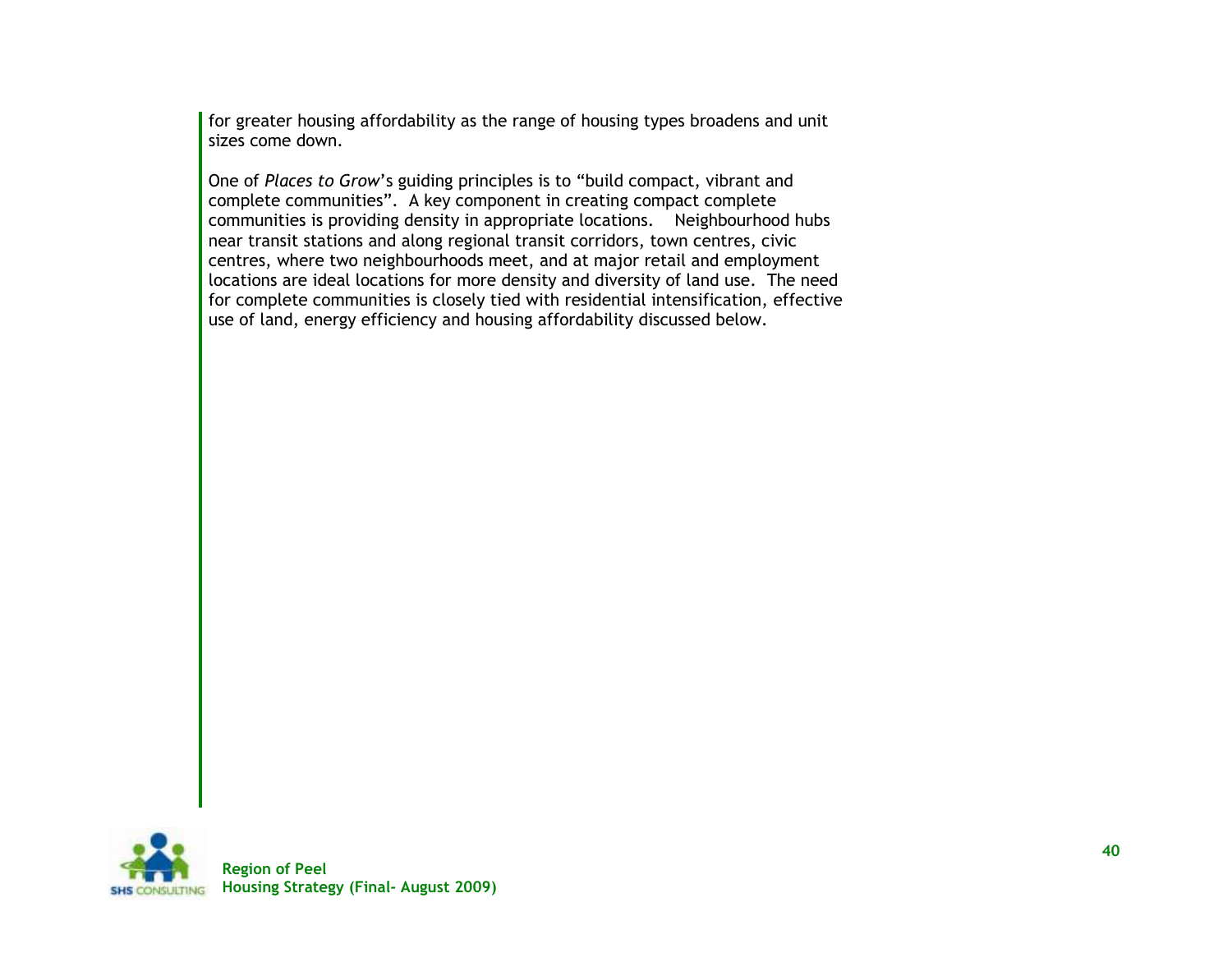

**parts of the housing continuum**

# **ACES TO GROW** 2.2.2.1.a, 2.2.2.1.b, 2.2.3.6, 2.2.3.7.e,  $2.2.4.5.b$



### **2.4.2** *Residential Intensification*

#### **Key Issue**

**Residential intensification is an important contributor to the creation of complete communities in existing neighbourhoods and will also become an increasingly important method of meeting the growing population requirements in the Region***.*

The Peel population is projected to grow from 1,159,405 in 2006, to 1,640,000 in 2031 and residential intensification, either through infill or redevelopment, will be required to accommodate 40% of this growth. *Places to Grow* and the *Provincial Policy Statement* also require that municipalities facilitate and use intensification for meeting the growth and density targets set out by the Province. The Region and area municipalities are required to include a strategy and policies in the official plans and other supporting documents to achieve their intensification targets.

Infill development is a form of intensification that refers to development that takes place on land within built-up urban areas that has remained vacant or underutilized. Infill sites are usually already served by utilities and other services that can reduce a developer"s upfront costs, and in turn, may help in reducing the costs of completed housing units. Infill development is strongly encouraged in the *Provincial Policy Statement* and in *Places to Grow*. Encouraging secondary suites or accessory apartments and garden suites would help meet the need for infill development. Residential intensification would generate improved housing choices and better accommodate a wider range of people in various stages of life. Intensification is necessary to help create complete communities in existing neighbourhoods

**Residential intensification would provide increased housing choices for a wider range of residents**

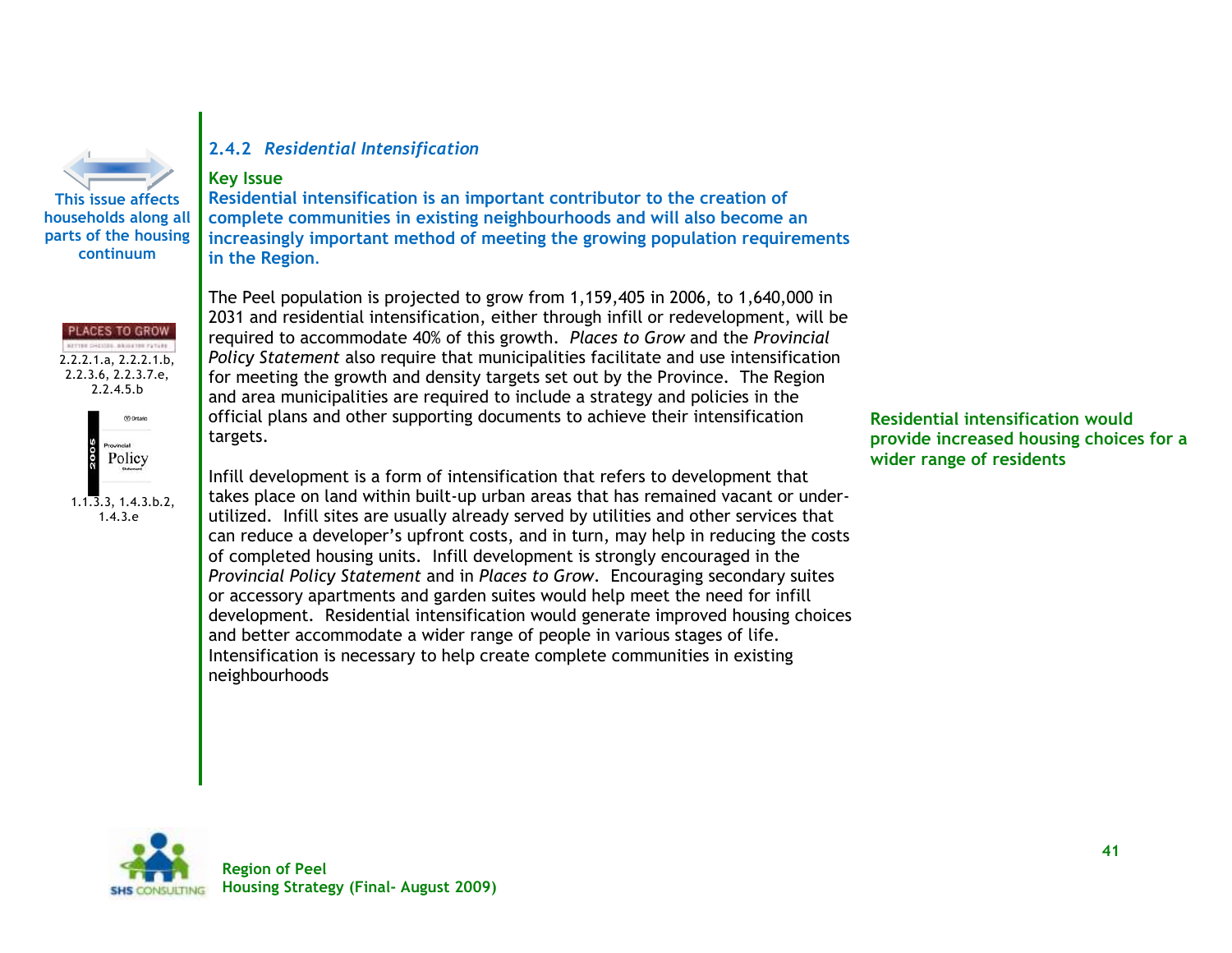





#### **2.4.3** *Efficient and Effective Use of Land and Resources*

#### **Key Issue**

**Existing development and land use patterns have contributed to pressures on municipal infrastructure and human service delivery.**

Development patterns in Peel Region have contributed to urban sprawl and suburbanization. This has resulted in many communities not having a mix of residential and employment uses causing people not to be able to live and work in the same communities and resulting in large travel distances to work. Likewise, many people do not have ready access to human services in their community and transit feasibility has been affected in some areas. These patterns increase the cost of infrastructure and energy consumption. They also increase pressure to convert habitat and farmland to urban uses. Increasing emphasis on efficient and effective use of land and resources could help curb this movement.

It is important that new housing is directed to where infrastructure and human and other public service facilities will be available to support needs. Housing development should also support the use of alternative transportation modes and public transit where it exists or is to be developed. In addition, densities should be promoted that efficiently use land, resources, infrastructure, human and other public services.

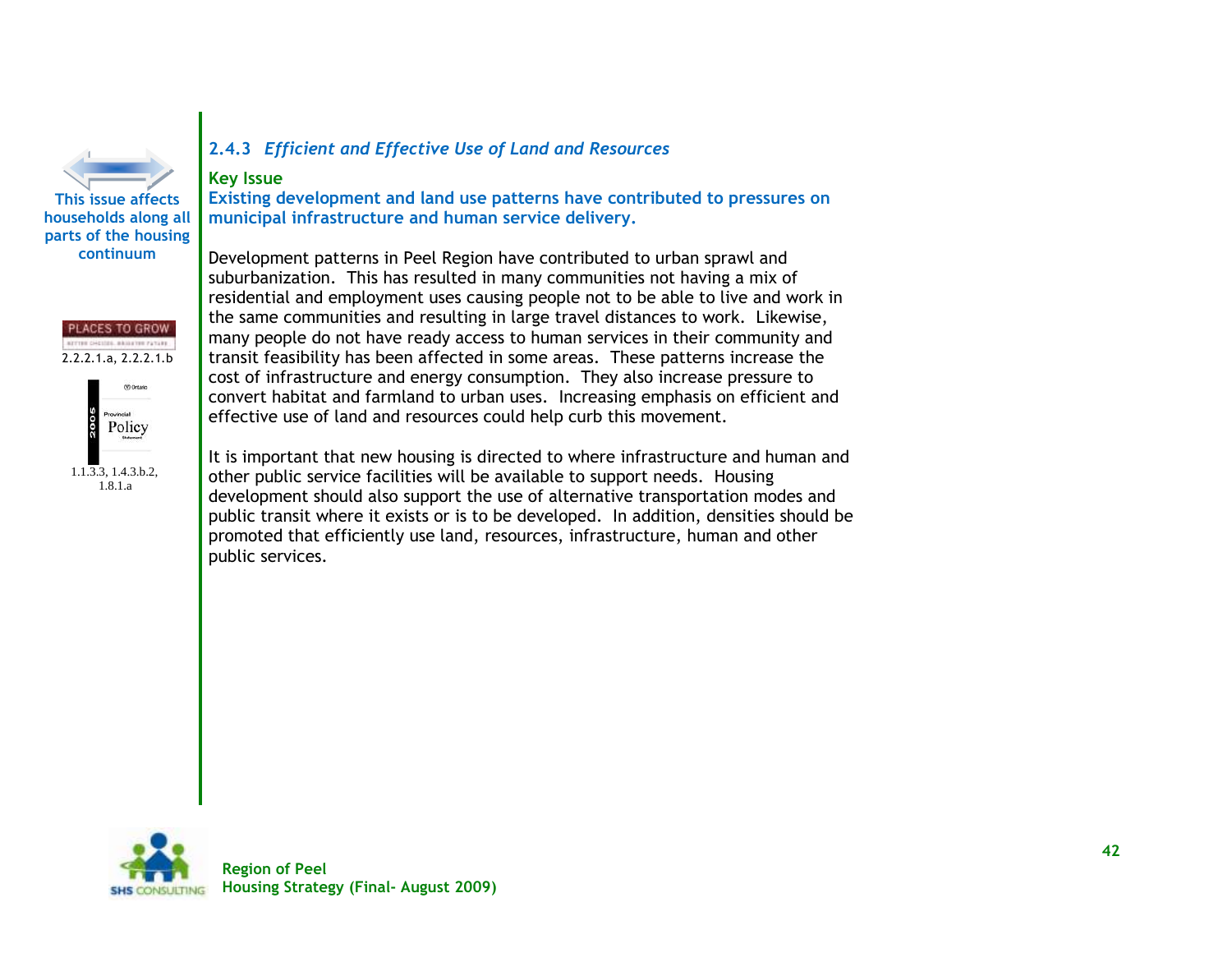

**This issue affects households along all parts of the housing continuum**

4.2.4.1.b

PLACES TO GROW ATTER CHESSE BASETER FATERS

1.7.1.h, 1.8.1.e

LIVEABLE PEEL

Policy

### **2.4.4** *Energy Efficient Housing*

#### **Key Issue**

**Energy efficiency in housing is needed to limit the environmental impacts of development.**

Low density housing developments in the Region have contributed to higher heating and cooling costs for single-family homes, and impacts on the environment. Energy efficient design of housing and retrofits of existing housing units would help contribute to limiting the impacts of development on the environment. Further, *Places to Grow* requires municipalities to develop official plan policies and other strategies in support of energy conservation. In addition to the environmental impacts, energy costs contribute to the housing burden for lower income households. Energy efficient design and retrofits include costssavings, which for lower income households can help with affordability issues. These cost savings can also benefit the owner groups or agencies through lower operating costs.

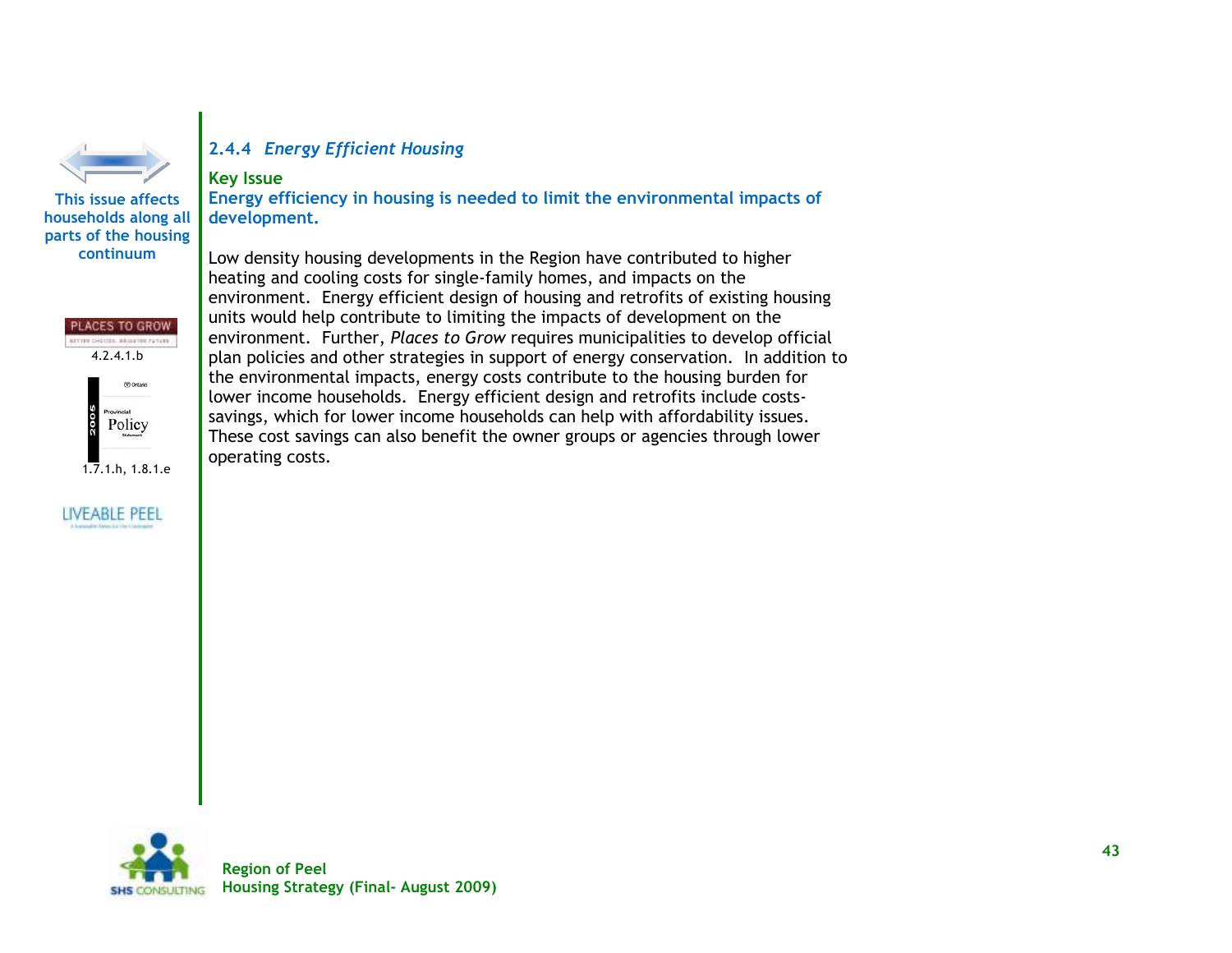# **3.0 Housing Targets, Goals, and Tools and Practices to Address Housing Issues**

# **3.1 Housing Targets**

# **3.1.1** *Methodology for Establishing Housing Targets*

The provincial initiatives of *Places to Grow* and the *Provincial Policy Statement* require that municipalities establish and implement minimum targets for the provision of housing which is affordable to low and moderate income households.

### *Determining the Affordable Rental and Ownership Thresholds*

These documents define affordable to low and moderate income households as follows:

In the case of rental housing, the least expensive of:

- 1. A unit for which the rent does not exceed 30% of household income for households with incomes in the lowest  $60%$  (beneath the  $6<sup>th</sup>$  decile) of the income distribution of renters in the region, or
- 2. A unit for which rent is at or below the average market rent for units in the region.

The estimated 2008 income for the  $6<sup>th</sup>$  decile of renters is \$52,461, and the rent affordable to households with incomes of \$52,461 is \$1,312. The average market rent for all units in 2008 is \$1,018, which is lower than the first figure, so the latter figure has been used as the rental threshold. This rent is affordable to households with incomes of \$40,720. The equivalent purchase price of an ownership unit would be \$144,000.

In the case of ownership housing, these documents define affordable to low and moderate income households as the least expensive of:

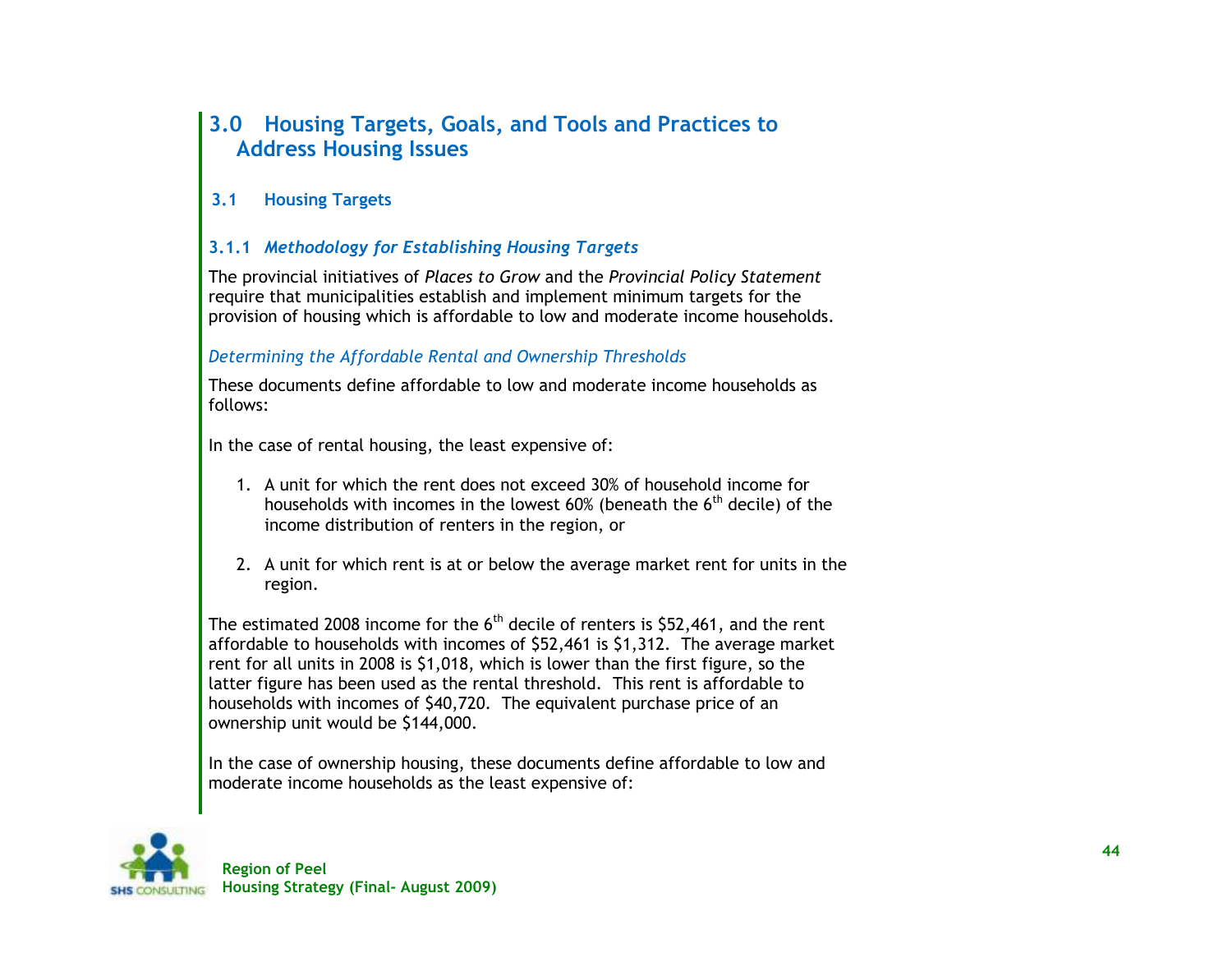- 1. Housing for which the purchase prices results in annual accommodation costs of less than 30% of annual household incomes for households with incomes in the lowest 60% of the income distribution in the region, or
- 2. Housing for which the purchase price is at least 10% below the average purchase price of a resale unit in the region.

In Peel, 10% below the average price of a resale unit from January to April 2008 (most recent data available at the time of the analysis) was \$306,815, which is lower than the price affordable to households at the  $6<sup>th</sup>$  income decile (\$92,890) which could afford a \$328,827 unit so the former figure of \$306,815 $^5$  becomes the affordable ownership threshold. The equivalent rent would be \$2,167, and affordable to households with incomes of \$86,700.

### *Developing the Targets*

Household projection figures, being developed as part of the Managing Growth focus area of the Peel Region Official Plan Review, will be used to establish annual housing targets once they become available. The targets will be developed for the Region as a whole, as well as each of the local municipalities, and will be broken down by type/density of housing, tenure and price. In the absence of the Managing Growth figures preliminary targets by tenure and price have been prepared, but will be updated in a later version of this report.

In terms of tenure, it has been assumed that all of the units developed beneath the affordable rental housing threshold will be rental because of the difficulty of achieving a purchase price of a home beneath \$144,000. The units to be affordable to households beneath the affordable ownership housing threshold should be a mix of market rental housing and affordable ownership housing. All units to be produced at levels affordable to households above the affordable ownership housing threshold are assumed to be ownership units.

 $\overline{a}$  $^5$  Affordable purchase prices assumes a 25-year amortization period, a 6.1% mortgage rate, and a 10% downpayment.

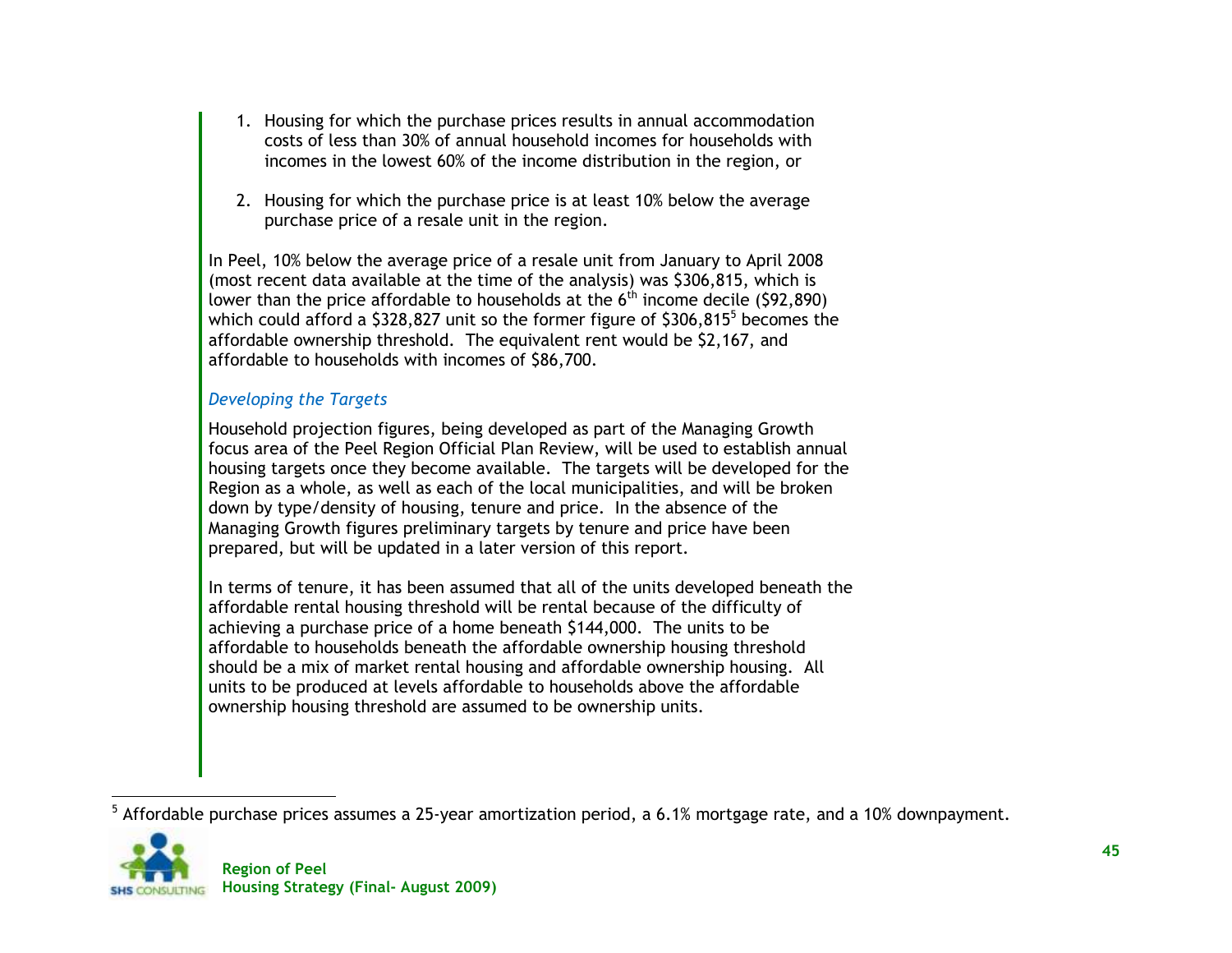#### *Preliminary Annual Housing Targets by Tenure and Price*

Just to maintain the status quo and not increase the gap in housing affordability, approximately 20% of the units being produced will need to be affordable to households beneath the rental threshold where market rental housing becomes affordable. The rents for these units will need to be less than \$1,018 per month (in 2008 dollars) or purchase prices of less than \$144,000. These units are likely to be almost exclusively rental units. Another 35% of the units will need to be created for households between the rental and ownership thresholds where ownership housing becomes affordable. These units will need rents up to \$2,167 or purchase prices up to \$307,000 and should be a mix of market rental and affordable ownership units.

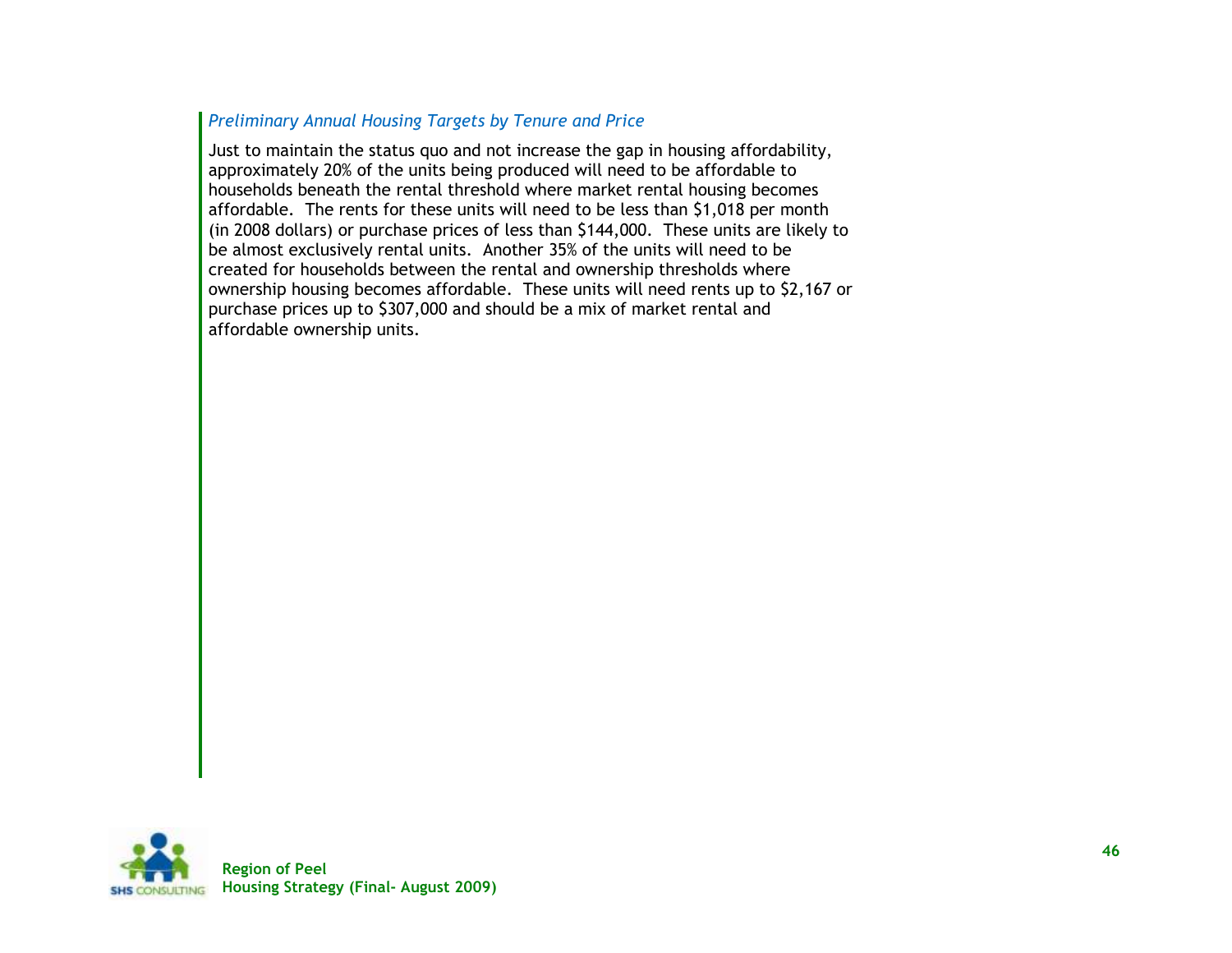|                           |                 | <b>Social Housing</b> | <b>Affordable Rental</b> | <b>Market Rental</b><br>and Affordable<br><b>Ownership</b> | <b>Market</b><br><b>Ownership</b> |
|---------------------------|-----------------|-----------------------|--------------------------|------------------------------------------------------------|-----------------------------------|
| <b>Income Threshold</b>   |                 | less than \$37,200    | \$37,200 - \$40,720      | \$40,720 -<br>\$86,700                                     | More than<br>\$86,700             |
|                           | 1 Bedroom       | less than \$900       | $$900 - $926$            |                                                            |                                   |
|                           | 2 Bedroom       | less than $$1,050$    | $$1,050 - $1,063$        |                                                            |                                   |
| Rent                      | 3 Bedroom       | less than $$1,263$    |                          | $$1,018 - $2,167$                                          |                                   |
|                           | 4+ Bedroom      | less than \$1,525     | $$1,263 - $1,525$        |                                                            |                                   |
|                           | Average         | less than \$930       | $$930 - $1,018$          |                                                            |                                   |
| Purchase<br>Price         |                 | less than \$132,000   | \$132,000 - \$144,000    | $$144,000 -$<br>\$307,000                                  | more than<br>\$307,000            |
|                           | Mississauga     | 350                   | 50                       | 625                                                        | 800                               |
| Number of<br>Units (5 yr  | <b>Brampton</b> | 375                   | 75                       | 900                                                        | 1,025                             |
| avg)                      | Caledon         | 75                    | 25                       | 175                                                        | 325                               |
|                           | Peel Region     | 800                   | 150                      | 1,700                                                      | 2,150                             |
|                           | Mississauga     | 350                   | 75                       | 650                                                        | 775                               |
| Number of<br>Units (25 yr | <b>Brampton</b> | 550                   | 100                      | 1,250                                                      | 1,400                             |
| avg)                      | Caledon         | 100                   | 25                       | 200                                                        | 325                               |
|                           | Peel Region     | 1,000                 | 200                      | 2,100                                                      | 2,500                             |
|                           | Mississauga     | 19%                   | 3%                       | 34%                                                        | 45%                               |
| Percentage<br>of Total    | <b>Brampton</b> | 16%                   | 3%                       | 37%                                                        | 44%                               |
| <b>Units</b>              | Caledon         | 11%                   | 2%                       | 28%                                                        | 59%                               |
|                           | Peel Region     | 17%                   | 3%                       | 35%                                                        | 45%                               |

**Table 7: Preliminary Annual Housing Targets, Peel Region and Area Municipalities**

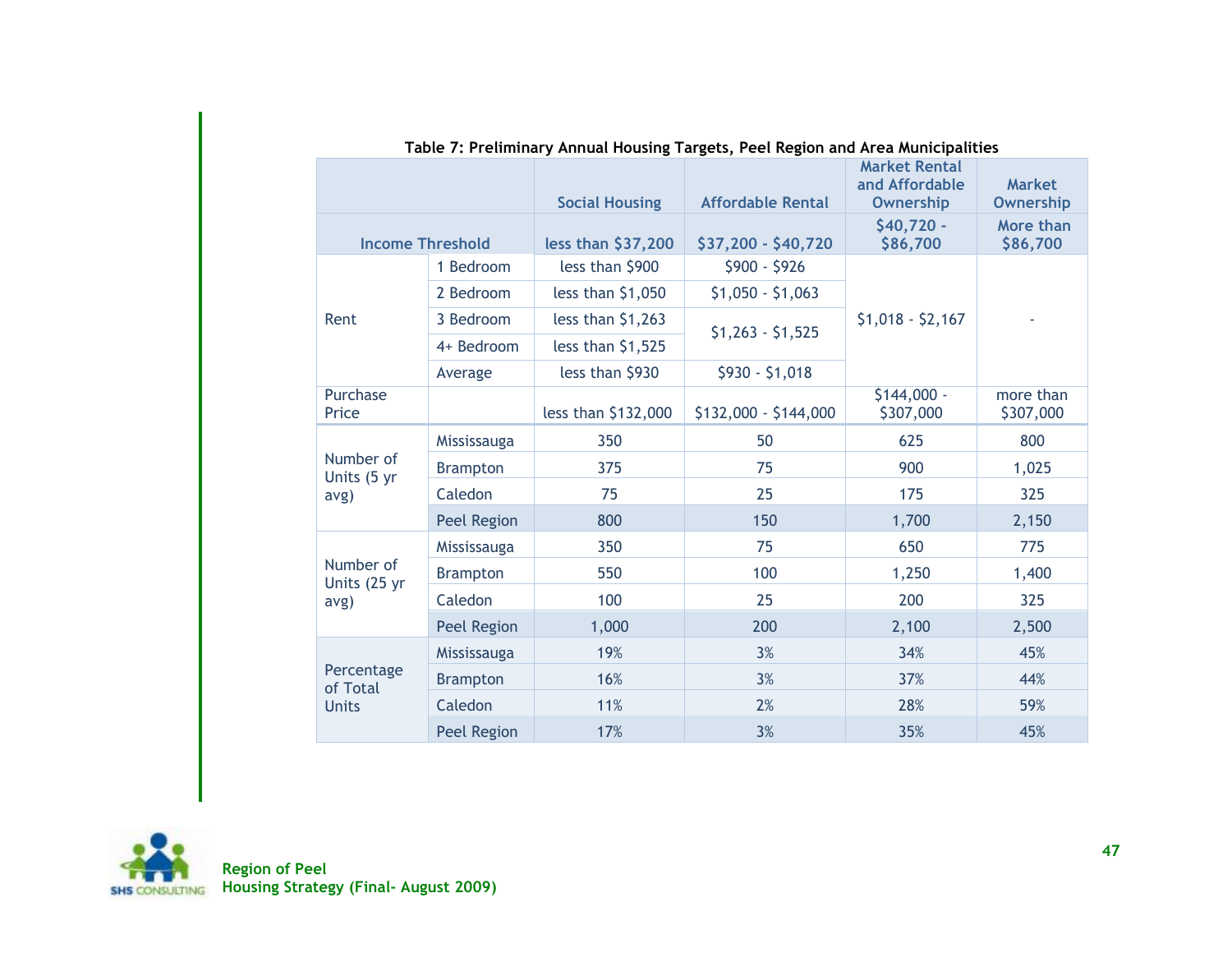### **3.2 Housing Goals**

Based on the issues identified above, four key goals emerged:

- 1. Adequate and Diverse Housing Supply
- 2. Affordable Housing Supply
- 3. Housing Access and Housing Options for Diverse and Special Needs Groups
- 4. Sustainable Compact Complete Communities

The Housing Strategy defines objectives as well as actions or strategies to works towards meeting these goals.

#### **3.3 Overview of Tools and Practices to Address Housing Issues**

The issues identified in this paper create the framework for research contained in the Tools and Practices Background Paper. The Tools and Practices Paper reviews relevant federal legislation such as the National Housing Act, as well as federal policies and programs related to the provision and retention of housing including safe, affordable, accessible, special needs, and Aboriginal housing, as well as energy efficiency. Provincial legislation including the Municipal Act, Planning Act, Social Housing Reform Act, and others, is also reviewed, as well as recent provincial policy documents such as the *Provincial Policy Statement* and *Places to Grow*, and provincial policies and programs related to affordable and supportive housing, homelessness, and energy efficiency. Regional and local municipal legislation such as the official plans, and zoning by-laws as well as municipal policies and programs related to affordable housing and homelessness were also reviewed.

The Tools and Practices paper also describes a range of legislative and regulatory provisions as well as tools and practices from other jurisdictions that can be considered by the Region and area municipalities to help encourage the production

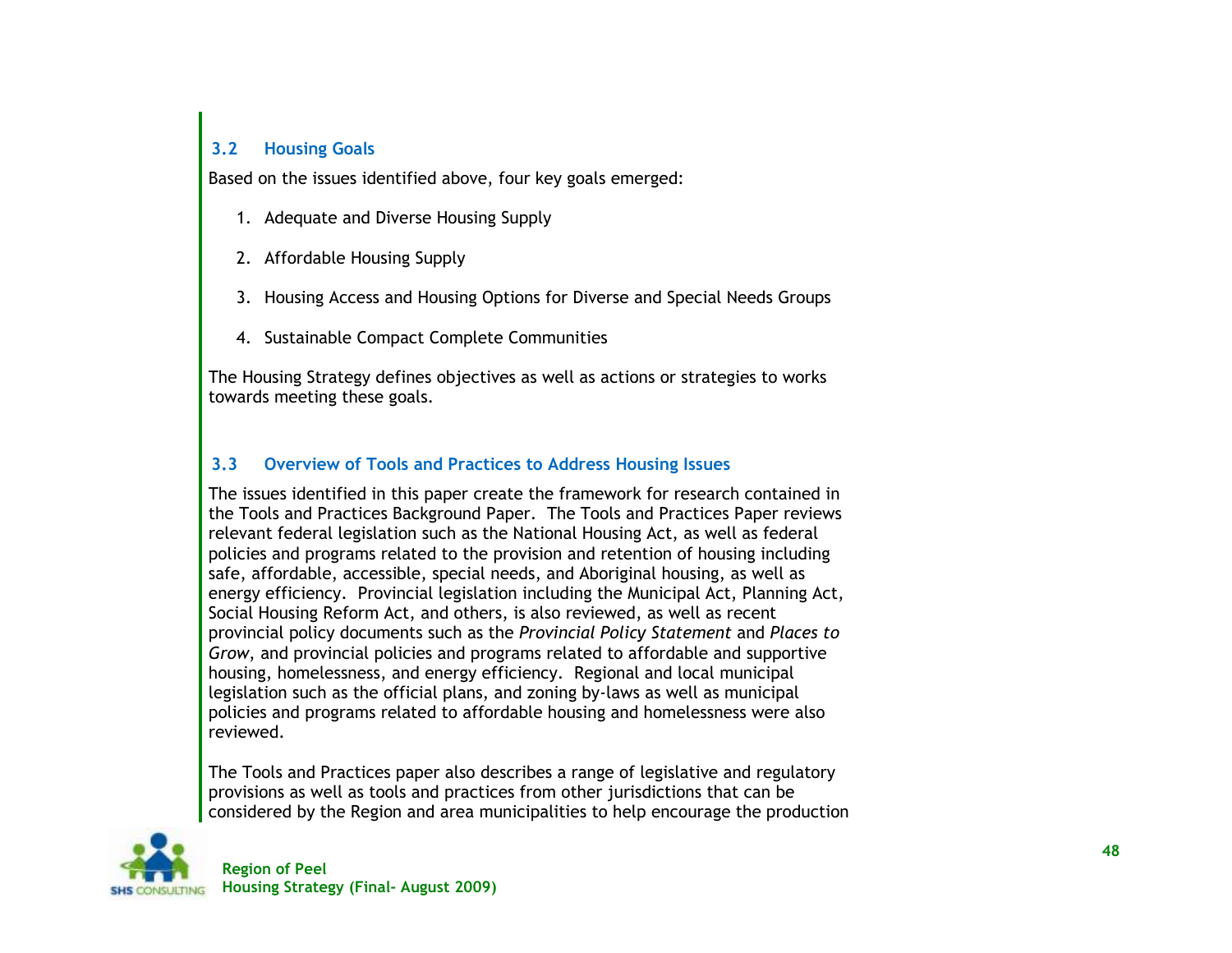of affordable housing.

This review provides a foundation for the specific actions that are identified in the Housing Strategy to promote collaboration and partnerships among senior levels of government, the region, area municipalities, non-profit organizations, the private sector and residents to make effective use of all available and appropriate housing programs and funding sources to achieve the vision of meeting the housing needs of all residents.

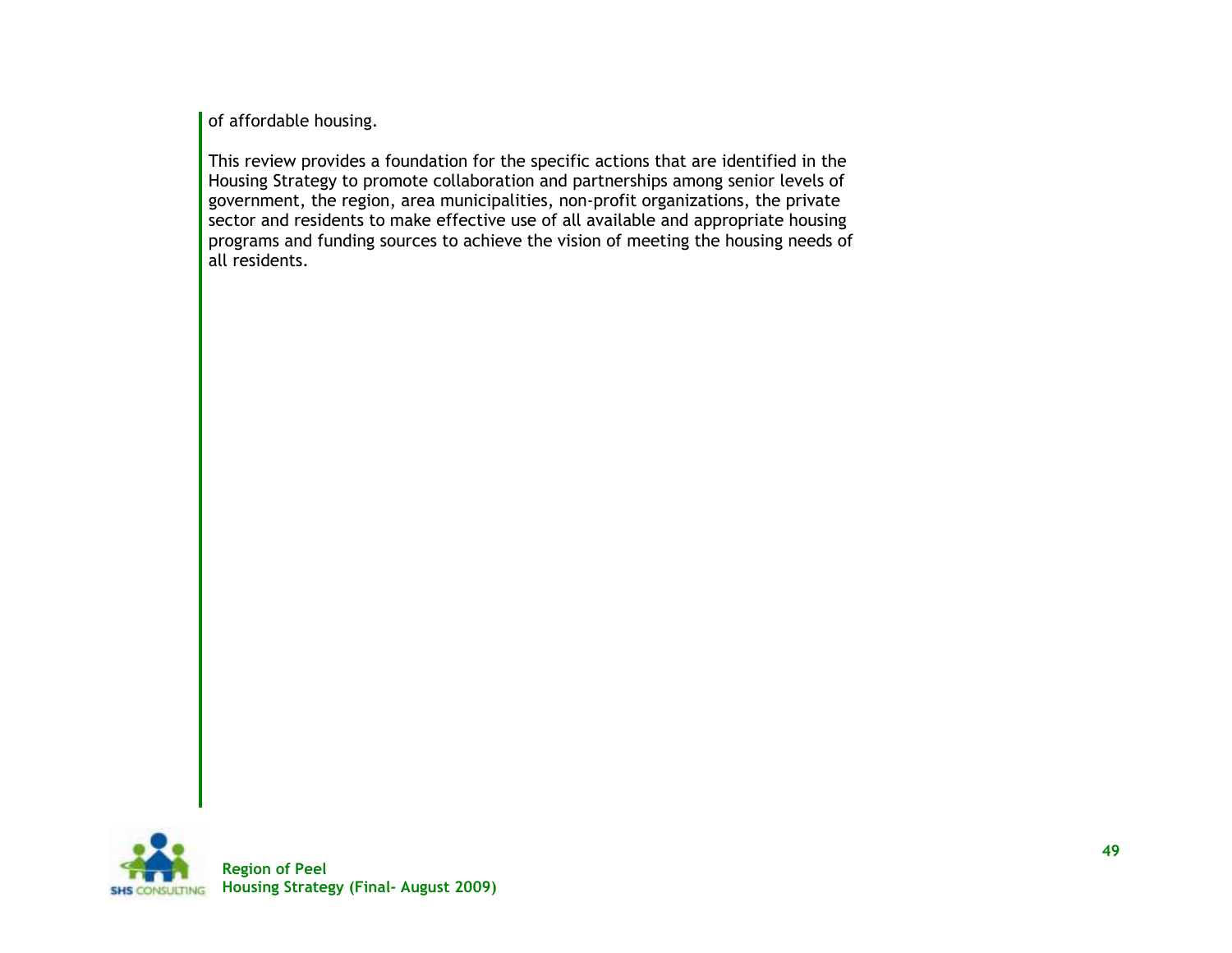# **4.0 Housing Strategy**

# **A Range of Housing Needs and Demands**

The Region of Peel has witnessed many changes in the last fifteen years, such as rapid population growth, and an increase in the number of immigrants settling in the Region. It has also experienced shifts in the demographic characteristics such as an aging of the population and an increase in household sizes. While the Region is comprised of many affluent households, it is experiencing a growing housing affordability gap. The housing supply in Peel is currently not meeting the affordability needs of almost one third of all households. Additional social and affordable rental housing is needed for households in the bottom three income deciles.

In addition to the affordability needs, residents with special needs are experiencing limited availability of housing to meet their needs, and some distinct groups are facing particular difficulties finding and maintaining suitable, adequate and affordable housing. Beyond current needs, Peel"s population is anticipated to continue to see strong growth over the next 25 years. Therefore a range and mix of housing types should be provided in Peel Region to better accommodate a more diverse population in various stages of their life cycles including empty nesters, lone parents, new immigrants, students, and persons with disabilities, as well as those with various financial capacities.

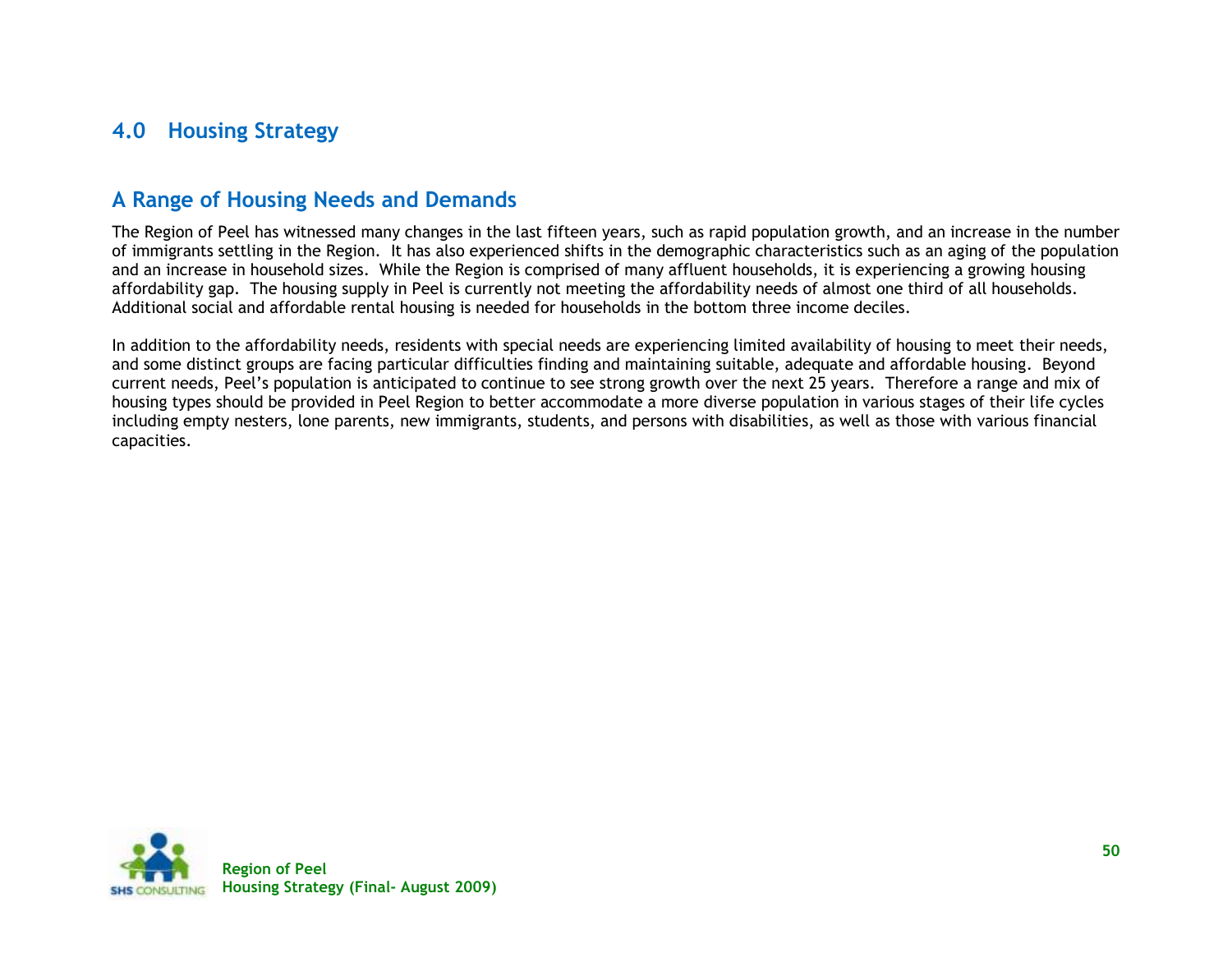# **Peel's Housing Strategy in Context**

The direction to develop the Housing Strategy comes from recent provincial initiatives including the *Provincial Policy Statement* (2005) and *Places to Grow: Growth Plan for the Greater Golden Horseshoe* (2006), as well as the Regional Official Plan. The Regional Official Plan is currently under review and the development of the Housing Strategy was undertaken as part of the Peel Regional Official Plan Review work program. The Housing Strategy also contributes to the objectives of the Region"s Liveable Peel Initiative which ended in December 2008.

In addition to providing suggested policies for the Regional Official Plan, the Housing Strategy also supports many of the other focus areas of the Regional Official Plan Review including Managing Growth; Energy; Transportation; Employment Lands; Consultation, Communication and Engagement; Monitoring; and Sustainability. The sustainability focus area, which developed policies that address the four dimensions of sustainability -- economic, social, environmental, and cultural, is of particular importance because one of the fundamental aspects of sustainability is incorporating sustainability concepts at the design stages of housing developments and communities. The Housing Strategy further supplements the Official Plan policies by suggesting other potential measures and action items for the Region and area municipalities to meet housing needs and achieving provincial targets.

# **Developing the Housing Strategy**

The purpose of the Housing Strategy is to provide a strategic framework or roadmap that will help guide the Region of Peel to meet the housing needs of its current and future residents. The Housing Strategy sets out four goals or strategic directions that emerged through the analysis of housing need and demand in phase one of the process. It defines objectives or outcomes as well as actions or strategies to be accomplished in the near term (three years) as well as the longer term as the Region works towards meeting these goals.

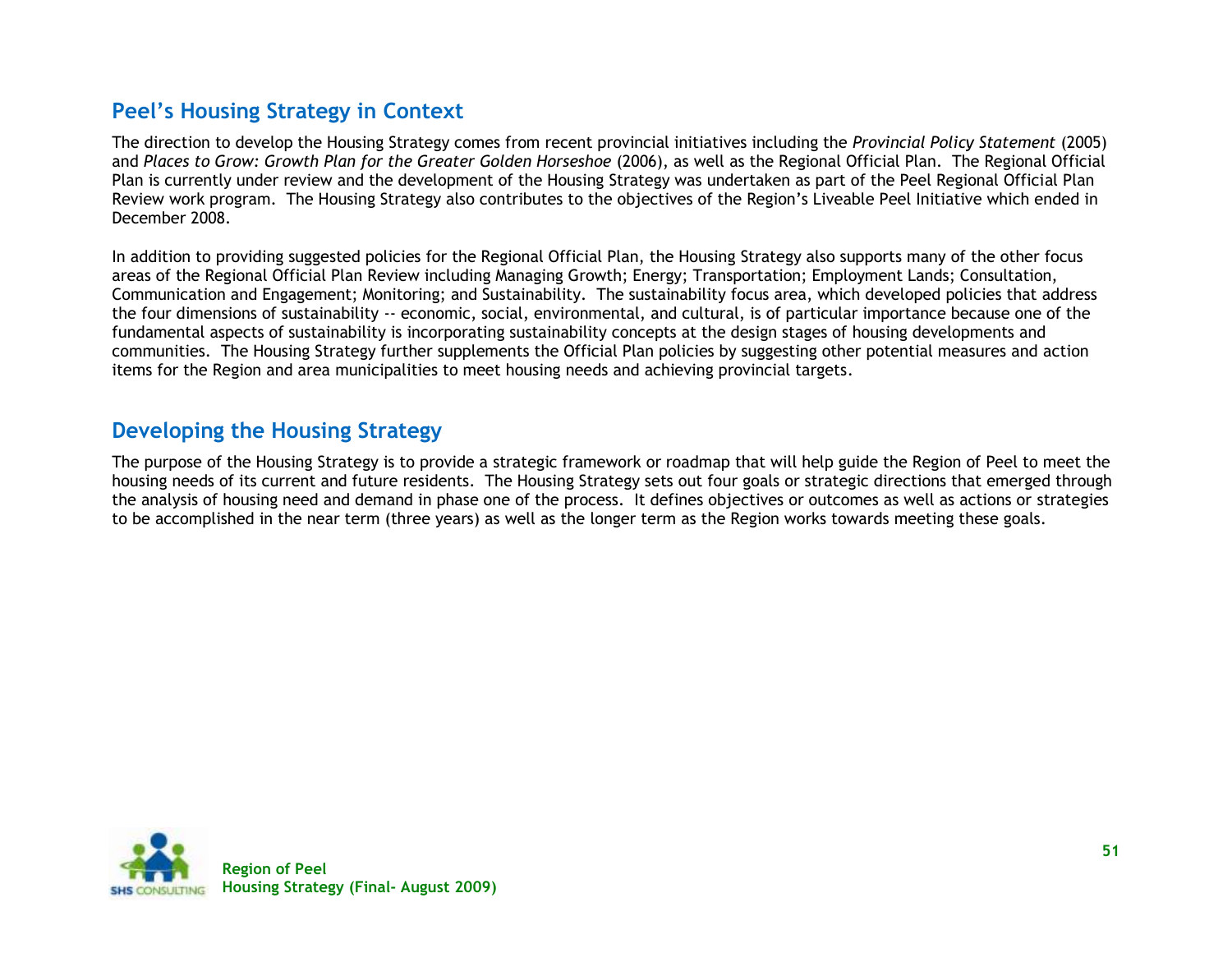# **A Coordinated Effort**

While the Region of Peel is the main entity responsible for the implementation of actions in the Housing Strategy, to make possible its success, the identified actions must be undertaken in a collaborative approach with community partners including area municipalities, senior levels of government, service and support agencies, housing providers, community organizations and the community at large. The roles of the primary partners in implementing the Housing Strategy are summarized below.

# **Private Sector Role**

The private sector has a number of roles in the implementation the actions in the Housing Strategy, these are summarized below.

#### **Private Land Owners and Developers**

Land investment and development activities of the private sector are the primary mechanisms for meeting the majority of housing needs in the Region. However, there are many housing needs along the continuum that are not being adequately met by the private sector. Affordability is the biggest factor affecting the gaps in supply due to barriers and challenges in bringing such development to market while at the same time earning a suitable return on investment. Private land owners and developers can participate in the implementation of the actions in the Housing Strategy by:

- Partnering with the Region and community organizations to expand the supply of housing across the continuum (possibly through the use of incentives)
- Assisting in achieving Regional and local municipal policies such as reducing urban sprawl, achieving mixed use communities and creating inclusive communities.

#### **Private Investors and Landlords**

Private investors, landlords, and rooming house operators provide a significant portion of rental housing in the Region. Private investors and landlords can assist in meeting the housing needs of many households by:

Cooperating with the Region and local municipalities to ensure a secure supply of rental housing in the Region

Ideally, this helps ensure that rent levels in the private market are within reach of most households on the housing continuum.

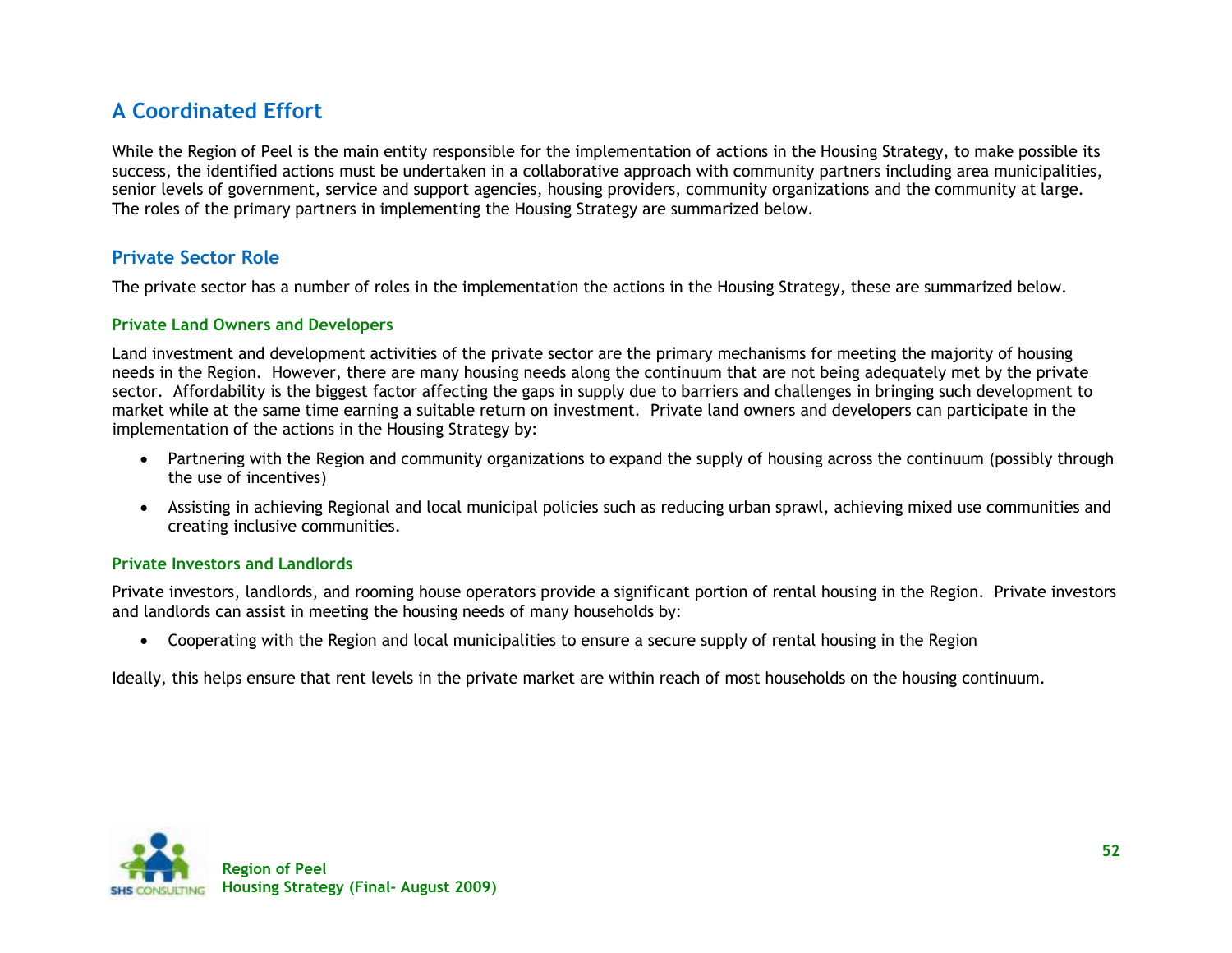### **Public Sector Role**

All levels of government play key roles in implementing the Housing Strategy. These roles are summarized below.

#### **Federal Government Role**

The Government of Canada plays a key role in assisting to address the housing needs in Peel Region. While many of the Federal government"s former responsibilities have been turned over to provincial and municipal government, the Federal government still maintains a highly active and important role in many areas of importance to addressing Peel"s housing issues. The Federal government"s role includes:

- Participating in a variety of programs providing financial assistance and support, such as the Federal-Provincial Affordable Housing Program. This is done largely through Canada Mortgage and Housing Corporation (CMHC), the Federal Crown Corporation responsible for housing
- Providing funding to alleviate homelessness through the Federal Department Human Resources and Social Development, which administers the National Homelessness Initiative
- Adopting legislation and regulations, as well as providing funding, in areas which complement housing such as health care, education, taxation, infrastructure, labour, immigration, Aboriginal persons, and so on.

#### **Provincial Government Role**

The Government of Ontario fulfills a wide range of key roles in addressing Peel"s housing needs, through legislation, regulation, funding programs and other supports. The Provincial role has evolved in recent years from direct delivery of housing programs and services to more of a regulatory, financial and administrative role. The Provincial government's role includes:

- Participating in funding programs such as the Federal-Provincial Affordable Housing Program through the Ministry of Municipal Affairs and Housing
- Setting out a range of policies providing guidance to the Region and local municipalities in the development of local housing and planning policy, including the Provincial government"s *Provincial Policy Statement* and *Places to Grow*. Putting in place the required legislative authority for the Region and local municipalities to implement these policies
- Providing support service funding for persons with health-related needs, through the Ministry of Health and Long Term Care
- Providing funding support for a variety of services, including shelters for women fleeing abuse, emergency shelters, housing for persons with developmental disabilities and homelessness support services, through the Ministry of Community and Social Services.

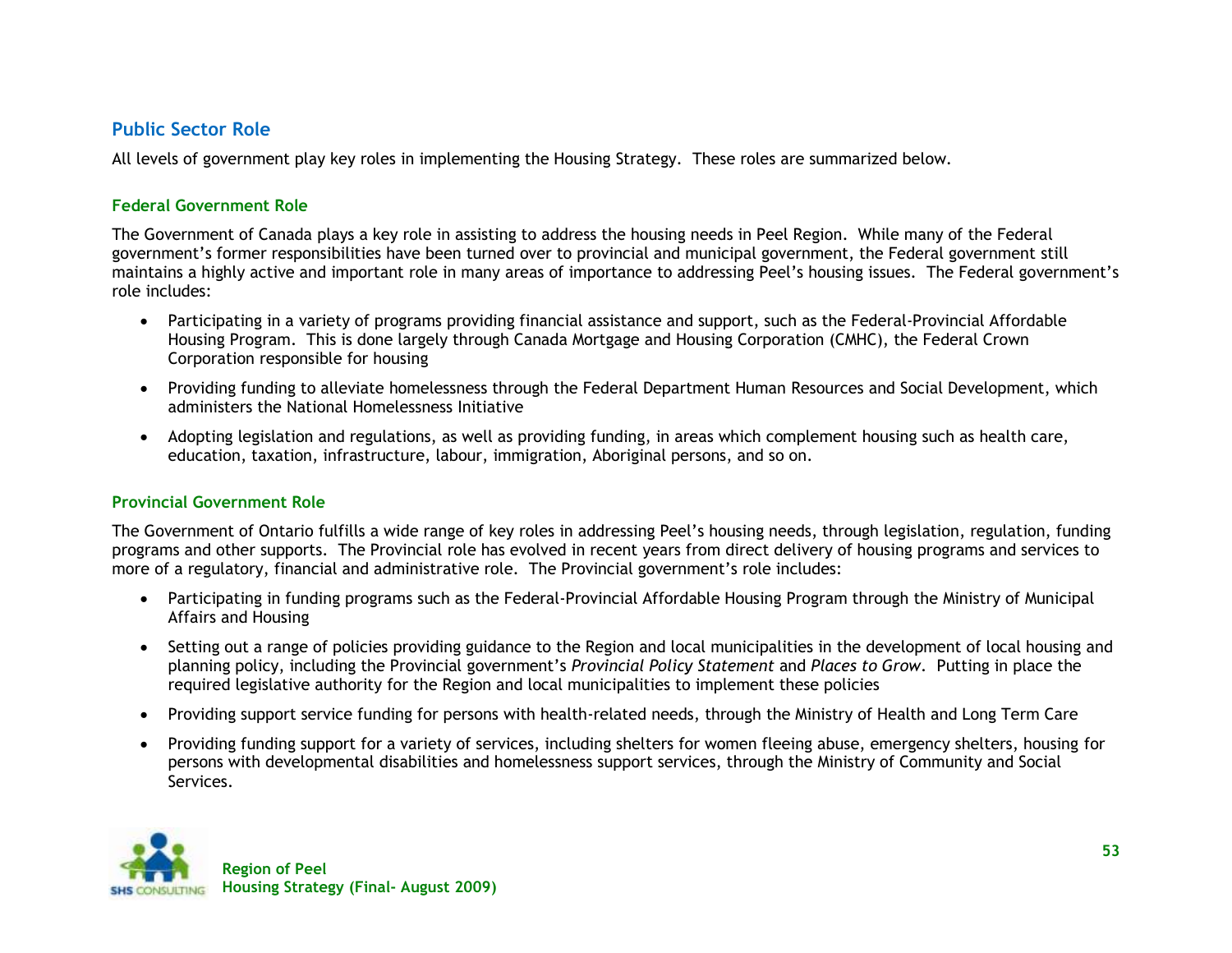#### **Regional Government Role**

Much like its two senior level government partners, the Region of Peel also plays a key role in meeting housing needs, and fulfills a multitude of responsibilities. These include:

- Carrying out planning responsibilities through the Regional Official Plan to guide land use and housing supply activity to meet the Region housing needs
- Developing and implementing policy to support the retention and expansion of affordable housing
- Administrating and funding social housing operated by local non-profit housing providers
- Managing rent supplement and housing allowance programs
- Ensuring delivery of the coordinated access social housing waiting list
- Owning, funding and operating the municipal non-profit housing corporation, Peel Living
- Owning and funding emergency shelters
- Owning and operating long term care facilities
- Administering and funding Ontario Works social assistance
- Administering funding for community-based support services addressing issues of homelessness
- Advocating for change in housing policies and funding programs of senior levels of government.

The Regional government has a leadership role to play meeting housing needs and implementing the Housing Strategy.

#### **Local Municipal Government Role**

The area municipalities also have a key role in meeting local housing needs. This role includes:

- Carrying out planning responsibilities through local official plans, zoning by-laws, secondary plans, and establishing community improvement areas, etc., to guide land use and housing supply activity to meet local housing and growth requirements
- In collaboration with the Region, developing and implementing policy to support the retention and expansion of affordable housing
- Licensing and inspection of residential buildings

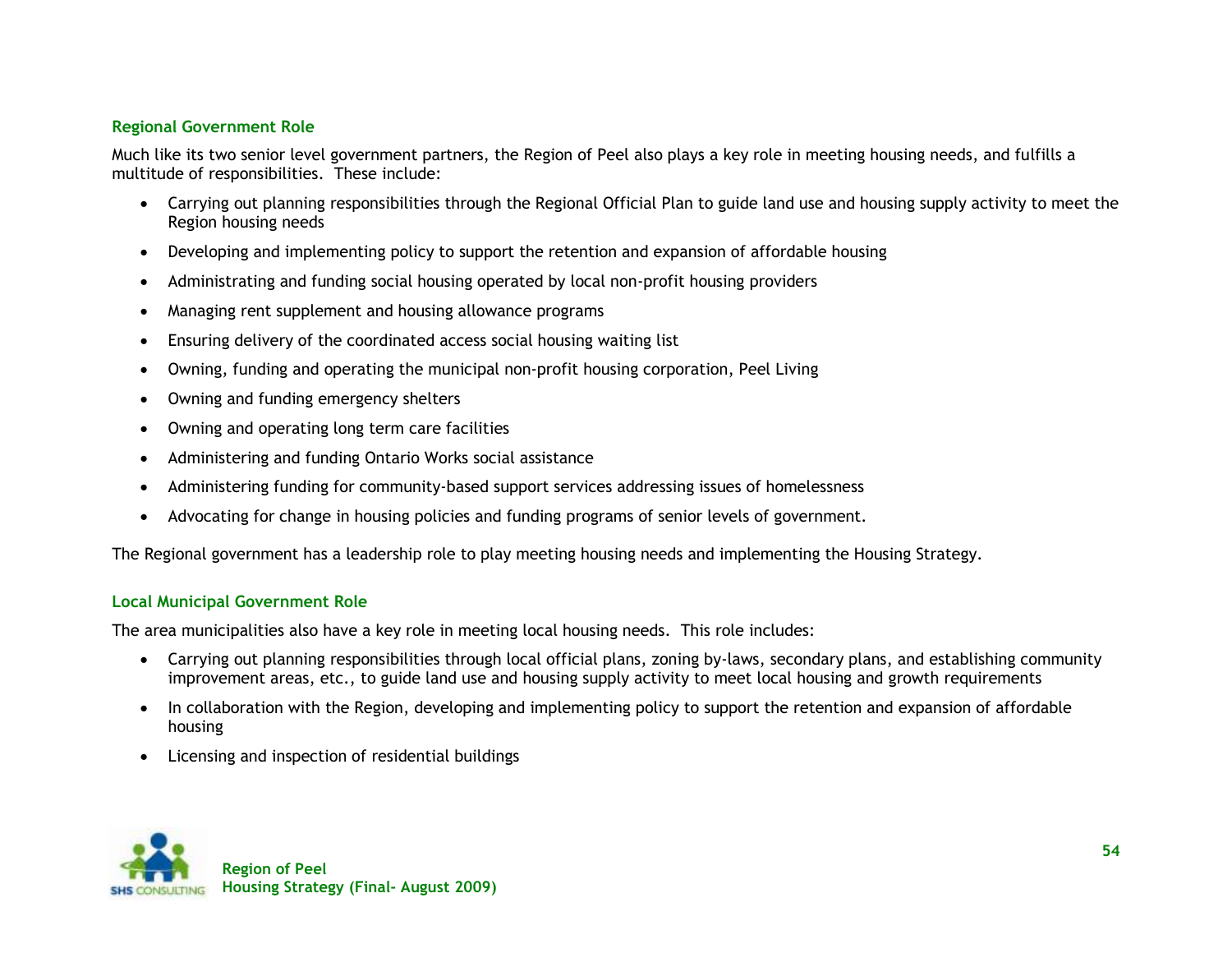# **Third Sector Role**

The third sector plays several key roles in implementing the Housing Strategy. The roles of the key third sector partners are summarized below.

#### **Emergency, Transitional and Supportive Housing Providers**

 Operating emergency shelters, transitional housing, and supportive housing, and developing new facilities to meet the needs, provided that sufficient financial supports are available to enable them to do so

#### **Non-Profit Housing Providers**

 Operating social housing stock in the Region and developing new affordable housing projects, provided that sufficient financial supports are available to enable them to do so

#### **Support Service Agencies**

 Providing a range of support services to assist in meeting local housing needs including assisting residents to find and retain appropriate housing

#### **Housing Advocates**

- Advocating on behalf of persons at various points on the housing continuum
- Assisting individuals in dealing with landlords and government
- Providing input in the development of local policies

#### **Sector Associations**

Advocating for change and communicating to a wide audience

# **The Community's Role**

The issues identified have an impact on the entire community and have a more pronounced impact on low and moderate income members of the community. Accordingly, the community at large has a key role to play in supporting the Housing Strategy. The role of the community includes:

- Supporting a mix of housing in all communities, including supporting affordable and special needs housing developments
- Providing input to Regional and Municipal policy

The decisions, choices and preferences of the various members of the community give the community an implicit role in addressing housing needs and issues.

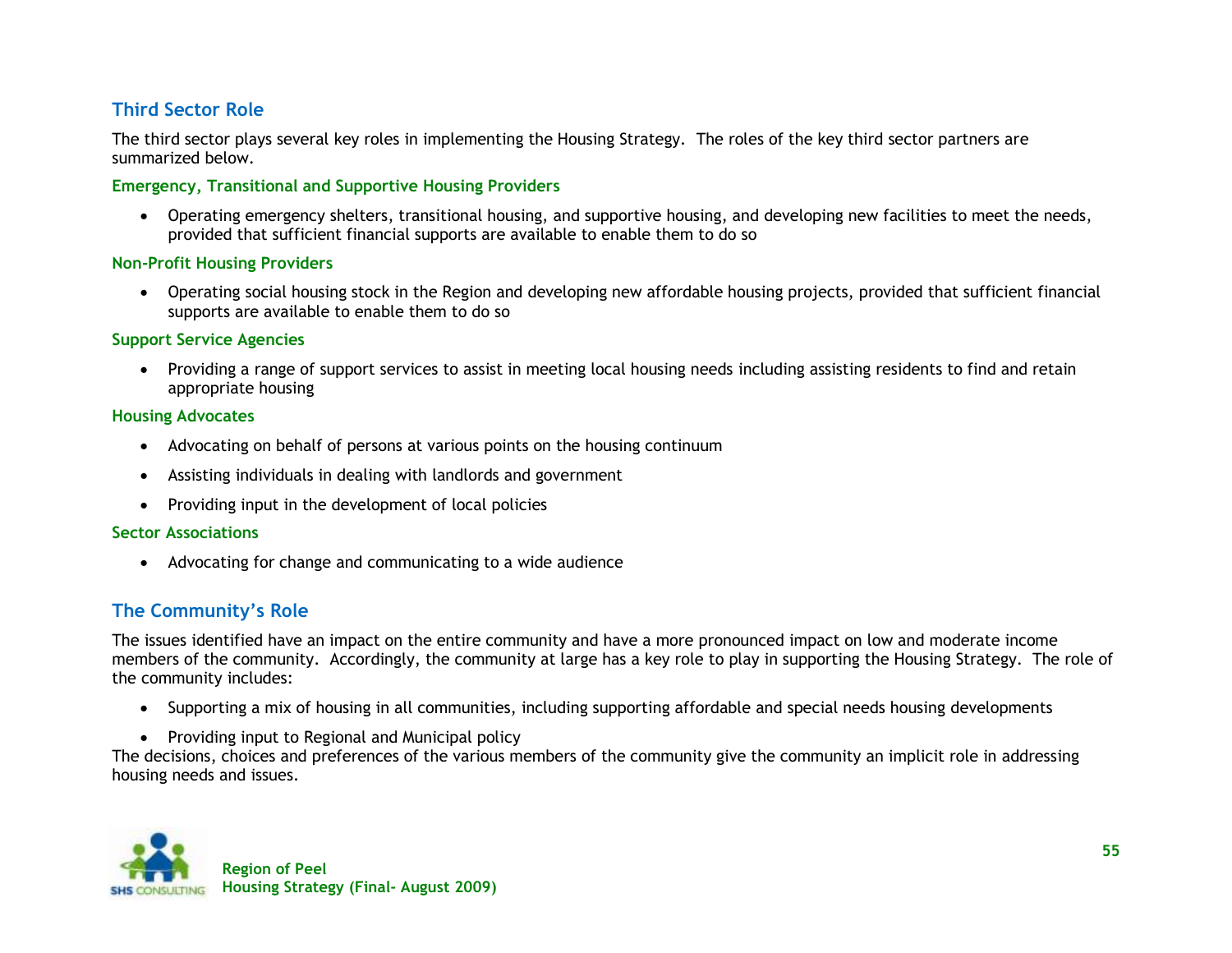# **Goal Goal 1 Adequate and Diverse Housing Supply**

An adequate and diverse housing supply is an important component of meeting the needs of current residents and is required to accommodate future population growth. More diversity and flexibility in the housing supply would ensure liveability, choice and affordability, given the demographic trends in the Region such as an aging population, steady immigration, an increase in larger and multiple-family households, and an increasing housing affordability gap. This goal is closely tied with Goal 4 of Sustainable Complete Compact Communities, which also emphasizes a range of housing forms to meet the lifetime needs of residents*.* This goal is in keeping with the objectives the Peel Human Services Plan, in particular the objectives to ensure a continuum of housing options, and have plans that anticipate and respond to the growing and competing needs of Peel. *Places to Grow* and the *Provincial Policy Statement* also strongly emphasize the need for a diversified housing stock, by requiring municipalities to set targets for housing production by type, density, tenure and price. The *Provincial Policy Statement* further requires that municipalities ensure an adequate supply of land to meet projected population growth.

#### **Objective One**

**To provide for a diversified housing stock, with a range of forms, densities and type, as well as housing targets by type, tenure and affordability**

#### **Short-term Actions (0 – 3 years)**

#### **Policy**

**1-1** Include housing targets in the Region"s Official Plan for the Region and area municipalities and encourage area municipalities to include housing targets in their official plan which identify target for type, densities, tenure and price

#### **Monitoring**

**1-2** Put in place a system to monitor housing targets on an annual basis

#### **Education**

- **1-3** Develop a Regional housing statement to convey the Region"s vision, mission and values related to meeting the housing needs of its current and future residents
- **1-4** Develop, in collaboration with area municipalities, an education and awareness program to dispel myths and negativity of secondary suites and other forms of housing such as shelters, and rooming and lodging houses

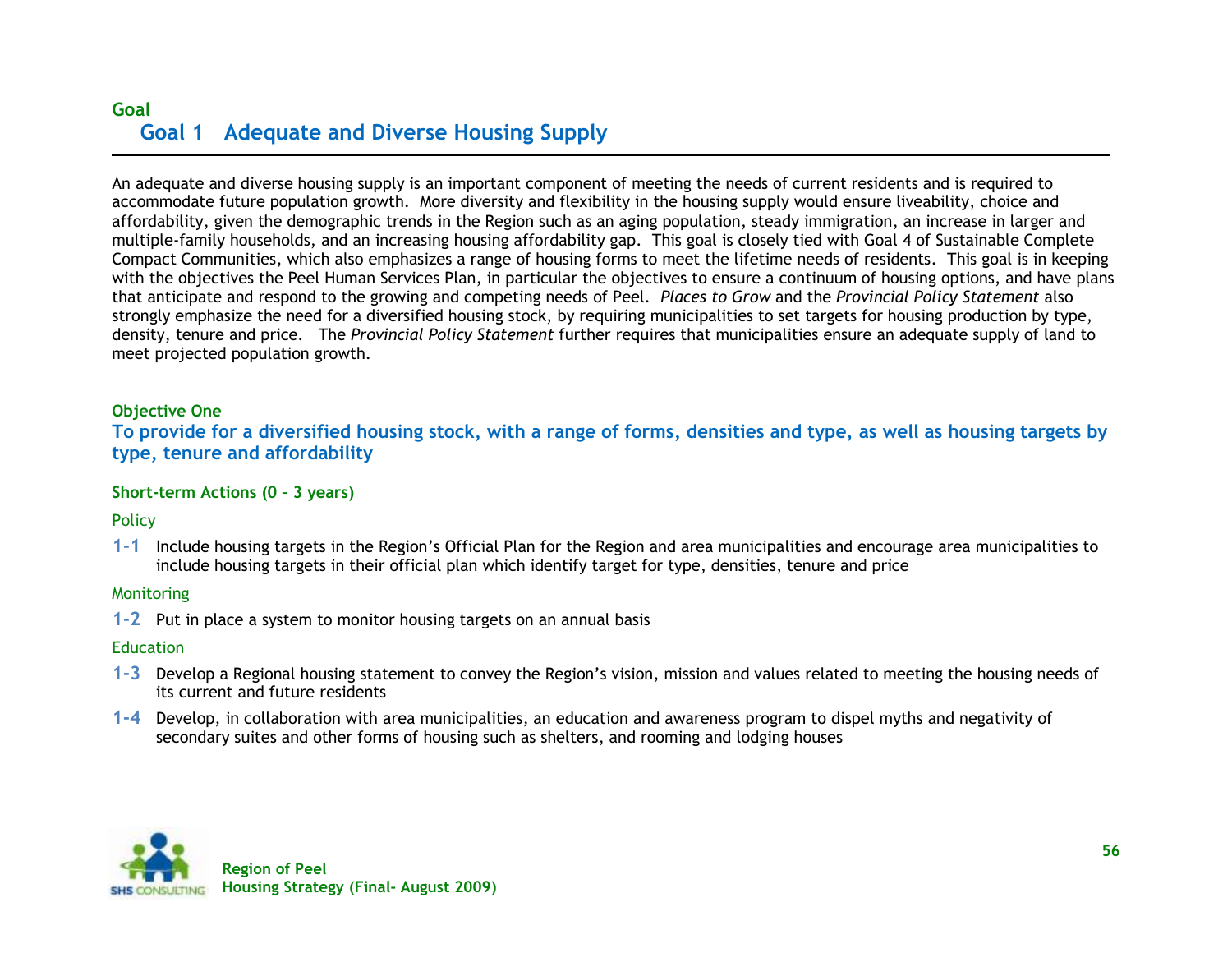#### Advocacy

Provincial policies emphasize the need for a diverse housing stock. The Province needs to support the Region in providing a diversified housing stock by providing stronger regulatory authority to enforce the achievement of the affordable housing targets by the area municipalities.

**1-5** As part of the Region"s comprehensive advocacy campaign, take a leadership role in working with the Association of Municipalities of Ontario to advise the Province on the type of regulatory changes that are required to ensure that municipalities have the authority to enforce affordability targets

Area municipalities play a key role in ensuring a diversified housing stock. Area municipalities can contribute to a diversified housing stock by:

- o Permitting diverse forms of housing such as rooming, boarding and lodging homes, single room occupancy, convertible houses, stacked row/townhouses and the Grow Home in residential areas throughout the Region as a way to meet the needs of low and moderate income households, including a proper regulatory framework for such housing
- $\circ$  City of Brampton and the City of Mississauga can identify opportunities where accessory apartments could be provided, subject to meeting relevant building, health and safety regulations
- o City of Mississauga and City of Brampton can identify opportunities where garden suites could be provided, subject to meeting relevant building, health and safety regulations
- **1-6** Encourage area municipalities to put in place policies which will promote a diversified housing stock in their municipalities and support the area municipalities' work in this regard, as appropriate

#### **Objective Two**

### **To retain and maintain existing housing stock, especially rental housing**

#### **Short-term Actions (0 – 3 years)**

#### **Policy**

**1-7** Establish conversion and demolition policies in the Region"s official plan and encourage area municipalities to enact conversion and demolition control by-laws in keeping with the Region"s official plan in order to help preserve existing residential stock

#### Collaboration/Partnerships

**1-8** Work with housing providers to fully utilize available federal funding for capital repairs, as recently announced by the federal government (January 27, 2009)

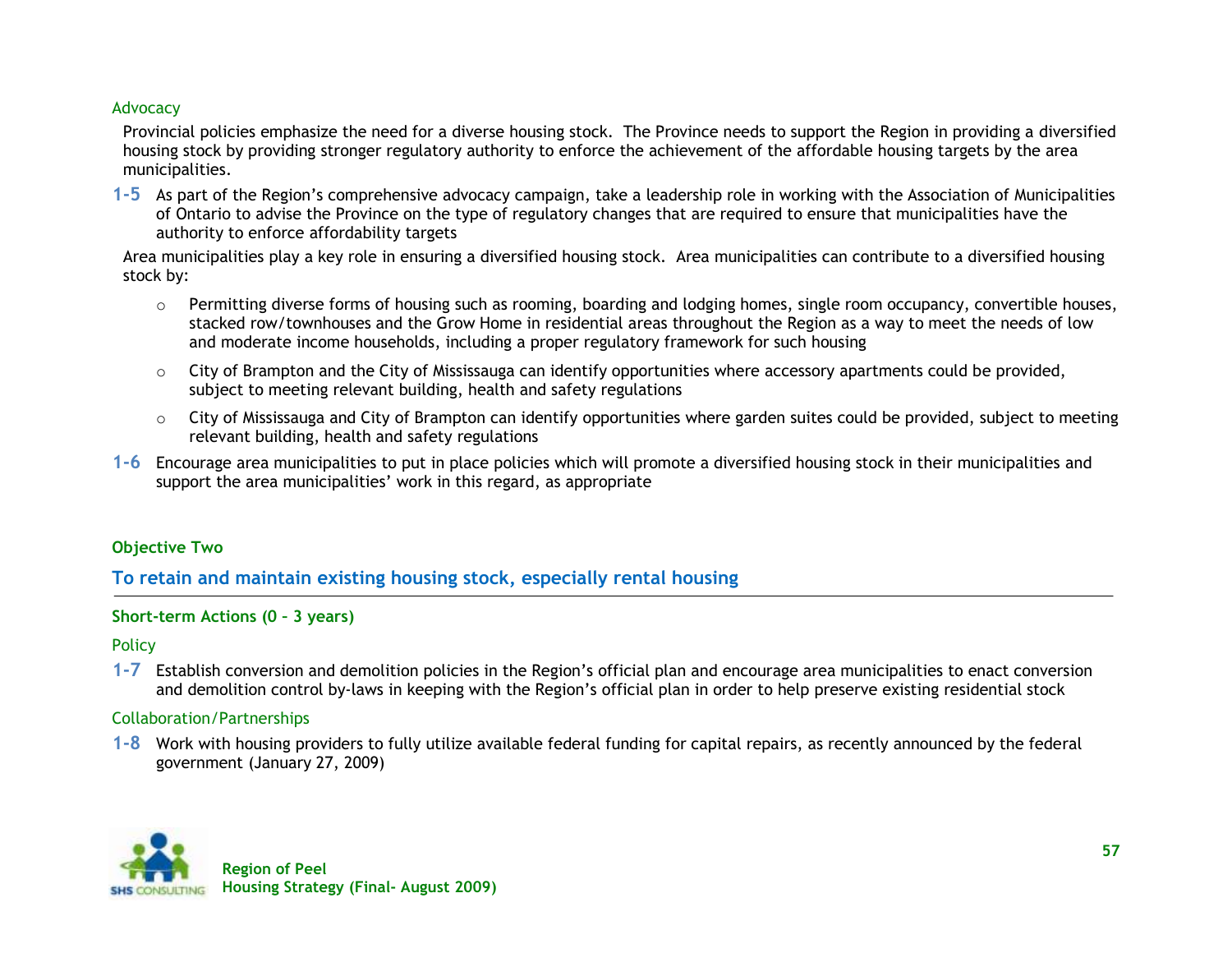#### **Education**

- **1-9** As part of the Region"s comprehensive education campaign, work with CMHC to ensure that RRAP funding for the Region is utilized and that residents and landlords are aware of such funding programs, in particular those who are more likely to live in dwellings requiring major repairs, including Aboriginal persons, youth, persons with physical disabilities, lone parents and women
- **1-10** As part of the Region"s comprehensive education campaign, consider, in collaboration with the local municipalities, developing an integrated and responsive approach to rooming houses including aspects such as regulations, legalization and licensing, education initiatives, mediation, facilitation and conflict resolution, and financial assistance to rooming house landlords to assist them in raising and maintaining higher standards of care, fire and safety, and/or maintenance

#### Advocacy

Many of the social housing projects transferred from the Provincial government do not have sufficient funds to meet their long term capital repair needs. The Province needs to provide supportive funds to meet these needs.

- **1-11** Continue to advise the provincial government of the need for sufficient funds to meet the long term capital repair needs of the social housing stock
- **1-12** Work with CMHC to discuss the benefits and possibility of the Region of Peel becoming a local delivery agent for CMHC"s RRAP funding program to ensure that RRAP funding for the Region is utilized

### **Objective Three**

**To ensure a sufficient supply of land for residential growth and to meet population targets through residential intensification, redevelopment and designation of lands**

#### **Short-term Actions (0 – 3 years)**

**Policy** 

**1-13** Work with the area municipalities to undertake vacant land surveys if this has not already been done as part of their *Places to Grow* conformity studies

#### Advocacy

Area municipalities play a key role in ensuring there is an adequate land supply for a range of housing types. The City of Brampton and Town of Caledon can help ensure that there are sufficient lands designated to accommodate medium and high density development by adopting policies in their official plans to discourage or prohibit downzoning

**1-14** Strongly encourage the area municipalities to put in place policies which ensure there is an adequate land supply for a range of housing types and support the area municipalities' work in this regard, as appropriate

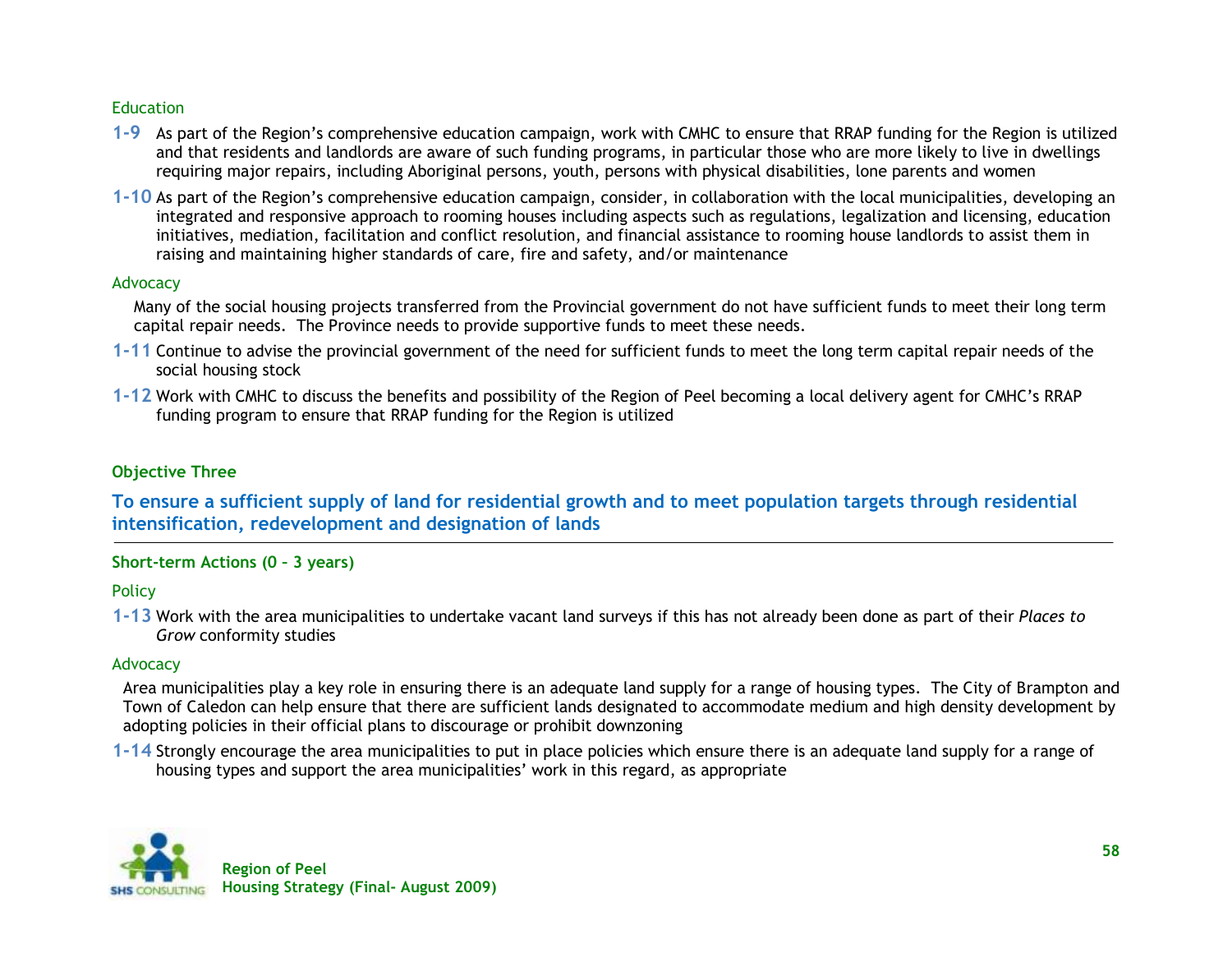# **Goal Goal 2 Affordable Housing Supply**

Affordable housing, including both subsidized, market rental and ownership, is a key component of the housing continuum. Lack of affordable, stable, and appropriate housing is an issue faced by many Peel residents. One of the indicators of the critical affordable housing gap identified among low income households is the long waiting time for social housing. Addressing this issues will also include measures such as new planning policies to encourage the creation of affordable housing, various financial strategies for funding affordable housing and may include the provision of financial incentives for affordable housing development. The length of the development approval process adds to the cost of development, and efforts made to streamline this process can also help encourage the creation of affordable housing. Addressing this issue will require financial support from senior levels of governments, which is why advocacy to senior levels of government are included in the actions. The recommended actions of the provincial government are important ways it can support its Provincial Policy Statement and Places to Grow initiative which require that municipalities provide for an appropriate range of housing which is affordable to low and moderate income households. The actions related to this goal support the objective of Peel"s Human Services Plan to create a continuum of housing options, and in particular the action of the Human Services Plan to explore creative solutions to maintain and expand affordable non-profit and private housing options in Peel Region.

#### **Objective One**

**To increase supply of affordable rental and ownership housing for households of low and moderate income households**

#### **Short-term Actions (0 – 3 years)**

**Policy** 

- **2-1** In collaboration with area municipalities, prescribe opportunities to establish community improvement plans for the purpose of creating affordable housing by participating financially in local initiatives for the creation of affordable housing, including exploring the use of tax-increment financing to promote new social housing units
- **2-2** Explore strategies for fast-tracking the development approval process:
	- $\circ$  Develop, in conjunction with the area municipalities, opportunities where fast-tracking of priority projects or developments could be coordinated
	- $\circ$  Investigate whether performance based planning could be used to fast track developments which adhere to the principles of compact complete communities

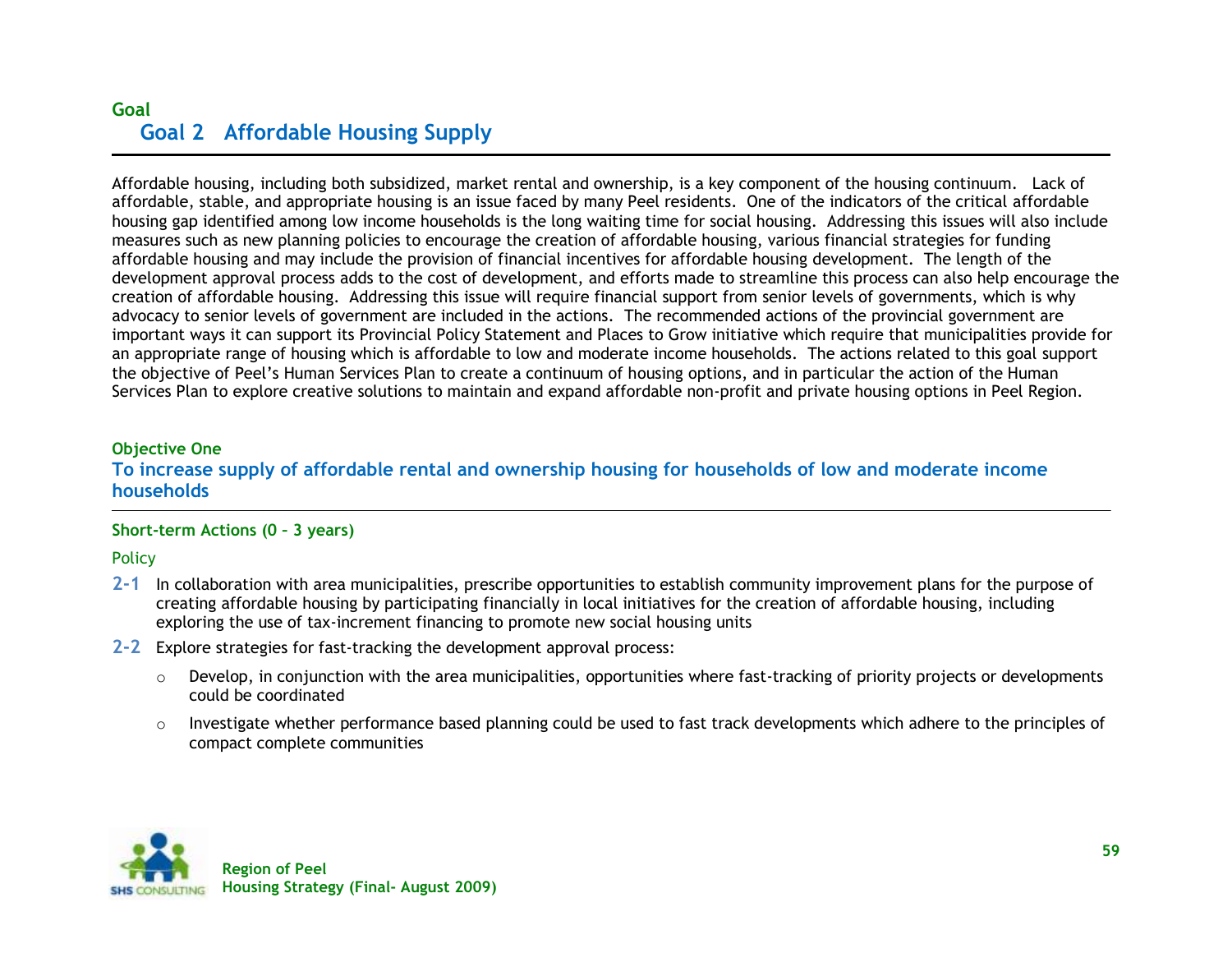#### Financial

- **2-3** Apply for an Affordability and Choices Today grant to facilitate the research and implementation of development standards for affordable housing proposed in the Housing Strategy
- **2-4** Explore a variety of sources of funding and financing for the creation of affordable housing:
	- $\circ$  Explore the financing possibilities that the Infrastructure Ontario loan program might provide in helping to finance affordable housing developments and furthering its needs.
	- o Consider, in collaboration with the area municipalities, establishing a "housing first" policy on surplus municipal lands where the first priority for surplus municipal lands be for affordable housing development, and consider having the lands be made available for affordable housing purposes at a reduced cost or no cost
	- $\circ$  Continue its work with community based organizations in identifying a range of affordable ownership housing models which may help to meet the Region"s needs for an increased supply of affordable ownership housing, including requiring developers of new subdivisions to set aside land for affordable ownership housing
- **2-5** Explore, in collaboration with the area municipalities, the feasibility of implementing incentives such as waivers, deferrals or grants in-lieu of development charges and other municipal planning and building charges, and property taxes to promote the development of affordable housing for low and moderate income households, including developments with units suitable for larger families (e.g. 5 bedroom units).
- **2-6** Consider providing financial incentives to developers of affordable multi-residential buildings to offset the potential additional costs required to comply with the Waste Collection Design Standards Manual
- **2-7** Investigate the potential of increasing the social housing charge under the Regional development charges bylaw

#### Collaboration/Partnerships

**2-8** Continue its work in developing innovative partnerships with a diversity of stakeholders from the development community, realtors, and faith-based groups in the development of affordable housing

#### Education

- **2-9** Promote, as part of the Region"s comprehensive education campaign, and in collaboration with area municipalities, affordable housing and funding sources available for affordable housing:
	- $\circ$  Create a directory of grants and loans for creation and rehabilitation of safe, affordable housing based on the information presented in the Tools and Practices background paper
	- $\circ$  Assist in the promotion of affordable housing through the development of educational brochures and workshops

#### Advocacy

Through their planning policies, area municipalities can help encourage the creation of affordable housing by:

 $\circ$  Utilizing alternative development standards for residential developments that provide new affordable housing

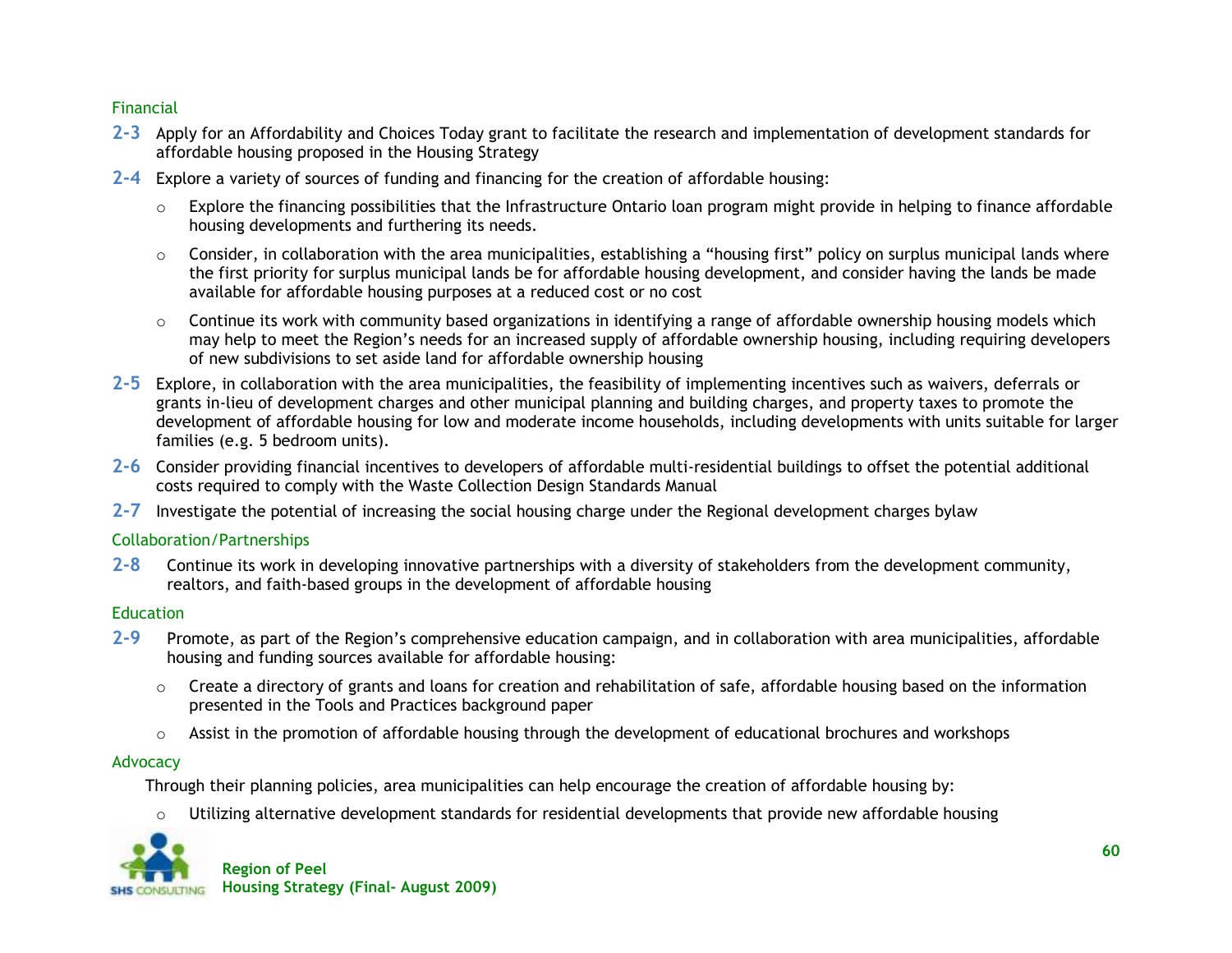- o The City of Mississauga could eliminate its minimum floor area requirements in an effort to remove potential barriers to the creation of small housing units which tend to be more affordable due to reduced construction costs
- $\circ$  Adding a density bonusing provision for affordable housing where appropriate and develop detailed implementation guidelines and protocols that allow for flexibility of providing affordable housing within a project or elsewhere
- **2-10** Work in collaboration with the area municipalities to develop alternative development standards in appropriate locations to encourage affordable housing development. Examples include reduced setbacks, narrower lot sizes, reduced road allowance, reduced parking standards, and on-street parking
- The Federal government needs to be a key partner in meeting the housing needs of Peel residents. The Federal government should help meet the housing needs of Peel residents by developing a framework for affordable rental and ownership housing including:
	- $\circ$  Putting in place long-term, sustainable funding, in partnership with the provinces, to help municipalities and other community partners address housing needs along the continuum. The funding needs to be flexible to respond to the diverse needs that exist in communities across Canada and should be administered locally given municipalities" expanded role in housing
	- o Reforming the tax treatment of rental housing such as the Goods and Services Tax (GST) rebate on new construction, Capital Cost Allowance (CCA), Capital Gains tax, deductibility of soft costs, and designation of rental housing as a Passive Investment, in order to encourage rental housing investment by the private sector
	- $\circ$  Implementing a Low Income Housing Tax Credit Program where tax credits are allocated to developers who are involved affordable housing projects and the credits are sold to investors with the proceeds used to finance part of the capital cost of the affordable housing. This can be an effective way to encourage the private sector to participate in the development of affordable rental housing
- **2-11** Advocate to seniors level of government to maintain current program funding for affordable and social housing in collaboration with a variety of community partners including area municipalities, Federation of Canadian Municipalities, housing sector organizations, the building and land development industry, and private landlord associations
	- $\circ$  Advocate to the Federal government for a funding framework for affordable rental and ownership housing
	- $\circ$  Partner with the Provincial government as a service manager to maintain and increase the supply of affordable rental and ownership housing in Peel Region. The Provincial government should:
		- Ensure that its Affordable Housing Strategy complements and provides funding allocations and annual targets for new construction of affordable housing, as well as new supportive housing, renovations to existing social housing units and rent supplement
		- Provide additional funding to assist in dealing with the affordability pressures that may be caused by *Places to Grow*

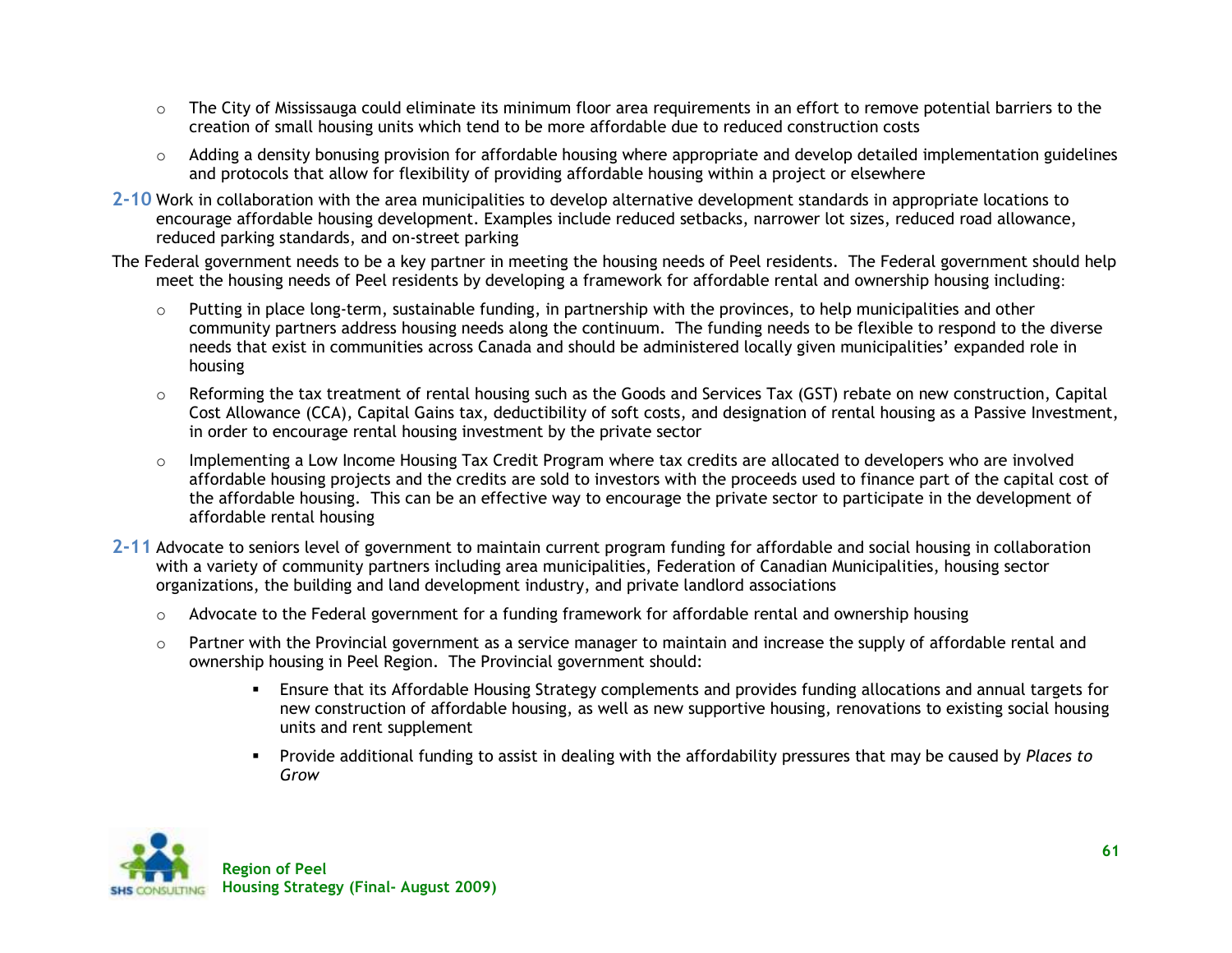- Continue to provide the Region with funding for social housing once the operating agreements expire to allow the Region to continue to achieve its Service Level Standards
- Streamline the ministerial consent process for social housing providers wishing to leverage their existing social housing to create additional affordable housing
- $\circ$  Explore innovative collaborative provincial-municipal ventures that will enhance the impact of social housing funding in Peel
- **2-12** As part of the Region"s comprehensive advocacy campaign, work in collaboration with the Association of Municipalities of Ontario and housing sector organizations to advise the Province of the need for its support to address Peel"s affordability needs; with the Region"s preference being for portfolio funding to allow the Region opportunity to best address local needs
- **2-13** Provide input into and report on the release of the provincial affordable housing strategy and its implications for Peel Region and initiate consultations with key stakeholders so that we can advise the province of the need to increase the funding of various programs as outlined in the Housing Strategy, as well as make changes to legislation to provide municipalities more effective tools to meet the targets of Place to Grow.

### **Longer-term Actions (3+ years)**

#### Financial

**2-14** Explore a variety of sources of funding and financing for the creation of affordable housing:

- $\circ$  Work with area municipalities, federal government (i.e. Canada Lands) and provincial government (i.e. Ontario Realty Corporation) to create a comprehensive inventory of surplus government lands and identify which sites may be suitable for affordable housing development
- o Explore approaches to leveraging the equity of social housing sites with Peel Living and other social housing providers within the Region, including rationalizing and intensifying current social housing sites

**2-15** Investigate the use of various financial strategies for funding affordable housing, including:

- o The feasibility of a property tax levy for affordable housing
- $\circ$  Land banking as a potential strategy for addressing the limited supply of land for affordable housing development
- $\circ$  The usefulness of housing trust funds or community land trust for Peel Region affordable housing developments and explore avenues through which the Region, in collaboration with community partners, can establish one of these trust funds for the purposes of helping to finance affordable housing development
- **2-16** Consider assisting private and non-profit affordable housing developers with the provision of construction and take-out financing for these developments, for example by providing security or direct financing at reduced rates

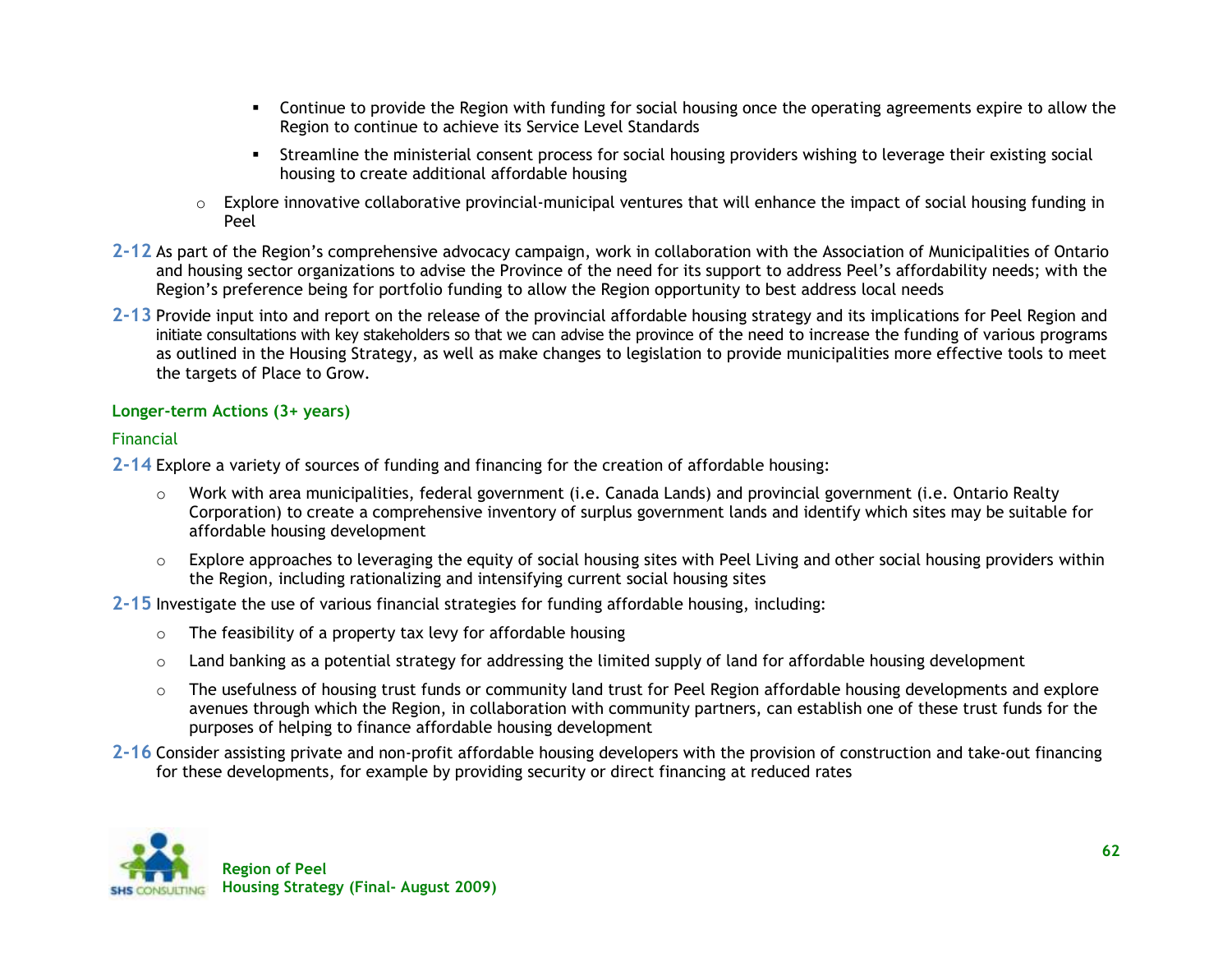#### Monitoring

**2-17** Monitor, in collaboration with area municipalities, house prices and housing affordability annually throughout the implementation timeframe of *Places to Grow* and take a leadership role and act proactively to adjust policies and programs as required to respond to any erosion of housing affordability among low and moderate-income households

#### Advocacy

Area municipalities must play a role in encouraging the creation of affordable housing. One of the ways they can do this is by implementing the Development Permit System, which combines the zoning, minor variance and site plan control systems into one, to streamline the approvals process for affordable housing development

**2-18** Strongly encourage the area municipalities to implement at Development Permit System and support the area municipalities" work in this regard, as appropriate

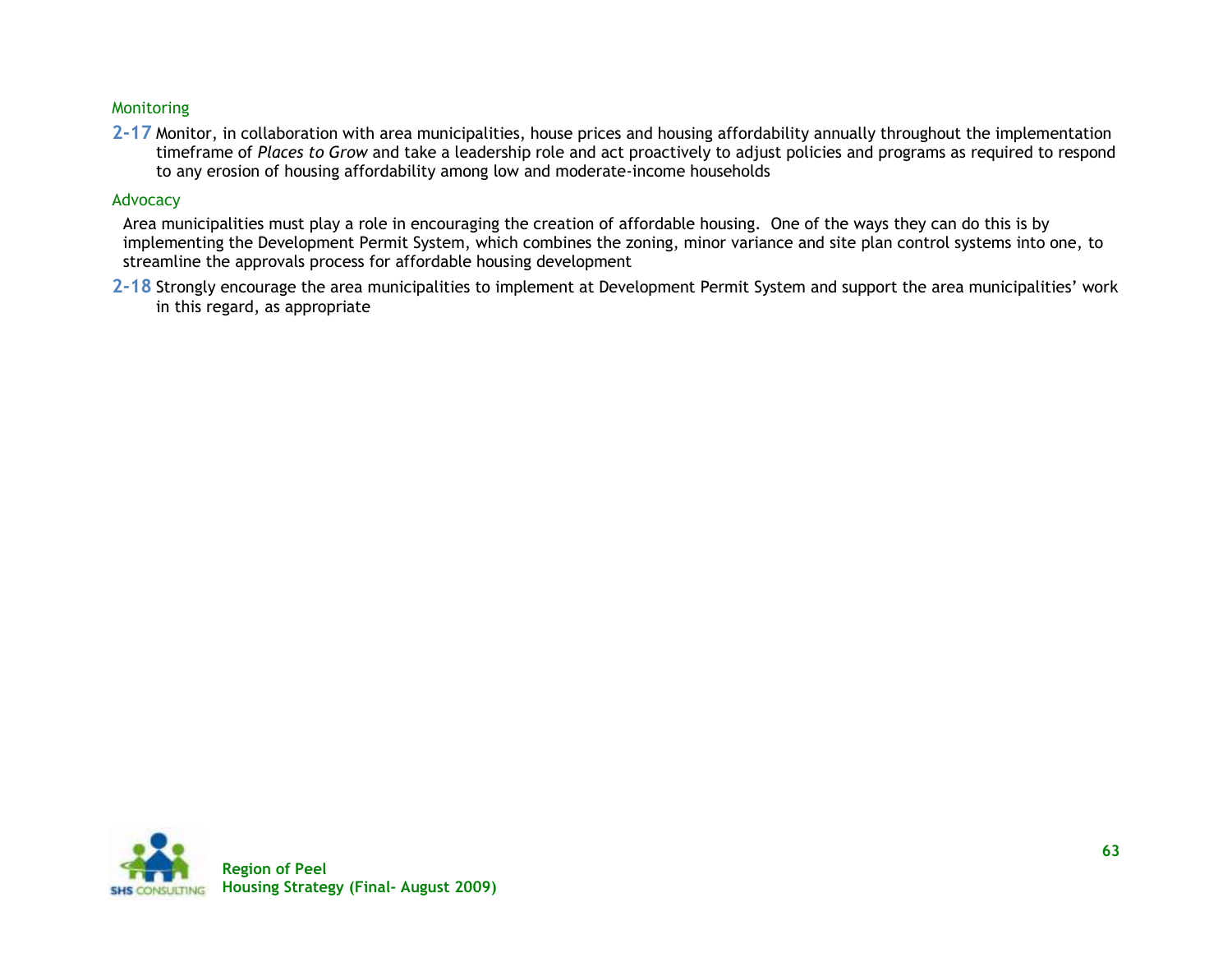# **Goal Goal 3 Housing Access and Housing Options for Diverse and Special Needs Groups**

The needs of residents with special needs, for example, people with physical disabilities, development disabilities, mental illness, or acquired brain injury, are not adequately being met by the current housing supply. A number of distinct population groups are also facing particular difficulties finding adequate affordable housing. These groups include youth, immigrants (and recent immigrants in particular), lone parents, visible minorities, female-led households, older adults, persons with a disability, and Aboriginal persons. Key to this goal is removing the barriers to accessing permanent affordable housing and other housing forms that meet their needs. This includes the implementation of planning practices in support of housing for persons with special needs such as group homes and supportive lodging homes. Other opportunities include the use of accessible design standards to help create environments that respond to the needs of the population as they change throughout the life-cycle. It is also important that the Region address barriers by taking a proactive approach to community acceptance and the provision of anti-discrimination education. This goal is in keeping with the objectives and actions of Peel"s Human Services Plan, in particular the actions to work with community partners and other governments to improve service delivery to clients, and implement enhancements to the Region"s homelessness prevention strategy. This goal is also in keeping with the Region of Peel Strategic Plan V: 2007-2010, which has as a goal providing human services that meet current and changing needs. This goal is supported by the provincial government in its *Provincial Policy Statement* which requires municipalities to permit and facilitate all forms of housing required to meet the social, health and well-being requirements of current and future residents (including special needs requirements).

### **Objective One**

**To make available housing for residents with special needs including provision of accessible housing and appropriate support services**

#### **Short-term Actions (0 – 3 years)**

**Policy** 

- **3-1** Consider making it mandatory for all new affordable housing developments to conform to accessibility and visitability guidelines
- **3-2** Consider exploring the feasibility of the Care-A-Minium and other models that include support services with local developers
- **3-3** Consider, in collaboration with community partners, developing programs and services aimed at addressing the needs of newcomer youth, such as tools for encouraging parental reconciliation
- **3-4** Develop a comprehensive inventory and evaluation of current modified units within the Region"s social housing portfolio
- **3-5** Gain and maintain public trust and confidence by ensuring that appropriate services and supports are provided for new affordable housing developments

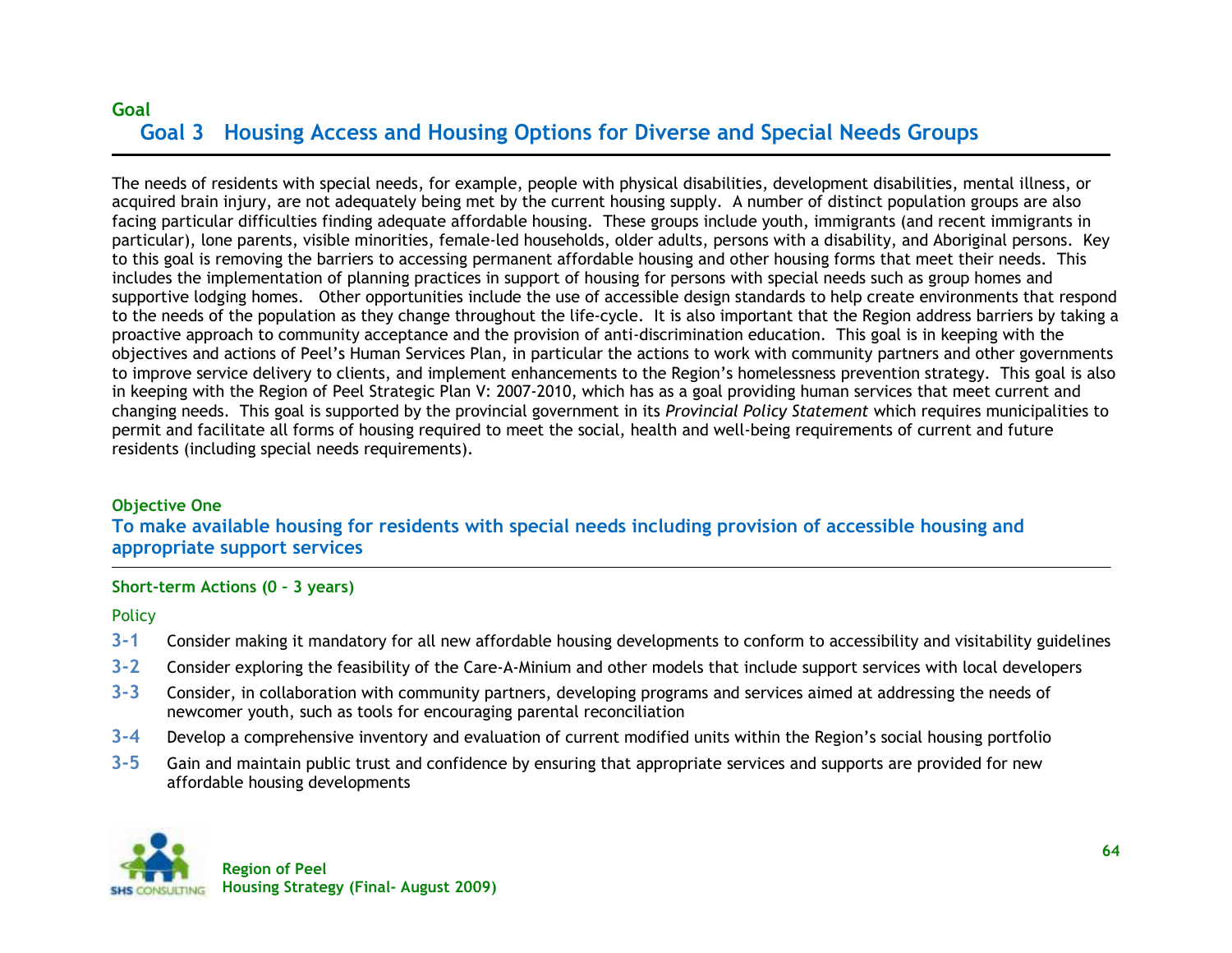- **3-6** Consider conducting a survey of social housing providers and tenants in order to determine what supports are needed to promote positive tenant-landlord relationships and provide the necessary supports to tenants in order for them to maintain their housing
- **3-7** Consider exploring innovative initiates, such as those outlined in the Tools and Practices for Addressing Housing Issues Background Paper for partnering with community organizations to provide the required supports

#### Financial

**3-8** Consider exploring the feasibility of funding support programs as well as other innovative initiates for partnering with community organizations to provide the required supports.

### Collaboration/Partnerships

- **3-9** Consider exploring innovative initiates, such as the University of Windsor /Windsor Essex Community Housing Corporation Partnership for partnering with community organizations to provide the required supports.
- **3-10** Participate in the work being carried out by the Accessibility for Ontarians Disability Act"s Standard Development Committee on Built Environment as it may have an impact on housing
- **3-11** Hold a consultation forum, possibly in collaboration with CMHC, involving all relevant stakeholders to raise awareness of accessibility legislation and best practices for housing design standards and to develop a multi-disciplinary effort to meet accessibility housing issues

#### **Education**

- **3-12** As part of the Region"s comprehensive education campaign, collaborate with area municipalities to educate the building industry about recent changes to the Ontario Building Code that are relevant to the Housing Strategy including increased requirements for energy efficiency, increased accessibility requirements, and increasing flexibility for the design and construction of small care homes
- **3-13** As part of the Region"s comprehensive education campaign, work with CMHC to ensure that eligible seniors and older adults in the Region are aware of the Home Adaptation for Seniors" Independence (HASI) program in order to utilize, given the greater preference, and emphasis for aging in place for older adults
- **3-14** As part of the Region"s comprehensive education campaign, Work with CMHC to ensure that eligible agencies and organizations are aware of the Shelter Enhancement Funding available, in order to utilize it

#### Advocacy

Senior levels of government must a key role in meeting the housing and support service needs for people with special needs. A longterm, sustainable senior government program is needed to meet the housing and support services needs of people with special needs, e.g. serious mental illness, physical disabilities, and developmental disabilities

**3-15** As part of the Region"s comprehensive advocacy campaign, develop a plan, with the assistance of the Regional and area municipal accessibility advisory committees and agencies dealing with people with special needs, to inform the Province of the need for a long-term, sustainable senior government program for people with special needs.

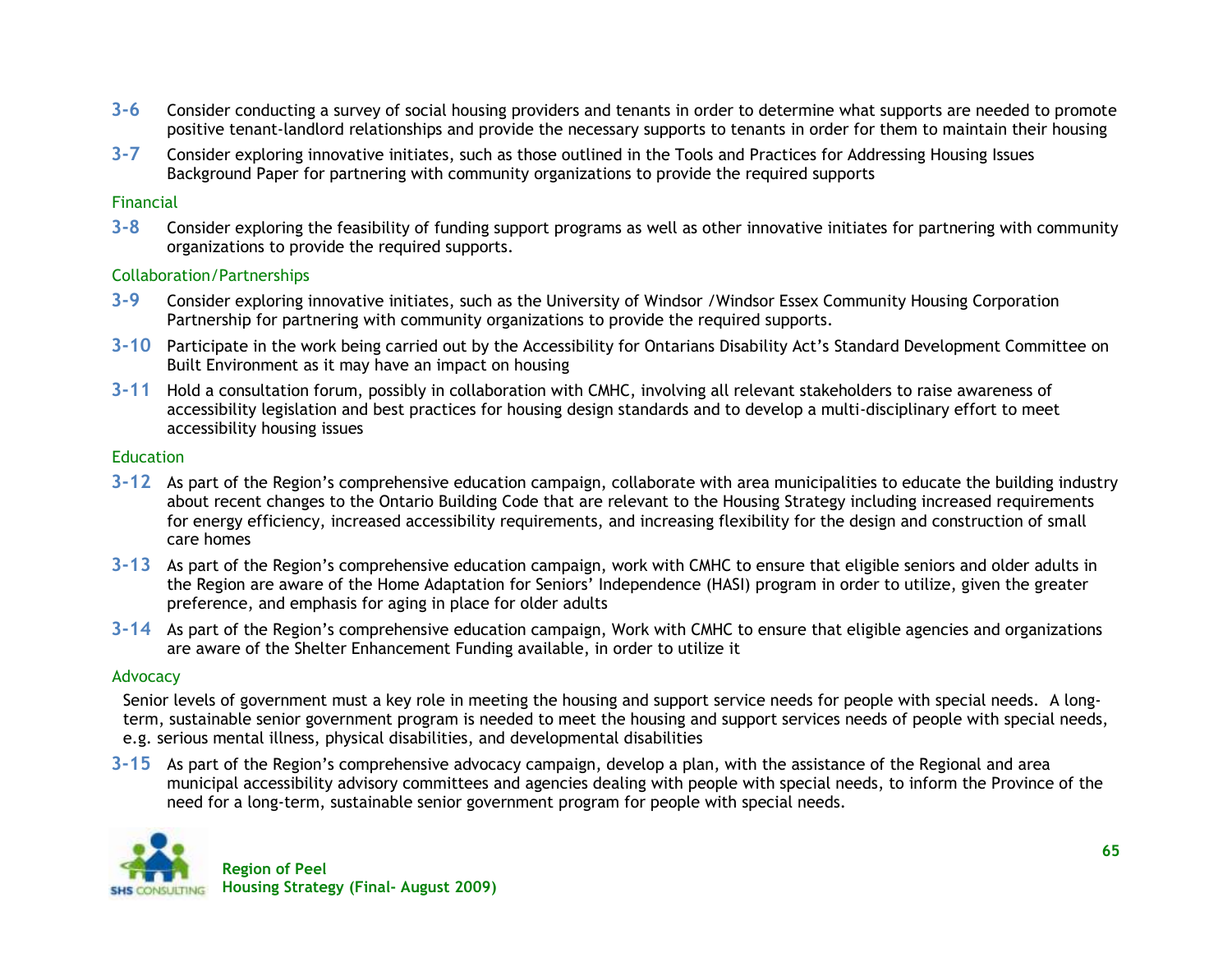**3-16** Share information with Central West LHIN (CWLHIN) and the Mississauga-Halton LHIN (MHLHIN), and the Province (Ministry of Community and Social Services) on support service and accessibility needs of special needs residents in Peel Region, support funding applications by community based non-profit organizations seeking funds from the provincial government and make every effort to coordinate its services with those of the provincial government

Local municipalities can encourage housing access and housing options for diverse and special needs groups through their land use policies. They can do this by:

- $\circ$  Identifying group homes, supportive housing and rooming, lodging and boarding houses as permitted uses in residential and other zones, in cases where they are not currently identified
- $\circ$  The City of Mississauga could reduce or eliminate its distancing requirements for group homes
- $\circ$  The City of Brampton could reduce or eliminate its distancing requirements for group homes and supportive lodging homes, as well as its limit on the maximum number of group homes and supportive lodging houses allowed in each area
- **3-17** Strongly encourage the area municipalities to put in place policies which encourage housing access and housing options for diverse and special needs groups and support the area municipalities' work in this regard, as appropriate

#### **Objective Two**

**To provide housing appropriate for the diversity of Peel Region's communities, including new immigrants, Aboriginal people, older adults, youth, lone-parent families, women, and other groups**

### **Short-term Actions (0 – 3 years)**

Policy

- **3-18** Examine ways in which it can assist future life lease developments in the Region and monitor future provincial decisions on life lease
- **3-19** Continue its productive work with the Peel Advisory Working Group on Older Adults" Housing (PAWGOAH) and also encourage the City of Brampton and Town of Caledon to prepare an Older Adult Plan, similar to the one commissioned by the City of Mississauga, to establish policies and principles for an age-friendly community vision. This age friendly community vision should be incorporated into work undertaken by the Region and area municipalities in their efforts to create complete communities, including raising awareness of what housing options for older adults exist
- **3-20** Continue the Region"s research and work aimed at helping new immigrant households, and work to develop more housing specific resources that may help this diverse population group. This includes continuing to build upon existing relationships with immigrant community groups, as well as developers and builders, and forging new relationships which can help in better defining the various needs of new immigrant groups

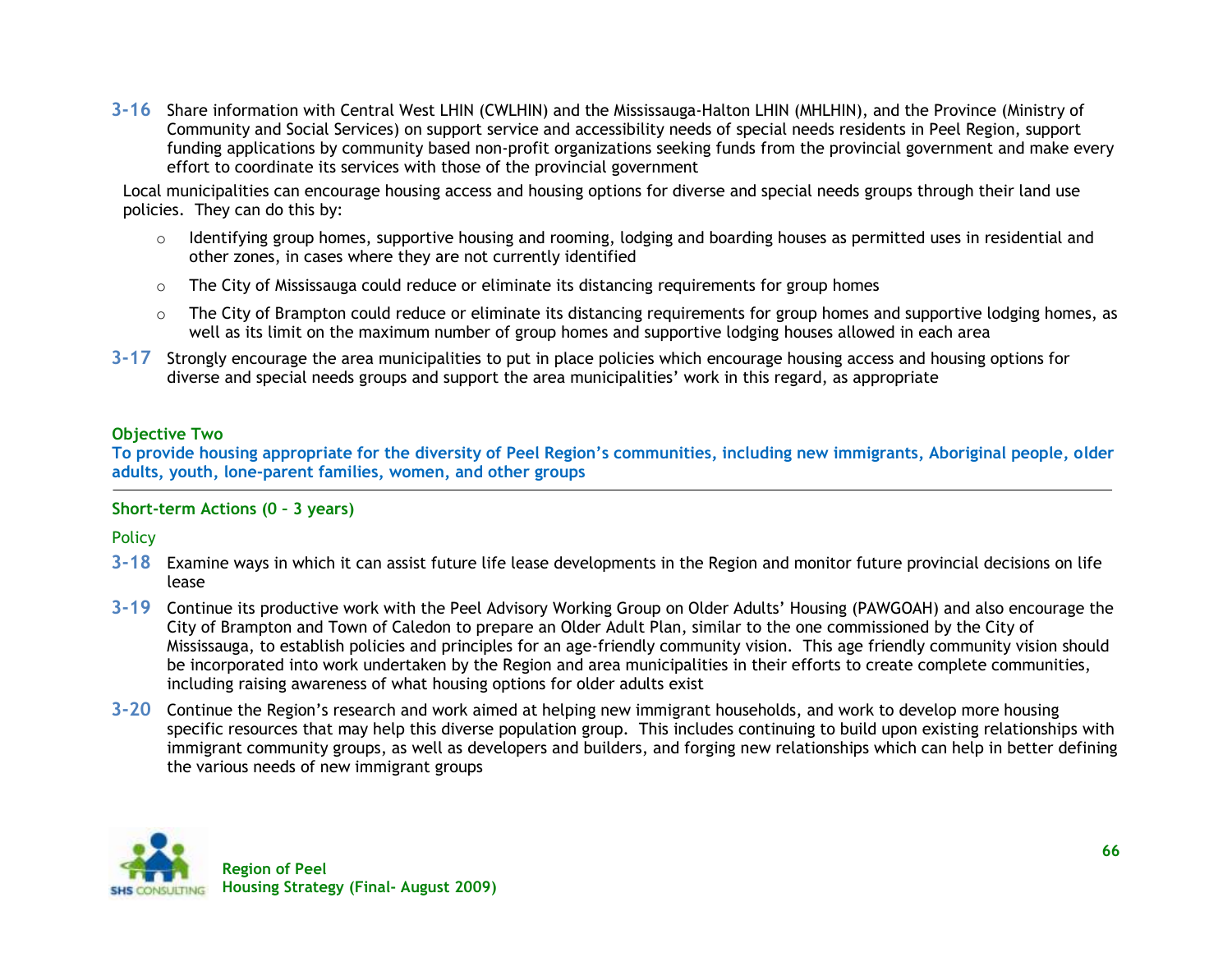### Collaboration/Partnerships

- **3-21** Report on the impacts and implications to Peel of the developments of the Aboriginal Off-Reserve Housing grant program and work collectively with local Aboriginal groups to access these funds to develop Aboriginal housing in the Region
- **3-22** Continue to support the Caledon Abbeyfield Society"s proposed house, where a number of people will share a large house and live like a family with a housekeeper
- **3-23** Explore opportunities to work with Aboriginal community groups to see what possibilities exist for the creation of more culturally appropriate housing and resources for its Aboriginal population, including opportunities to increase community awareness of Peel's Aboriginal population, the group's housing needs and barriers, and the rationale for the province's urban Aboriginal housing program
- **3-24** Continue its current work aimed at helping and supporting youth, and work to further build relationships that will help it achieve these goals
- **3-25** Work in collaboration with area municipalities, housing providers and private developers to explore strategies for the development of affordable homes suitable for families with children
- **3-26** Continue its work in partnering with groups to provide shelter and housing options for diverse population groups and consider exploring other diverse housing options for these groups

#### **Education**

**3-27** As part of the Region"s comprehensive education campaign, inform housing providers and community agencies and the general public about the funding opportunities for diverse populations, and, where appropriate, work with the faith groups, cultural groups, and community organizations in identifying housing options and solutions for diverse populations

### **Objective Three**

**Address barriers facing some households in Peel, e.g. poverty, discrimination, language barriers, transportation**

#### **Short-term Actions (0 – 3 years)**

#### **Policy**

- **3-28** Continue to take a proactive approach to community acceptance and involvement, and consider the development of a community acceptance strategy or guidelines for development
- **3-29** Explore, in collaboration with area municipalities, the feasibility of utilizing performance based planning to help streamline the planning approval process and possibly as a way to limit community opposition to affordable housing developments
- **3-30** Ensure future development of affordable housing be located in support of the principle of developing compact, complete communities throughout the Region

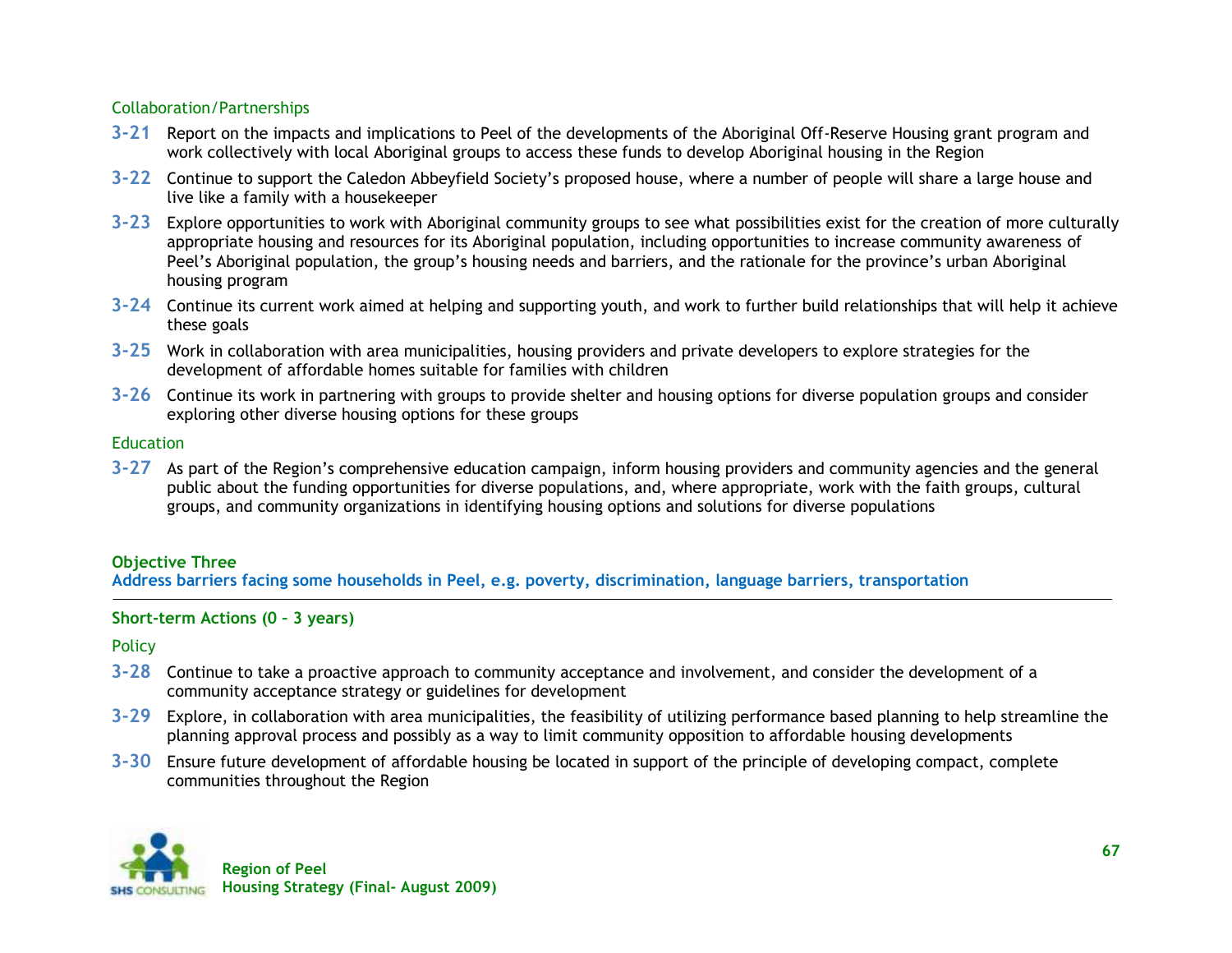- **3-31** Consider exploring the feasibility of providing a program which provides interest-free loans for first and last month"s rent for households who do not qualify
- **3-32** Develop a plan to increase and coordinate housing retention services such as eviction prevention services

#### Financial

- **3-33** Increase the number of subsidized units by creating a rent supplement program that is fully funded by the Region in the absence of increased funding from senior levels of government
- **3-34** Investigate the feasibility of establishing Individual Development Accounts (IDA"s) and a complementary homeownership program to provide a structured way for low income households to save for a down payment to purchase a house

#### **Education**

- **3-35** In association with the work done as part of Action 3.3 of the Human Services Plan, encourage, in collaboration with area municipalities, the development of community education and information strategies that will help mitigate any possible effects from NIMBY-type reactions to future development. This would include helping disseminate information to non-profit groups and agencies that develop and provide affordable and supportive housing to ensure future development is made easier
- **3-36** In collaboration with area municipalities, and part of the Region"s comprehensive education campaign, continue the Region"s work on anti-discrimination education and seek out opportunities to work with private sector landlords, housing providers and other community groups to disseminate information on discrimination and human rights as they relate to housing
- **3-37** Consider developing a comprehensive community engagement and public education campaign to release the findings of the Housing Strategy and to garner support for actions contained in the strategy from the broader community, including the private sector, community agencies, senior government and Peel residents

#### Advocacy

The Federal government plays an important role in helping communities address homelessness issues. Additional funds are needed from the Federal government to address Peel"s homelessness issues.

**3-38** The Region, in collaboration with community agencies, should urge the Federal government to provide flexible, sustainable funding to help local communities address homelessness through initiatives such as multi-service centres that could help centralize services

Province plays an essential role in the housing affordability of households on social assistance, and many of these households in Peel are experiencing severe housing affordability issues. The Province needs to enhance the shelter component of social assistance programs with the objective of reducing excessive rent burdens (for those paying more than 50 per cent of income for rent) of households in receipt of income assistance

**3-39** As part of the Region"s comprehensive advocacy campaign, work in collaboration with the Association of Municipalities of Ontario and housing sector organizations to advise the Province of the need to enhance the shelter component of social assistance programs

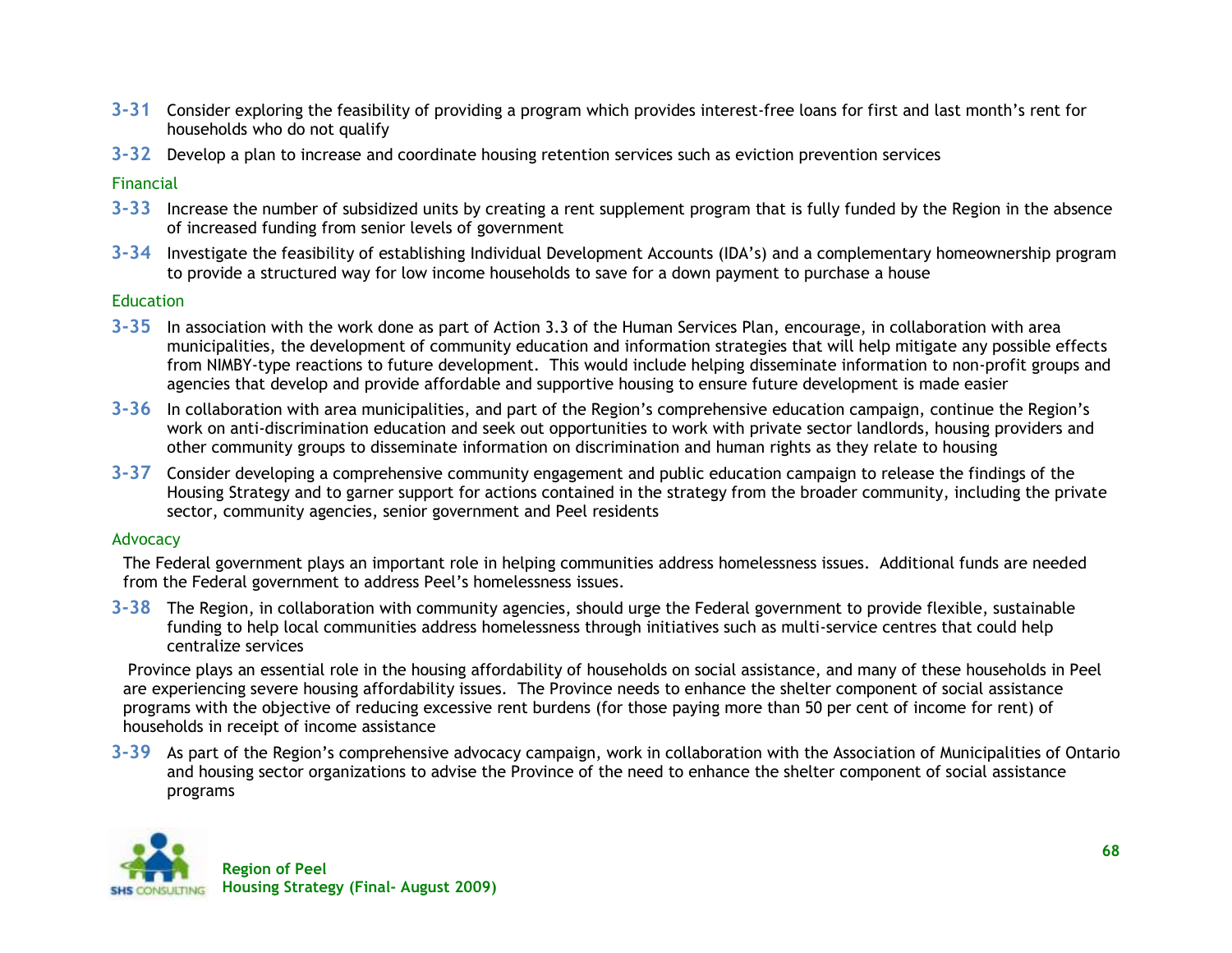The Province has established a five year poverty reduction target as part of the Province"s Poverty Reduction Strategy, which is strongly supported by the Region of Peel. The province needs to make investments now to meet its five year poverty reduction target

**3-40** As part of the Region"s comprehensive advocacy campaign, advise the Province of the need for immediate action to meet its poverty reduction targets

The Federal government needs to support the Province in its Poverty Reduction Strategy. The Federal government needs to address the requests for funding identified by the Province in its Poverty Reduction Strategy

**3-41** As part of the Region"s comprehensive advocacy campaign, continue to advise the Federal government of the need to address the requests for funding identified by the Province in its Poverty Reduction Strategy and supported by the Region of Peel

The Provincial government is responsible for setting the minimum wage rates across the Province, and many households in high rent areas such as Peel earning minimum wage rates are experiencing housing affordability issues. The Province needs to enhance minimum wage rates in high rent areas of the province with the objective of reducing excessive rent burdens of the working poor

**3-42** As part of the Region"s comprehensive advocacy campaign, work in collaboration with the Association of Municipalities of Ontario and housing sector organizations to advise the Province of the need to enhance the minimum wage rates in high rent area across the province

#### **Longer-term Actions (3+ years)**

**Policy** 

- **3-43** Consider developing a Peel Region comprehensive poverty reduction strategy that complements those prepared by senior governments
- **3-44** Seek out opportunities to better understand how community services and amenities are provided in all neighbourhoods, and in particular where the Region"s current social and affordable housing buildings are located, and provide human services that meet current and changing needs, as these services and supports are important for helping tenants maintain their housing

#### **Education**

**3-45** Work to increase community awareness of homelessness and its costs

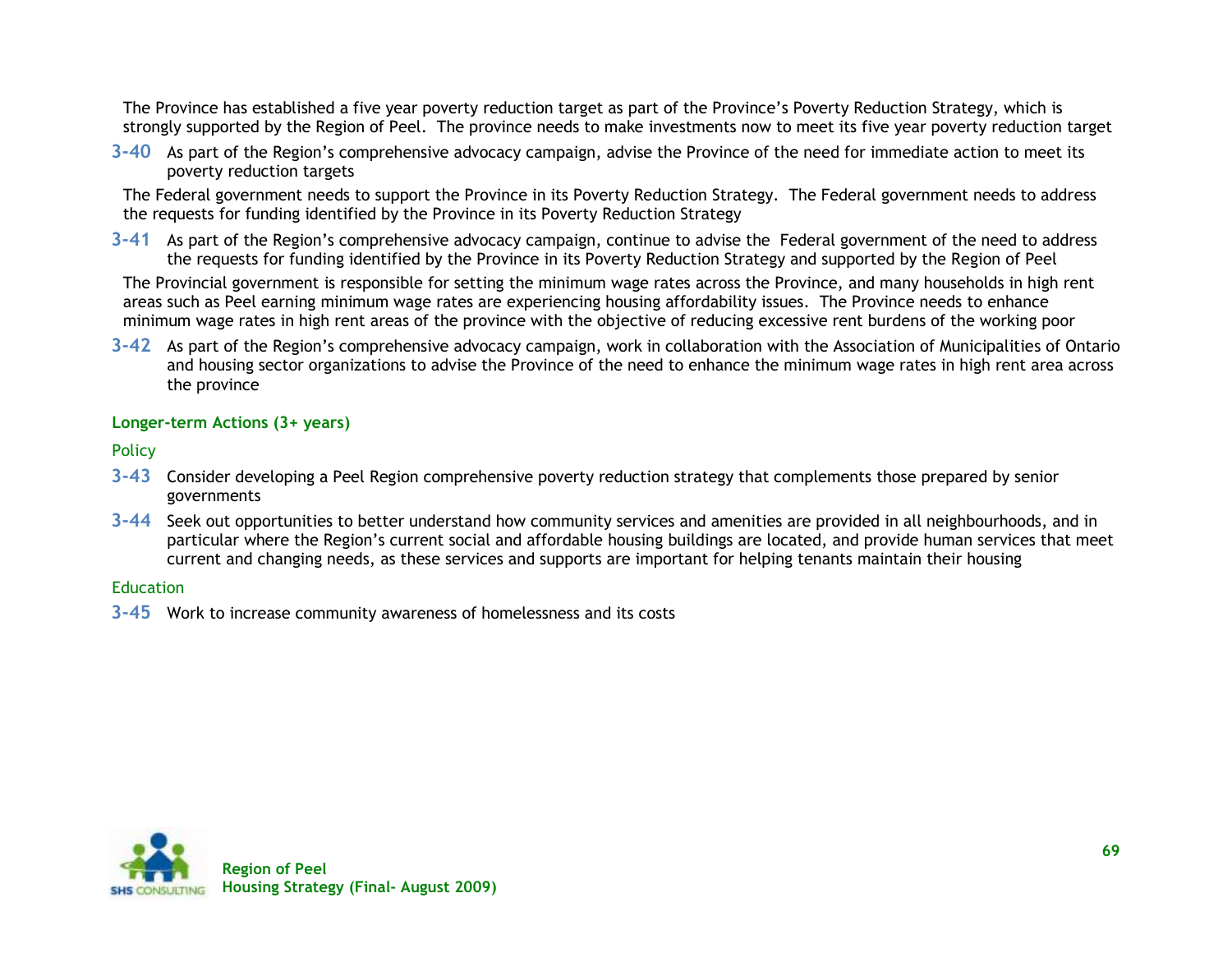# **Goal Goal 4 Sustainable Compact Complete Communities**

The goal of creating sustainable compact complete communities ensures that the neighbourhoods meet the daily and lifetime needs of all residents, including more employment to allow people the opportunities to live and work in the same area. Mix of land uses, transit supportive development, and the provision of a full range of housing including affordable housing, are key components of achieving complete communities. These are major goals of the Region of Peel, and are in keeping with the objectives and actions of Peel"s Human Services Plan, in particular the action to promote public acceptance and support for inclusive housing and neighbourhood models. The emphasis on encouraging complete communities is echoed by the provincial government in its recent initiatives of the *Provincial Policy Statement* and *Places to Grow*. Some of the key policies contained in the *Places to Grow* initiative related to the principle of complete communities are the requirement for achievement of intensification and density targets, as well as the requirement for municipalities to establish and implement housing targets to meet the range of housing needs. Higher densities which lead to a wider range of housing is one way this goal of sustainable compact complete communities can be supported. Intensification also helps ensure optimal use of existing land supply and helps support existing infrastructure. Inclusionary zoning is another tool that can help achieve a range of housing options in every community.

#### **Objective One**

## **To create complete communities, which accommodate housing along the continuum, mix of land uses and supports transit while maintaining appropriate levels of health and safety**

### **Short-term Actions (0 – 3 years)**

**Policy** 

- **4-1** Consider incorporating the range of suggested changes to its official plan to better meet the requirements of *Places to Grow* and the *Provincial Policy Statement*, as well as to help address the housing priorities identified in the Housing Strategy. These changes include:
	- o Updating land supply policies to address *Places to Grow* time horizon
	- $\circ$  Tightening wording of land supply policies to address supply is to be through residential intensification, as well as development and redevelopment
	- o Incorporating densities prescribed in *Places to Grow* into the Plan
	- $\circ$  Modifying reference to range and mix of housing to incorporate affordable housing needs
	- $\circ$  Incorporating housing targets, including affordable housing targets, into the Plan
	- o Adding reference to residential intensification targets and preferred location of intensification needs as per *Places to Grow*

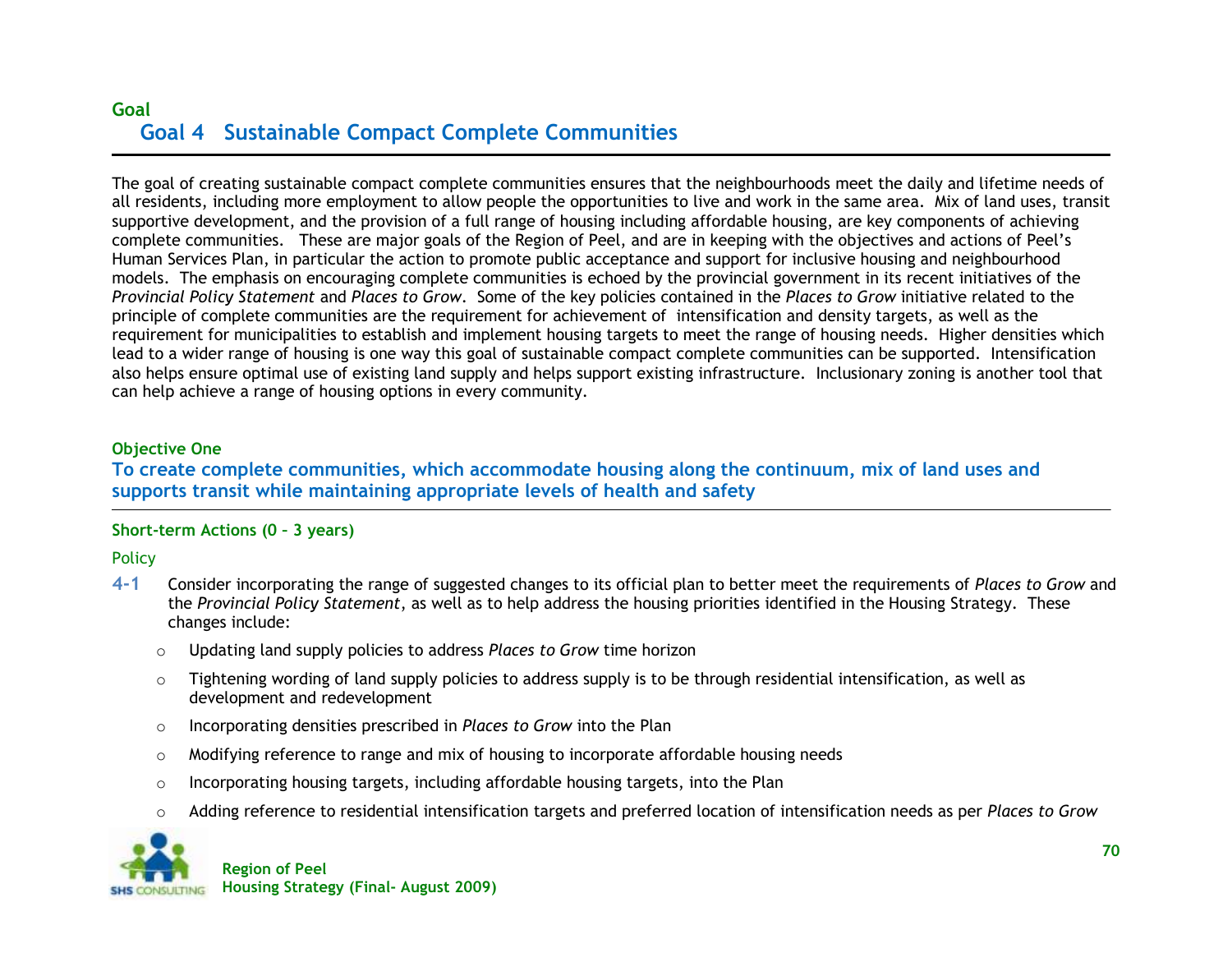- $\circ$  Including references to built-up area and designated greenfields and possible links to transit in policies related to efficient and effective use of land and resources
- **4-2** Consider incorporating the range of suggested changes to its official plan to help address the housing priorities identified in the Housing Strategy. These changes include:
	- $\circ$  identify and promote with the area municipalities and development industry, energy and water efficient technologies in new residential development and redevelopment
	- $\circ$  promote Federal, Provincial, and Municipal incentives and programs that improve energy efficiency and design for housing to Peel residents
	- $\circ$  encourage area municipalities to require developers and contractors through planning approvals to implement additional green standards beyond the minimum Ontario Building Code provisions that make homes more energy efficient
	- $\circ$  promote and pursue Federal and Provincial incentives for Regionally funded housing projects to help support the Region's sustainability goals
	- $\circ$  advocate the Federal and Provincial government to provide economic incentives and funding for housing projects that have implemented minimum green and sustainable building guidelines to help mitigate the effects of any added financial costs brought by such initiatives
	- $\circ$  adding a policy to work with area municipalities to streamline the approval process for affordable housing
	- $\circ$  direct the area municipalities to develop alternative development standards in appropriate locations to encourage affordable housing development. Examples include reduced setbacks, narrower lot sizes, reduced road allowance, reduced parking standards, and on-street parking
	- $\circ$  encourage area municipalities to add a density bonusing provision for affordable housing where appropriate and develop detailed implementation guidelines and protocols
	- $\circ$  require area municipalities to permit accessory apartments or garden suites in designated greenfield areas, and encourage area municipalities to permit accessory apartments or garden suites within the built-up area where appropriate, to maximize regional and area municipal services
	- $\circ$  direct area municipalities to expand the areas where single room occupancy accommodation, rooming, boarding and lodging houses are permitted, especially in areas close to amenities and existing services
	- $\circ$  give priority to the development of affordable housing on surplus Regional municipal property if the lands are designated or suitable for residential development, and encourage area municipalities to give priority to sell or lease surplus municipal properties for the development of affordable housing if the lands are designated or suitable for residential development
	- $\circ$  explore jointly, with the area municipalities, strategies to encourage the inclusion of accessible design features in existing and new residential development and redevelopment

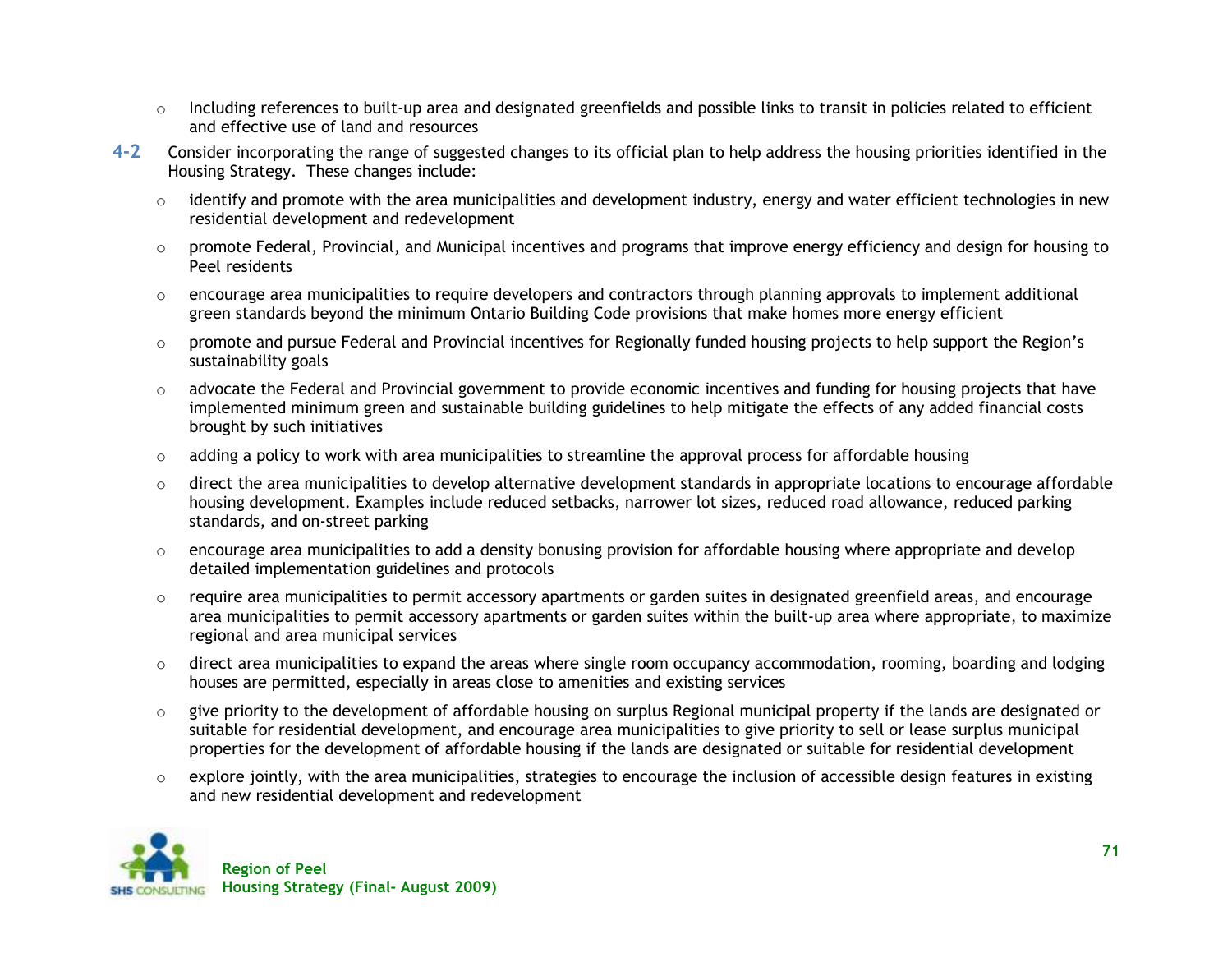- $\circ$  direct the area municipalities to establish policies supporting the development of special needs housing in locations with access to existing or planned infrastructure and services
- $\circ$  develop, in collaboration with area municipalities, measures to provide opportunities to meet the housing needs of diverse populations such as older adults, diverse ethnic populations, aboriginal persons, and recent immigrants
- $\circ$  support the increase in the number of group homes permitted in specific areas in area municipalities
- $\circ$  encourage the building and development industry to include accessible and universal design features in all new residential development
- $\circ$  encourage, in collaboration with the area municipalities, home builders and contractors to enhance accessibility beyond the minimum requirements of the Ontario Building Code when planning and designing residential development and redevelopment
- $\circ$  establish Regional guidelines requiring the inclusion of accessible and universal design features in existing and new Regionally funded or managed affordable housing development
- $\circ$  encourage the area municipalities to reduce or eliminate minimum distance requirements where appropriate for special needs housing
- $\circ$  require brownfield and greyfield redevelopments that receive municipal incentives or funding to include an affordable housing component
- $\circ$  encourage and facilitate the development of partnerships among service providers, community organizations and stakeholders to provide supportive housing and related services
- $\circ$  require the area municipal official plans to permit group homes, emergency shelter, housing for the homeless, and independent permanent living arrangements in appropriate residential neighbourhoods subject to reasonable planning standards and design criteria
- $\circ$  identify actions and advocate to higher levels of government to address and remove barriers to accessing housing including participating in public education strategies
- $\circ$  ensure that future development of Regionally funded affordable housing be located in support of developing compact, complete communities throughout Peel to allow access to convenient transportation, services and amenities
- $\circ$  adopt the affordable housing definition as outlined in the Provincial Policy Statement.
- $\circ$  indicate that the affordable rental and affordable ownership thresholds are updated annually and are identified in the annual monitoring report.
- **4-3** Identify in the Regional official plan policies strategies that are appropriate for the Region and area municipalities to consider in creating complete communities. For example, investing in transportation and amenities, regulating growth through zoning bylaws, encouraging the development of live/work units, and providing developers the resources they need

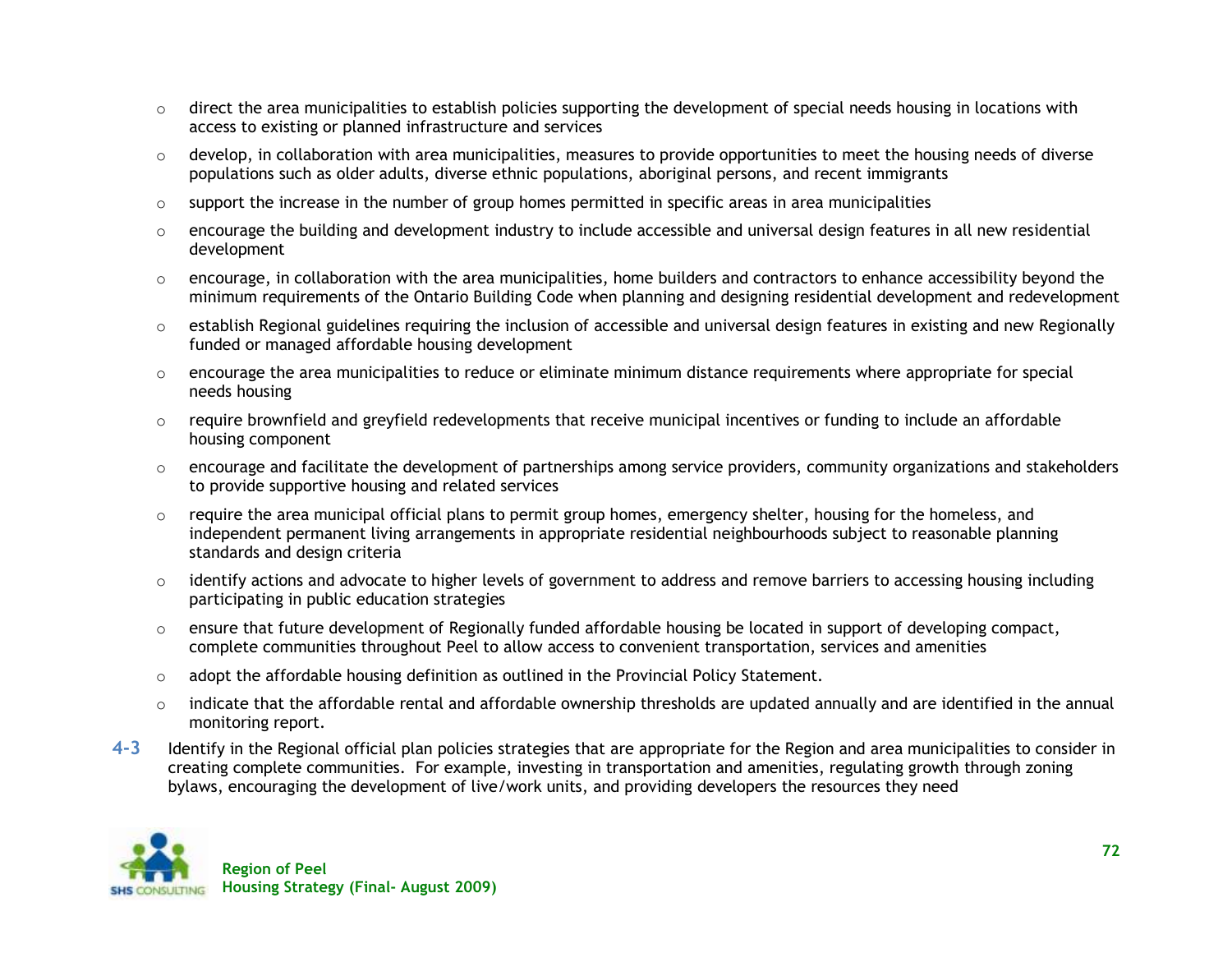- **4-4** Continue its work in support of transit supportive development and encourage the area municipalities to incorporate similar strategies
- **4-5** Consider, in collaboration with the area municipalities, developing a "made in Peel" definition of what a "complete community" means in Peel Region
- **4-6** Explore, in collaboration with area municipalities and developers, the potential for introduction of inclusionary zoning for affordable housing, including obtaining a legal opinion as to whether current legislation permits inclusionary zoning for affordable housing
- **4-7** Encourage the development of guidelines that may further develop live-work housing as part of new developments and intensification. These guidelines should further existing policies for mixed-use development, and examine more explicit guidelines for live-work uses of dwellings
- **4-8** Consider implementing a Safer Communities Program in communities across Peel Living"s housing portfolio which aims to respond to tenant concerns about safety and security

### **Education**

- **4-9** Work to raise awareness of the importance and build acceptance of sustainable, compact, complete communities
- **4-10** Consider, as part of the Region"s comprehensive education campaign, developing an education program, for the public, rental housing providers, and the development industry on the rationale for inclusionary zoning for affordable housing to dispel myths related to the burdens of incentive-based inclusionary zoning

### Advocacy

Through their land use policies the area municipalities play a key role in creating complete communities. The area municipalities should consider incorporating the range of suggested changes to its official plan to better meet the requirements of *Places to Grow* and the *Provincial Policy Statement*, as well as to help address the housing priorities identified in the Housing Strategy

**4-11** Strongly encourage the area municipalities to incorporate the range of suggested changes to their official plans and support the area municipalities' work in this regard, as appropriate

It is important that the Province supports municipalities in implementing provincial policy objectives related to complete communities. To encourage the creation of complete communities, the Province needs to amend the Planning Act to explicitly provide municipalities with the authority for inclusionary zoning for affordable housing

**4-12** As part of the Region"s comprehensive advocacy campaign, work in collaboration with the Association of Municipalities of Ontario and housing sector organizations to encourage the Province to amend the Planning Act to explicitly provide municipalities with the authority for inclusionary zoning for affordable housing

Peel Regional Police and Peel Living can assist in encouraging safe, complete communities by resuming certain components of the Crime Free Multi-Housing Program at select locations

**4-13** Encourage the Peel Regional Police and Peel Living to reinstate the Crime Free Multi-Housing Program at select locations

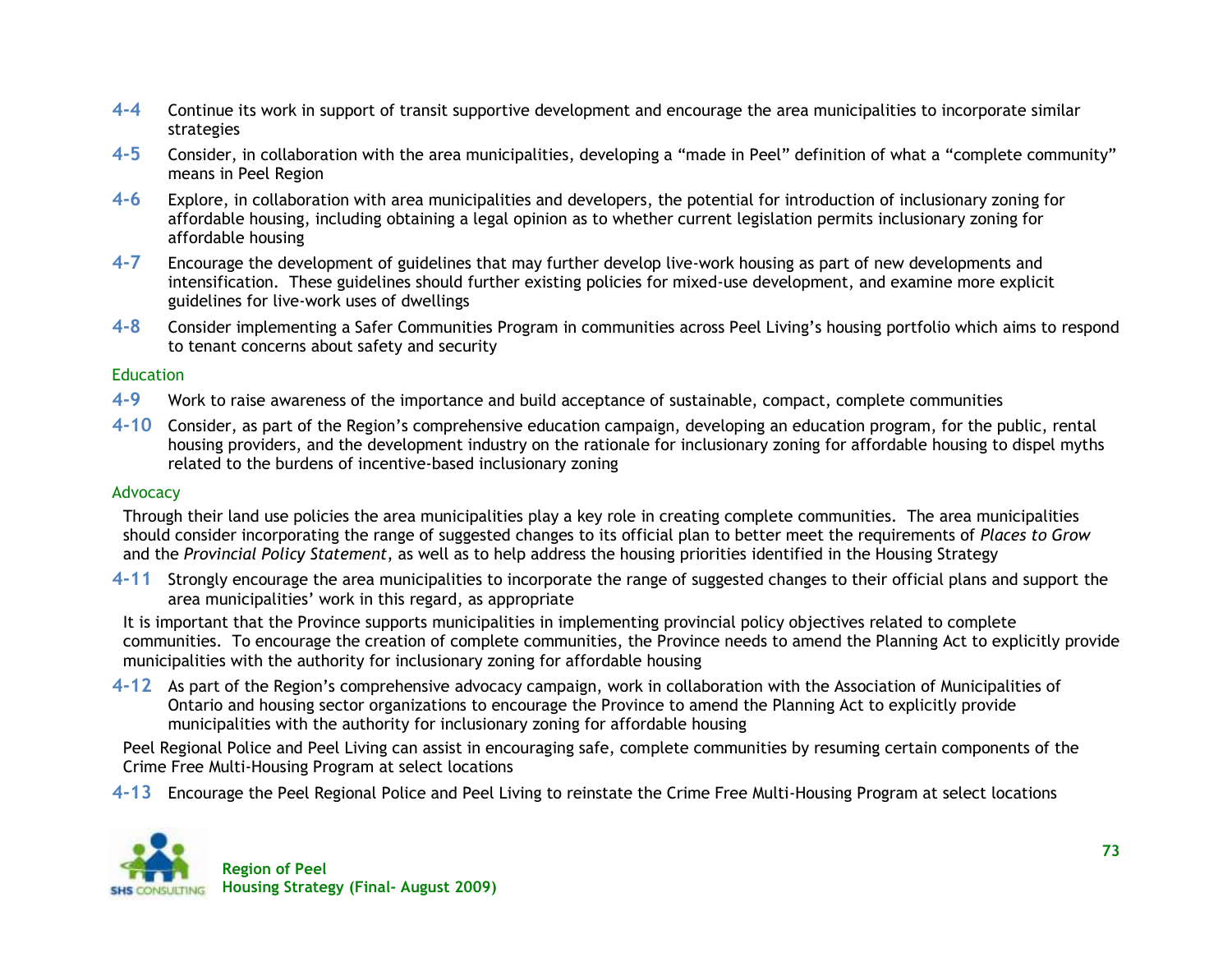### **Objective Two**

**To promote opportunities for intensification and facilitate residential intensification to meet population targets**

### **Short-term Actions (0 – 3 years)**

**Policy** 

- **4-14** Provide input into the potential legislative changes to the Brownfield Act to address a number of issues relating to liability, financing and regulatory processes that act as barriers to brownfield redevelopment in Ontario
- **4-15** Continue to explore the potential of redeveloping some of its existing social housing projects in an effort to intensify and rejuvenate some of these communities

#### Advocacy

Area municipalities play a key role in promoting residential intensification. Some of the ways they can do this include:

- $\circ$  Establish Community Improvement Plans in urban growth areas to encourage and support the development and redevelopment of lands, as well as promote the inclusion of affordable housing units, in these growth areas
- $\circ$  Develop more detailed implementation guidelines and protocols for the use of the density bonusing provisions, in light of the growing importance of intensification for the Region and its municipalities
- **4-16** Strongly encourage the area municipalities to adopt land use policies which promote residential intensification and support the area municipalities' work in this regard, as appropriate

Increased funding is needed from senior governments towards the remediation of brownfields in order to make brownfield development a more viable option for affordable housing to help meet intensification and sustainability requirements of *Places to Grow*

**4-17** As part of the Region"s comprehensive advocacy campaign, work in collaboration with the Association of Municipalities of Ontario, housing sector organizations, and the land development industry to encourage senior governments to provide increased funding towards the remediation of brownfields for affordable housing

### Collaboration/Partnerships

**4-18** Consider working in collaboration with the area municipalities and federal and provincial governments to identify opportunities for the redevelopment of brownfields, greyfields and bluefields for affordable housing development

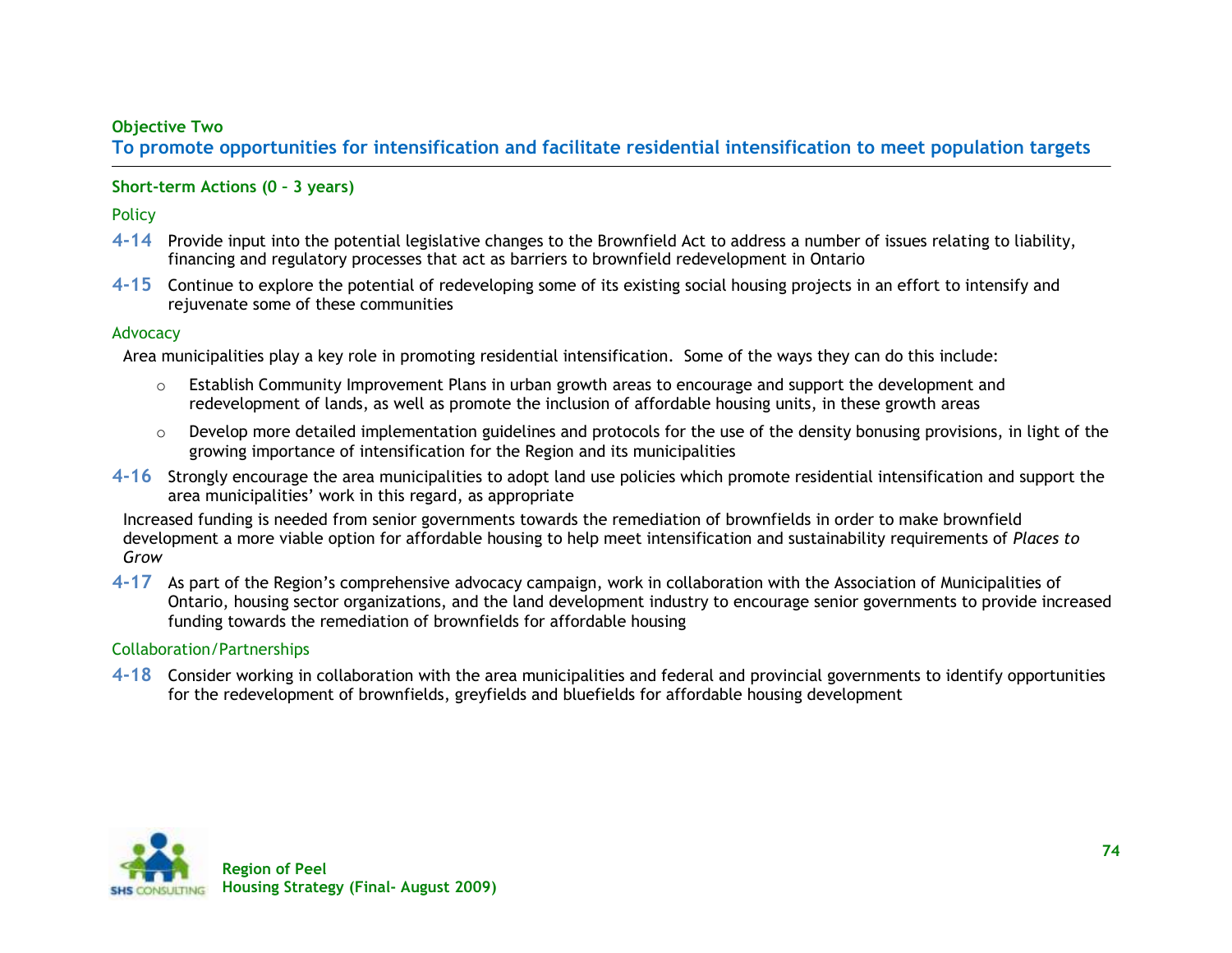# **Objective Three**

**To direct new housing where infrastructure and public service facilities will be available to support needs, encourage transit-supportive developments and promote efficient development and land use patterns**

## **Short-term Actions (0 – 3 years)**

#### Advocacy

Area municipalities play a leadership role in promoting efficient land use patterns. Area municipalities can encourage this by:

- $\circ$  The Cities of Brampton and Mississauga can put in place measures to facilitate growth in the urban growth centres, in particular, include policies in their official plans which require adherence to the minimum density target of 200 residents and jobs per hectare
- $\circ$  Include policies in their official plans as background which indicate the minimum density target for designated greenfield areas of 50 residents and jobs per hectare at the regional level
- **4-19** Strongly encourage area municipalities to adopt land use policies which promote efficient land use patterns and support the area municipalities" work in this regard, as appropriate

## **Objective Four**

**To encourage and support energy conservation and energy efficient housing**

### **Short-term Actions (0 – 3 years)**

**Policy** 

- **4-20** Report on CMHC EQuilibrium Housing demonstration projects, as they may provide further lessons in the implementation of energy-efficient building methods and materials, helping to support the Region"s sustainability goals
- **4-21** Establish minimum green building guidelines or encourage the use of a system similar to Green Globes or LEED in new residential development, in order to ensure that the sustainability concerns of future development be fully considered throughout the development process These guidelines should be balanced by policies which will help mitigate the effects of any added financial costs brought upon by such green and sustainable building guidelines

#### **Education**

**4-22** As part of the Region"s comprehensive education campaign, and in collaboration with area municipalities, inform residents and local businesses about the federal government's ecoENERGY programs and explore the possibility of accessing these funding programs for the Region"s projects in an effort to help achieve its energy efficiency and sustainability goals

### Financial

**4-23** Explore the potential of applying for GLOBE grants administered by SHSC to improve energy efficiency within Peel Living units

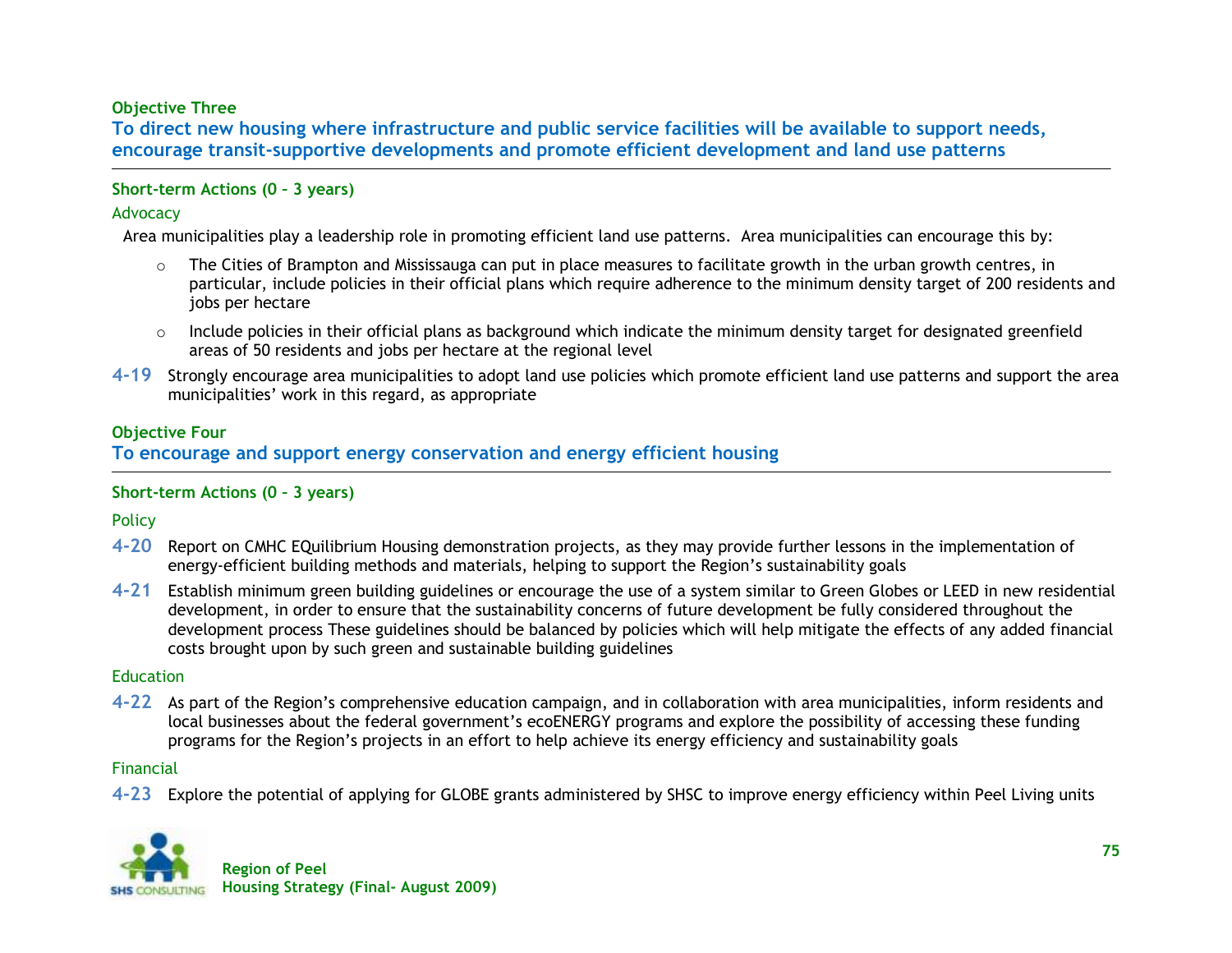## Advocacy

**4-24** Work with area municipalities to encourage senior levels of government to provide adequate financial support and assistance for energy efficient construction and retrofits

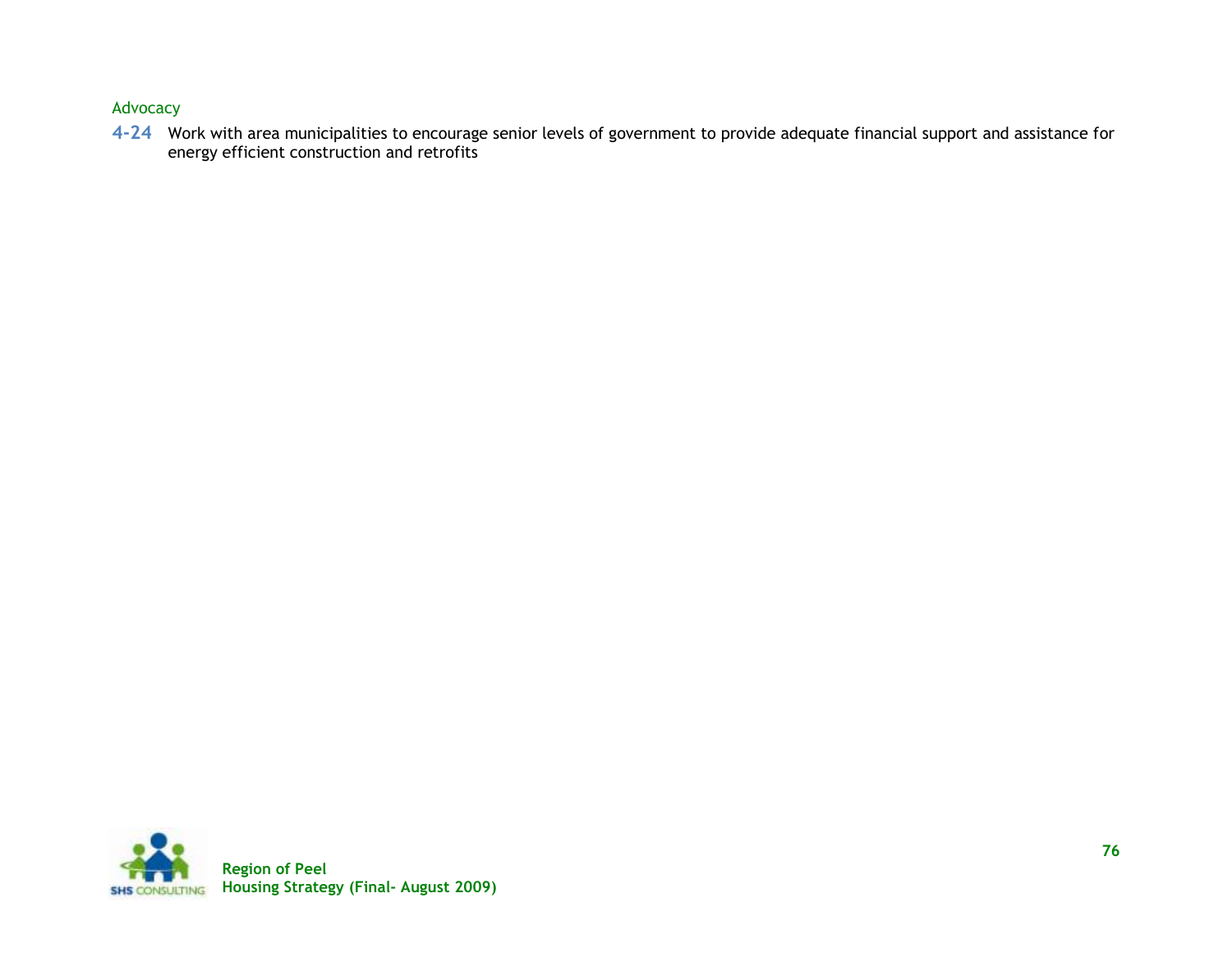# **5.0 Supporting the Goals**

#### **Implementation**

An implementation plan will be developed to provide direction on an approach to implementing the various actions. The implementation plan will include timeframes and priority levels and will identify the stakeholder responsible for the action as well as options for partnerships.

As part of the implementation, the Region should consider establishing an internal staff team (Office of Housing Information) who would be responsible for providing information to external partners, including those interested in developing affordable housing to which the team would provide information, guide the process, and build capacity. The team would also have responsibility for housing advocacy, public education, etc.

#### **Monitoring and Reporting**

There is a need to monitor activities undertaken in support of the Housing Strategy and regular reporting of the results. The Housing Strategy needs to be a dynamic document with feedback mechanisms through which initiatives are evaluated and revised and new priorities issues identified on an ongoing basis as the environment changes. An annual monitoring report should be prepared report on activities undertaken in support of the Regional Housing Strategy to evaluate, revise and set new priorities on an ongoing basis as the housing needs of Peel residents change.

The report should incorporate readily available measurement tools and techniques that can be updated on a regular basis to provide a full picture of progress being made between goals and objectives. Data would come from both external published sources (such as CMHC and Statistics Canada) and internal sources available from the Region and local municipalities, as well as other local sources such as housing providers and service agencies.

An initial report should be prepared establishing a baseline for financial contributions, targets, service levels, advocacy activities, etc. for the purposes of gauging activities related to the Housing Strategy.

A full framework for a monitoring plan for the Housing Strategy will be developed once the Strategy is finalized.

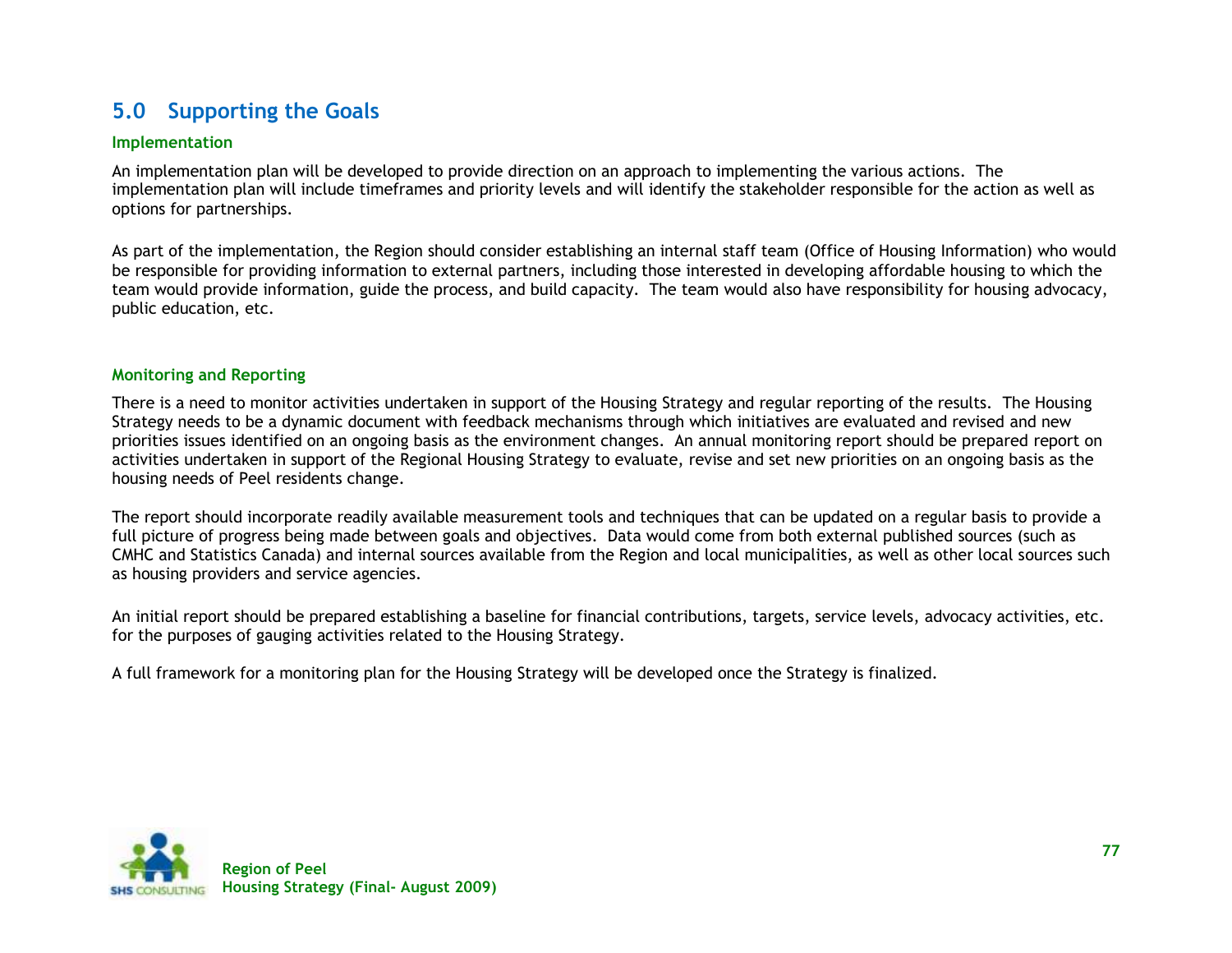# **Appendix 1: Glossary of Terms and Acronyms**

## **Abbeyfield Housing**

Abbeyfield houses are small-scale accommodations for senior citizens who live like a large "family" under one roof, each with their own bed-sitting room but who share facilities such as a communal living room and dining room. Typically a Cook/Coordinator prepares daily meals for the ten or so residents who otherwise live independently.

## **Accessibility for Ontarians with Disabilities Act, 2005 (AODA)**

This regulation establishes accessibility standards for customer service and it applies to every designated public sector organization and to every other person or organization that provides goods or services to members of the public or other third parties and that has at least one employee in Ontario (Ministry of Community and Social Services, 2008).

### **Accessory Apartment / Secondary Suite / Basement Apartment**

A self-contained apartment consisting of a room or rooms in a single or semi-detached house and can be located in any part of the house, not necessarily in the basement. They are also called "granny flats" or "nanny suites" (City of Brampton).

### **Affordable Housing**

In the case of ownership housing, the least expensive of:

Housing for which the purchase price results in annual accommodation costs which do not exceed 30 percent of gross annual household income for low and moderate income households; or

Housing for which the purchase price is at least 10 percent below the average purchase price of a resale unit in the regional market area;

In the case of rental housing, the least expensive of:

- a) A unit for which the rent does not exceed 30 percent of gross annual household income for low and moderate income households; or
- b) A unit for which the rent is at or below the average market rent of a unit in the regional market area (Ministry of Public Infrastructure Renewal, *Places to Grow*, 2006).

### **Affordable Housing Program (AHP)**

Is the term that the federal government is using for its 2005 affordable housing program. In Ontario, it is called Canada-Ontario Affordable Housing Program (Ontario Ministry of Municipal Affairs and Housing, 2008).

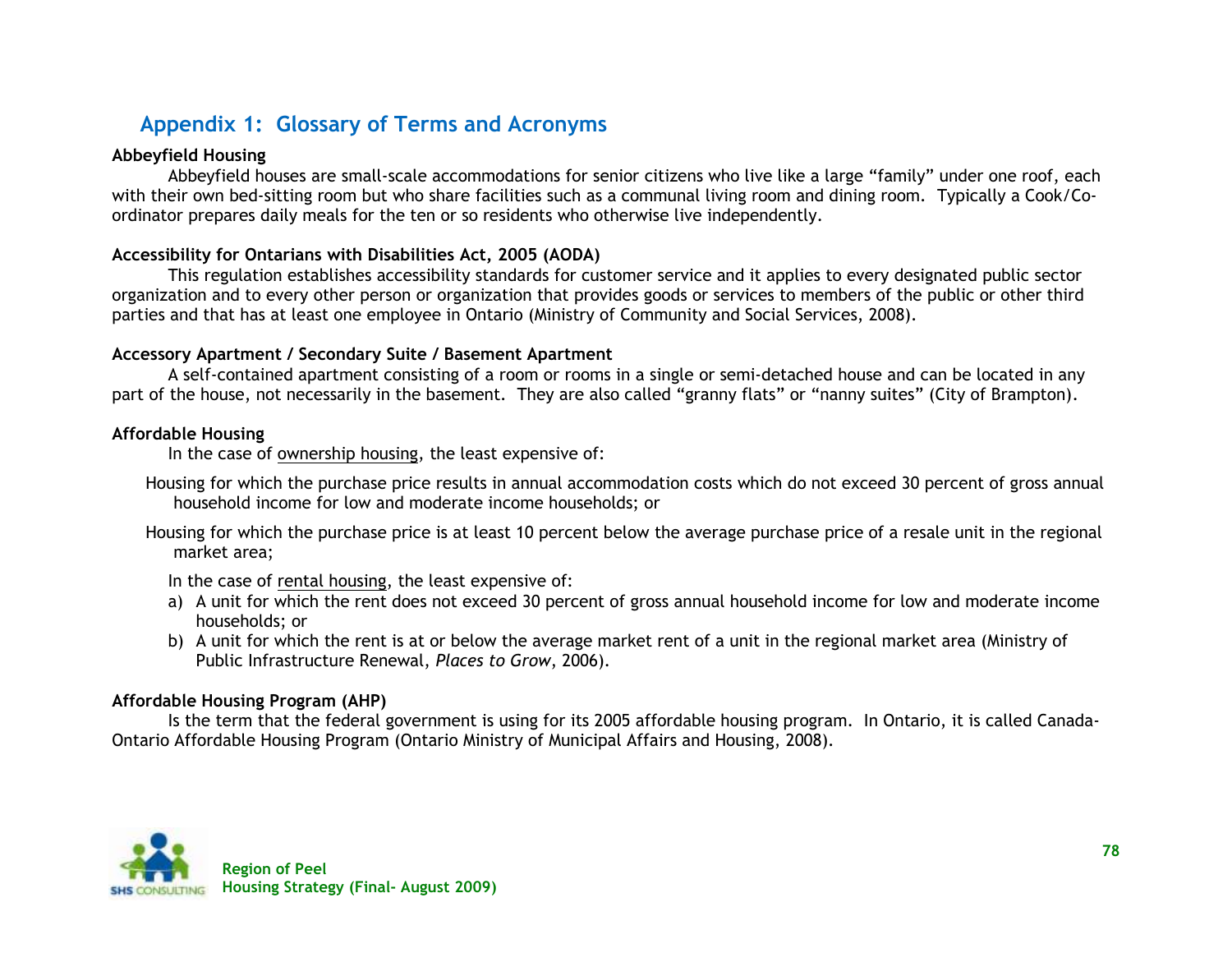## **As-of-Right**

Means an allowable land use within an existing municipal zoning by-law (Halton Region, 2006).

## **Assisted Housing**

Is housing that is available to low and moderate-income households for rent where part of the housing cost is subsidized through a government program. This is also referred to as "Social Housing" (Halton Region, 2006 or City of Toronto, 2003).

## **Boarding House**

Is a structure where:

- The building height does not exceed three storeys and the building area does not exceed 6500 sq. ft.;
- Accommodation is provided for more than three persons in return for remuneration or provision of services, or both;
- Accommodation is provided with meals;
- Operator does not offer bathroom or kitchen facilities for the exclusive use of individual occupants; and

Residents may or may not require care or treatment because of age, mental or physical limitations (Region of Peel, 2006).

## **Bluefield**

Refers to older, unused institutional lands or buildings.

# **Brownfield Sites**

Undeveloped or previously developed properties that may be contaminated. They are usually, but not exclusively, former industrial or commercial properties that may be underutilized, derelict, or vacant (Ministry of Public Infrastructure Renewal, Places to Grow, 2006).

# **Built-Up Area**

Refers to all land within the built boundary, which are the limits of the developed urban area as defined by the Minister of Public Infrastructure Renewal in accordance with Policy 2.2.3.5 (Ministry of Public Infrastructure Renewal, *Places to Grow*, 2006).

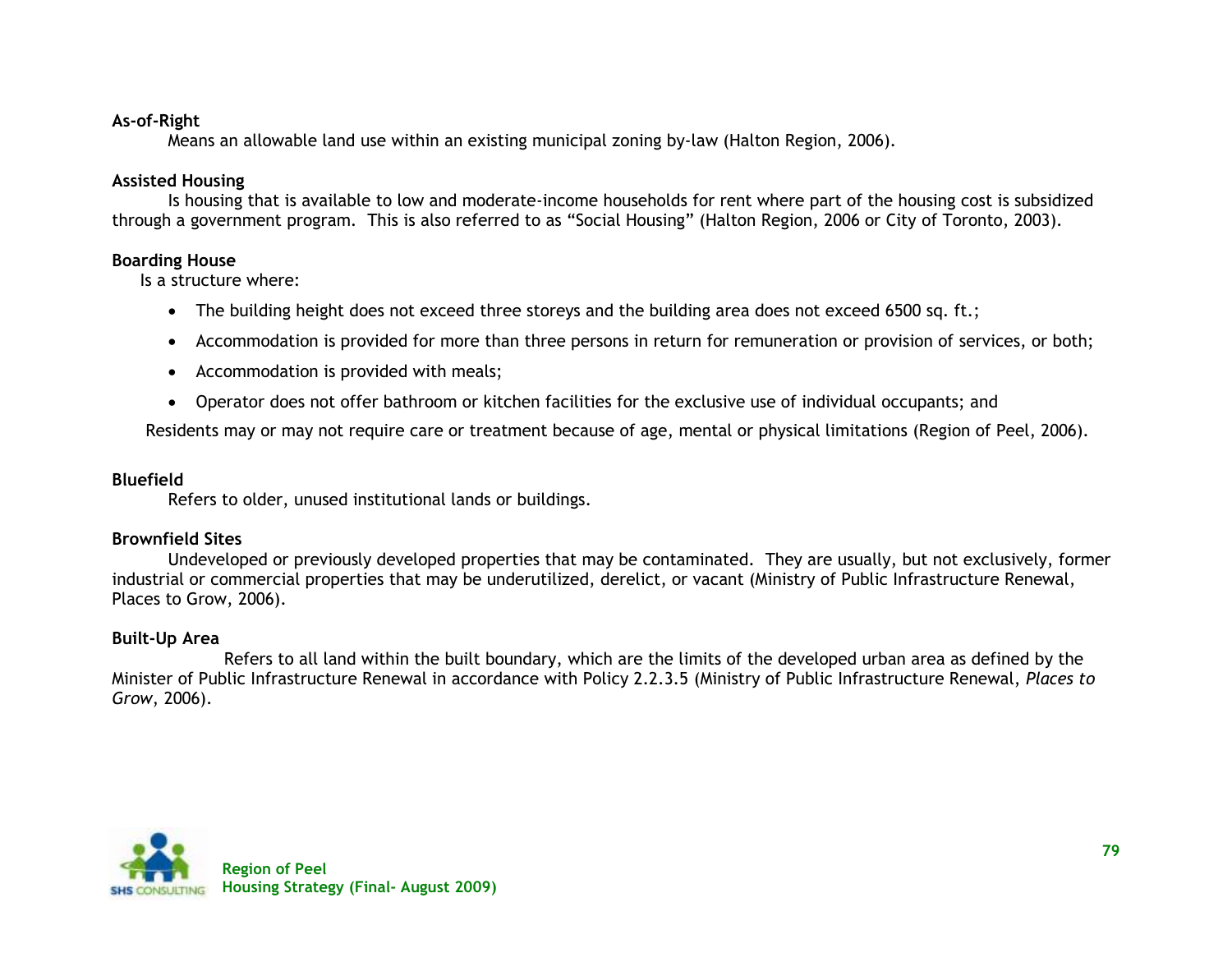# **Canada Mortgage and Housing Corporation (CMHC)**

Is the agency responsible for carrying out the current responsibilities of the federal government with regard to affordable housing (ONPHA, 2007).

# **Caregiver**

A person who is responsible for attending to the needs of an older adult and who also helps in identifying or preventing or treating an illness or disability (Peel Region, 2006).

# **Care Home**

A residential complex that is occupied or intended to be occupied by persons for the purpose of receiving care services, whether or not receiving the services is the primary purpose of the occupancy. Care services means health care services, rehabilitative or therapeutic services or services that provide assistance with the activities of daily living. These are often referred to as Retirement or Rest Homes. The tenant enters into a lease that sets out the rent and the care services and meals being provided and the charges for them (Halton Region, 2006).

# **Cohousing**

Cohousing is a concept that came to North America in 1988 from Denmark where it emerged over 25 years ago. It describes neighbourhoods that combine the autonomy of private dwellings with the advantages of shared resources and community living (Canadian Cohousing Network, BC).

# **Community Care Access Centres (CCACs)**

Are provincially-funded organizations providing information about the care options available in designated geographic areas. CCACs serve as a local point of contact and service coordination. They also determine eligibility for government-funded home and community support services and admission to a long-term care home (Ministry of Health and Long-Term Care, 2002).

# **Compact Complete Community**

This refers to a well designed and properly scaled community which meets the daily, and lifetime needs of all people through an appropriate mix of employment, services, a full range of housing including affordable housing, community and cultural infrastructure, schools, recreation opportunities, open space, and access to public transportation as well as other options for safe, non-motorized travel (SHS Consulting, 2008 based on the definition of "Complete Communities" in *Places to Grow*).

# **Cooperative Housing (Co-op)**

This is a different form of social housing in that it is not rental housing. The households who live in the project are all members of the cooperative corporation that owns the building. They elect amongst themselves a board of directors who are

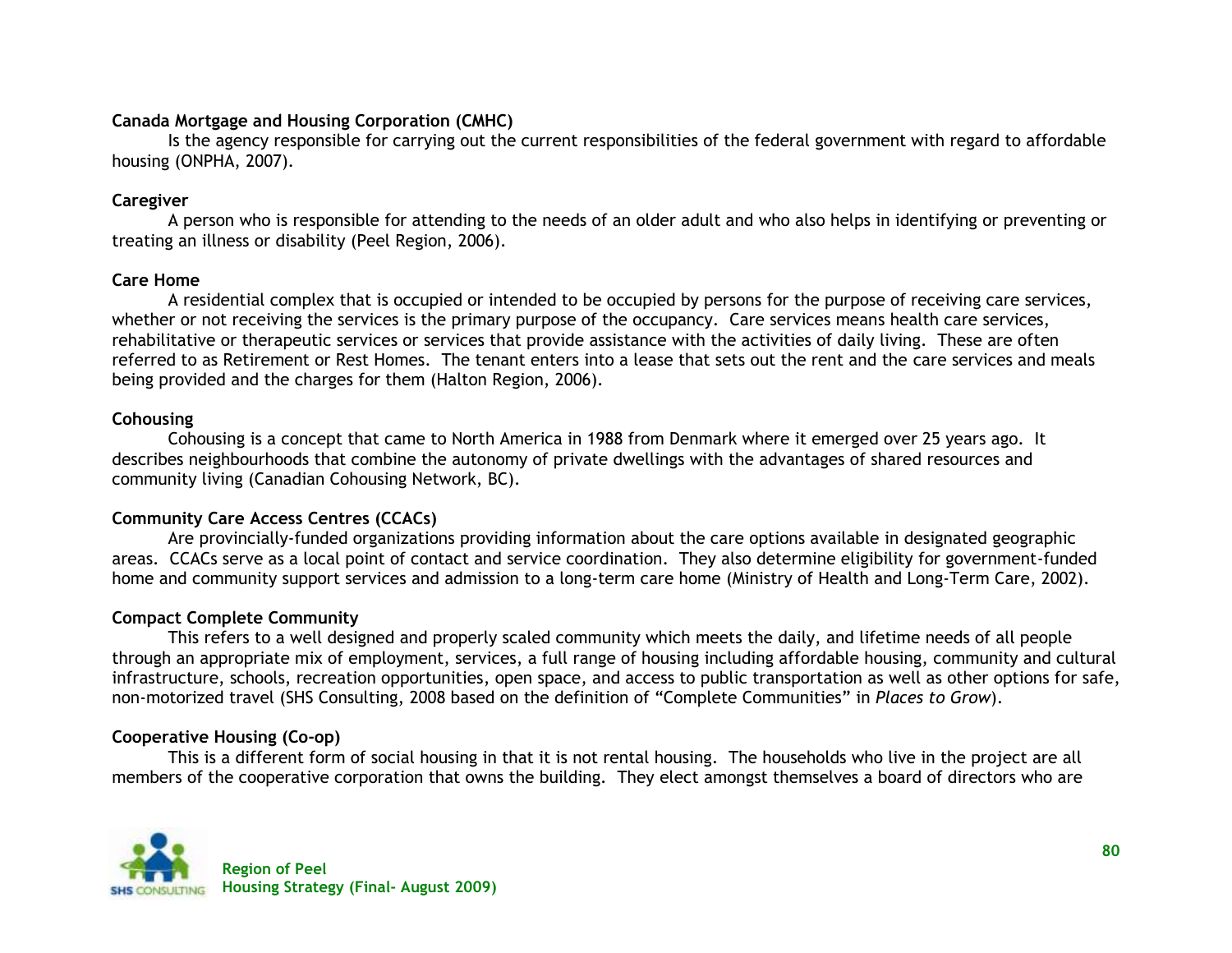responsible for overseeing the management of the building. They are subject to rules in the Co-operative Corporations Act and are not considered to be landlords so are not subject to the Tenant Protection Act (ONPHA, 2007).

# **Density Bonus**

A voluntary scheme in zoning by-laws that enables developers to build additional units in return for public amenities such as affordable housing, underground parking, parkland, and daycare facilities (West Coast Environmental Law).

# **Development Charges (DC)**

Fees charged to developers of new residential and non-residential facilities. The fees are used to offset the municipal costs of providing services to these new facilities in accordance with the Development Charges Act (Ministry of Municipal Affairs and Housing, 2007).

## **Disability**

The Accessibility for Ontarians with Disabilities Act defines this as any degree of physical disability, infirmity, malformation or disfigurement that is caused by bodily injury, birth defect or illness and, without limiting the generality of the foregoing, includes diabetes mellitus, epilepsy, a brain injury, any degree of paralysis, amputation, lack of physical co-ordination, blindness or visual impediment, deafness or speech impediment, or physical reliance on a guide dog or other animal or on a wheelchair or other remedial applicants or device. It is a condition of mental impairment or a developmental disability. A learning disability, or a dysfunction in one or more of the processes involved in understanding or using symbols or spoken language. It is a mental disorder or an injury or disability for which benefits were claimed or received under the insurance plan established under the *Workplace Safety and Insurance Act, 1997;* May also be referred to as a "handicap" (*Accessibility for Ontarians with Disabilities Act 2005*).

### **Diverse Populations**

Diverse populations: distinct groups within our population that require different levels of services and needs which may include and are not limited to older adults, children, youth, diverse ethnic populations, Aboriginal persons, and recent immigrants.

### **Domiciliary Hostels**

Are permanent residences that are safe and supportive for people with special needs. The hostel operators enter into agreements with the municipality and are paid to provide residents (e.g., people with special needs, including individuals with developmental disabilities, people with mental illnesses, elderly individuals with developmental disabilities, and people with addiction problems) with permanent accommodation and support for daily living (Peel Region, 2006). These residences are clientfocused and tenants are supported in a manner that meets individual needs.

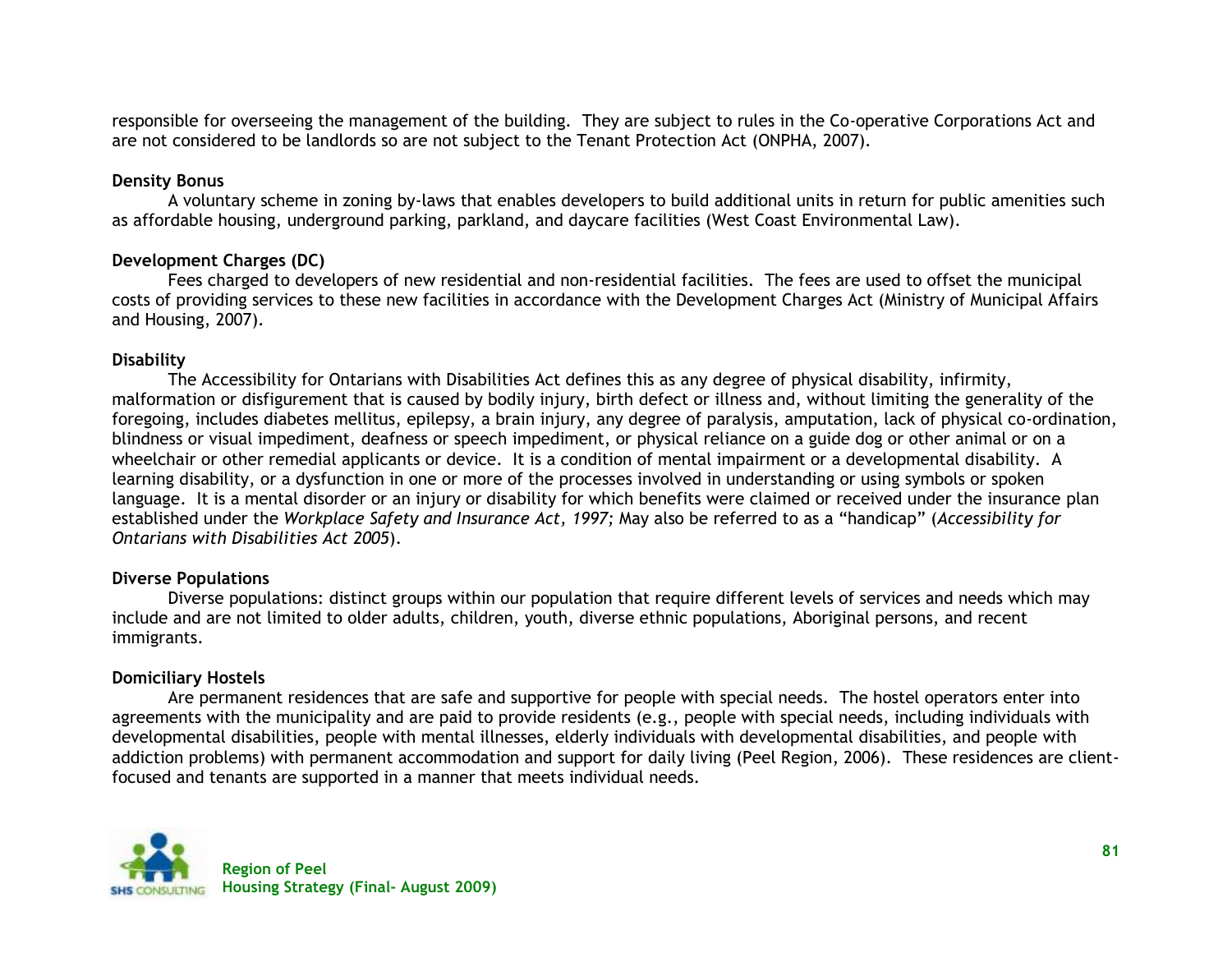## **Emergency Shelter**

Is a short-term living situation in an emergency housing facility or motel for individuals and families who have no shelter.

# **Greyfield**

Previously developed properties that are not contaminated. They are usually, but not exclusively, former commercial properties that may be undervalued, derelict or vacant (Ministry of Public Infrastructure Renewal, *Places to Grow*, 2006).

# **Group Homes (***from Toronto***)**

Supervised living accommodation -

- a) licensed or funded under Province of Ontario or Government of Canada legislation,
- b) for persons requiring a group living arrangement by reason of their emotional, mental, social or physical condition or legal status, and
- c) is for limited number of persons, exclusive of staff, living together as a single housekeeping unit.

# **Home in Peel Affordable Ownership Program**

This program is designed to provide low-to-moderate income residents who are currently renting a unit the opportunity to qualify for down-payment loan assistance to buy a home in Peel Region. This program will assist eligible applicants who have a total annual income of \$75,800 or less to purchase a resale home in the Region of Peel that does not exceed a purchase price of \$247,000 (Peel Region).

# **Homelessness**

Homelessness is being absolutely without shelter; being forced to share accommodation under conditions offering no security of tenure or which are adverse to physical and emotional well being; or, being at substantial risk of being on the street in the immediate future (Peel Region).

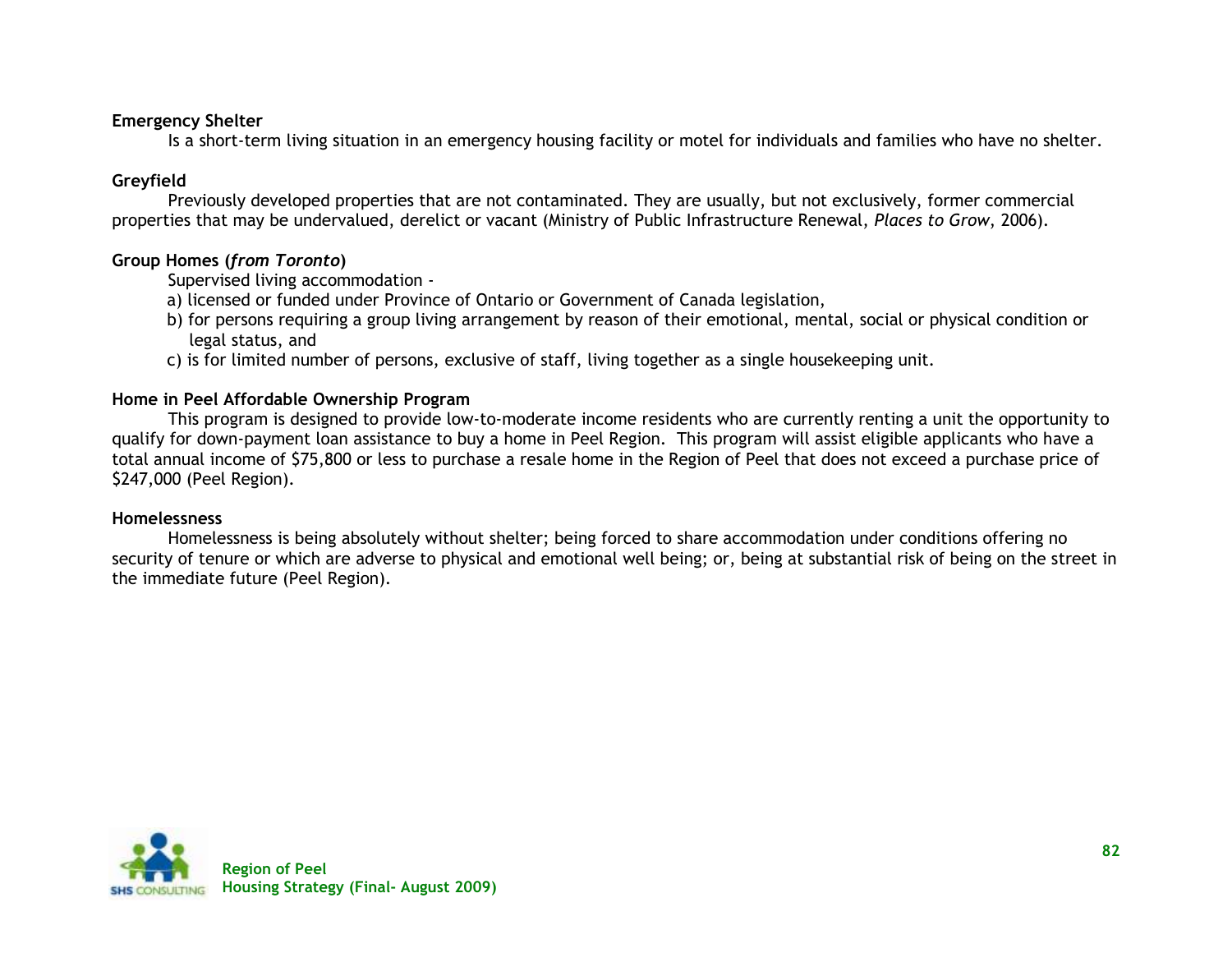# **Homelessness Partnering Strategy (HPS)**

This replaces the National Homelessness Initiative, which expired on March 31, 2007. It provides funding over two years to prevent and reduce homelessness by helping to establish the structures and supports needed to move homeless and at-risk individuals towards self-sufficiency and full participation in Canadian society. Under the HPS, the federal government will offer the provinces and territories the opportunity to enter into bilateral partnerships, improve collaboration and develop linkages between the federal homelessness programs and provincial/territorial social services to help communities make strategic investments that will best serve their homeless populations (Human Resources and Social Development Canada).

# **Human Resource and Social Development Canada (HRSDC)**

The federal agency that administers the Homelessness Partnering Strategy (HPS) (Human Resources and Social Development Canada).

# **Immigrant Population**

Refers to people who are, or have been, landed immigrants in Canada. A landed immigrant is a person who has been granted the right to live in Canada permanently by immigration authorities. Some immigrants have resided in Canada for a number of years, while others have arrived recently. Most immigrants are born outside Canada, but a small number were born in Canada (Statistics Canada, 1999).

## **Inclusionary Zoning**

The establishment of zoning regulations that require the provision of affordable housing as part of the rezoning for a development (Smart Growth BC).

# **Intensification**

The development of a property, site, or area at a higher density than currently exists through: (1) redevelopment, including the reuse of brownfield sites; (2) the development of vacant and/or underutilized lots within previously developed areas; (3) infill development; or, (4) the expansion or conversion of existing buildings. *(*Ministry of Public Infrastructure Renewal, *Places to Grow*, 2006).

# **Key Stakeholders**

A key stakeholder refers to an individual or group that is or might be affected by the outcome of an individual or organization"s actions, e.g., a decision related to the use of a particular resource. People"s involvement in the use of this resource could be related to the economy, use, mandate, proximity, and/or values/philosophy (Peel Region, *Retirement Homes Key Terms Definitions,* 2006).

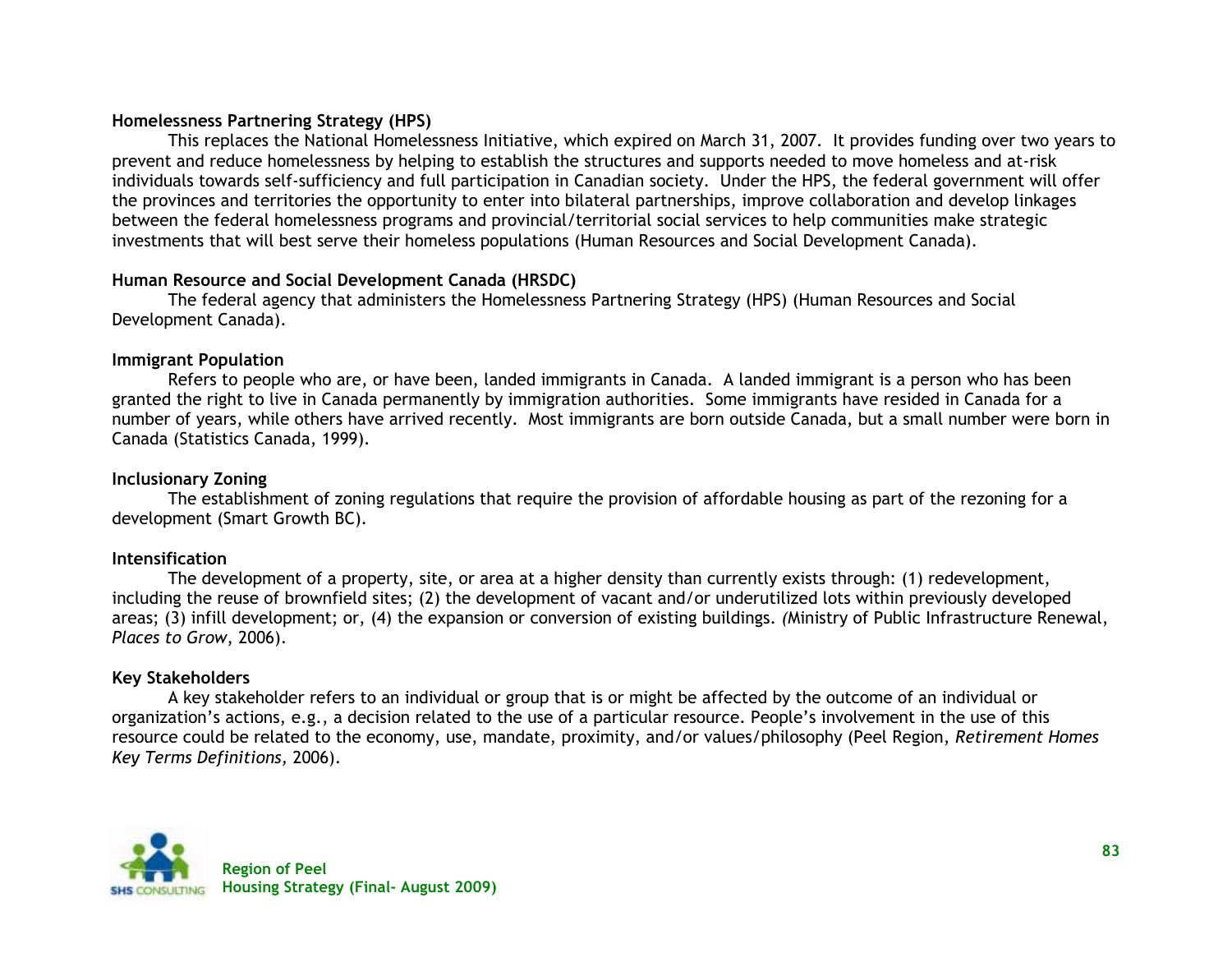# **Local Health Integration Network (LHIN)**

LHINs are not-for-profit corporations that work with local health providers and community members to determine the health service priorities of their regions. LHINs do not provide services directly but are responsible for integrating services in each of their specific geographic areas (Ministry of Health and Long-Term Care, 2002).

## **Lodging or Rooming Home**

This refers to structures where:

- building height does not exceed three storeys and the building area does not exceed 6500 ft<sup>2</sup>;
- accommodation is provided for more than three persons in return for remuneration or the provision of services, or both;
- accommodation is provided without meals; and
- operator does not offer bathroom or kitchen facilities for the exclusive use of individual occupants (Peel Region, 2006).

# **Long-Term Care (LTC) Facilities**

Are facilities designed for people who require the availability of 24-hour nursing care and supervision within a secure setting. In general, long-term care homes offer higher levels of personal care and support than those typically offered by either retirement homes or supportive housing (Ministry of Health and Long-Term Care, 2002).

### **Low and Moderate Income (***from PPS***)**

In the case of ownership housing, households with incomes in the lowest 60 per cent of the income distribution for the regional market area; or in the case of rental housing, households with incomes in the lowest 60 per cent of the income distribution for renter households for the regional market area.

# **Market Housing**

This is non-subsidized housing that is rented or owned (Peel Region).

# **Ministry of Community and Social Services (MCSS)**

Is the provincial ministry responsible for numerous social service programs. In the housing field, it is directly involved in the funding and administration of special needs social housing projects that are occupied 100 percent by special needs clients (Ministry of Community and Social Services, 2005).

# **Ministry of Health and Long Term Care (MOH-LTC)**

The department of the Ontario government that is responsible for administering the health care system and providing health care services to the public through such programs as health insurance (OHIP), drug benefits, assistive devices, care for the

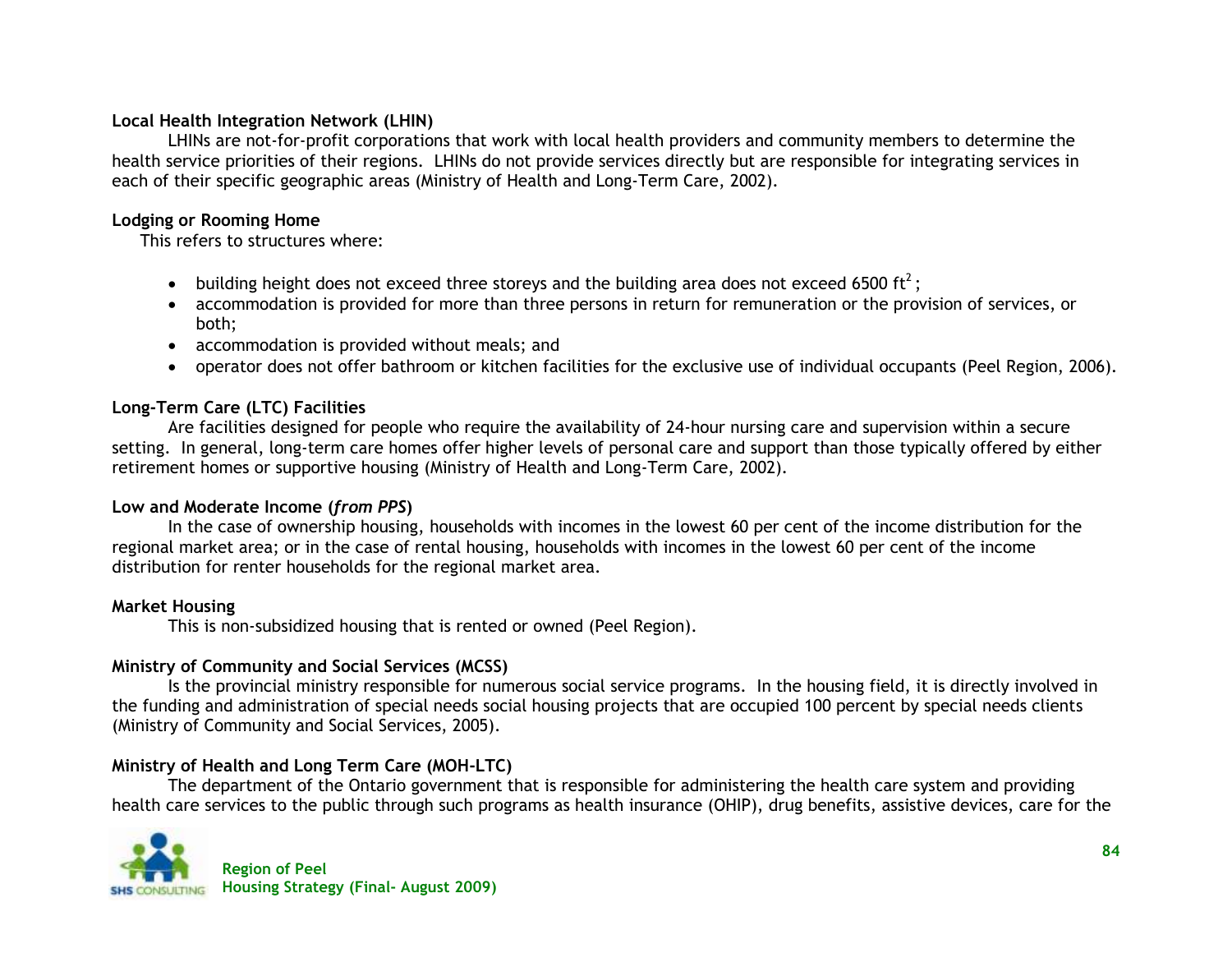mentally ill, long-term care, home and community support services, public health, health promotion and disease prevention. It also funds and regulates hospitals and long-term care homes, public health laboratories, coordinates emergency health services and operates psychiatric hospitals (Ministry of Health and Long-Term Care, 2002).

# **Ministry of Municipal Affairs and Housing (MMAH)**

In terms of social housing, this ministry has responsibility for the Social Housing Reform Act. The Ministry also sets out and administers other municipality-related legislation (Ministry of Municipal Affairs and Housing, 2008).

### **Modified Unit**

Social Housing Reform Act (2000) defines modified unit as a unit that has been modified so as to be accessible to an individual with a physical disability or so as to allow an individual with a physical disability to live independently (Social Housing Reform Act, 2000).

## **Non-Profit Housing**

This is housing that is owned and administered by not-for-profit housing corporations, incorporated under the Ontario Corporation"s Act. Non-profit housing is run by community groups such as service clubs, ethnic organizations, faith groups, unions, and advocates for people with disabilities. Operating on a not-for-profit basis, it is funded through tenants" rents with subsidies from various government programs. In the Region of Peel, there are 32 private non-profit housing providers, accounting for over 3,500 units (Peel Region).

# **Ontario Disability Support Program (ODSP)**

Is a provincial income assistance program for people who are deemed to be unable to return to the workforce due to medical reasons (Ministry of Community and Social Services, 2005).

### **Ontario Works (OW)**

Is the municipally administered financial assistance program that assists families and individuals who are in temporary financial need and who have no other source of income (Ministry of Community and Social Services, 2005).

# **Performance Based Planning**

A type of flexible zoning which determines land use locations and characteristics through the application of a system of performance criteria, regulating land based on the actual impacts measured against predetermined standards or performance criteria as opposed to regulating on proposed use.

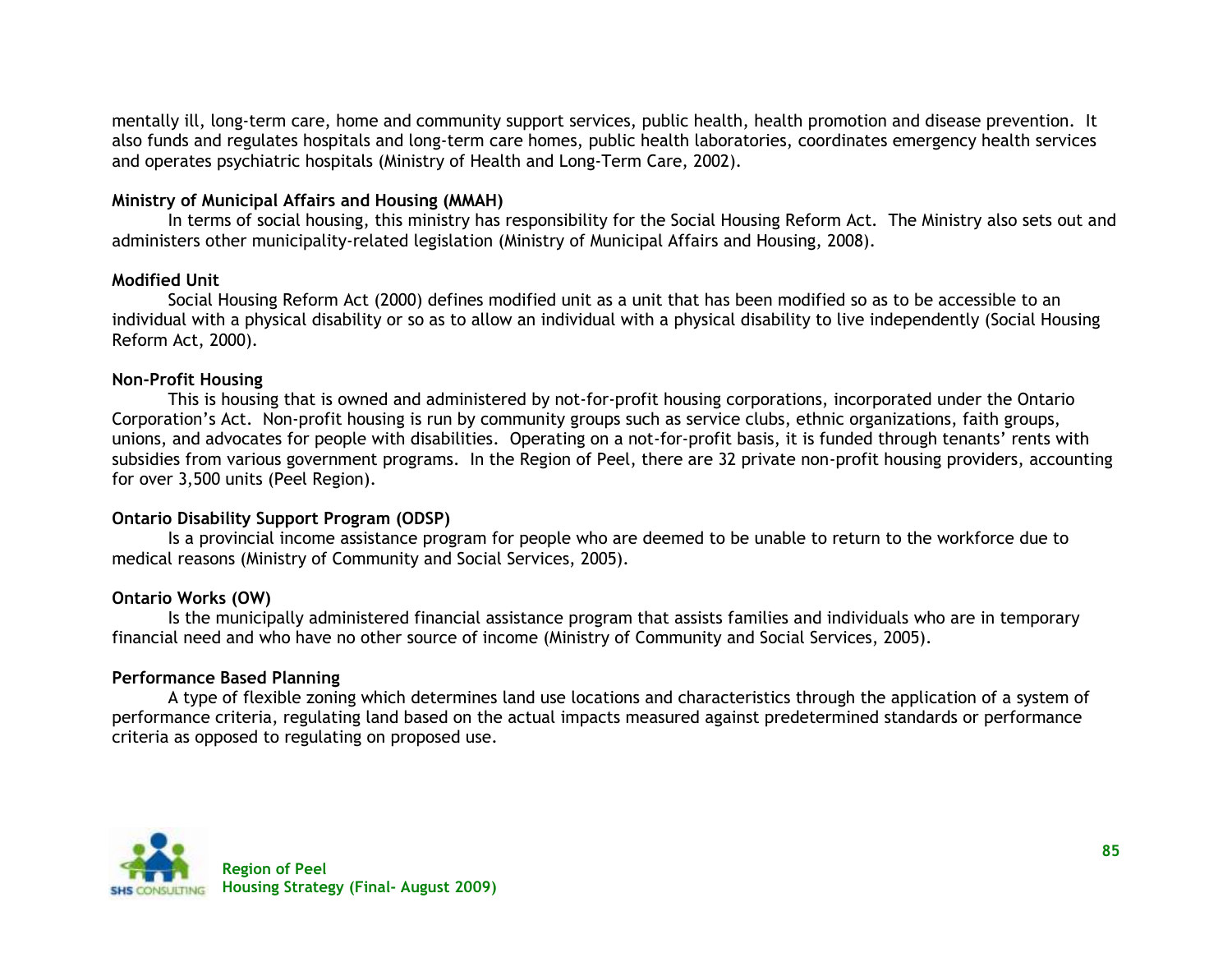## **Peel Access to Housing (PATH)**

Peel Access to Housing (PATH) is the "one-window" point of access for people who want to apply for subsidized housing in the Region of Peel. It is managed by the Region and maintains a centralized waiting list for the various social housing providers in Peel, and provides customer services to applicants on the waiting list (Peel Region).

## **Peel Living**

Is the Region of Peel"s non-profit housing company. It is also know as Peel Housing Corporation. It operates as an independent corporation of the Region of Peel and is administered by the Region"s Housing and Property department (Peel Region).

## **Peel Region Official Plan Review Program (PROPR)**

This work program outlines the approach the Region will take in reviewing its Official Plan. It was developed with input from area municipalities to ensure the work involved on the Region and area municipality official plans is complementary. The Official Plan Review is being undertaken to meet the requirements of the Planning Act for a municipality to revise its Official plan every five years to ensure that it conforms to provincial plans, including the Places to Grow Act, the Greenbelt Plan, and the Provincial Policy Statement (Peel Region).

## **Places to Grow**

Places to Grow is the Ontario government's initiative to manage growth and development in Ontario in a way that supports economic prosperity, protects the environment and helps communities achieve a high quality of life (Ministry of Energy and Infrastructure, 2007).

# **Provincial Growth Plan**

Released on November 24, 2005, the Provincial Growth Plan entitled "Places to Grow- Better Choices, Brighter Future" was issued by the Minister of Public Infrastructure and Renewal under the authority of the Places to Grow Act (2005). The proposed Plan provides a framework for implementing the Province"s vision for managing growth in the Greater Golden Horseshoe area in 2031. It expresses the Province's interests and directions on issues ranging from the distribution of population, household and employment forecasts to where and how to grow; and from the infrastructure needed to support growth to the protection of heritage and natural resources. The proposed Provincial Growth Plan received final approval on June 13, 2005.

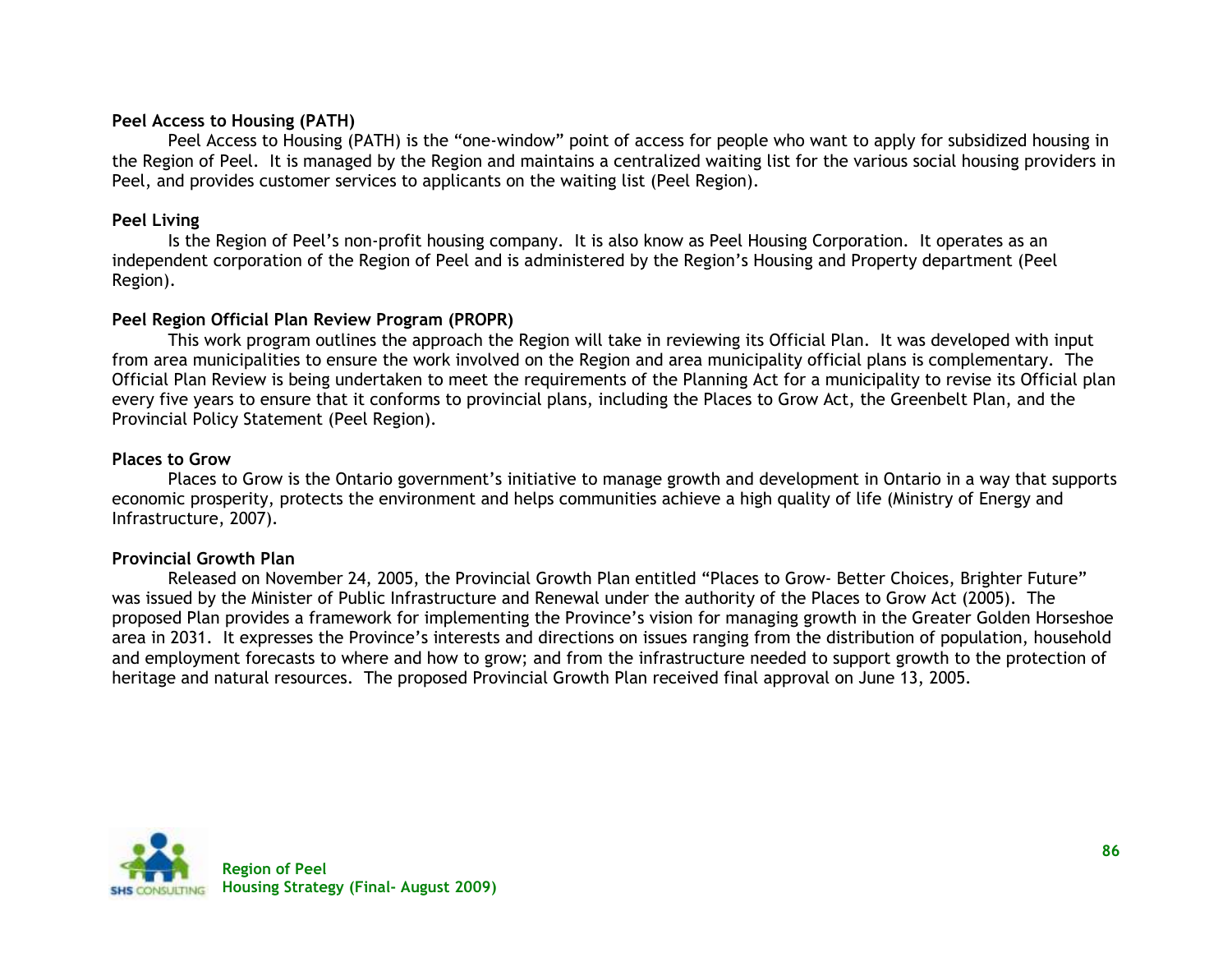# **Provincial Policy Statement (PPS)**

Provincial Policy Statement is a statement of the Provincial government's intention or desires regarding certain matters in the development of housing (Ministry of Municipal Affairs and Housing).

# **Public Housing**

In Ontario, this housing was funded through agreements between the federal and provincial governments. Housing developed in the 1950"s to mid 1960"s was cost shared on a 75/25 basis. Housing developed after the mid-1960"s was cost shared on a 50/50 basis between the federal and provincial government. (Until the late 1970"s, municipalities contributed 7 per cent of the provincial costs.) Public housing is 100 per cent rent-geared-to-income housing (Halton Region, 2006).

## **Recent Immigrants**

Immigrants who came to Canada up to ten years prior to a given census year. For the 2006 Census, recent immigrants are landed immigrants who arrived in Canada between January 1, 1996 and Census Day, May 16, 2006. Similarly, recent immigrants in the 2001 Census were newcomers at the time of the 1991 Census, i.e. they came to Canada between January 1, 1996 and Census Day, May 15, 2001 (Statistics Canada).

## **Rent Supplement Program**

A form of social housing whereby units in buildings owned by both private sector landlords and non-profit/co-operative social housing providers are subsidized for residents who cannot afford market level rents. Rent supplements involve a contract between these private landlords or non-profit/co-operative social housing providers and the Region of Peel. Residents pay a rentgeared-to-income (RGI) portion of the rent directly to the landlord and the rent supplement program bridges the gap between the actual market rent for the unit and the resident's RGI rent. Rent supplement residents are selected from the centralized waiting list run by Peel Access to Housing (PATH) and they are seamlessly integrated into existing neighbourhoods and communities in Peel (Peel Region).

# **Rent-Geared-to-Income (RGI)**

The subsidy paid to a social housing provider which equals the difference between the actual rent paid by a low-income tenant (paying approximately 30 percent of their income) and the government-approved market rent of a unit (ONPHA, 2007).

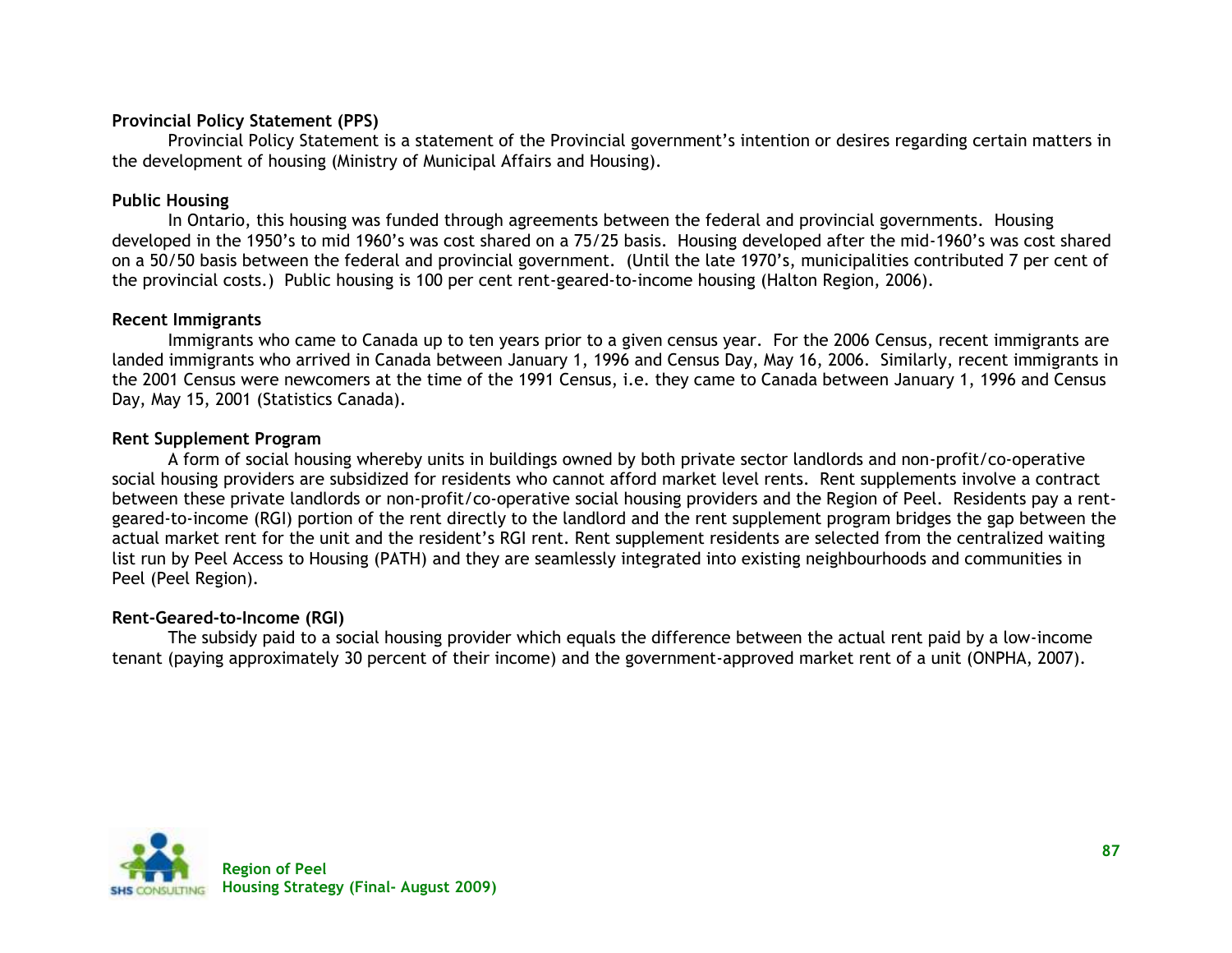#### **Residential Intensification**

An increase in the number of dwelling units per hectare.

## **Residential Rehabilitation Assistance Program (RRAP)**

Is a federally funded and administered program that provides funding to upgrade housing. The program has components for homeowners, landlords and people who need physical modifications to their home. This program is delivered by Canada Mortgage and Housing Corporation (Service Canada, 2007).

## **Residential Tenancies Act (RTA)**

As of January, 31, 2007 this act replaced the Tenant Protection Act of 1998 which governs the relationship between landlord and tenant in Ontario (ONPHA, 2007).

### **Retirement Home**

A retirement home, as opposed to a long-term care facility, is a residential home facility that allows retired residents who are 55 years of age or older to live independently with varying levels of support – for hire or gain – for daily activity, i.e., where common facilities are provided for food preparation and consumption and where housekeeping activities and on-site medical services are provided when residents become vulnerable; such a facility may also provide retail and recreational uses for residents (Peel Region, 2006).

### **Safer Communities Program**

A community safety program which aims to respond to tenant concerns about safety and security. Key elements can include in-house security services, call centres that receive and coordinate maintenance requests and can dispatch staff in response to security and maintenance-related calls, community development staff that work with tenant associations to foster the active participation of tenants in creating healthy communities and help develop partnerships with community agencies, and safety planning which can help identify and resolve problems that may cause safety concerns in buildings. The Region of Peel"s Crime Free Multi-Housing Program is a community safety program.

### **Service Manager**

A municipal government responsible for carrying out the funding and administrative responsibilities of the Social Housing Reform Act. A Service Manager could be a regional government, a county or a separated city, depending on the local circumstances (ONPHA, 2007).

# **Shelter**

Shelter is short-term accommodation for persons who have no other suitable accommodation.

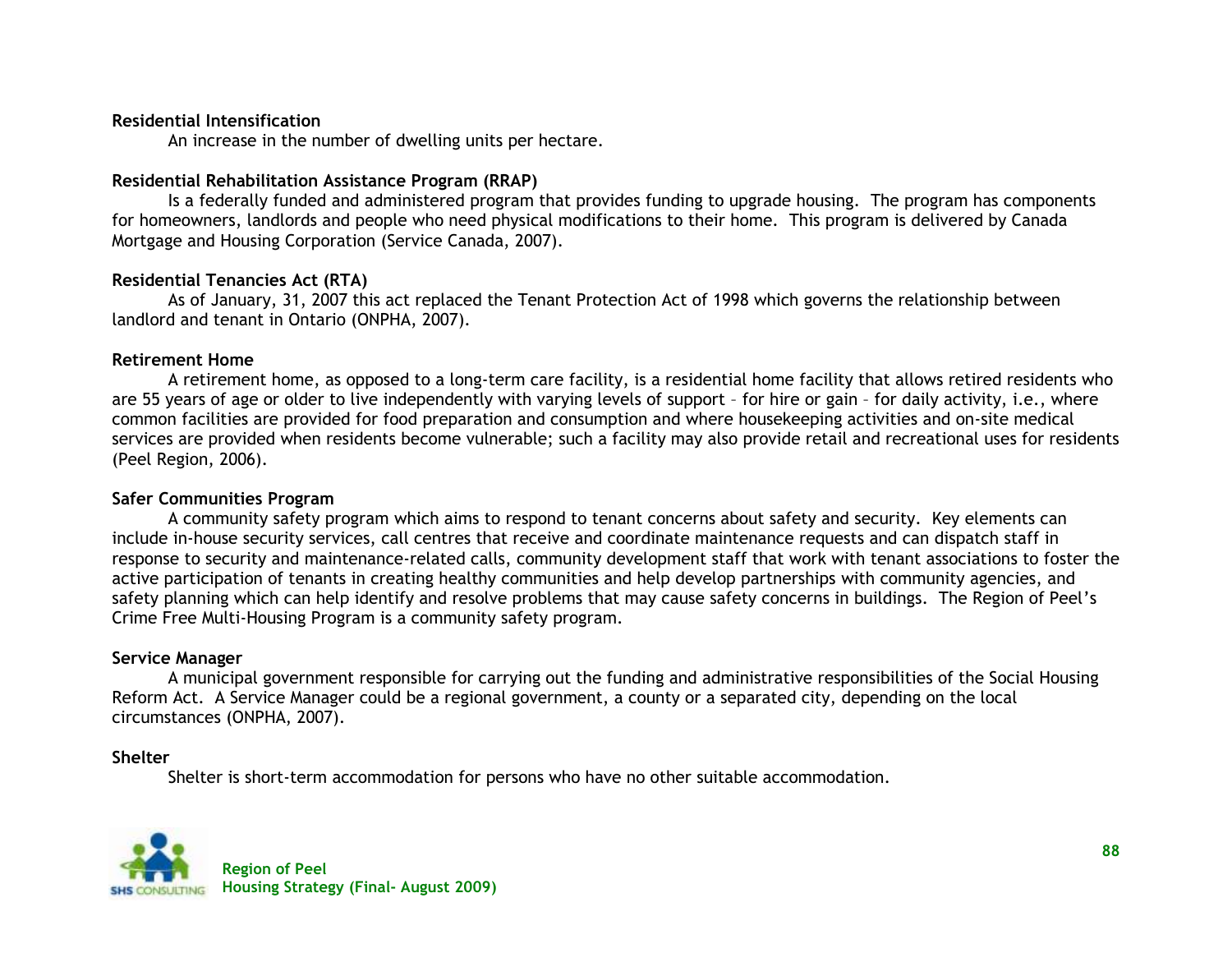#### **Shelter Allowance**

Subsidy paid to a tenant on the social housing waiting list to help them pay the difference between rent-geared-to-income and market rent in the private rental marketplace (ONPHA, 2007).

# **Single Room Occupancy Accommodation (***from CMHC***)**

Single room occupancy accommodation: is similar to a *rooming house*, but with a kitchen and a bathroom in each unit. Support services such as health facilities or assistance in finding employment may be provided.

## **Social Housing**

Social Housing (sometimes referred to as "assisted", "subsidized" or "rent-geared-to income" housing) is housing that is a sub-set of affordable housing. It refers to housing units provided under a variety of federal and provincial housing programs by the municipal non-profit housing corporation (Peel Living) and private non-profit and co-operative non-profit housing corporations. Residents in rent-geared-to-income units in social housing portfolios pay no more than 30% of their annual gross household income in rent. It also refers to housing units within the private rental sector, including the above affordable housing, where rent-geared-to-income subsidy is provided through a rent supplement agreement with the landlord (Peel Region).

## **Special Needs**

Individuals who require ongoing personal care and support services in a supervised environment which is safe and which offers personal care services (e.g. meals, housekeeping and assistance with activities of daily living), as well as recreational and social activities to enhance quality of life.

# **Special Needs Housing**

A unit that is occupied by or is made available for occupancy by a household having one or more individuals who require accessibility modifications or some form of social as well as financial support (examples include group homes, rooming houses, lodging houses, boarding houses, supportive housing, transition housing, and emergency shelters) in order to live independently in the community.

# **Supportive Housing**

This type of housing offers separate and self-contained, affordable housing units with services that assist people live more stable, productive lives. Services may include help with personal care and assistance with medical care including diagnosis and treatment and distribution of medicine. Such services may or may not be provided on site on a "round the clock" basis and may be funded with government support and/or by the users of these services themselves (Peel Region, 2006).

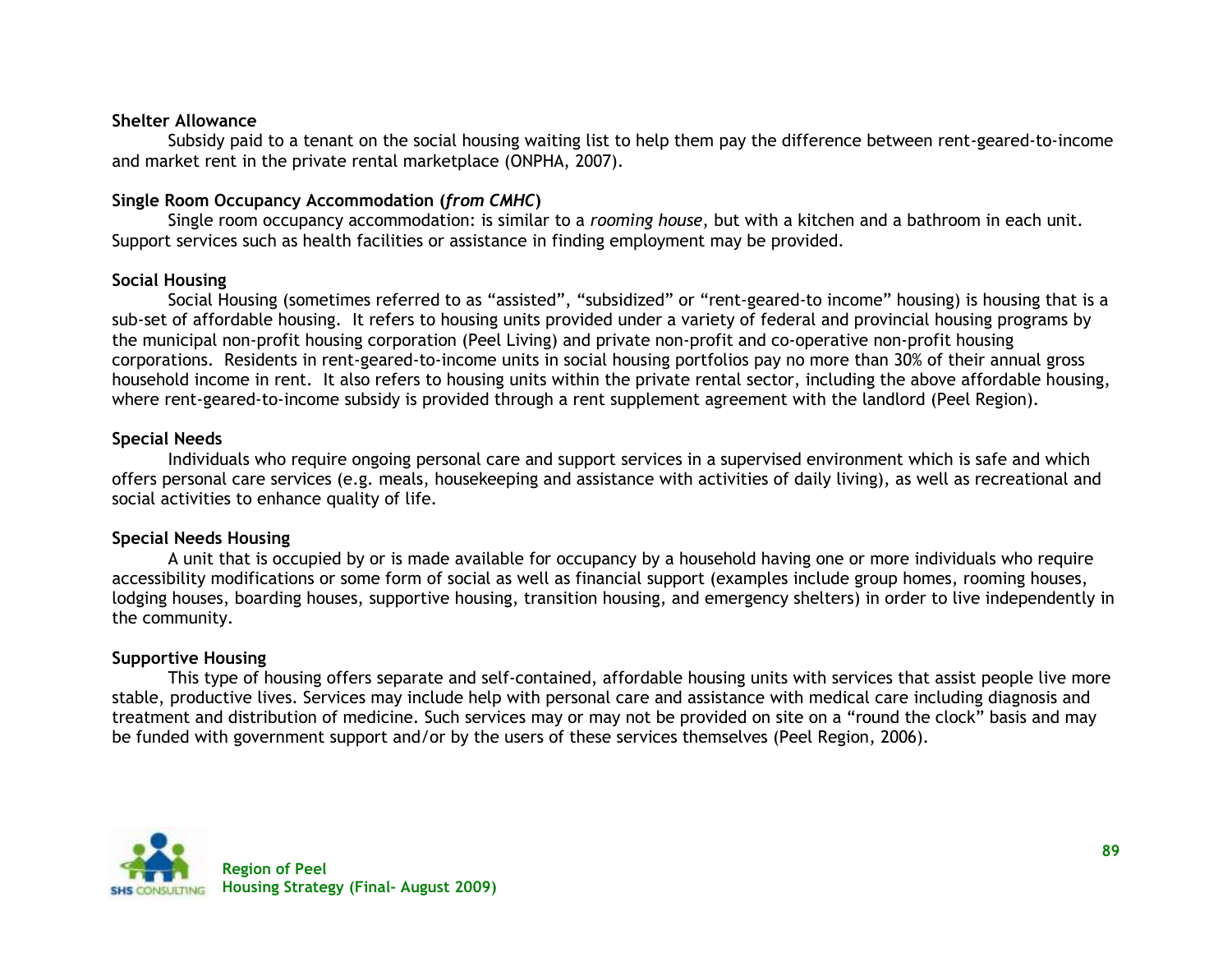### **Transitional Housing**

This is a category of government funded housing that provides medium-term accommodation for those who have experienced homelessness or shelter use. It is meant to bridge the gap between costly emergency shelters and permanent housing and is also known as "second stage housing." Transitional housing usually involved support services delivered on site, building on those available at emergency homeless shelters (Peel Region).

### **Universal Physical Accessibility or Universal Design**

A set of principles that guide decision-makers to create communities that are as inclusive as possible. These seven principles are:

Equitable use – the design is useful and marketable to people with diverse abilities

Flexibility in use – the design accommodates a wide range of individual preferences and abilities

Simple and intuitive use – use of the design is easy to understand regardless of user"s experience and knowledge

Perceptible information – the design communicates necessary information effectively to the user

Tolerance for error – the design minimizes hazards

Low physical effort – the design can be used efficiently and comfortably and with minimum fatigue

Size and space for approach and use – appropriate size and space is provided for approach and reach, regardless of the user"s body size or mobility (Multiple Sclerosis Society of Canada, 2003).

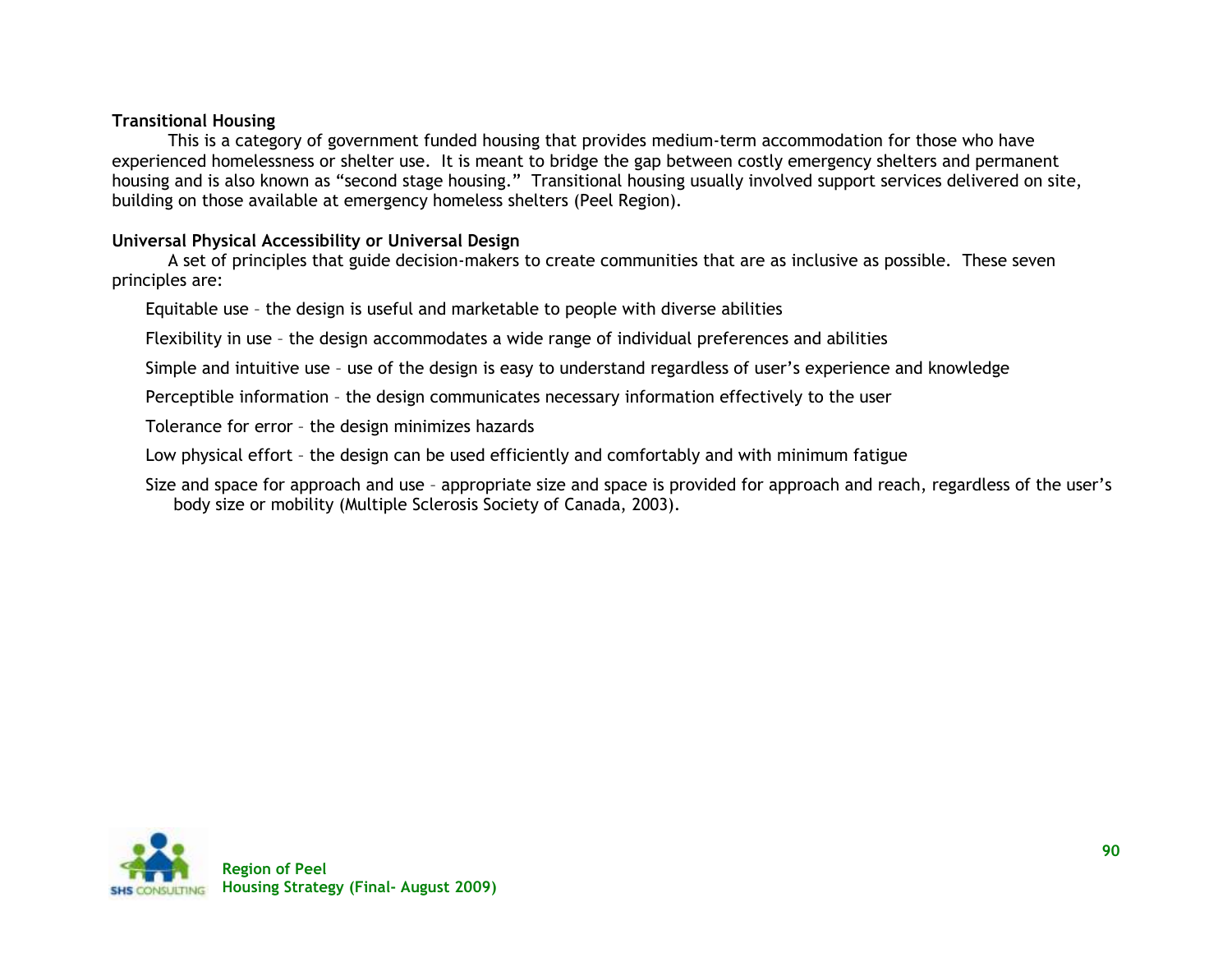# **Appendix 2: Bibliography**

# *Demographic Profile*

- 1. Caledon, Town of. (2007) Official Plan Amendment 215- the Bolton Commercial Policy Review. *Town of Caledon Planning and Development Department Policy Section Report.* 1-36
- 2. Caledon, Town of. (2006) Town of Caledon Population and Employment Forecasts and Allocations: Final Recommendations. *Town of Caledon Planning and Development Department Policy Section Report*. 1-76
- 3. CMHC. (2006) 2006 Census housing series- issue 1: Demographics and housing construction." *Research Highlight.* 1-14
- 4. CMHC. (2008) Impacts of the aging on the Canadian population on housing and communities." *Research Highlight 2008.* 1- 16
- 5. Environics Research Group. (2005) Peel Region residents" attitudes towards the Region of Peel- phase II report" *Commissioned Research conducted for the Region of Peel.* 1-48
- 6. Environics Research Group. (2005) Peel Region residents" attitudes towards the Region of Peel *Commissioned Research conducted for the Region of Peel.* 1-26
- 7. Environics Research Group. (2006) Peel Region Residents" Attitudes towards the Region of Peel. *Commissioned Research conducted for the Region of Peel.* 1-44
- 8. Peel, Region of. (2008) Immigration Population Trends in Peel and GTAH. *Presentation by Region of Peel Environment, Transportation and Planning Services Dept.* 1-25
- 9. Statistics Canada (2009)*. Census Custom Tabulations*. Toronto, Contract EO1163, January 7.
- 10. Statistics Canada. 2008. Ottawa, Ontario (table). 2006 Community Profiles. 2006 Census. Statistics Canada Catalogue no. 94-581-XCB2006001. Ottawa. May 29.

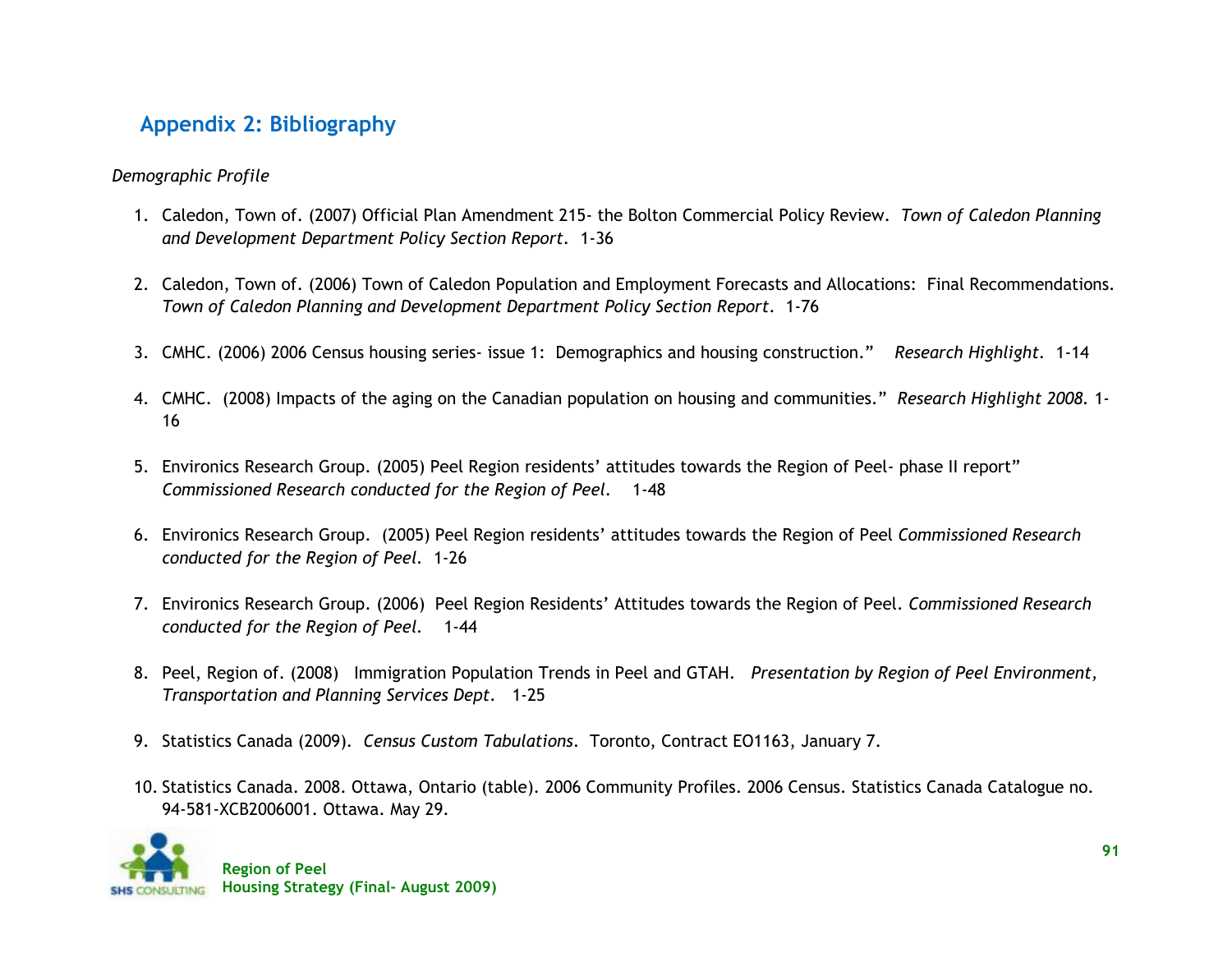- 11. Statistics Canada. 2003. Ottawa, Ontario (table). 2001 Community Profiles. 2001 Census. Statistics Canada Catalogue no. 95-F0495-XCB2001001. Ottawa. October 22.
- 12. Statistics Canada. 1998. Ottawa, Ontario (table). 1996 Community Profiles. 1996 Census. Statistics Canada Catalogue no. 95-F0181-XDB96007 . Ottawa. June 9.
- 13. Statistics Canada. 1992 and 1993. Ottawa, Ontario (table). 1991 Community Profiles. 1991 Census. Statistics Canada Catalogue no. 95-337 (Part A) and 95-338 (Part B). Ottawa.

*Economic Characteristics*

14. Caledon, Town of. (2006) Commercial Policy Review Planning Status Report and Retail Commercial Demand Study. *Planning Status Report.* 1-225

15. Caledon, Town of. (2007) Employment Land Needs Study. *Community Meeting.* 1-30 16. Caledon, Town of. (2007) Planning and Development Department Policy Section- Report. *Town of Caledon Report*. 1-46

- 17. Federation of Canadian Municipalities. (2008) Growth, the Economy and the urban Environment. *Quality of Life in Canadian Communities Theme Report #3.* 1-40
- 18. Peel, Region of (2005) Quality of Life in Peel: Growth, the Economy and the Urban Environment. *Peel Data Centre Bulletin*. 1-2

### *Housing Supply*

- 19. "Brampton to look at illegal apartment use; talking the arts in Brampton." *Brampton Guardian* 16 March 2008: 1-2
- 20. CMHC. (2007) Growth management and affordable housing in Greater Toronto. *Research Highlight*. 1-8
- 21. CMHC. (2007) Housing market outlook for the Greater Toronto Area . *Housing Market Outlook.* 1-9

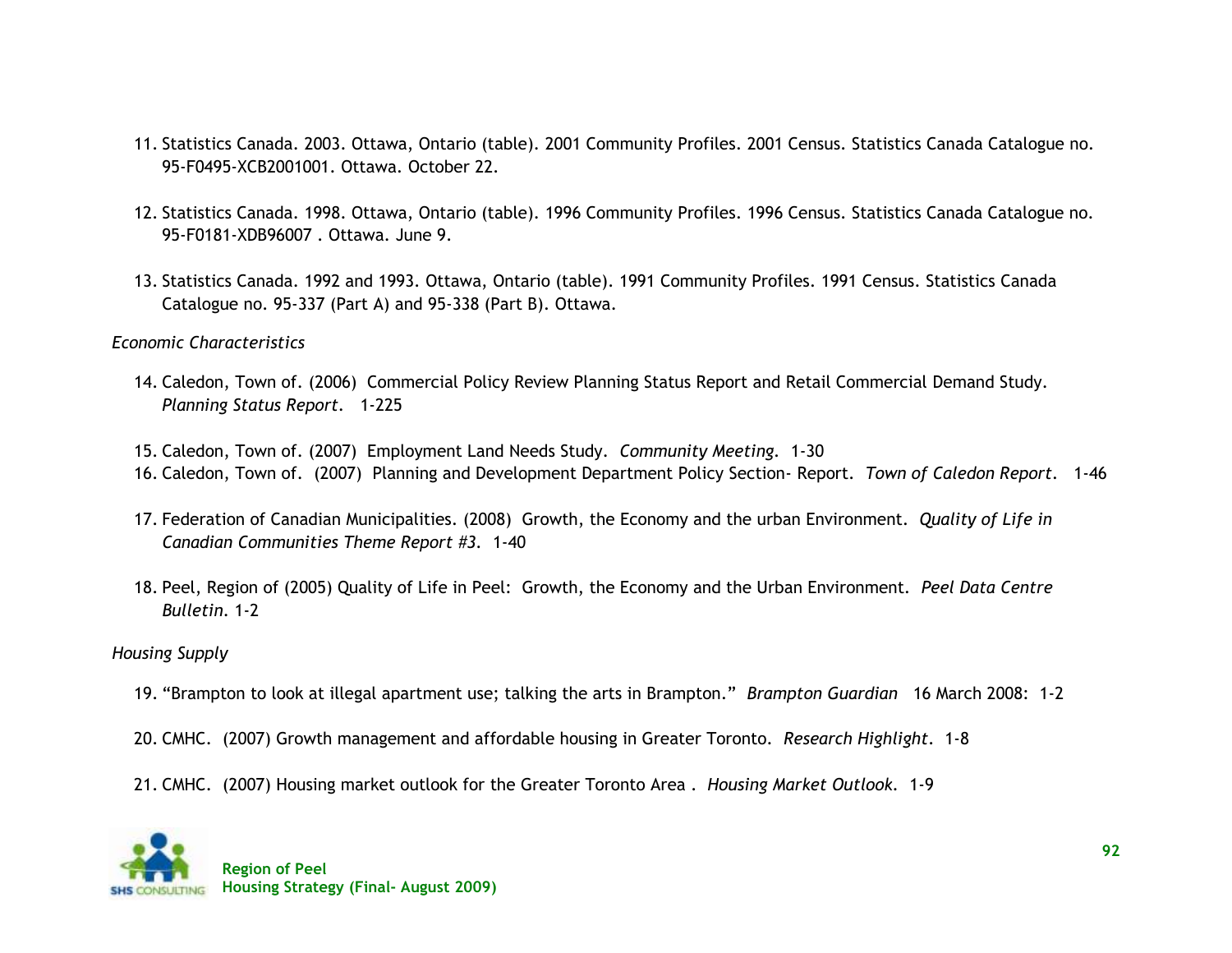| 22. CMHC. (2007) Housing market outlook for the Greater Toronto Area. Housing Market Outlook.<br>$1-9$                   |
|--------------------------------------------------------------------------------------------------------------------------|
| 23. CMHC. (2007) Housing market outlook for the Greater Toronto Area. Housing Market Outlook.<br>$1 - 9$                 |
| 24. CMHC. (2007) Rental market outlook for the Greater Toronto Area. Rental Market Report.<br>$1 - 58$                   |
| 25. CMHC. (2005) Rental market reports. Report Ontario Highlights. 1-23                                                  |
| 26. CMHC. (2006) Rental market statistics. Housing Market Information. 1-62                                              |
| 27. CMHC. (2007) Rental market reports- Ontario Highlights. Housing Market Information. 1-37                             |
| 28. CMHC. (2007) Rental market report- Greater Toronto Area. Housing Market Information. 1-59                            |
| 29. CMHC. (2002) Toronto rental market report. Housing Market Information. 1-59                                          |
| 30. CMHC. (2003) Toronto rental market report. Housing Market Information. 1-59                                          |
| 31. CMHC. (2004) Toronto rental market report. Housing Market Information. 1-59                                          |
| 32. CMHC. (2005) Toronto rental market report. Housing Market Information.<br>$1-59$                                     |
| 33. CMHC. (2006) Toronto rental market report. Housing Market Information. 1-59                                          |
| 34. CMHC. (2007) Toronto rental market report." Housing Market Information. 1-59                                         |
| 35. CMHC. (2007) Rental market statistics. Housing Market Information. 1-62                                              |
| 36. Kothari, Miloon. (2007) United Nations Special Rapporteur on adequate housing. Mission to Canada Report.<br>$1 - 19$ |